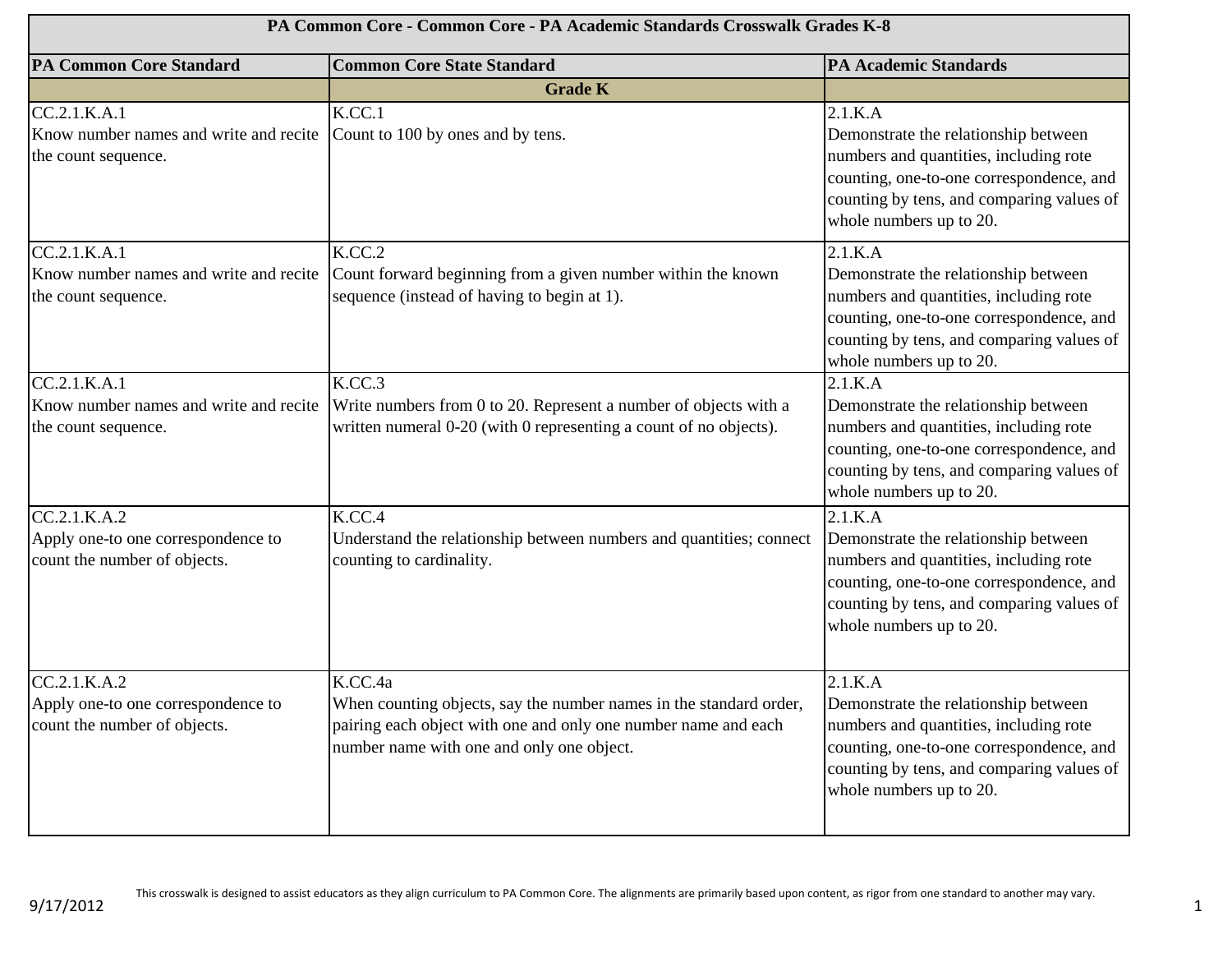| PA Common Core - Common Core - PA Academic Standards Crosswalk Grades K-8            |                                                                                                                                                                                                                                                                   |                                                                                                                                                                                                               |
|--------------------------------------------------------------------------------------|-------------------------------------------------------------------------------------------------------------------------------------------------------------------------------------------------------------------------------------------------------------------|---------------------------------------------------------------------------------------------------------------------------------------------------------------------------------------------------------------|
| <b>PA Common Core Standard</b>                                                       | <b>Common Core State Standard</b>                                                                                                                                                                                                                                 | <b>PA Academic Standards</b>                                                                                                                                                                                  |
| CC.2.1.K.A.2<br>Apply one-to one correspondence to<br>count the number of objects.   | K.CC.4b<br>Understand that the last number name said tells the number of objects<br>counted. The number of objects is the same regardless of their<br>arrangement or the order in which they were counted.                                                        | 2.1.K.A<br>Demonstrate the relationship between<br>numbers and quantities, including rote<br>counting, one-to-one correspondence, and<br>counting by tens, and comparing values of<br>whole numbers up to 20. |
| CC.2.1.K.A.2<br>Apply one-to one correspondence to<br>count the number of objects.   | K.CC.4c<br>Understand that each successive number name refers to a quantity that<br>is one larger.                                                                                                                                                                | 2.1.K.A<br>Demonstrate the relationship between<br>numbers and quantities, including rote<br>counting, one-to-one correspondence, and<br>counting by tens, and comparing values of<br>whole numbers up to 20. |
| CC.2.1.K.A.2<br>Apply one-to one correspondence to<br>count the number of objects.   | K.CC.5<br>Count to answer "how many?" questions about as many as 20 things<br>arranged in a line, a rectangular array, or a circle, or as many as 10<br>things in a scattered configuration; given a number from 1-20, count<br>out that many objects.            | 2.1.K.A<br>Demonstrate the relationship between<br>numbers and quantities, including rote<br>counting, one-to-one correspondence, and<br>counting by tens, and comparing values of<br>whole numbers up to 20. |
| CC.2.1.K.A.3<br>Apply the concept of magnitude to<br>compare numbers and quantities. | K.CC.6<br>Compare numbers. Identify whether the number of objects in one<br>group is greater than, less than, or equal to the number of objects in<br>another group, e.g., by using matching and counting strategies.<br>(Include groups with up to ten objects.) | 2.1.K.A<br>Demonstrate the relationship between<br>numbers and quantities, including rote<br>counting, one-to-one correspondence, and<br>counting by tens, and comparing values of<br>whole numbers up to 20. |
| CC.2.1.K.A.3<br>Apply the concept of magnitude to<br>compare numbers and quantities. | K.CC.7<br>Compare numbers. Compare two numbers between 1 and 10<br>presented as written numerals                                                                                                                                                                  | 2.1.K.A<br>Demonstrate the relationship between<br>numbers and quantities, including rote<br>counting, one-to-one correspondence, and<br>counting by tens, and comparing values of<br>whole numbers up to 20. |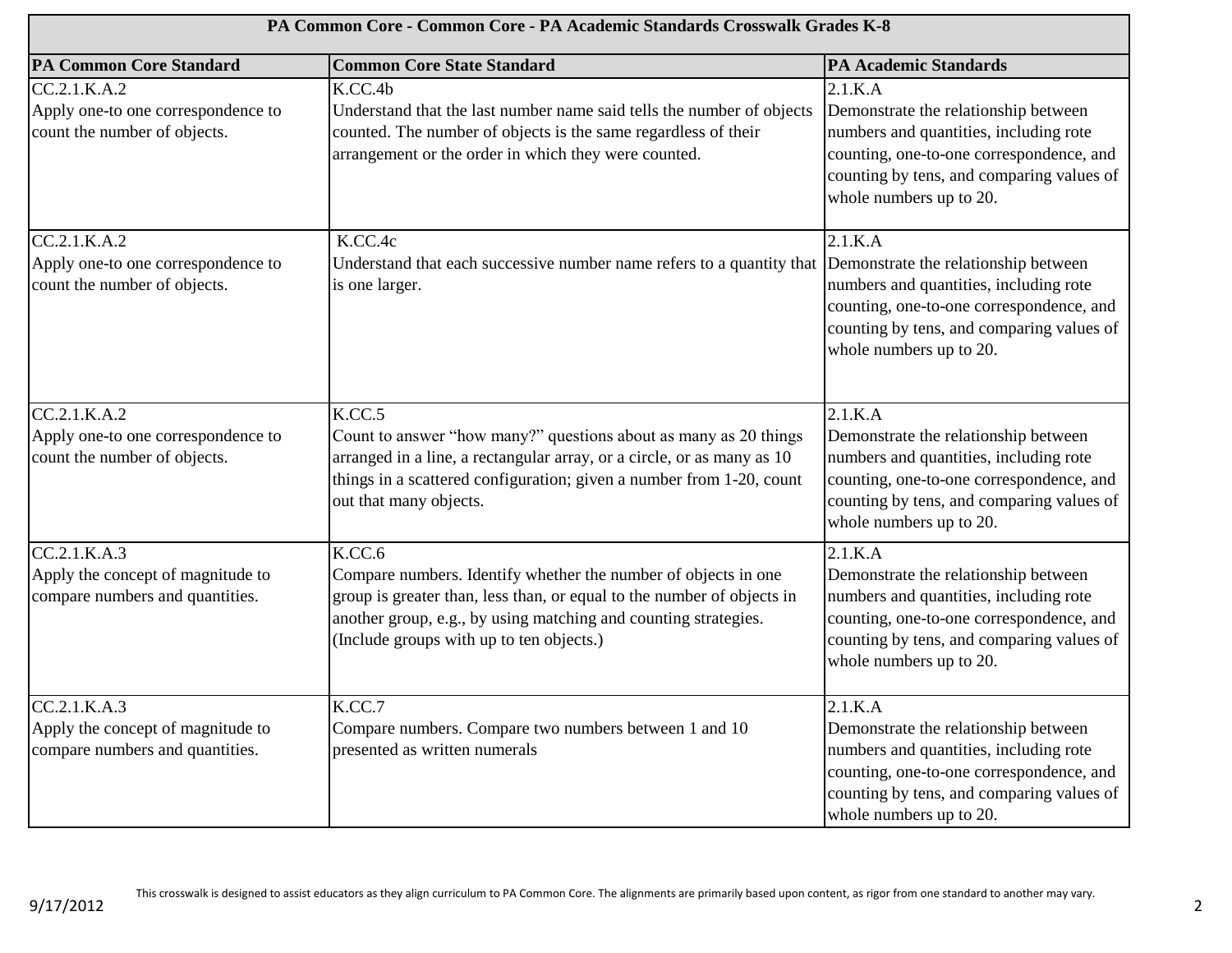| PA Common Core - Common Core - PA Academic Standards Crosswalk Grades K-8                                     |                                                                                                                                                                                                                                                                                                                                                                                                           |                                                                                                                                                |
|---------------------------------------------------------------------------------------------------------------|-----------------------------------------------------------------------------------------------------------------------------------------------------------------------------------------------------------------------------------------------------------------------------------------------------------------------------------------------------------------------------------------------------------|------------------------------------------------------------------------------------------------------------------------------------------------|
| <b>PA Common Core Standard</b>                                                                                | <b>Common Core State Standard</b>                                                                                                                                                                                                                                                                                                                                                                         | <b>PA Academic Standards</b>                                                                                                                   |
| CC.2.2.K.A.1<br>Extend the concepts of putting together<br>and taking apart to add and subtract<br>within 10. | K.OA.1<br>Represent addition and subtraction with objects, fingers, mental<br>images, drawings (drawings need not show details, but should show<br>the mathematics in the problem), sounds (e.g., claps), acting out<br>situations, verbal explanations, expressions, or equations.                                                                                                                       | 2.1.K.F<br>Use concrete objects to solve addition and<br>subtraction word problems.                                                            |
| CC.2.2.K.A.1<br>Extend the concepts of putting together<br>and taking apart to add and subtract<br>within 10. | K.OA.2<br>Solve addition and subtraction word problems, and add and subtract<br>within 10, e.g., by using objects or drawings to represent the problem.                                                                                                                                                                                                                                                   | 2.1.K.F<br>Use concrete objects to solve addition and<br>subtraction word problems.                                                            |
| CC.2.2.K.A.1<br>Extend the concepts of putting together<br>and taking apart to add and subtract<br>within 10. | K.OA.3<br>Decompose numbers less than or equal to 10 into pairs in more than<br>one way, e.g., by using objects or drawings, and record each<br>decomposition by a drawing or equation (e.g., $5 = 2 + 3$ and $5 = 4 + 1$ ).                                                                                                                                                                              | 2.1.K.F<br>Use concrete objects to solve addition and<br>subtraction word problems.                                                            |
| CC.2.2.K.A.1<br>Extend the concepts of putting together<br>and taking apart to add and subtract<br>within 10. | K.OA.4<br>For any number from 1 to 9, find the number that makes 10 when<br>added to the given number, e.g., by using objects or drawings, and<br>record the answer with a drawing or equation.                                                                                                                                                                                                           | 2.1.K.F<br>Use concrete objects to solve addition and<br>subtraction word problems.                                                            |
| CC.2.2.K.A.1<br>Extend the concepts of putting together<br>and taking apart to add and subtract<br>within 10. | K.OA.5<br>Fluently add and subtract within 5.                                                                                                                                                                                                                                                                                                                                                             | 2.2.K.B<br>Represent and explain the results of<br>adding and subtracting sets of objects up<br>to and including ten, using math<br>vocabulary |
| CC.2.1.K.B.1<br>Use place value to compose and<br>decompose numbers within 19.                                | K.NBT.1<br>Compose and decompose numbers from 11 to 19 into ten ones and<br>some further ones, e.g., by using objects or drawings, and record each<br>composition or decomposition by a drawing or equation (such as $18 =$ separate objects into equal parts.<br>$10 + 8$ ); understand that these numbers are composed of ten ones and<br>one, two, three, four, five, six, seven, eight, or nine ones. | 2.1.K.C<br>Use concrete objects, drawings, diagrams<br>or models to group objects into sets of ten;                                            |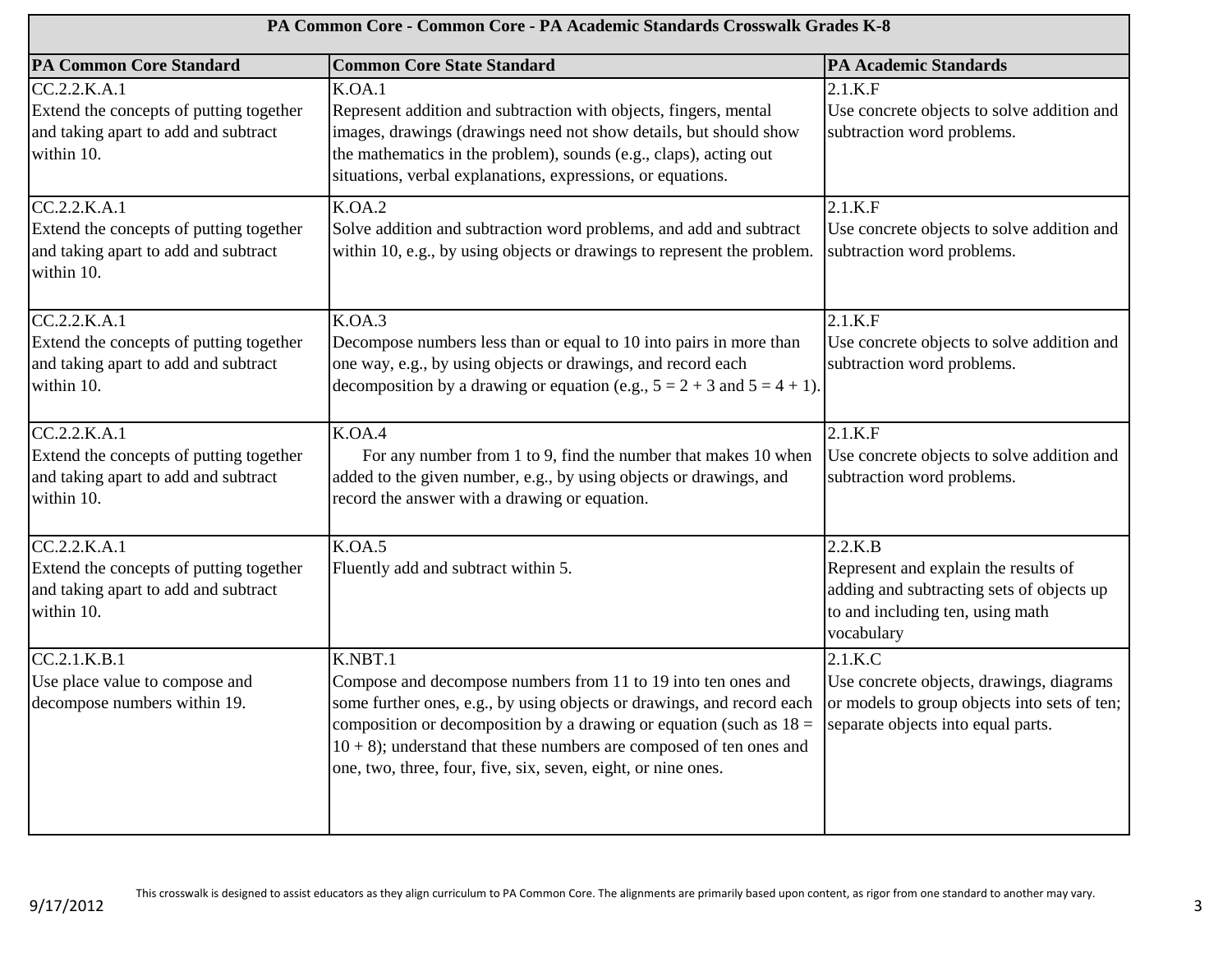| PA Common Core - Common Core - PA Academic Standards Crosswalk Grades K-8                                        |                                                                                                                                                                                                                                                                                                                                                                        |                                                                                                         |
|------------------------------------------------------------------------------------------------------------------|------------------------------------------------------------------------------------------------------------------------------------------------------------------------------------------------------------------------------------------------------------------------------------------------------------------------------------------------------------------------|---------------------------------------------------------------------------------------------------------|
| <b>PA Common Core Standard</b>                                                                                   | <b>Common Core State Standard</b>                                                                                                                                                                                                                                                                                                                                      | <b>PA Academic Standards</b>                                                                            |
| CC.2.1.K.B.1<br>Use place value to compose and<br>decompose numbers within 19.                                   | K.NBT.1<br>Compose and decompose numbers from 11 to 19 into ten ones and<br>some further ones, e.g., by using objects or drawings, and record each<br>composition or decomposition by a drawing or equation (such as $18 =$<br>$10 + 8$ ); understand that these numbers are composed of ten ones and<br>one, two, three, four, five, six, seven, eight, or nine ones. | $2.1$ .K.D<br>Use concrete objects to demonstrate<br>regrouping ones to tens, with adult<br>assistance. |
| CC.2.4.K.A.1<br>Describe and compare attributes of<br>length, area, weight, and capacity of<br>everyday objects. | K.MD.1<br>Describe measurable attributes of objects, such as length or weight.<br>Describe several measurable attributes of a single object.                                                                                                                                                                                                                           | 2.3.K.A<br>Identify similarities and differences in<br>measurement of objects.                          |
| CC.2.4.K.A.1<br>Describe and compare attributes of<br>length, area, weight, and capacity of<br>everyday objects. | K.MD.2<br>Directly compare two objects with a measurable attribute in common,<br>to see which object has "more of"/"less of" the attribute, and describe<br>the difference. For example, directly compare the heights of two<br>children and describe one child as taller/shorter.                                                                                     | 2.3.K.B<br>Use concrete objects as nonstandard units<br>to estimate and measure.                        |
| CC.2.4.K.A.1<br>Describe and compare attributes of<br>length, area, weight, and capacity of<br>everyday objects. | K.MD.2<br>Directly compare two objects with a measurable attribute in common,<br>to see which object has "more of"/"less of" the attribute, and describe<br>the difference. For example, directly compare the heights of two<br>children and describe one child as taller/shorter.                                                                                     | 2.3.K.F<br>Compare concrete objects to determine<br>greater or lesser attributes (length, weight).      |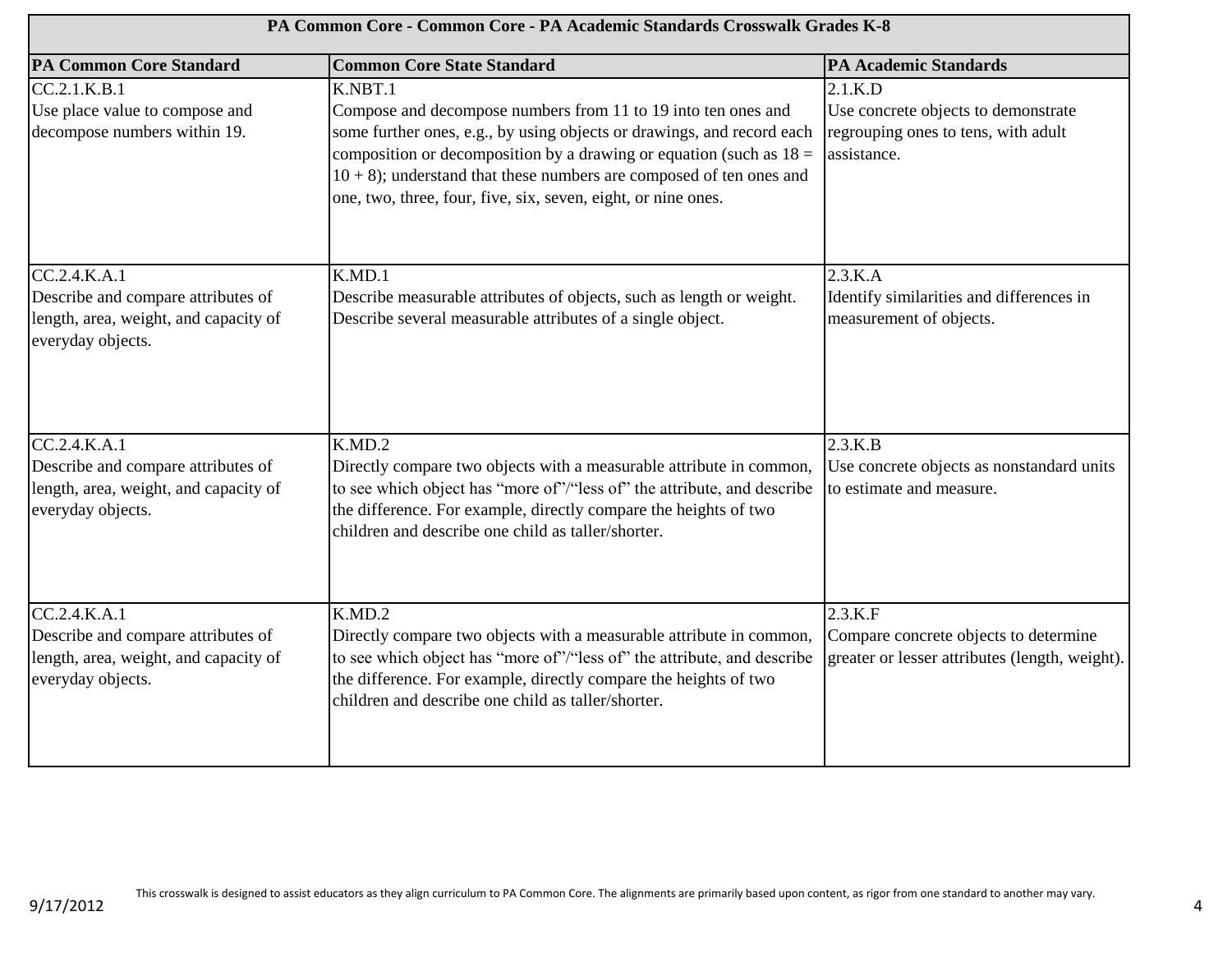| PA Common Core - Common Core - PA Academic Standards Crosswalk Grades K-8                   |                                                                                                                                                                                                                                                                                                       |                                                                   |
|---------------------------------------------------------------------------------------------|-------------------------------------------------------------------------------------------------------------------------------------------------------------------------------------------------------------------------------------------------------------------------------------------------------|-------------------------------------------------------------------|
| <b>PA Common Core Standard</b>                                                              | <b>Common Core State Standard</b>                                                                                                                                                                                                                                                                     | <b>PA Academic Standards</b>                                      |
| CC.2.4.K.A.4<br>Classify objects and count the number of<br>objects in each category.       | K.MD.3<br>Classify objects into given categories; count the numbers of objects in<br>each category and sort the categories by count. (Limit category counts<br>to be less than or equal to 10.)                                                                                                       | <b>Intentionally Blank</b>                                        |
| CC.2.3.K.A.1<br>Identify and describe two- and three-<br>dimensional shapes.                | K.G.1<br>Describe objects in the environment using names of shapes, and<br>describe the relative positions of these objects using terms such as<br>above, below, beside, in front of, behind, and next to.                                                                                            | 2.9.K.A<br>Identify and describe common 2-<br>dimensional shapes. |
| CC.2.3.K.A.1<br>Identify and describe two- and three-<br>dimensional shapes.                | K.G.2 Correctly name shapes regardless of their orientations or<br>overall size.                                                                                                                                                                                                                      | 2.9.K.A<br>Identify and describe common 2-<br>dimensional shapes. |
| CC.2.3.K.A.1<br>Identify and describe two- and three-<br>dimensional shapes.                | K.G.3<br>Identify shapes as two-dimensional (lying in a plane, "flat") or three-<br>dimensional ("solid").                                                                                                                                                                                            | 2.9.K.A<br>Identify and describe common 2-<br>dimensional shapes. |
| CC.2.3.K.A.2<br>Analyze, compare, create, and compose<br>two- and three-dimensional shapes. | K.G.4<br>Analyze and compare two- and three-dimensional shapes, in different<br>sizes and orientations, using informal language to describe their<br>similarities, differences, parts (e.g., number of sides and<br>vertices/"corners") and other attributes (e.g., having sides of equal<br>length). | <b>Intentionally Blank</b>                                        |
| CC.2.3.K.A.2<br>Analyze, compare, create, and compose<br>two- and three-dimensional shapes. | K.G.5<br>Model shapes in the world by building shapes from components (e.g.,<br>sticks and clay balls) and drawing shapes.                                                                                                                                                                            | <b>Intentionally Blank</b>                                        |
| CC.2.3.K.A.2<br>Analyze, compare, create, and compose<br>two- and three-dimensional shapes. | K.G.6<br>Compose simple shapes to form larger shapes. For example, "can you<br>join these two triangles with full sides touching to make a rectangle?"                                                                                                                                                | <b>Intentionally Blank</b>                                        |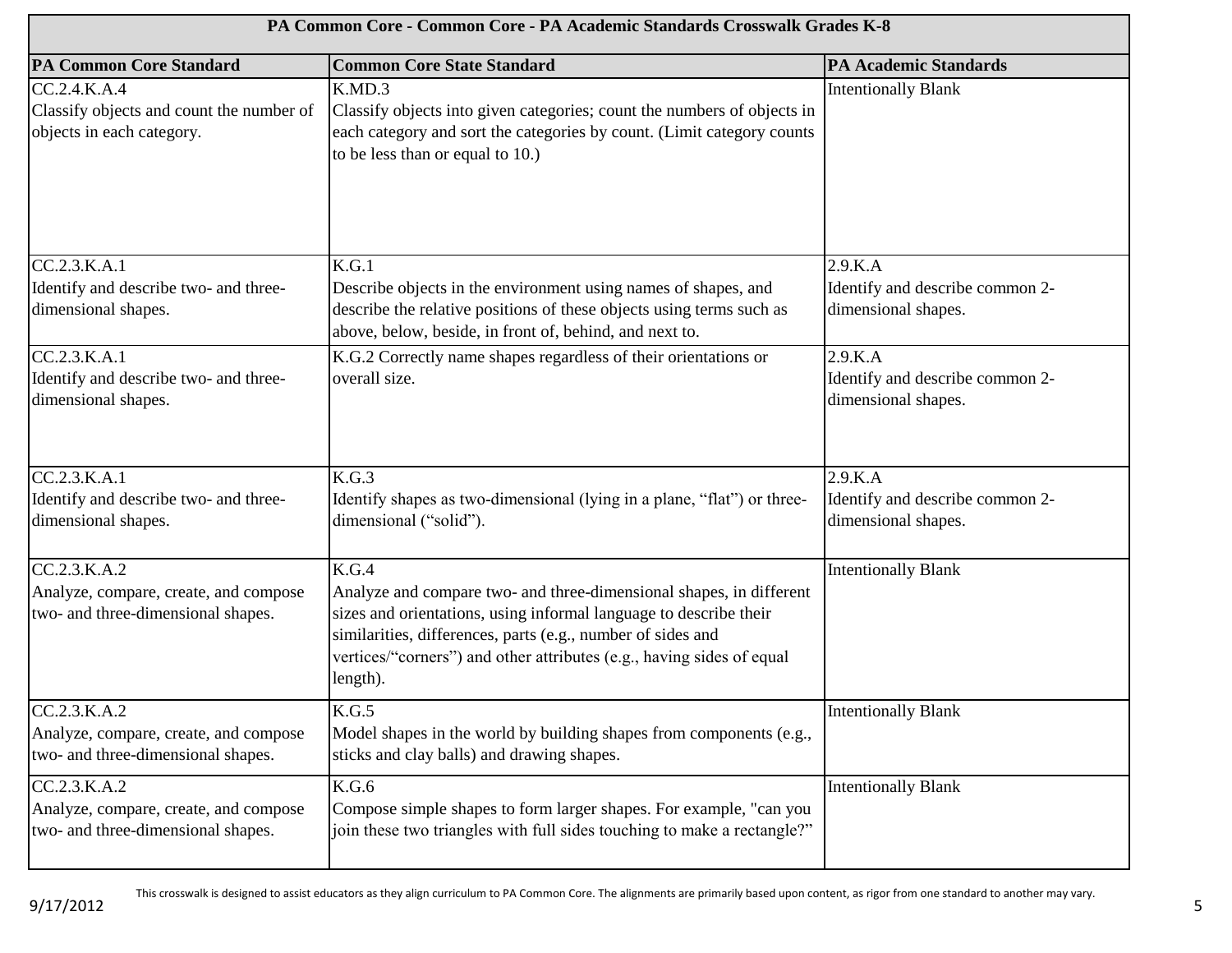| PA Common Core - Common Core - PA Academic Standards Crosswalk Grades K-8                                                  |                                                                                                                                                                                                                                                                                                                                                                                                                 |                                                                                                                                                  |
|----------------------------------------------------------------------------------------------------------------------------|-----------------------------------------------------------------------------------------------------------------------------------------------------------------------------------------------------------------------------------------------------------------------------------------------------------------------------------------------------------------------------------------------------------------|--------------------------------------------------------------------------------------------------------------------------------------------------|
| <b>PA Common Core Standard</b>                                                                                             | <b>Common Core State Standard</b>                                                                                                                                                                                                                                                                                                                                                                               | <b>PA Academic Standards</b>                                                                                                                     |
|                                                                                                                            | <b>Grade 1</b>                                                                                                                                                                                                                                                                                                                                                                                                  |                                                                                                                                                  |
| CC.2.2.1.A.1<br>Represent and solve problems involving<br>addition and subtraction within 20.                              | 1.0A.1<br>Use Addition and subtraction within 20 to solve word problems<br>involving situations of adding to, taking from, putting together, taking<br>apart, and comparing, with unknowns in all positions, e.g., by using<br>objects, drawings, and equations with a symbol for the unknown<br>number to represent the problem.                                                                               | 2.2.1.A<br>Apply concepts of addition and<br>subtraction to solve problems up to ten.                                                            |
| CC.2.2.1.A.1<br>Represent and solve problems involving<br>addition and subtraction within 20.                              | 1.0A.2<br>Solve word problems that call for addition of three whole numbers<br>whose sum is less than or equal to 20, e.g., by using objects,<br>drawings, and equations with a symbol for the unknown number to<br>represent the problem.                                                                                                                                                                      | 2.1.1.F<br>Select the appropriate operation (addition<br>or subtraction) to solve problems.                                                      |
| CC.2.2.1.A.2<br>Understand and apply properties of<br>operations and the relationship between<br>addition and subtraction. | 1.0A.3<br>Apply properties of operations as strategies to add and subtract.<br>(Note: Students need not use formal terms for these properties.)<br>Examples: If $8 + 3 = 11$ is known, then $3 + 8 = 11$ is also known.<br>(Commutative property of addition.) To add $2 + 6 + 4$ , the second<br>two numbers can be added to make a ten, so $2 + 6 + 4 = 2 + 10 = 12$ .<br>(Associative property of addition.) | 2.8.1.A<br>Use the concept of equality and concrete<br>objects to demonstrate understanding of<br>the commutative and associative<br>properties. |
| CC.2.2.1.A.2<br>Understand and apply properties of<br>operations and the relationship between<br>addition and subtraction. | 1.OA.4<br>Understand subtraction as an unknown-addend problem. For example,<br>subtract $10 - 8$ by finding the number that makes 10 when added to 8.                                                                                                                                                                                                                                                           | 2.8.1.A<br>Use the concept of equality and concrete<br>objects to demonstrate understanding of<br>the commutative and associative<br>properties. |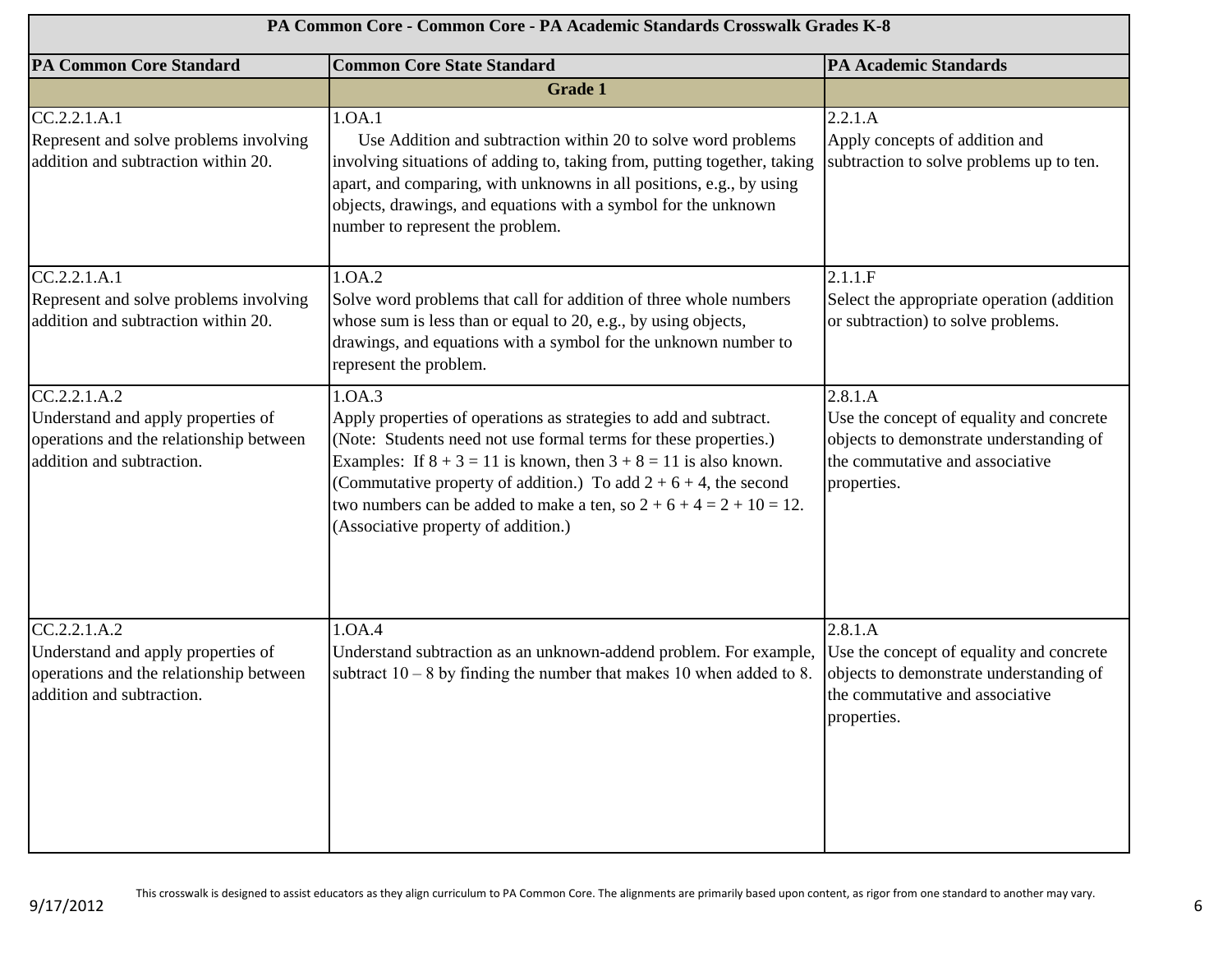| PA Common Core - Common Core - PA Academic Standards Crosswalk Grades K-8                                                  |                                                                                                                                                                                                                                                                                                                                                                                                                                                                                                                                                                  |                                                                                       |
|----------------------------------------------------------------------------------------------------------------------------|------------------------------------------------------------------------------------------------------------------------------------------------------------------------------------------------------------------------------------------------------------------------------------------------------------------------------------------------------------------------------------------------------------------------------------------------------------------------------------------------------------------------------------------------------------------|---------------------------------------------------------------------------------------|
| <b>PA Common Core Standard</b>                                                                                             | <b>Common Core State Standard</b>                                                                                                                                                                                                                                                                                                                                                                                                                                                                                                                                | <b>PA Academic Standards</b>                                                          |
| CC.2.2.1.A.1<br>Represent and solve problems involving<br>addition and subtraction within 20.                              | 1.0A.5<br>Relate counting to addition and subtraction (e.g., by counting on 2 to<br>$add 2$ ).                                                                                                                                                                                                                                                                                                                                                                                                                                                                   | 2.2.1.A<br>Apply concepts of addition and<br>subtraction to solve problems up to ten. |
| CC.2.2.1.A.1<br>Represent and solve problems involving<br>addition and subtraction within 20.                              | 1.0A.6<br>Add and subtract within 20, demonstrating fluency for addition and<br>subtraction within 10. Use strategies such as counting on; making ten<br>(e.g., $8 + 6 = 8 + 2 + 4 = 10 + 4 = 14$ ); decomposing a number leading<br>to a ten (e.g., $13 - 4 = 13 - 3 - 1 = 10 - 1 = 9$ ); using the relationship<br>between addition and subtraction (e.g., knowing that $8 + 4 = 12$ , one<br>knows $12 - 8 = 4$ ; and creating equivalent but easier or known sums<br>(e.g., adding $6 + 7$ by creating the known equivalent $6 + 6 + 1 = 12 +$<br>$1 = 13$ . | 2.2.1.A<br>Apply concepts of addition and<br>subtraction to solve problems up to ten. |
| CC.2.2.1.A.2<br>Understand and apply properties of<br>operations and the relationship between<br>addition and subtraction. | 1.0A.7<br>Understand the meaning of the equal sign, and determine if equations<br>involving addition and subtraction are true or false. For example,<br>which of the following equations are true and which are false? $6 = 6$ ,<br>$7 = 8 - 1$ , $5 + 2 = 2 + 5$ , $4 + 1 = 5 + 2$ .                                                                                                                                                                                                                                                                            | <b>Intentionally Blank</b>                                                            |
| CC.2.2.1.A.2<br>Understand and apply properties of<br>operations and the relationship between<br>addition and subtraction. | 1.0A.8<br>Determine the unknown whole number in an addition or subtraction<br>equation relating to three whole numbers. For example, determine the<br>unknown number that makes the equation true in each of the<br>equations $8 + ? = 11$ , $5 = \square - 3$ , $6 + 6 = \square$ .                                                                                                                                                                                                                                                                             | 2.8.1.B<br>Use concrete objects and trial and error to<br>solve number sentences.     |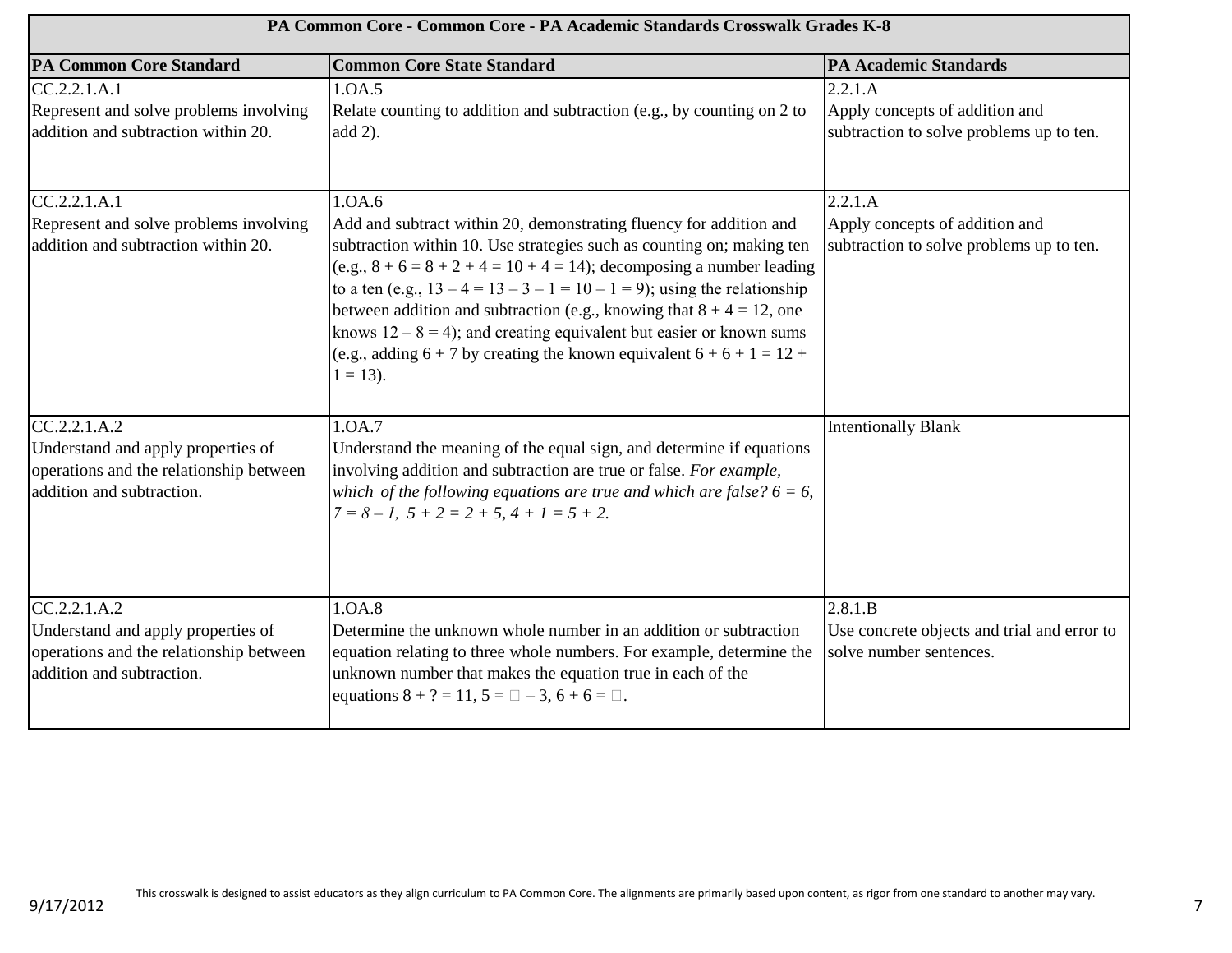| PA Common Core - Common Core - PA Academic Standards Crosswalk Grades K-8                                              |                                                                                                                                                                                                                                                                                                                                                                                                                                                                                             |                                                                                                                                                                                                                                                              |
|------------------------------------------------------------------------------------------------------------------------|---------------------------------------------------------------------------------------------------------------------------------------------------------------------------------------------------------------------------------------------------------------------------------------------------------------------------------------------------------------------------------------------------------------------------------------------------------------------------------------------|--------------------------------------------------------------------------------------------------------------------------------------------------------------------------------------------------------------------------------------------------------------|
| <b>PA Common Core Standard</b>                                                                                         | <b>Common Core State Standard</b>                                                                                                                                                                                                                                                                                                                                                                                                                                                           | <b>PA Academic Standards</b>                                                                                                                                                                                                                                 |
| CC.2.1.1.B.1<br>Extend the counting sequence to read and<br>write numerals to represent objects.                       | 1.NBT.1<br>Count to 120, starting at any number less than 120. In this range, read<br>and write numerals and represent a number of objects with a written<br>numeral.                                                                                                                                                                                                                                                                                                                       | 2.1.1.A<br>Demonstrate the relationship between<br>numbers and quantities, including place<br>value, one-to-one correspondence, rote<br>counting, counting by twos to 20, counting<br>by tens and fives, and comparing values of<br>whole numbers up to 100. |
| CC.2.1.1.B.1<br>Extend the counting sequence to read and<br>write numerals to represent objects.                       | 1.NBT.1<br>Count to 120, starting at any number less than 120. In this range, read<br>and write numerals and represent a number of objects with a written<br>numeral.                                                                                                                                                                                                                                                                                                                       | 2.1.1.B<br>Represent equivalent forms of the same<br>number through the use of pictures and<br>concrete objects (including penny, nickel,<br>dime, and quarter), up to 100.                                                                                  |
| CC.2.1.1.B.2<br>Use place value concepts to represent<br>amounts of tens and ones and to compare<br>two digit numbers. | 1.NBT.2<br>Understand that the two digits of a two-digit number represent<br>amounts of tens and ones. Understand the following as special cases:<br>a. 10 can be thought of as a bundle of ten ones — called a "ten."b.<br>The numbers from 11 to 19 are composed of a ten and one, two, three,<br>four, five, six, seven, eight, or nine ones.c. The numbers 10, 20, 30,<br>40, 50, 60, 70, 80, 90 refer to one, two, three, four, five, six, seven,<br>eight, or nine tens (and 0 ones). | 2.1.1.D<br>Apply place value concepts and base-ten<br>numeration to order and compare whole<br>numbers up to 100.                                                                                                                                            |
| CC.2.1.1.B.2<br>Use place value concepts to represent<br>amounts of tens and ones and to compare<br>two digit numbers. | 1.NBT.3<br>Compare two two-digit numbers based on meanings of the tens and<br>ones digits, recording the results of comparisons with the symbols >,<br>$=$ , and $\lt$ .                                                                                                                                                                                                                                                                                                                    | 2.1.1.D<br>Apply place value concepts and base-ten<br>numeration to order and compare whole<br>numbers up to 100.                                                                                                                                            |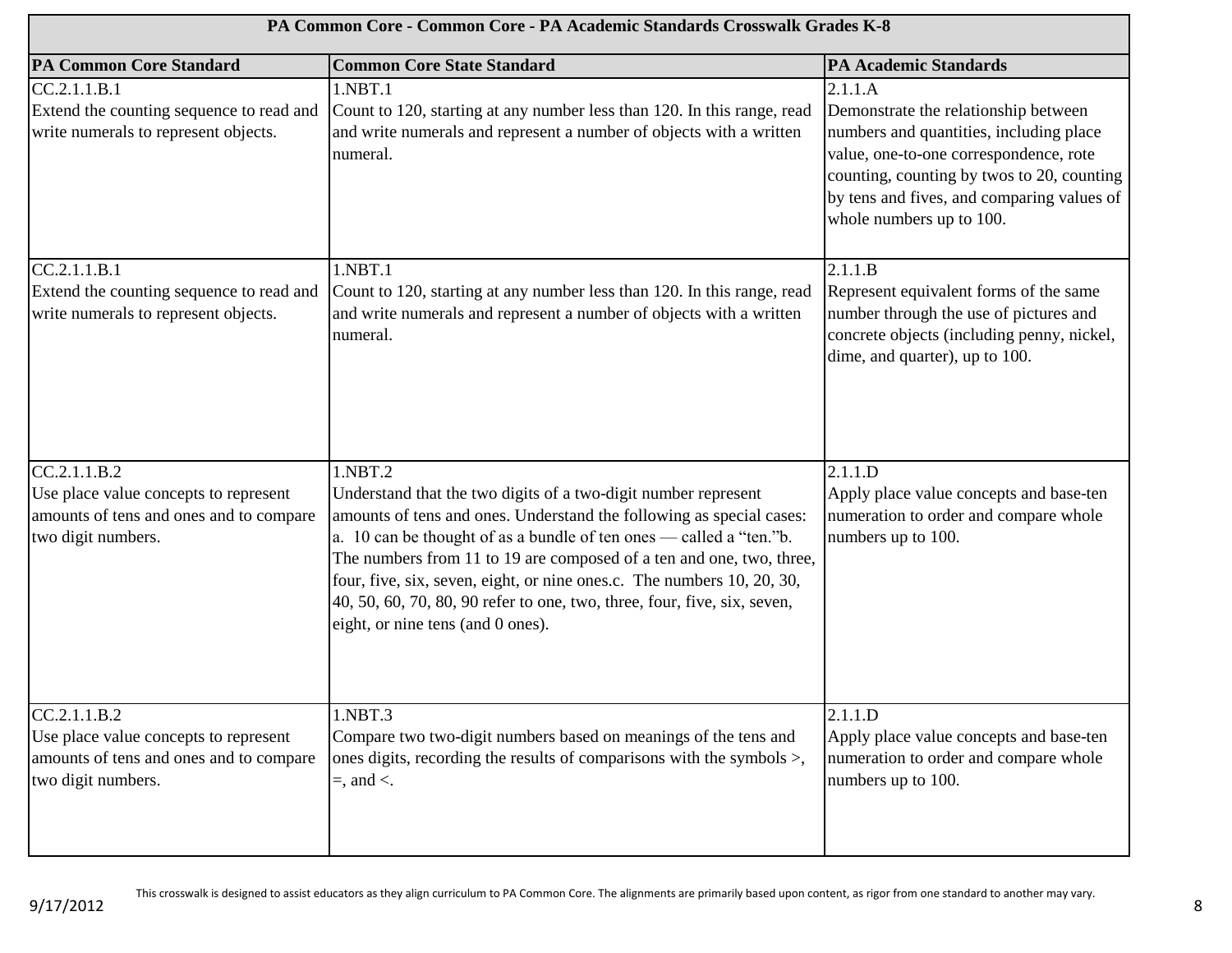| PA Common Core - Common Core - PA Academic Standards Crosswalk Grades K-8                                   |                                                                                                                                                                                                                                                                                                                                                                                                                                                                                                                                        |                                                                                                                                                       |
|-------------------------------------------------------------------------------------------------------------|----------------------------------------------------------------------------------------------------------------------------------------------------------------------------------------------------------------------------------------------------------------------------------------------------------------------------------------------------------------------------------------------------------------------------------------------------------------------------------------------------------------------------------------|-------------------------------------------------------------------------------------------------------------------------------------------------------|
| <b>PA Common Core Standard</b>                                                                              | <b>Common Core State Standard</b>                                                                                                                                                                                                                                                                                                                                                                                                                                                                                                      | <b>PA Academic Standards</b>                                                                                                                          |
| CC.2.1.1.B.3<br>Use place value concepts and properties<br>of operations to add and subtract within<br>100. | 1.NBT.4<br>Add within 100, including adding a two-digit number and a one-digit<br>number, and adding a two-digit number and a multiple of 10, using<br>concrete models or drawings and strategies based on place value,<br>properties of operations, and/or the relationship between addition and<br>subtraction; relate the strategy to a written method and explain the<br>reasoning used. Understand that in adding two-digit numbers, one<br>adds tens and tens, ones and ones; and sometimes it is necessary to<br>compose a ten. | 2.2.1.B<br>Demonstrate strategies for addition and<br>subtraction in order to solve single- and<br>double-digit addition and subtraction<br>problems. |
| CC.2.1.1.B.3<br>Use place value concepts and properties<br>of operations to add and subtract within<br>100. | 1.NBT.5<br>Given a two-digit number, mentally find 10 more or 10 less than the<br>number, without having to count; explain the reasoning used.                                                                                                                                                                                                                                                                                                                                                                                         | 2.2.1.B<br>Demonstrate strategies for addition and<br>subtraction in order to solve single- and<br>double-digit addition and subtraction<br>problems. |
| CC.2.1.1.B.3<br>Use place value concepts and properties<br>of operations to add and subtract within<br>100. | 1.NBT.6<br>Subtract multiples of 10 in the range 10-90 from multiples of 10 in the<br>range 10-90 (positive or zero differences), using concrete models or<br>drawings and strategies based on place value, properties of<br>operations, and/or the relationship between addition and subtraction;<br>relate the strategy to a written method and explain the reasoning used.                                                                                                                                                          | 2.2.1.B<br>Demonstrate strategies for addition and<br>subtraction in order to solve single- and<br>double-digit addition and subtraction<br>problems. |
| CC.2.4.1.A.1<br>Order lengths and measure them both<br>indirectly and by repeating length units.            | 1.MD.1<br>Order three objects by length; compare the lengths of two objects<br>indirectly by using a third object.                                                                                                                                                                                                                                                                                                                                                                                                                     | 2.3.1.B<br>Use concrete objects to measure length by<br>repeating the number of nonstandard or<br>standard units.                                     |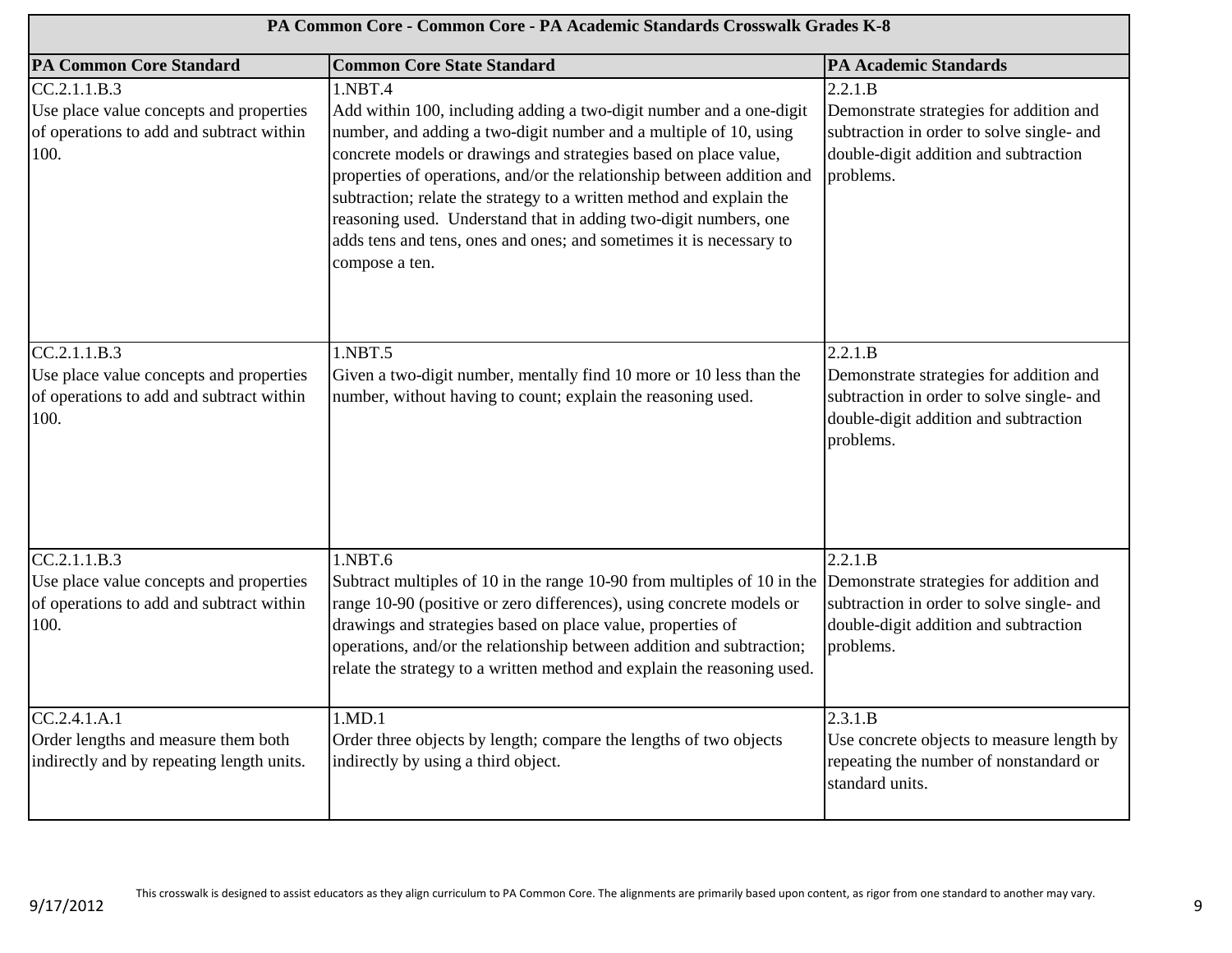| PA Common Core - Common Core - PA Academic Standards Crosswalk Grades K-8                                          |                                                                                                                                                                                                                                                                                                                                                                                                                                     |                                                                                                                 |
|--------------------------------------------------------------------------------------------------------------------|-------------------------------------------------------------------------------------------------------------------------------------------------------------------------------------------------------------------------------------------------------------------------------------------------------------------------------------------------------------------------------------------------------------------------------------|-----------------------------------------------------------------------------------------------------------------|
| <b>PA Common Core Standard</b>                                                                                     | <b>Common Core State Standard</b>                                                                                                                                                                                                                                                                                                                                                                                                   | <b>PA Academic Standards</b>                                                                                    |
| CC.2.4.1.A.1<br>Order lengths and measure them both<br>indirectly and by repeating length units.                   | 1.MD.2<br>Express the length of an object as a whole number of length units, by<br>laying multiple copies of a shorter object (the length unit) end to end;<br>understand that the length measurement of an object is the number of<br>same-size length units that span it with no gaps or overlaps. Limit to<br>contexts where the object being measured is spanned by a whole<br>number of length units with no gaps or overlaps. | 2.3.1.F<br>Compare concrete objects to determine<br>greater or lesser attributes (length, weight,<br>capacity). |
| CC.2.4.1.A.2<br>Tell and write time to the nearest half<br>hour using both analog and digital clocks.              | 1.MD.3<br>Tell and write time in hours and half-hours using analog and digital<br>clocks.                                                                                                                                                                                                                                                                                                                                           | 2.3.1.C.<br>Tell time on an analog and digital clock to<br>the nearest hour and half hour.                      |
| CC.2.4.1.A.4<br>Represent and interpret data using<br>tables/charts.                                               | 1.MD.4<br>Organize, represent, and interpret data with up to three categories; ask Organize and display data using pictures,<br>and answer questions about the total number of data points, how many<br>in each category, and how many more or less are in one category than<br>in another.                                                                                                                                         | 2.6.1.B<br>tallies, charts, bar graphs and pictographs.                                                         |
| CC.2.4.1.A.4<br>Represent and interpret data using<br>tables/charts.                                               | 1.MD.4<br>Organize, represent, and interpret data with up to three categories; ask Describe data displayed in a diagram,<br>and answer questions about the total number of data points, how many<br>in each category, and how many more or less are in one category than<br>in another.                                                                                                                                             | 2.6.1.C<br>graph or table.                                                                                      |
| CC.2.4.1.A.4<br>Represent and interpret data using<br>tables/charts.                                               | 1.MD.4<br>Organize, represent, and interpret data with up to three categories; ask Answer comparative questions based on<br>and answer questions about the total number of data points, how many<br>in each category, and how many more or less are in one category than<br>in another.                                                                                                                                             | 2.6.1.D<br>representations of data.                                                                             |
| CC.2.3.1.A.1<br>Compose and distinguish between two-<br>and three-dimensional shapes based on<br>their attributes. | 1.G.1<br>Distinguish between defining attributes (e.g., triangles are closed and<br>three-sided) versus non-defining attributes (e.g., color, orientation,<br>overall size); build and draw shapes to possess defining attributes.                                                                                                                                                                                                  | 2.9.1.A<br>Name, describe and draw/build 2-<br>dimensional shapes                                               |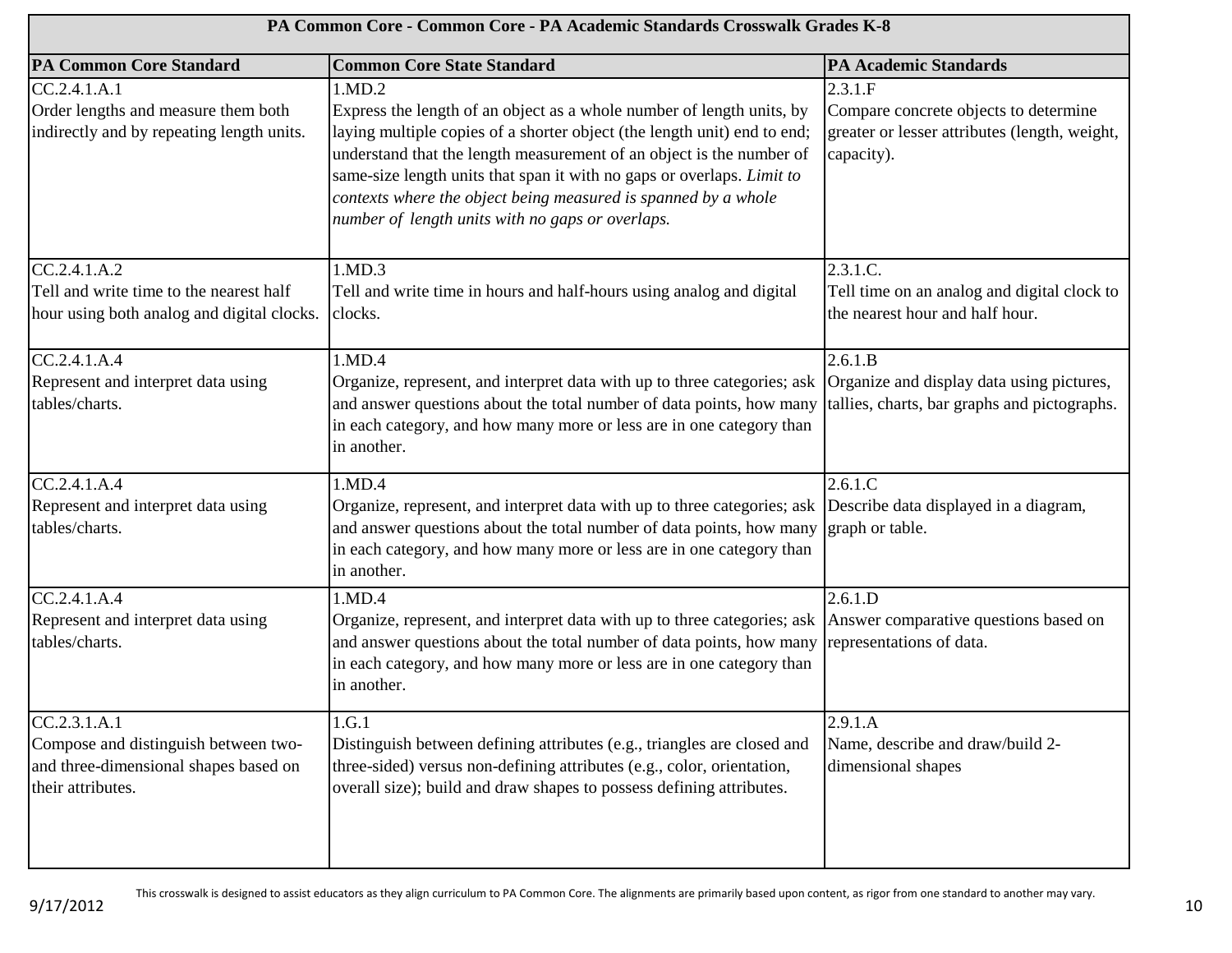| PA Common Core - Common Core - PA Academic Standards Crosswalk Grades K-8                                                                                                                   |                                                                                                                                                                                                                                                                                                                                                                                                                              |                                                                                                |
|---------------------------------------------------------------------------------------------------------------------------------------------------------------------------------------------|------------------------------------------------------------------------------------------------------------------------------------------------------------------------------------------------------------------------------------------------------------------------------------------------------------------------------------------------------------------------------------------------------------------------------|------------------------------------------------------------------------------------------------|
| <b>PA Common Core Standard</b>                                                                                                                                                              | <b>Common Core State Standard</b>                                                                                                                                                                                                                                                                                                                                                                                            | <b>PA Academic Standards</b>                                                                   |
| CC.2.3.1.A.1<br>Compose and distinguish between two-<br>and three-dimensional shapes based on<br>their attributes.                                                                          | 1.G.2<br>Compose two-dimensional shapes (rectangles, squares, trapezoids,<br>triangles, half-circles, and quarter-circles) or three-dimensional<br>shapes (cubes, right rectangular prisms, right circular cones, and right<br>circular cylinders) to create a composite shape, and compose new<br>shapes from the composite shape. (Note: Students do not need to<br>learn formal names such as "right rectangular prism.") | 2.9.1.A<br>Name, describe and draw/build 2-<br>dimensional shapes                              |
| CC.2.3.1.A.2<br>Use the understanding of fractions to<br>partition shapes into halves and quarters.                                                                                         | 1.G.3<br>Partition circles and rectangles into two and four equal shares,<br>describe the shares using the words halves, fourths, and quarters,<br>and use the phrases half of, fourth of, and quarter of. Describe the<br>whole as two of, or four of the shares. Understand for these examples<br>that decomposing into more equal shares creates smaller shares.                                                          | <b>Intentionally Blank</b>                                                                     |
|                                                                                                                                                                                             | <b>Grade 2</b>                                                                                                                                                                                                                                                                                                                                                                                                               |                                                                                                |
| CC.2.2.2.A.1Represent and solve<br>problems involving addition and<br>subtraction within 100.CC.2.2.2.A.1<br>Represent and solve problems involving<br>addition and subtraction within 100. | 2.OA.1 Use addition and subtraction within 100 to solve one- and two-<br>step word problems involving situations of adding to, taking from,<br>putting together, taking apart, and comparing, with unknowns in all<br>positions, e.g., by using drawings and equations with a symbol for the<br>unknown number to represent the problem. (also aligns to PA<br>Standard 2.8.2.E)                                             | 2.8.2.E. Use concrete objects, symbols<br>and numbers to represent mathematical<br>situations. |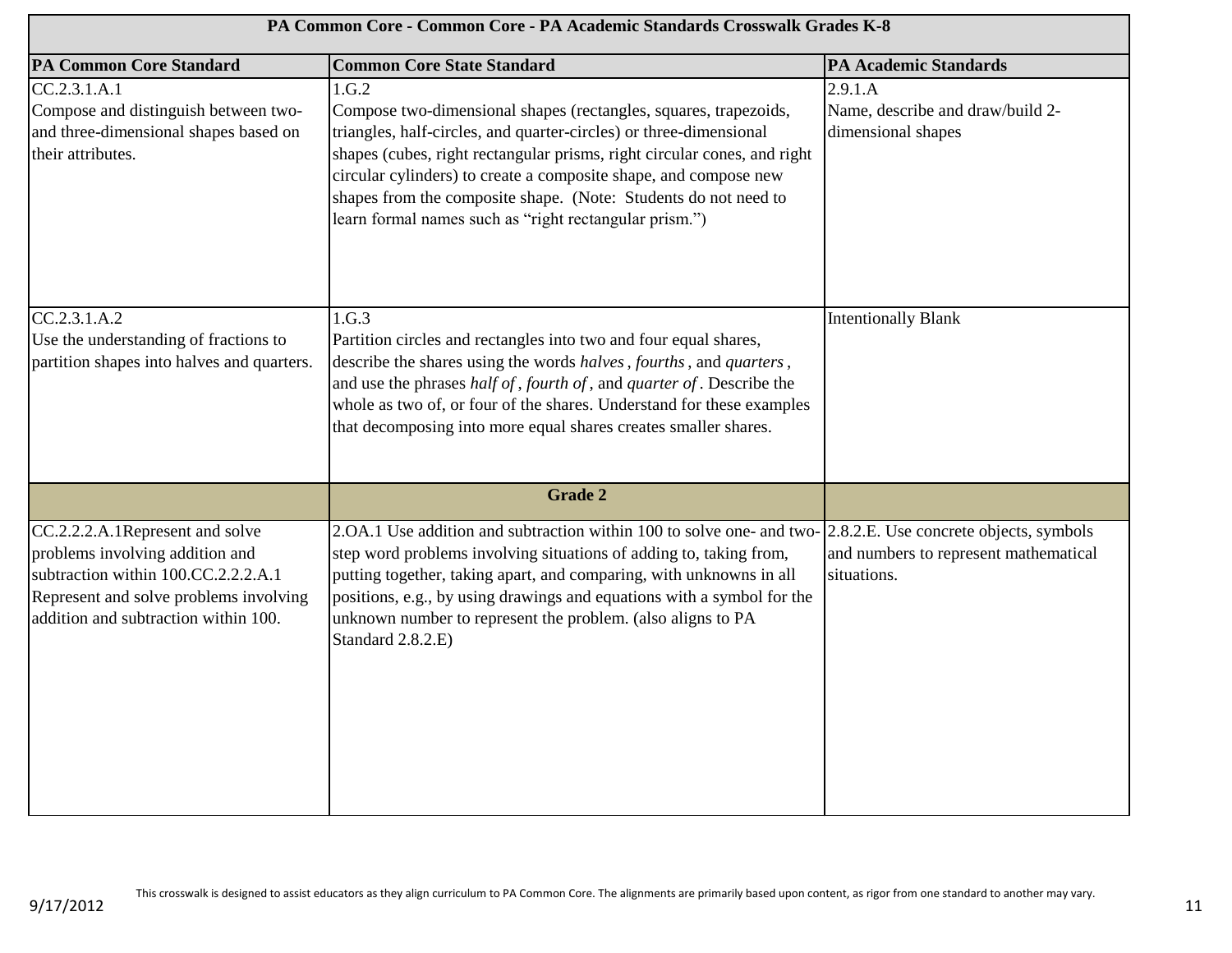| PA Common Core - Common Core - PA Academic Standards Crosswalk Grades K-8                    |                                                                                                                                                                                                                                                                                                                                             |                                                                                                  |
|----------------------------------------------------------------------------------------------|---------------------------------------------------------------------------------------------------------------------------------------------------------------------------------------------------------------------------------------------------------------------------------------------------------------------------------------------|--------------------------------------------------------------------------------------------------|
| <b>PA Common Core Standard</b>                                                               | <b>Common Core State Standard</b>                                                                                                                                                                                                                                                                                                           | <b>PA Academic Standards</b>                                                                     |
| CC.2.2.2.A.2<br>Use mental strategies to add and subtract<br>within 20.                      | 2.0A.1<br>Use addition and subtraction within 100 to solve one- and two-<br>step word problems involving situations of adding to, taking from,<br>putting together, taking apart, and comparing, with unknowns in all<br>positions, e.g., by using drawings and equations with a symbol for the<br>unknown number to represent the problem. | 2.8.2.E<br>Use concrete objects, symbols and<br>numbers to represent mathematical<br>situations. |
| CC.2.2.2.A.2<br>Use mental strategies to add and subtract<br>within 20.                      | 2.0A.2<br>Add and subtract within 20. Fluently add and subtract with 20 using<br>mental strategies. By the end of Grade 2 know from memory all sums<br>of two one-digit numbers.                                                                                                                                                            | 2.2.2.A<br>Develop fluency in the use of basic facts<br>for addition and subtraction             |
| CC.2.2.2.A.3<br>Work with equal groups of objects to gain<br>foundations for multiplication. | 2.0A.3<br>Determine whether a group of objects (up to 20) has an odd or even<br>number of members, e.g., by pairing objects or counting them by 2s;<br>write an equation to express an even number as a sum of two equal<br>addends.                                                                                                        | <b>Intentionally Blank</b>                                                                       |
| CC.2.2.2.A.3<br>Work with equal groups of objects to gain<br>foundations for multiplication. | 2.OA.4<br>Use addition to find the total number of objects arranged in<br>rectangular arrays with up to 5 rows and up to 5 columns; write an<br>equation to express the total as a sum of equal addends.                                                                                                                                    | <b>Intentionally Blank</b>                                                                       |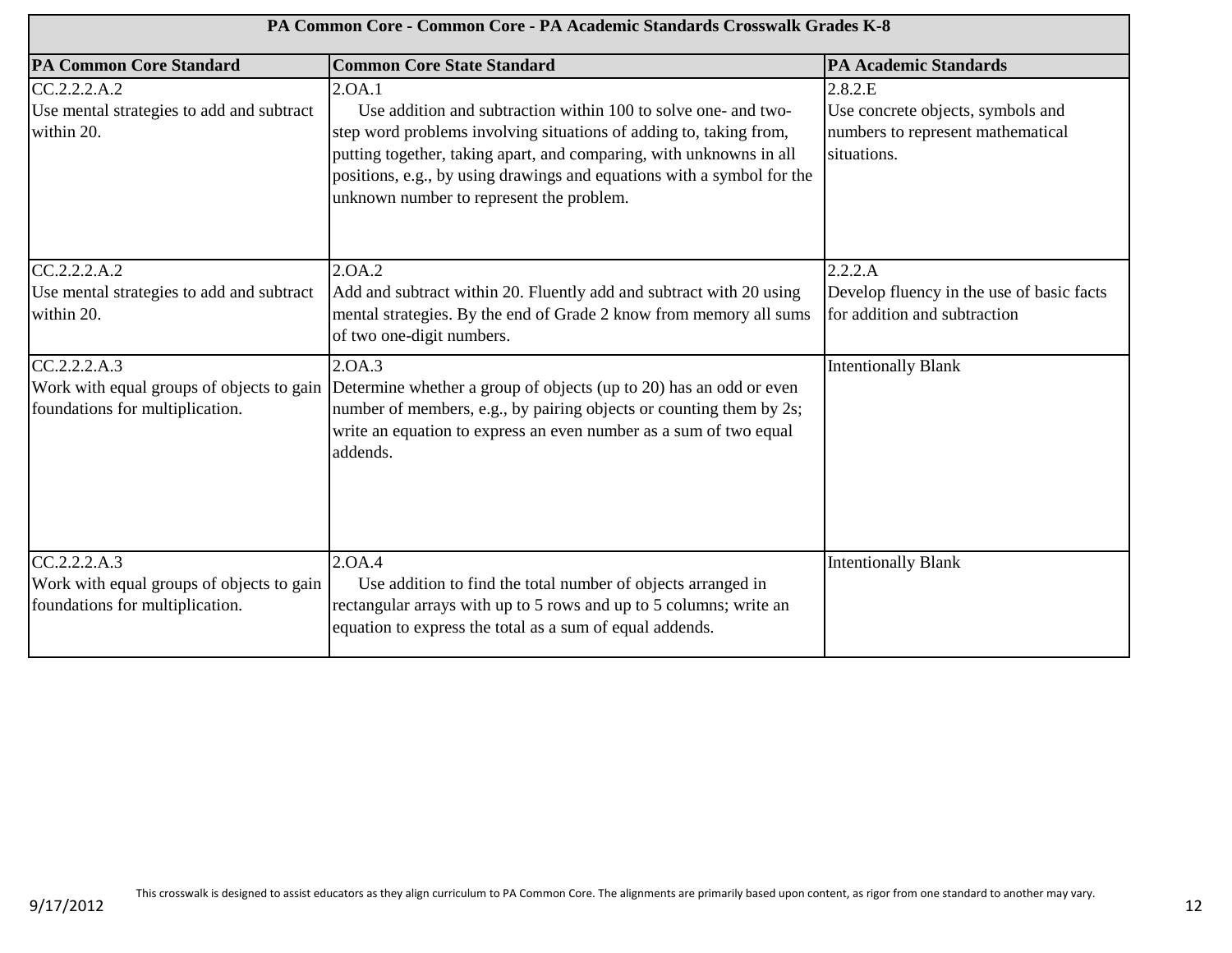| PA Common Core - Common Core - PA Academic Standards Crosswalk Grades K-8                                                |                                                                                                                                                                                                                                                                                                                                                                                                                                                                                 |                                                                                                                                                                                                                                            |
|--------------------------------------------------------------------------------------------------------------------------|---------------------------------------------------------------------------------------------------------------------------------------------------------------------------------------------------------------------------------------------------------------------------------------------------------------------------------------------------------------------------------------------------------------------------------------------------------------------------------|--------------------------------------------------------------------------------------------------------------------------------------------------------------------------------------------------------------------------------------------|
| <b>PA Common Core Standard</b>                                                                                           | <b>Common Core State Standard</b>                                                                                                                                                                                                                                                                                                                                                                                                                                               | <b>PA Academic Standards</b>                                                                                                                                                                                                               |
| CC.2.1.2.B.1<br>Use place value concepts to represent<br>amounts of tens and ones and to compare<br>three digit numbers. | 2.NBT.1<br>Understand that the three digits of a three-digit number represent<br>amounts of hundreds, tens, and ones; e.g., 706 equals 7 hundreds, 0<br>tens, and 6 ones. Understand the following as special cases:<br>-- a. 100 can be thought of as a bundle of ten tens -- called a<br>'hundred."<br>-- b. The numbers 100, 200, 300, 400, 500, 600, 700, 800, 900 refer<br>to one, two, three, four, five, six, seven, eight, or nine hundreds (and 0<br>tens and 0 ones). | 2.1.2.D<br>Apply place value concepts and base-ten<br>numeration to order and compare whole<br>numbers up to 500.                                                                                                                          |
| CC.2.1.2.B.2<br>Use place value concepts to read, write<br>and skip count to 1000.                                       | 2.NBT.2<br>Count within 1000; skip-count by 5s, 10s, and 100s.                                                                                                                                                                                                                                                                                                                                                                                                                  | 2.1.2.A<br>Demonstrate the relationship between<br>numbers and quantities, including place<br>value; one-to-one correspondence; rote<br>counting; counting by twos, fives and<br>tens; and comparing values of whole<br>numbers up to 500. |
| CC.2.1.2.B.2<br>Use place value concepts to read, write<br>and skip count to 1000.                                       | 2.NBT.3<br>Read and write numbers to 1000 using base-ten numerals, number<br>names, and expanded form.                                                                                                                                                                                                                                                                                                                                                                          | 2.1.2.E<br>Apply number patterns to represent<br>numbers in various ways (skip counting,<br>repeated addition/subtraction).                                                                                                                |
| CC.2.1.2.B.3<br>Use place value understanding and<br>properties of operations to add and<br>subtract within 1000.        | 2.NBT.5<br>Fluently add and subtract within 100 using strategies based on place<br>value, properties of operations, and/or the relationship between<br>addition and subtraction.                                                                                                                                                                                                                                                                                                | 2.2.2.B<br>Add and subtract single and double-digit<br>numbers with and without regrouping, to<br>include problems with money.                                                                                                             |
| CC.2.1.2.B.3<br>Use place value understanding and<br>properties of operations to add and<br>subtract within 1000.        | 2.NBT.6<br>Add up to four two-digit numbers using strategies based on place<br>value and properties of operations.                                                                                                                                                                                                                                                                                                                                                              | 2.2.2.B<br>Add and subtract single and double-digit<br>numbers with and without regrouping, to<br>include problems with money.                                                                                                             |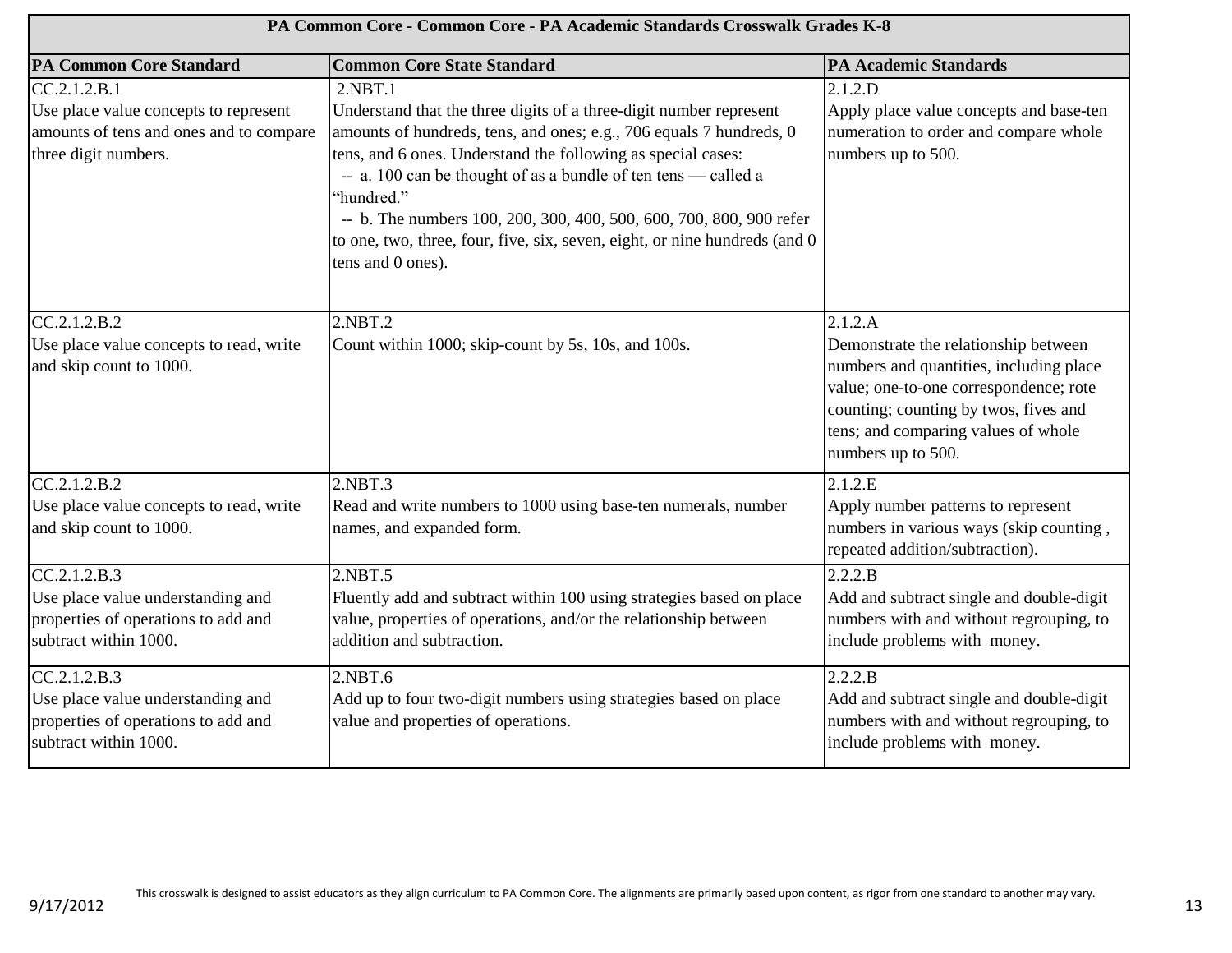| PA Common Core - Common Core - PA Academic Standards Crosswalk Grades K-8                                         |                                                                                                                                                                                                                                                                                                                                                                                                                                                                                                                      |                                                                                                                                |
|-------------------------------------------------------------------------------------------------------------------|----------------------------------------------------------------------------------------------------------------------------------------------------------------------------------------------------------------------------------------------------------------------------------------------------------------------------------------------------------------------------------------------------------------------------------------------------------------------------------------------------------------------|--------------------------------------------------------------------------------------------------------------------------------|
| <b>PA Common Core Standard</b>                                                                                    | <b>Common Core State Standard</b>                                                                                                                                                                                                                                                                                                                                                                                                                                                                                    | <b>PA Academic Standards</b>                                                                                                   |
| CC.2.1.2.B.3<br>Use place value understanding and<br>properties of operations to add and<br>subtract within 1000. | 2.NBT.7<br>Add and subtract within 1000, using concrete models or drawings and<br>strategies based on place value, properties of operations, and/or the<br>relationship between addition and subtraction; relate the strategy to a<br>written method. Understand that in adding or subtracting three-digit<br>numbers, one adds or subtracts hundreds and hundreds, tens and tens,<br>ones and ones; and sometimes it is necessary to compose or<br>decompose tens or hundreds. (also aligns to PA Standard 2.8.2.E) | 2.2.2.B<br>Add and subtract single and double-digit<br>numbers with and without regrouping, to<br>include problems with money. |
| CC.2.1.2.B.3<br>Use place value understanding and<br>properties of operations to add and<br>subtract within 1000. | 2.NBT.8<br>Mentally add 10 or 100 to a given number 100-900, and mentally<br>subtract 10 or 100 from a given number 100-900.                                                                                                                                                                                                                                                                                                                                                                                         | 2.2.2.B<br>Add and subtract single and double-digit<br>numbers with and without regrouping, to<br>include problems with money. |
| CC.2.1.2.B.3<br>Use place value understanding and<br>properties of operations to add and<br>subtract within 1000. | 2.NBT.9<br>Explain why addition and subtraction strategies work, using place<br>value and the properties of operations. (Explanations may be<br>supported by drawings or objects.)                                                                                                                                                                                                                                                                                                                                   | 2.2.2.B<br>Add and subtract single and double-digit<br>numbers with and without regrouping, to<br>include problems with money. |
| CC.2.4.2.A.1<br>Measure and estimate lengths in standard<br>units using appropriate tools.                        | 2.MD.1<br>Measure the length of an object by selecting and using appropriate<br>tools such as rulers, yardsticks, meter sticks, and measuring tapes.                                                                                                                                                                                                                                                                                                                                                                 | 2.3.2.B<br>Use tools to estimate and measure in<br>standard units.                                                             |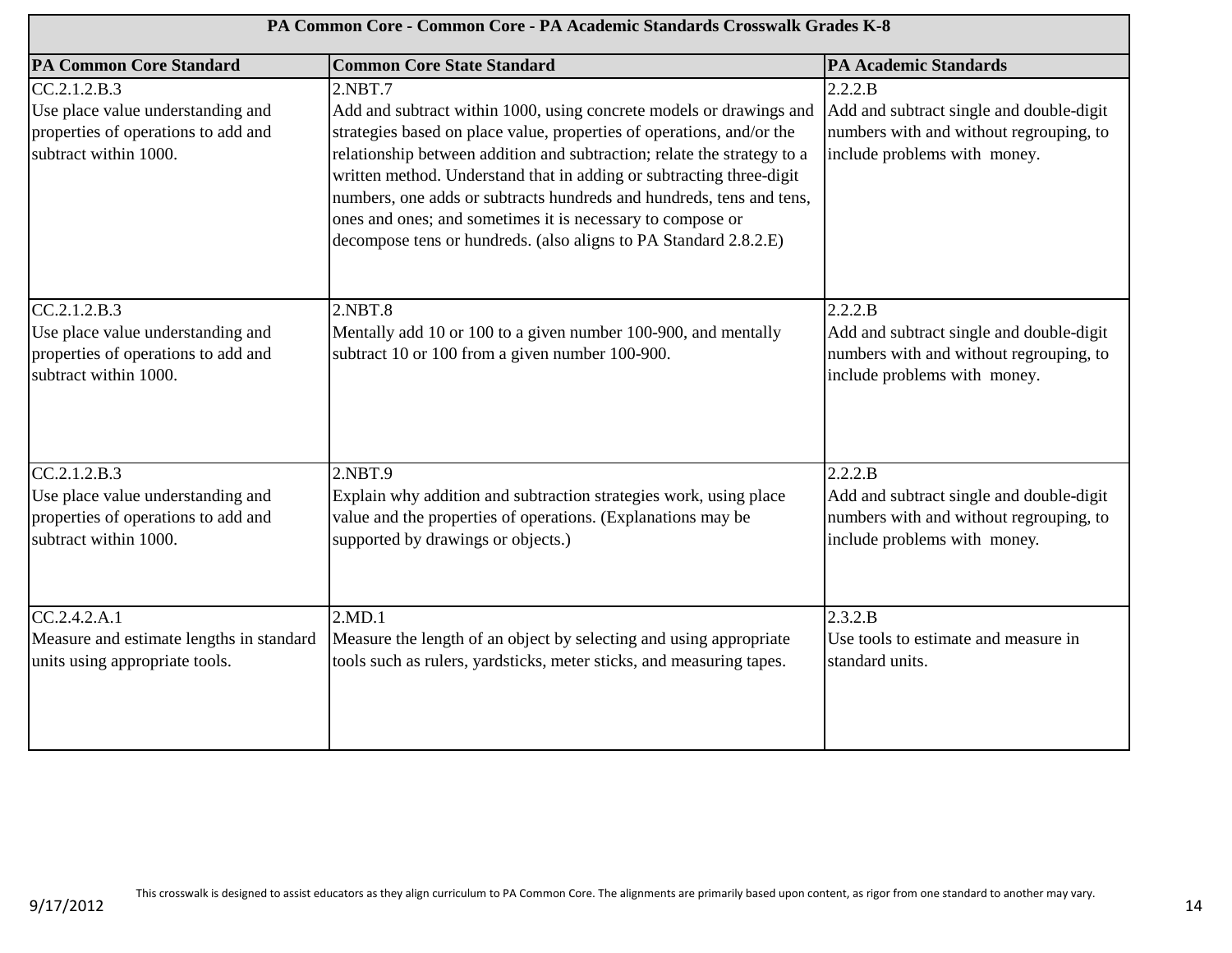| PA Common Core - Common Core - PA Academic Standards Crosswalk Grades K-8                        |                                                                                                                                                                                                                                                                         |                                                                                 |
|--------------------------------------------------------------------------------------------------|-------------------------------------------------------------------------------------------------------------------------------------------------------------------------------------------------------------------------------------------------------------------------|---------------------------------------------------------------------------------|
| <b>PA Common Core Standard</b>                                                                   | <b>Common Core State Standard</b>                                                                                                                                                                                                                                       | <b>PA Academic Standards</b>                                                    |
| CC.2.4.2.A.1<br>Measure and estimate lengths in standard<br>units using appropriate tools.       | 2.MD.2.<br>Measure the length of an object twice, using length units of different<br>lengths for the two measurements; describe how the two<br>measurements relate to the size of the unit chosen.                                                                      | 2.3.2.B.<br>Use tools to estimate and measure in<br>standard units.             |
| CC.2.4.2.A.1<br>Measure and estimate lengths in standard<br>units using appropriate tools.       | 2.MD.3<br>Estimate lengths using units of inches, feet, centimeters, and meters.                                                                                                                                                                                        | 2.3.2.B.<br>Use tools to estimate and measure in<br>standard units.             |
| CC.2.4.2.A.1<br>Measure and estimate lengths in standard<br>units using appropriate tools.       | 2.MD.4<br>Measure to determine how much longer one object is than another,<br>expressing the length difference in terms of a standard length unit.                                                                                                                      | 2.3.2.F<br>Estimate and verify measurements of<br>length, weight, and capacity. |
| CC.2.4.2.A.6<br>Extend the concepts of addition and<br>subtraction to problems involving length. | 2.MD.5<br>Use addition and subtraction within 100 to solve word problems<br>involving lengths that are given in the same units, e.g., by using<br>drawings (such as drawings of rulers) and equations with a symbol for<br>the unknown number to represent the problem. | <b>Intentionally Blank</b>                                                      |
| CC.2.4.2.A.6<br>Extend the concepts of addition and<br>subtraction to problems involving length. | 2.MD.6<br>Represent whole numbers as lengths from 0 on a number line diagram<br>with equally spaced points corresponding to the numbers $0, 1, 2, \ldots$<br>and represent whole-number sums and differences within 100 on a<br>number line diagram.                    | <b>Intentionally Blank</b>                                                      |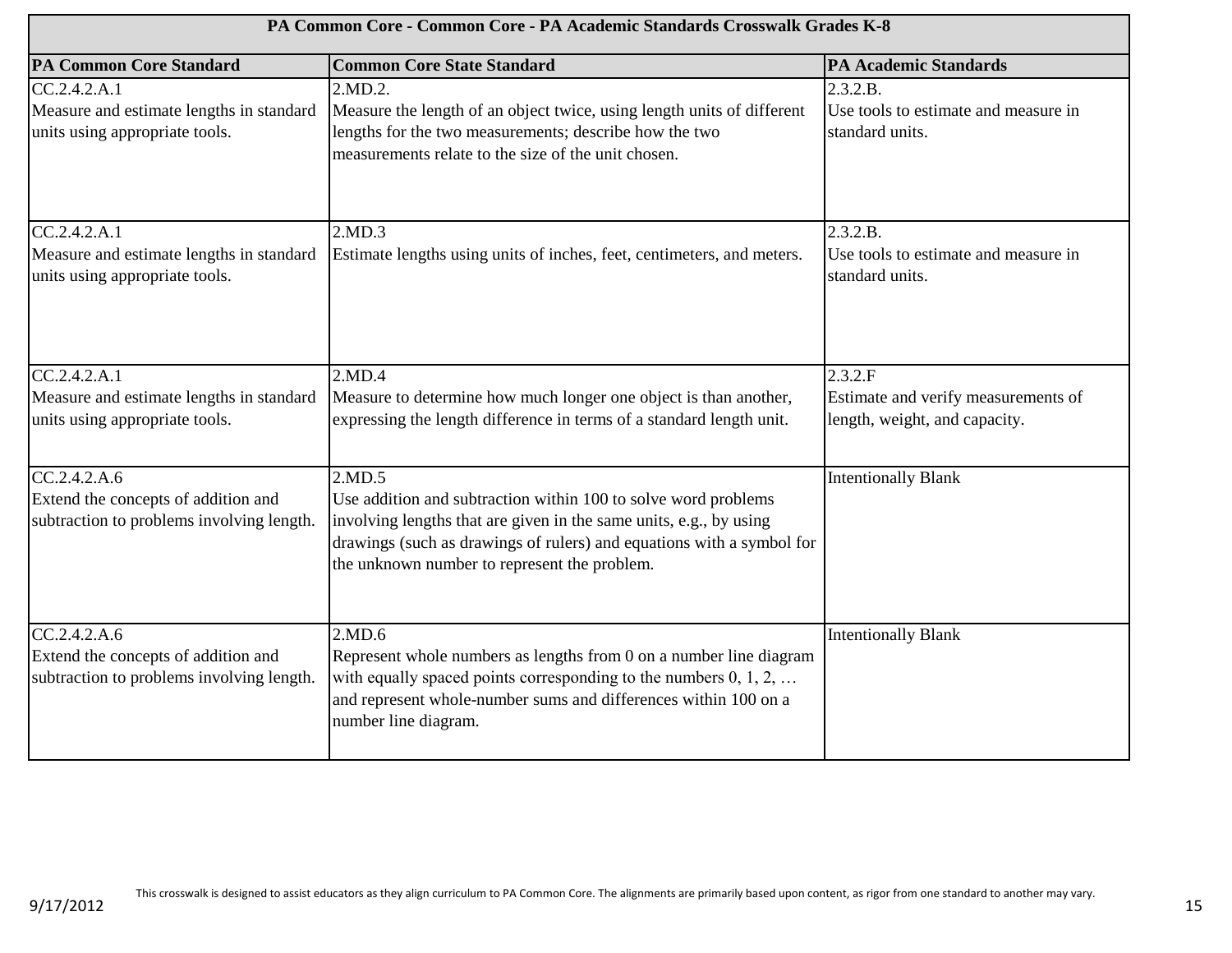| PA Common Core - Common Core - PA Academic Standards Crosswalk Grades K-8                                   |                                                                                                                                                                                                                                                                                     |                                                                                                      |
|-------------------------------------------------------------------------------------------------------------|-------------------------------------------------------------------------------------------------------------------------------------------------------------------------------------------------------------------------------------------------------------------------------------|------------------------------------------------------------------------------------------------------|
| <b>PA Common Core Standard</b>                                                                              | <b>Common Core State Standard</b>                                                                                                                                                                                                                                                   | <b>PA Academic Standards</b>                                                                         |
| CC.2.4.2.A.2<br>Tell and write time to the nearest five<br>minutes using both analog and digital<br>clocks. | 2.MD.7<br>Tell and write time from analog and digital clocks to the nearest five<br>minutes, using a.m. and p.m.                                                                                                                                                                    | 2.3.2.C<br>Tell time on an analog and digital clock to<br>the nearest minute.                        |
| CC.2.4.2.A.3<br>Solve problems using coins and paper<br>currency with appropriate symbols.                  | 2.MD.8<br>Solve word problems involving dollar bills, quarters, dimes, nickels,<br>and pennies, using $\oint$ (dollars) and $\phi$ (cents) symbols appropriately.<br>Example: If you have 2 dimes and 3 pennies, how many cents do you<br>have?                                     | 2.3.2.C<br>Tell time on an analog and digital clock to<br>the nearest minute.                        |
| CC.2.4.2.A.4<br>Represent and interpret data using line<br>plots, picture graphs, and bar graphs.           | 2.MD.9<br>Generate measurement data by measuring lengths of several objects to<br>the nearest whole unit, or by making repeated measurements of the<br>same object. Show the measurements by making a line plot, where the<br>horizontal scale is marked off in whole-number units. | 2.6.2.A<br>Gather data from surveys and observations<br>within the classroom or homes.               |
| CC.2.4.2.A.4<br>Represent and interpret data using line<br>plots, picture graphs, and bar graphs.           | 2.MD.9<br>Generate measurement data by measuring lengths of several objects to<br>the nearest whole unit, or by making repeated measurements of the<br>same object. Show the measurements by making a line plot, where the<br>horizontal scale is marked off in whole-number units. | 2.6.2.B<br>Organize and display data using pictures,<br>tallies, charts, bar graphs and pictographs. |
| CC.2.4.2.A.4<br>Represent and interpret data using line<br>plots, picture graphs, and bar graphs.           | 2.MD.9<br>Generate measurement data by measuring lengths of several objects to<br>the nearest whole unit, or by making repeated measurements of the<br>same object. Show the measurements by making a line plot, where the<br>horizontal scale is marked off in whole-number units. | 2.6.2.C<br>Describe data displayed in a diagram,<br>graph or table.                                  |
| CC.2.4.2.A.4<br>Represent and interpret data using line<br>plots, picture graphs, and bar graphs.           | 2.MD.9<br>Generate measurement data by measuring lengths of several objects to<br>the nearest whole unit, or by making repeated measurements of the<br>same object. Show the measurements by making a line plot, where the<br>horizontal scale is marked off in whole-number units. | 2.6.2.D<br>Analyze representations of data and<br>compare the data from two categories.              |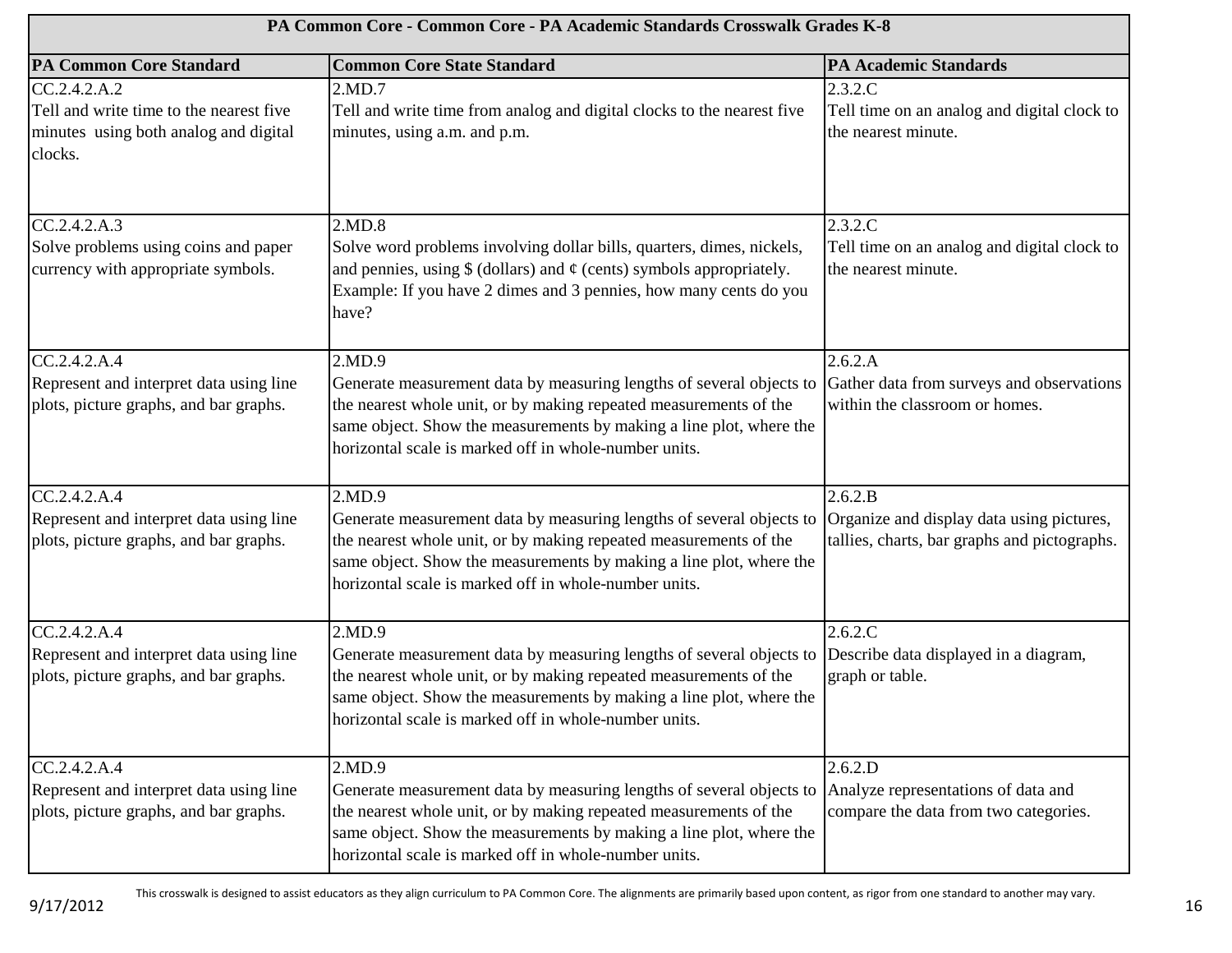| PA Common Core - Common Core - PA Academic Standards Crosswalk Grades K-8                                              |                                                                                                                                                                                                                                                                                                                             |                                                                                                                                                                   |
|------------------------------------------------------------------------------------------------------------------------|-----------------------------------------------------------------------------------------------------------------------------------------------------------------------------------------------------------------------------------------------------------------------------------------------------------------------------|-------------------------------------------------------------------------------------------------------------------------------------------------------------------|
| <b>PA Common Core Standard</b>                                                                                         | <b>Common Core State Standard</b>                                                                                                                                                                                                                                                                                           | <b>PA Academic Standards</b>                                                                                                                                      |
| CC.2.3.2.A.1<br>Analyze and draw two- and three-<br>dimensional shapes having specified<br>attributes.                 | 2.G.1<br>Recognize and draw shapes having specified attributes, such as a<br>given number of angles or a given number of equal faces. Identify<br>triangles, quadrilaterals, pentagons, hexagons, and cubes. (Sizes are<br>compared directly or visually, not compared by measuring.)                                       | 2.9.2.A<br>Name, describe and draw/build 2- and 3-<br>dimensional shapes                                                                                          |
| CC.2.3.2.A.1<br>Analyze and draw two- and three-<br>dimensional shapes having specified<br>attributes.                 | 2.G.2<br>Partition a rectangle into rows and columns of same-size squares and<br>count to find the total number of them.                                                                                                                                                                                                    | 2.9.2.A<br>Name, describe and draw/build 2- and 3-<br>dimensional shapes                                                                                          |
| CC.2.3.2.A.2<br>Use the understanding of fractions to<br>partition shapes into halves, quarters, and<br>thirds.        | 2.G.3<br>Partition circles and rectangles into two, three, or four equal shares,<br>describe the shares using the words halves, thirds, half of, a third of,<br>etc., and describe the whole as two halves, three thirds, four fourths.<br>Recognize that equal shares of identical wholes need not have the<br>same shape. | <b>Intentionally Blank</b>                                                                                                                                        |
|                                                                                                                        | <b>Grade 3</b>                                                                                                                                                                                                                                                                                                              |                                                                                                                                                                   |
| CC.2.1.3.B.1<br>Apply place value understanding and<br>properties of operations to perform multi-<br>digit arithmetic. | 3.NBT.1<br>Use place value understanding to round whole numbers to the<br>nearest 10 or 100.                                                                                                                                                                                                                                | 2.2.3.D<br>Estimate values, sums, and differences of<br>quantities and conclude the<br>reasonableness of those estimates.                                         |
| CC.2.1.3.B.1<br>Apply place value understanding and<br>properties of operations to perform multi-<br>digit arithmetic. | 3.NBT.2.<br>Fluently add and subtract within 1000 using strategies and algorithms<br>based on place value, properties of operations, and/or the relationship<br>between addition and subtraction.                                                                                                                           | 2.2.3.B<br>Add and subtract single- and double digit<br>numbers with regrouping and triple-digit<br>numbers, without regrouping including<br>problems with money. |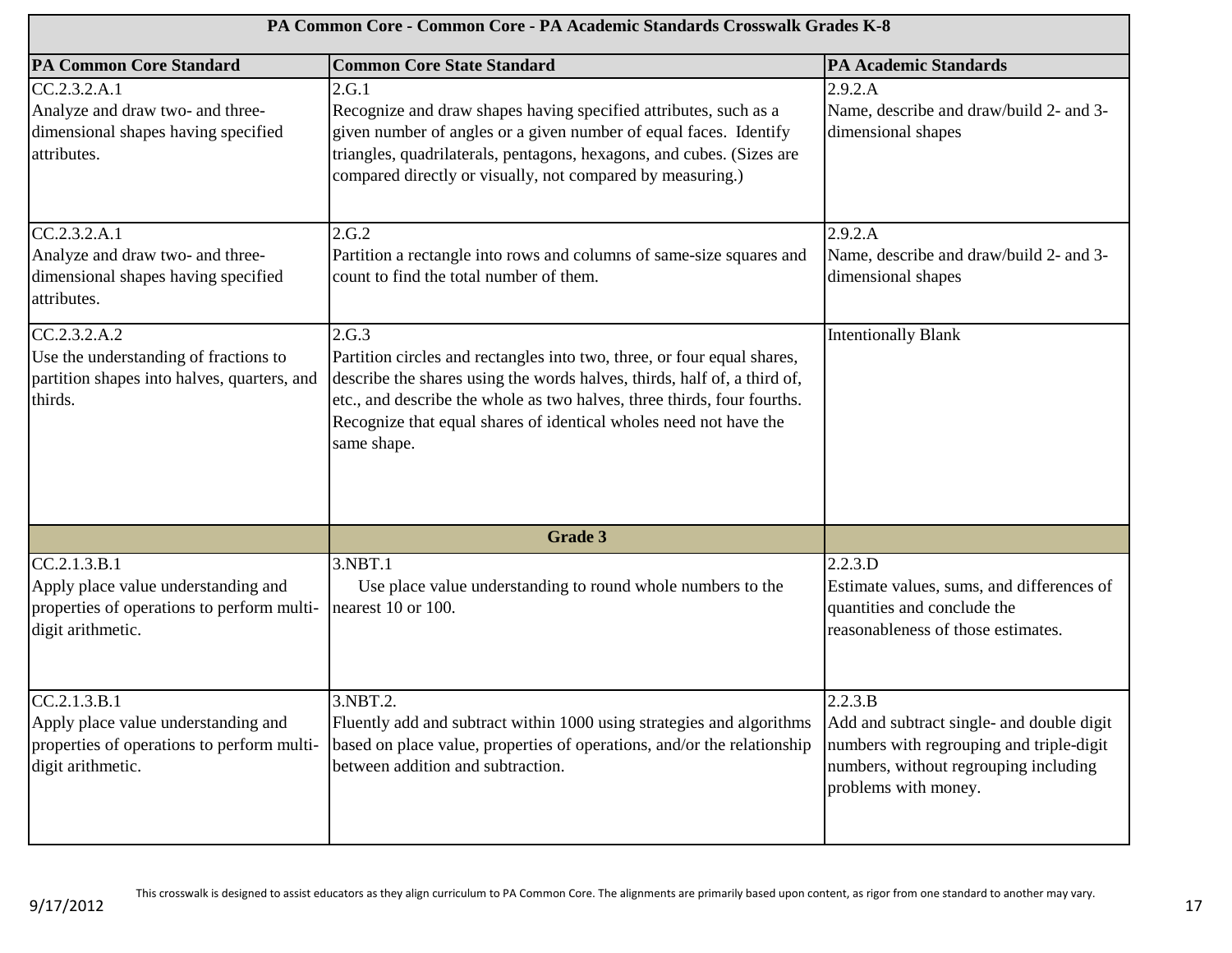| PA Common Core - Common Core - PA Academic Standards Crosswalk Grades K-8                                              |                                                                                                                                                                                                                                                                                                                                                                                                                                                                                                                                                                                                                                  |                                                                                                       |
|------------------------------------------------------------------------------------------------------------------------|----------------------------------------------------------------------------------------------------------------------------------------------------------------------------------------------------------------------------------------------------------------------------------------------------------------------------------------------------------------------------------------------------------------------------------------------------------------------------------------------------------------------------------------------------------------------------------------------------------------------------------|-------------------------------------------------------------------------------------------------------|
| <b>PA Common Core Standard</b>                                                                                         | <b>Common Core State Standard</b>                                                                                                                                                                                                                                                                                                                                                                                                                                                                                                                                                                                                | <b>PA Academic Standards</b>                                                                          |
| CC.2.1.3.B.1<br>Apply place value understanding and<br>properties of operations to perform multi-<br>digit arithmetic. | 3.NBT.3<br>Multiply one-digit whole numbers by multiples of 10 in the range<br>10–90 (e.g., $9 \times 80$ , $5 \times 60$ ) using strategies based on place value and<br>properties of operations.                                                                                                                                                                                                                                                                                                                                                                                                                               | <b>Intentionally Blank</b>                                                                            |
| CC.2.1.3.C.1<br>Explore and develop an understanding of<br>fractions as numbers.                                       | 3.NF.1<br>Understand a fraction 1/b as the quantity formed by 1 part when a<br>whole is partitioned into b equal parts; understand a fraction $a/b$ as the<br>quantity formed by a parts of size 1/b.                                                                                                                                                                                                                                                                                                                                                                                                                            | 2.1.3.C<br>Use drawings, diagrams or models to<br>show the concept of fraction as part of a<br>whole. |
| CC.2.1.3.C.1<br>Explore and develop an understanding of<br>fractions as numbers.                                       | 3.NF.2<br>Understand a fraction as a number on the number line; represent<br>fractions on a number line diagram.<br>a. Represent a fraction 1/b on a number line diagram by defining the<br>interval from 0 to 1 as the whole and partitioning it into b equal parts.<br>Recognize that each part has size 1/b and that the endpoint of the part<br>based at 0 locates the number 1/b on the number line.<br>b. Represent a fraction a/b on a number line diagram by marking off a<br>lengths 1/b from 0. Recognize that the resulting interval has size a/b<br>and that its endpoint locates the number a/b on the number line. | 2.1.3.C<br>Use drawings, diagrams or models to<br>show the concept of fraction as part of a<br>whole. |
| CC.2.1.3.C.1<br>Explore and develop an understanding of<br>fractions as numbers.                                       | 3.NF.3<br>Explain equivalence of fractions in special cases, and compare<br>fractions by reasoning about their size.<br>a. Understand two fractions as equivalent (equal) if they are the same<br>size, or the same point on a number line.<br>b. Recognize and generate simple equivalent fractions, e.g., $1/2 = 2/4$ ,<br>$4/6 = 2/3$ ). Explain why the fractions are equivalent, e.g., by using a<br>visual fraction model.                                                                                                                                                                                                 | 2.1.3.C. Use drawings, diagrams or<br>models to show the concept of fraction as<br>part of a whole.   |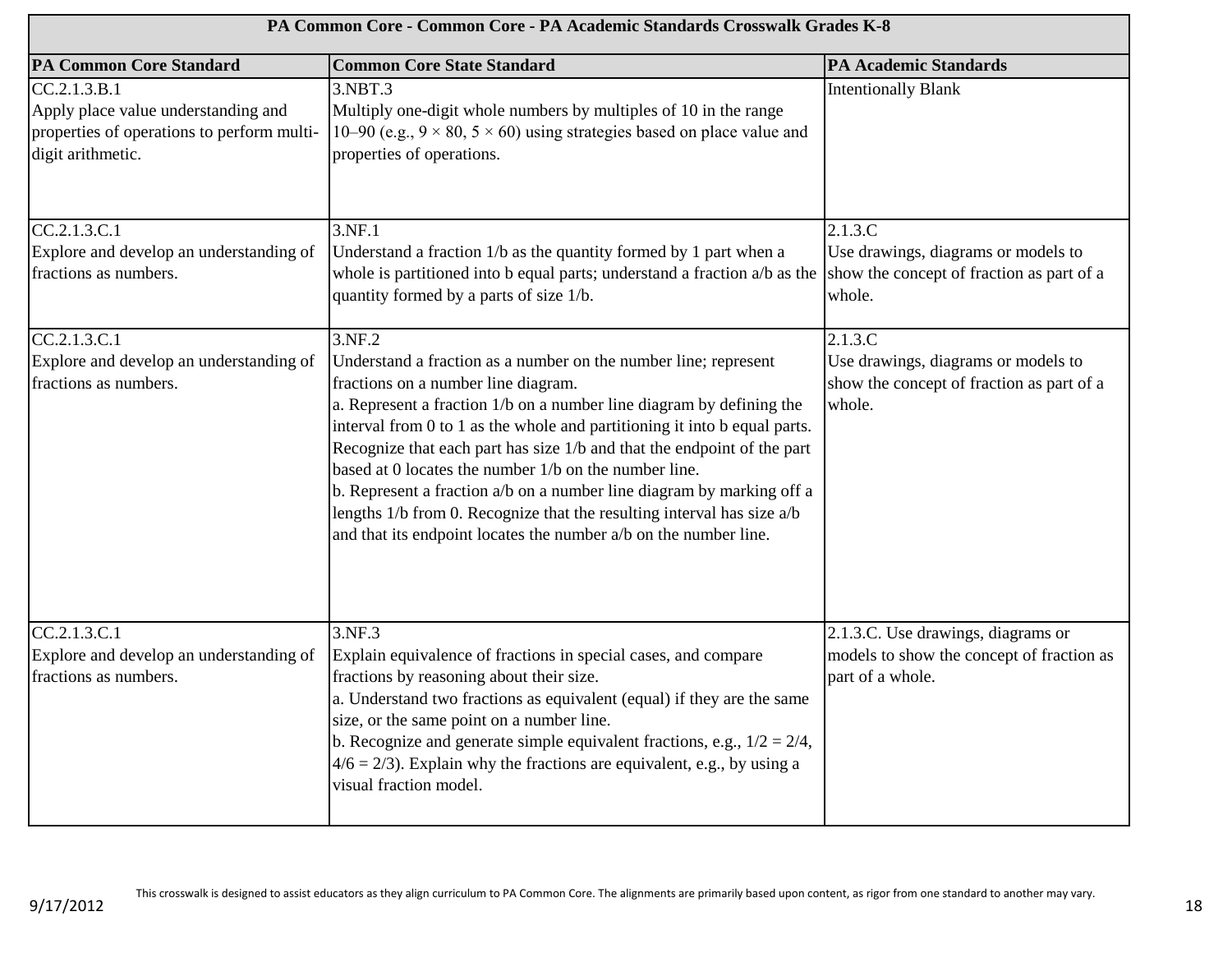| PA Common Core - Common Core - PA Academic Standards Crosswalk Grades K-8              |                                                                                                                                                                                                                                                                                                                                                                                                                                                                                       |                                                                                                       |
|----------------------------------------------------------------------------------------|---------------------------------------------------------------------------------------------------------------------------------------------------------------------------------------------------------------------------------------------------------------------------------------------------------------------------------------------------------------------------------------------------------------------------------------------------------------------------------------|-------------------------------------------------------------------------------------------------------|
| <b>PA Common Core Standard</b>                                                         | <b>Common Core State Standard</b>                                                                                                                                                                                                                                                                                                                                                                                                                                                     | <b>PA Academic Standards</b>                                                                          |
| CC.2.1.3.C.1<br>Explore and develop an understanding of<br>fractions as numbers.       | 3.NF.3. Explain equivalence of fractions in special cases, and<br>compare fractions by reasoning about their size.<br>c. Express whole numbers as fractions, and recognize<br>fractions that are equivalent to whole numbers. Examples: Express 3<br>in the form $3 = 3/1$ ; recognize that $6/1 = 6$ ; locate 4/4 and 1 at the<br>same point of a number line diagram.                                                                                                               | 2.1.3.C<br>Use drawings, diagrams or models to<br>show the concept of fraction as part of a<br>whole. |
| CC.2.1.3.C.1<br>Explore and develop an understanding of<br>fractions as numbers.       | 3.NF.3.<br>Explain equivalence of fractions in special cases, and compare<br>fractions by reasoning about their size.<br>d. Compare two fractions with the same numerator or the<br>same denominator by reasoning about their size. Recognize that<br>comparisons are valid only when the two fractions refer to the same<br>whole. Record the results of comparisons with the symbols $>$ , $=$ , or $\lt$ ,<br>and justify the conclusions, e.g., by using a visual fraction model. | 2.1.3.C<br>Use drawings, diagrams or models to<br>show the concept of fraction as part of a<br>whole. |
| CC.2.2.3.A.1 Represent and solve<br>problems involving multiplication and<br>division. | 3.OA.1. Interpret products of whole numbers, e.g., interpret $5 \times 7$ as<br>the total number of objects in 5 groups of 7 objects each. For<br>example, describe a context in which a total number of objects can be<br>expressed as $5 \times 7$ .                                                                                                                                                                                                                                | <b>Intentionally Blank</b>                                                                            |
| CC.2.2.3.A.1<br>Represent and solve problems involving<br>multiplication and division. | 3.OA.2<br>Interpret whole-number quotients of whole numbers, e.g., interpret 56<br>$\div$ 8 as the number of objects in each share when 56 objects are<br>partitioned equally into 8 shares, or as a number of shares when 56<br>objects are partitioned into equal shares of 8 objects each. For<br>example, describe a context in which a number of shares or a<br>number of groups can be expressed as $56 \div 8$ .                                                               | <b>Intentionally Blank</b>                                                                            |
| CC.2.2.3.A.1<br>Represent and solve problems involving<br>multiplication and division. | 3.0A.3<br>Use multiplication and division within 100 to solve word<br>problems in situations involving equal groups, arrays, and<br>measurement quantities, e.g., by using drawings and equations with a<br>symbol for the unknown number to represent the problem.                                                                                                                                                                                                                   | <b>Intentionally Blank</b>                                                                            |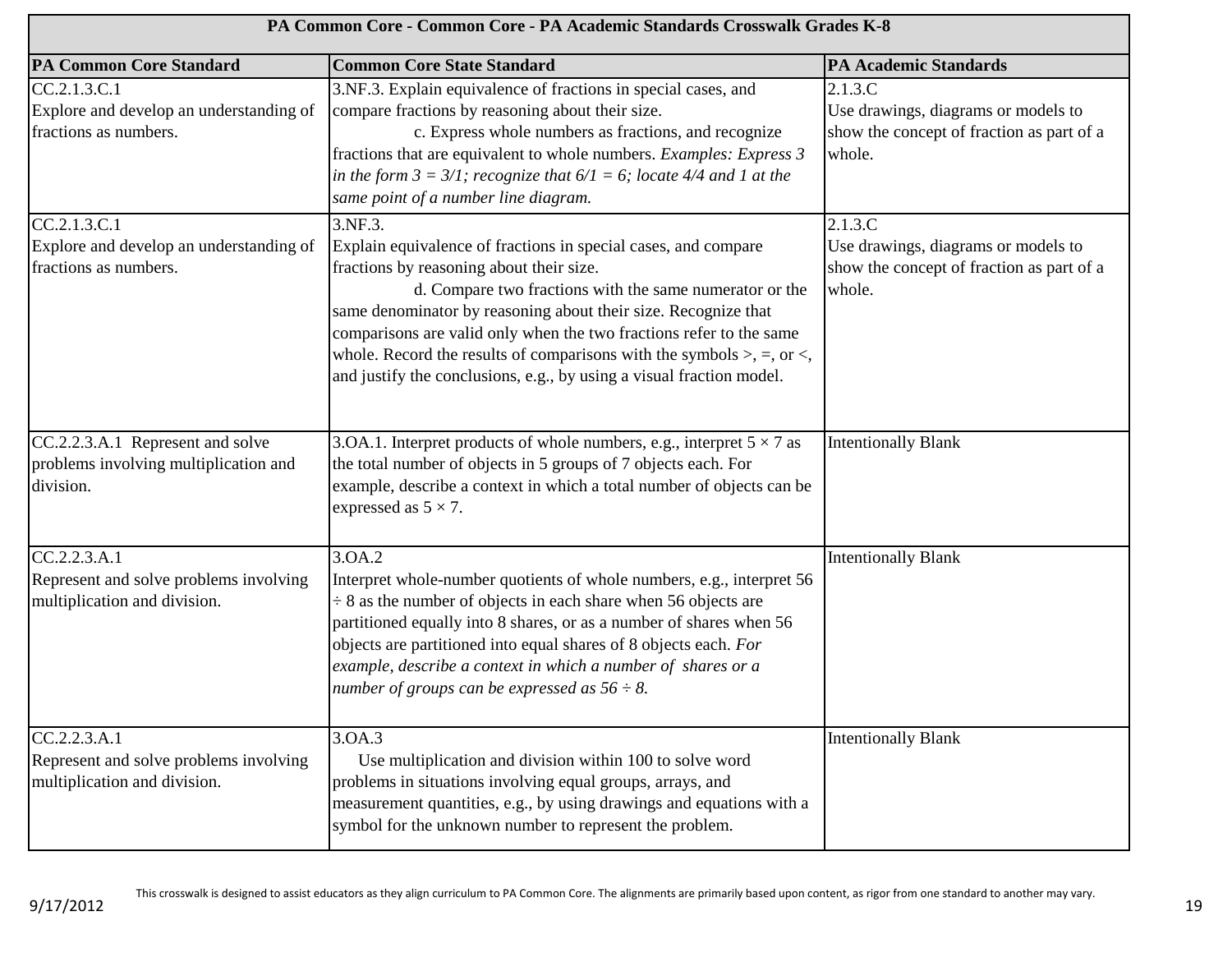| PA Common Core - Common Core - PA Academic Standards Crosswalk Grades K-8                                                |                                                                                                                                                                                                                                                                                                                                                                                                                                                                                                                                                                                                                  |                              |
|--------------------------------------------------------------------------------------------------------------------------|------------------------------------------------------------------------------------------------------------------------------------------------------------------------------------------------------------------------------------------------------------------------------------------------------------------------------------------------------------------------------------------------------------------------------------------------------------------------------------------------------------------------------------------------------------------------------------------------------------------|------------------------------|
| <b>PA Common Core Standard</b>                                                                                           | <b>Common Core State Standard</b>                                                                                                                                                                                                                                                                                                                                                                                                                                                                                                                                                                                | <b>PA Academic Standards</b> |
| CC.2.2.3. A.1<br>Represent and solve problems involving<br>multiplication and division.                                  | 3.OA.4<br>Determine the unknown whole number in a multiplication or division<br>equation relating three whole numbers. For example, determine the<br>unknown number that makes the equation true in each of the<br>equations $8 \times ? = 48$ , $5 = -3$ , $6 \times 6 = ?$                                                                                                                                                                                                                                                                                                                                     | <b>Intentionally Blank</b>   |
| CC.2.2.3.A.2<br>Understand properties of multiplication<br>and the relationship between<br>multiplication and division.  | 3.OA.5<br>Apply properties of operations as strategies to multiply and divide.<br><i>Examples: If</i> $6 \times 4 = 24$ <i>is known, then</i> $4 \times 6 = 24$ <i>is also known.</i><br>(Commutative property of multiplication.) $3 \times 5 \times 2$ can be found by<br>$3 \times 5 = 15$ , then $15 \times 2 = 30$ , or by $5 \times 2 = 10$ , then $3 \times 10 = 30$ .<br>(Associative property of multiplication.) Knowing that $8 \times 5 = 40$<br>and $8 \times 2 = 16$ , one can find $8 \times 7$ as $8 \times (5 + 2) = (8 \times 5) + (8 \times 2)$<br>$=$ 40 + 16 = 56. (Distributive property.) | <b>Intentionally Blank</b>   |
| CC.2.2.3. A.2<br>Understand properties of multiplication<br>and the relationship between<br>multiplication and division. | 3.OA.6<br>Understand division as an unknown-factor problem. For example, find<br>$32 \div 8$ by finding the number that makes 32 when multiplied by 8.                                                                                                                                                                                                                                                                                                                                                                                                                                                           | <b>Intentionally Blank</b>   |
| CC.2.2.3.A.3<br>Demonstrate multiplication and division<br>fluency.                                                      | 3.0A.7<br>Fluently multiply and divide within 100, using strategies such as the<br>relationship between multiplication and division (e.g., knowing that 8<br>$\times$ 5 = 40, one knows 40 ÷ 5 = 8) or properties of operations. By the<br>end of Grade 3, know from memory all products of two one-digit<br>numbers.                                                                                                                                                                                                                                                                                            | <b>Intentionally Blank</b>   |
| CC.2.2.3.A.4<br>Solve problems involving the four<br>operations, and identify and explain<br>patterns in arithmetic.     | 3.OA.8<br>Solve two-step word problems using the four operations. Represent<br>these problems using equations with a letter standing for the unknown<br>quantity. Assess the reasonableness of answers using mental<br>computation and estimation strategies including rounding.3                                                                                                                                                                                                                                                                                                                                | <b>Intentionally Blank</b>   |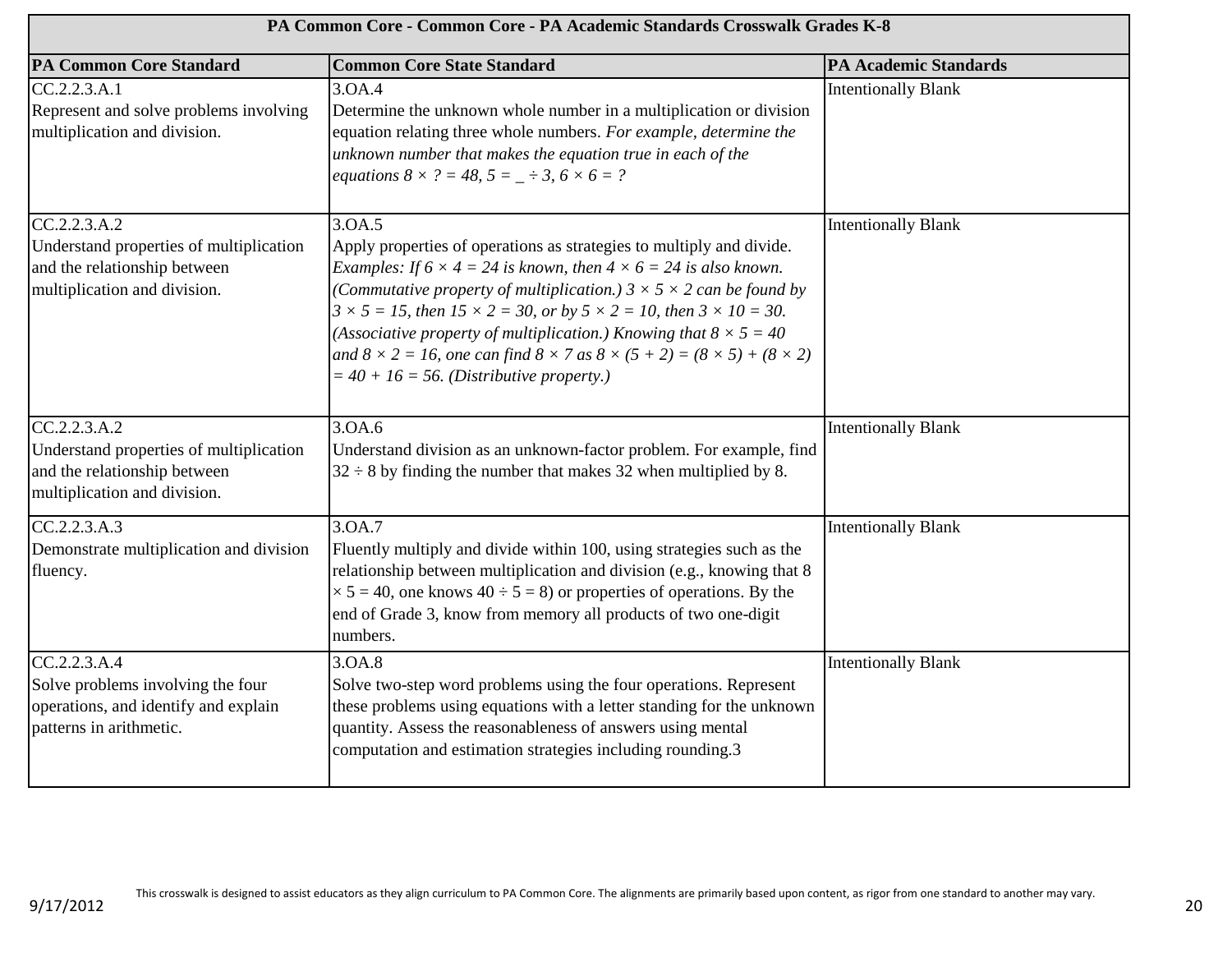| PA Common Core - Common Core - PA Academic Standards Crosswalk Grades K-8                                                                                                      |                                                                                                                                                                                                                                                                                                                                                                                                                        |                                                                                                                                                             |
|--------------------------------------------------------------------------------------------------------------------------------------------------------------------------------|------------------------------------------------------------------------------------------------------------------------------------------------------------------------------------------------------------------------------------------------------------------------------------------------------------------------------------------------------------------------------------------------------------------------|-------------------------------------------------------------------------------------------------------------------------------------------------------------|
| <b>PA Common Core Standard</b>                                                                                                                                                 | <b>Common Core State Standard</b>                                                                                                                                                                                                                                                                                                                                                                                      | <b>PA Academic Standards</b>                                                                                                                                |
| CC.2.2.3.A.4<br>Solve problems involving the four<br>operations, and identify and explain<br>patterns in arithmetic.                                                           | 3.OA.9<br>Identify arithmetic patterns (including patterns in the addition table or<br>multiplication table), and explain them using properties of operations.<br>For example, observe that 4 times a number is always even, and<br>explain why 4 times a number can be decomposed into two equal<br>addends.                                                                                                          | 2.8.3.C<br>Recognize, describe, extend, create, and<br>replicate a variety of patterns including<br>attribute, activity, number, and geometric<br>patterns. |
| CC.2.3.3.A.1<br>Identify, compare, and classify shapes<br>and their attributes                                                                                                 | 3.G.1<br>Understand that shapes in different categories (e.g., rhombuses,<br>rectangles, and others) may share attributes (e.g., having four sides),<br>and that the shared attributes can define a larger category (e.g.,<br>quadrilaterals). Recognize rhombuses, rectangles, and squares as<br>examples of quadrilaterals, and draw examples of quadrilaterals that<br>do not belong to any of these subcategories. | <b>Intentionally Blank</b>                                                                                                                                  |
| CC.2.3.3.A.2<br>Use the understanding of fractions to<br>partition shapes into parts with equal<br>areas and express the area of each part as<br>a unit fraction of the whole. | 3.G.2<br>Partition shapes into parts with equal areas. Express the area of each<br>part as a unit fraction of the whole. For example, partition a shape<br>into 4 parts with equal area, and describe the area of each part as 1/4<br>of the area of the shape.                                                                                                                                                        | <b>Intentionally Blank</b>                                                                                                                                  |
| CC.2.4.3. A.1<br>Solve problems involving measurement<br>and estimation of temperature, liquid<br>volume, mass or length.                                                      | 3.MD.2<br>Measure and estimate liquid volumes and masses of objects using<br>standard units of grams (g), kilograms (kg), and liters (l).1 Add,<br>subtract, multiply, or divide to solve one-step word problems<br>involving masses or volumes that are given in the same units, e.g., by<br>using drawings (such as a beaker with a measurement scale) to<br>represent the problem                                   | 2.3.3.F<br>Estimate and verify measurements of<br>length, area, weight, and capacity.                                                                       |
| CC.2.4.3.A.2<br>Tell and write time to the nearest minute<br>and solve problems by calculating time<br>intervals.                                                              | 3.MD.1<br>Tell and write time to the nearest minute and measure time intervals<br>in minutes. Solve word problems involving addition and subtraction<br>of time intervals in minutes, e.g., by representing the problem on a<br>number line diagram.                                                                                                                                                                   | 2.3.3.C<br>Tell time on an analog and digital clock,<br>identify times of day and night as a.m. and<br>p.m., and calculate elapsed time.                    |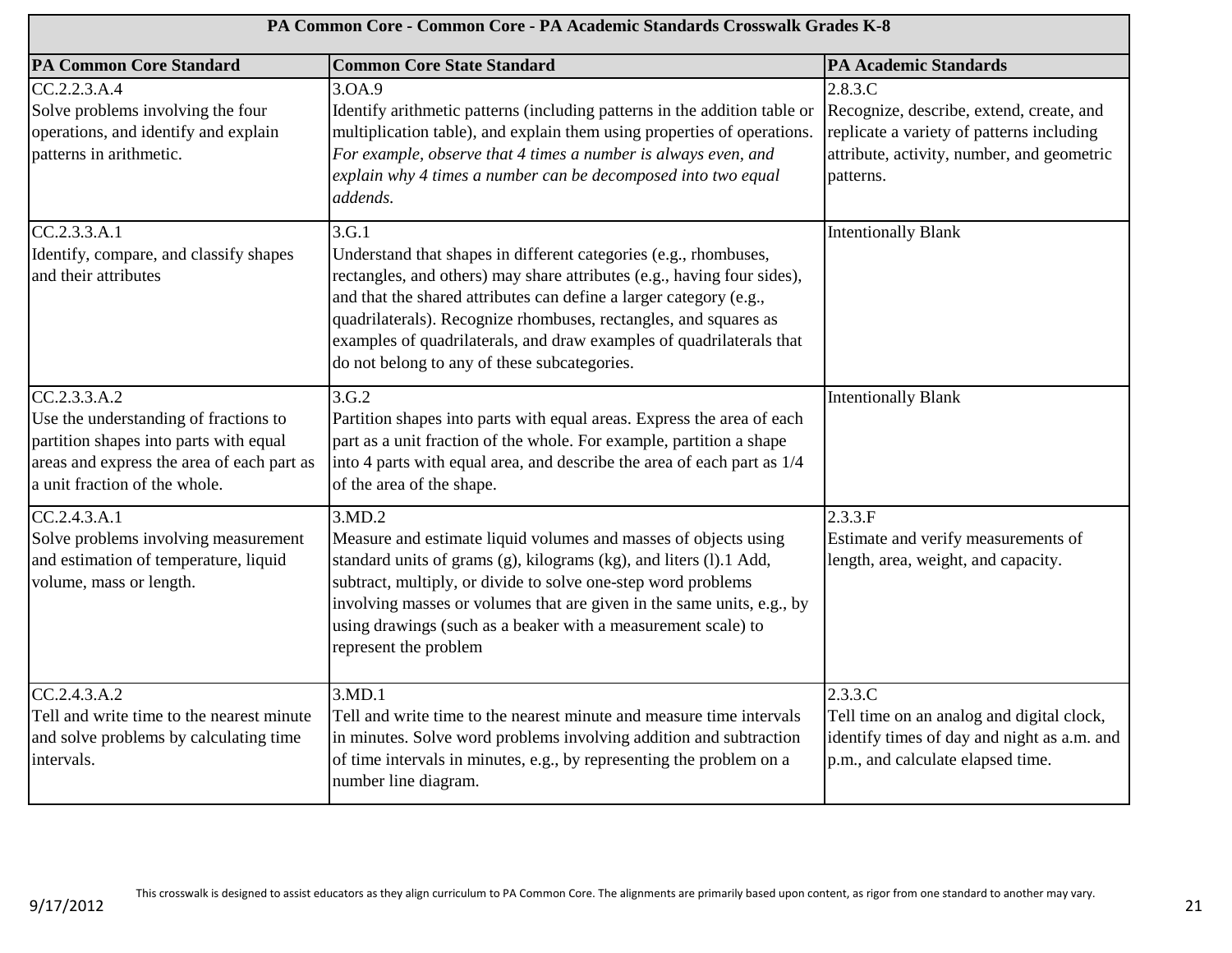| PA Common Core - Common Core - PA Academic Standards Crosswalk Grades K-8                                               |                                                                                                                                                                                                                                                                                                                                              |                                                                                                                  |
|-------------------------------------------------------------------------------------------------------------------------|----------------------------------------------------------------------------------------------------------------------------------------------------------------------------------------------------------------------------------------------------------------------------------------------------------------------------------------------|------------------------------------------------------------------------------------------------------------------|
| <b>PA Common Core Standard</b>                                                                                          | <b>Common Core State Standard</b>                                                                                                                                                                                                                                                                                                            | <b>PA Academic Standards</b>                                                                                     |
| CC.2.4.3.A.3<br>Solve problems involving money using a<br>combination of coins and bills.                               | <b>Intentionally Blank</b>                                                                                                                                                                                                                                                                                                                   | <b>Intentionally Blank</b>                                                                                       |
| CC.2.4.3.A.4<br>Represent and interpret data using tally<br>charts, tables, pictographs, line plots, and<br>bar graphs. | 3.MD.3<br>Draw a scaled picture graph and a scaled bar graph to represent a data<br>set with several categories. Solve one- and two-step "how many<br>more" and "how many less" problems using information presented in                                                                                                                      | 2.6.3.B<br>Organize and display data using pictures,<br>tallies, charts, bar graphs and pictographs.             |
|                                                                                                                         | scaled bar graphs. For example, draw a bar graph in which each<br>square in the bar graph might represent 5 pets.                                                                                                                                                                                                                            |                                                                                                                  |
| CC.2.4.3.A.4<br>Represent and interpret data using tally<br>charts, tables, pictographs, line plots, and<br>bar graphs. | 3.MD.3<br>Draw a scaled picture graph and a scaled bar graph to represent a data<br>set with several categories. Solve one- and two-step "how many<br>more" and "how many less" problems using information presented in<br>scaled bar graphs. For example, draw a bar graph in which each<br>square in the bar graph might represent 5 pets. | 2.6.3.E<br>Determine the reasonableness of a<br>statement based on a comparison to data<br>displayed in a graph. |
| CC.2.4.3.A.4<br>Represent and interpret data using tally<br>charts, tables, pictographs, line plots, and<br>bar graphs. | 3.MD.4<br>Generate measurement data by measuring lengths using rulers marked<br>with halves and fourths of an inch. Show the data by making a line<br>plot, where the horizontal scale is marked off in appropriate units-<br>whole numbers, halves, or quarters.                                                                            | 2.6.3.B<br>Organize and display data using pictures,<br>tallies, charts, bar graphs and pictographs.             |
| CC.2.4.3.A.4<br>Represent and interpret data using tally<br>charts, tables, pictographs, line plots, and<br>bar graphs. | 3.MD.4<br>Generate measurement data by measuring lengths using rulers marked<br>with halves and fourths of an inch. Show the data by making a line<br>plot, where the horizontal scale is marked off in appropriate units-<br>whole numbers, halves, or quarters.                                                                            | 2.6.3.E<br>Determine the reasonableness of a<br>statement based on a comparison to data<br>displayed in a graph. |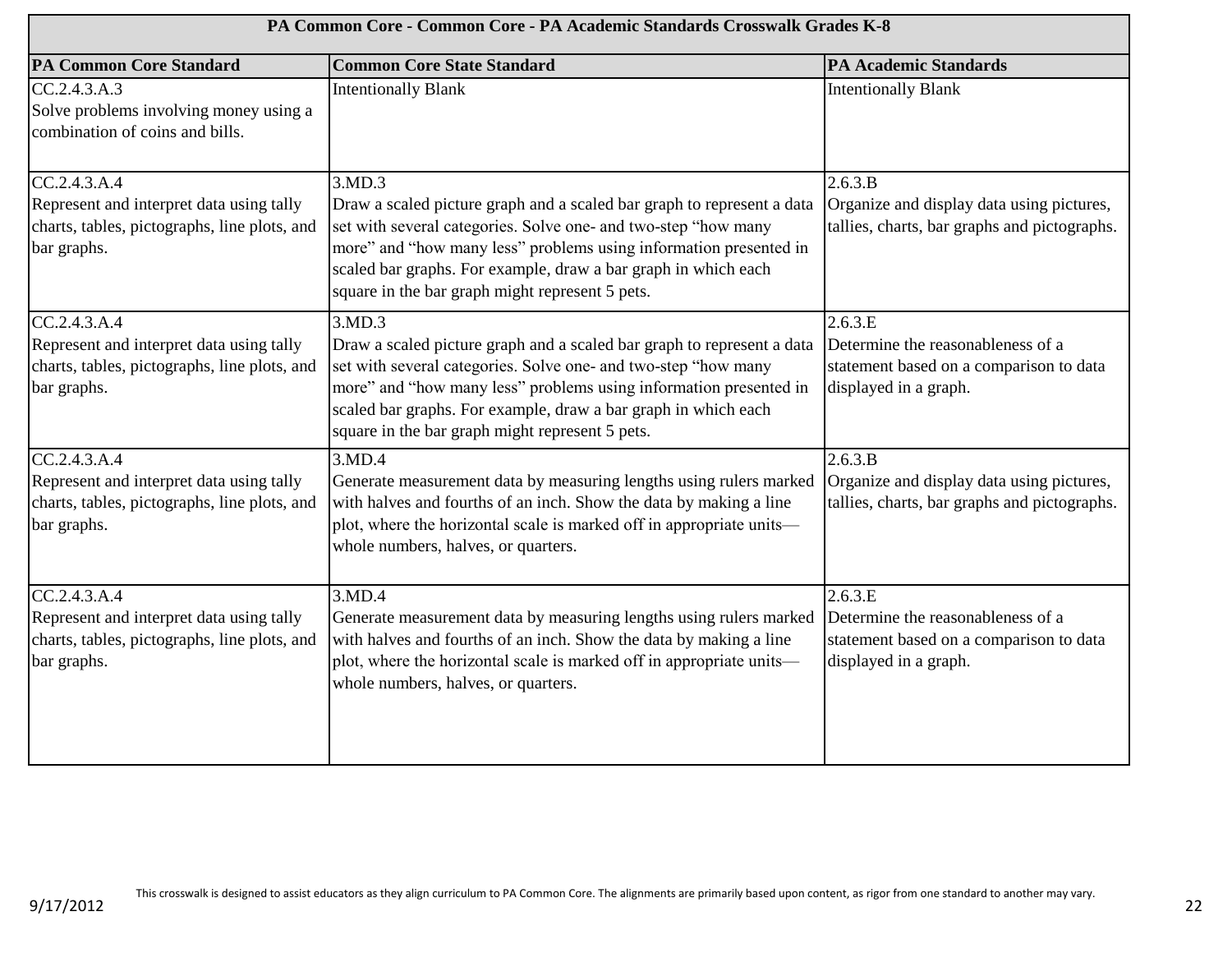| PA Common Core - Common Core - PA Academic Standards Crosswalk Grades K-8                                                |                                                                                                                                                                                                                                                                                                                                                                                             |                            |
|--------------------------------------------------------------------------------------------------------------------------|---------------------------------------------------------------------------------------------------------------------------------------------------------------------------------------------------------------------------------------------------------------------------------------------------------------------------------------------------------------------------------------------|----------------------------|
| <b>PA Common Core Standard</b>                                                                                           | <b>Common Core State Standard</b>                                                                                                                                                                                                                                                                                                                                                           | PA Academic Standards      |
| CC.2.4.3.A.5<br>Determine the area of a rectangle and<br>apply the concept to multiplication and to<br>addition.         | 3.MD.6<br>Measure areas by counting unit squares (square cm, square m, square<br>in, square ft., and improvised units).                                                                                                                                                                                                                                                                     | <b>Intentionally Blank</b> |
| CC.2.4.3.A.5<br>Determine the area of a rectangle and<br>apply the concept to multiplication and to<br>addition.         | 3.MD.7<br>Relate area to the operations of multiplication and addition.<br>b. Multiply side lengths to find areas of rectangles with whole-<br>number side lengths in the context of solving real world and<br>mathematical problems, and represent whole-number products as<br>rectangular areas in mathematical reasoning.                                                                | <b>Intentionally Blank</b> |
| CC.2.4.3. A.6<br>Solve problems involving perimeters of<br>polygons and distinguish between linear<br>and area measures. | 3.MD.8. Solve real world and mathematical problems involving<br>perimeters of polygons, including finding the perimeter given the side<br>lengths, finding an unknown side length, and exhibiting rectangles<br>with the same perimeter and different areas or with the same area and<br>different perimeters.                                                                              | <b>Intentionally Blank</b> |
| CC.2.4.3.A.6<br>Solve problems involving perimeters of<br>polygons and distinguish between linear<br>and area measures.  | 3.MD.5<br>Recognize area as an attribute of plane figures and understand<br>concepts of area measurement.<br>a. A square with side length 1 unit, called "a unit square," is said to<br>have "one square unit" of area, and can be used to measure area.<br>b. A plane figure which can be covered without gaps or overlaps by n<br>unit squares is said to have an area of n square units. | <b>Intentionally Blank</b> |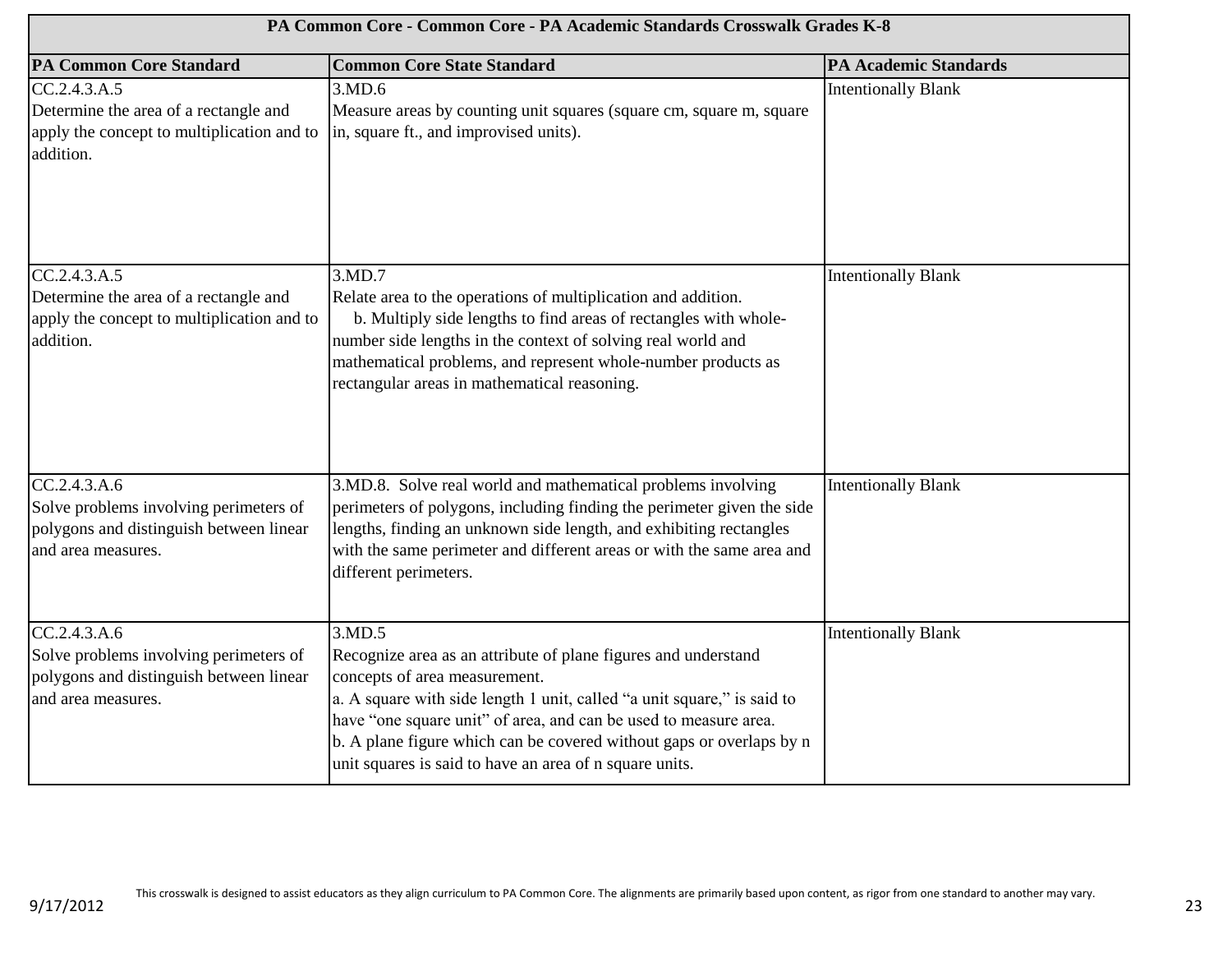| PA Common Core - Common Core - PA Academic Standards Crosswalk Grades K-8                                               |                                                                                                                                                                                                                                                                                                                                                                                                                                                                                                                                                                                                                                                                                                                                                             |                                                                                                                                           |
|-------------------------------------------------------------------------------------------------------------------------|-------------------------------------------------------------------------------------------------------------------------------------------------------------------------------------------------------------------------------------------------------------------------------------------------------------------------------------------------------------------------------------------------------------------------------------------------------------------------------------------------------------------------------------------------------------------------------------------------------------------------------------------------------------------------------------------------------------------------------------------------------------|-------------------------------------------------------------------------------------------------------------------------------------------|
| <b>PA Common Core Standard</b>                                                                                          | <b>Common Core State Standard</b>                                                                                                                                                                                                                                                                                                                                                                                                                                                                                                                                                                                                                                                                                                                           | <b>PA Academic Standards</b>                                                                                                              |
| CC.2.4.3.A.6<br>Solve problems involving perimeters of<br>polygons and distinguish between linear<br>and area measures. | 3.MD.7<br>Relate area to the operations of multiplication and addition.<br>a. Find the area of a rectangle with whole-number side lengths by<br>tiling it, and show that the area is the same as would be found by<br>multiplying the side lengths.<br>c. Use tiling to show in a concrete case that the area of a rectangle<br>with whole-number side lengths a and $b + c$ is the sum of $a \times b$ and a<br>$\times$ c. Use area models to represent the distributive property in<br>mathematical reasoning.<br>d. Recognize area as additive. Find areas of rectilinear figures by<br>decomposing them into non-overlapping rectangles and adding the<br>areas of the non-overlapping parts, applying this technique to solve<br>real world problems. | <b>Intentionally Blank</b>                                                                                                                |
|                                                                                                                         | <b>Grade 4</b>                                                                                                                                                                                                                                                                                                                                                                                                                                                                                                                                                                                                                                                                                                                                              |                                                                                                                                           |
| CC.2.1.4.B.1<br>Apply place value concepts to show an<br>understanding of multi-digit whole<br>numbers.                 | $4.$ NBT $.1$<br>Recognize that in a multi-digit whole number, a digit in one place<br>represents ten times what it represents in the place to its right. For<br>example, recognize that $700 \div 70 = 10$ by applying concepts of place<br>value and division.                                                                                                                                                                                                                                                                                                                                                                                                                                                                                            | 2.11.4.A<br>Make comparisons of whole numbers and<br>of unit fractions (e.g., more, less, same,<br>least, most, greater than, less than). |
| $CC.2.1.4. \overline{B.1}$<br>Apply place value concepts to show an<br>understanding of multi-digit whole<br>numbers.   | 4.NBT.1<br>Recognize that in a multi-digit whole number, a digit in one place<br>represents ten times what it represents in the place to its right. For<br>example, recognize that $700 \div 70 = 10$ by applying concepts of place<br>value and division.                                                                                                                                                                                                                                                                                                                                                                                                                                                                                                  | 2.1.4.D<br>Apply place value concepts and base-ten<br>numeration to order and compare larger<br>whole numbers.                            |
| CC.2.1.4.B.1<br>Apply place value concepts to show an<br>understanding of multi-digit whole<br>numbers.                 | 4.NBT.2<br>Read and write multi-digit whole numbers using base-ten numerals,<br>number names, and expanded form. Compare two multi-digit numbers<br>based on meanings of the digits in each place, using $>$ , $=$ , and $<$<br>symbols to record the results of comparisons.                                                                                                                                                                                                                                                                                                                                                                                                                                                                               | 2.11.4.A<br>Make comparisons of whole numbers and<br>of unit fractions (e.g., more, less, same,<br>least, most, greater than, less than). |
| CC.2.1.4.B.1<br>Apply place value concepts to show an<br>understanding of multi-digit whole<br>numbers.                 | 4.NBT.2<br>Read and write multi-digit whole numbers using base-ten numerals,<br>number names, and expanded form. Compare two multi-digit numbers<br>based on meanings of the digits in each place, using $>$ , =, and <<br>symbols to record the results of comparisons.                                                                                                                                                                                                                                                                                                                                                                                                                                                                                    | 2.1.4.D<br>Apply place value concepts and base-ten<br>numeration to order and compare larger<br>whole numbers.                            |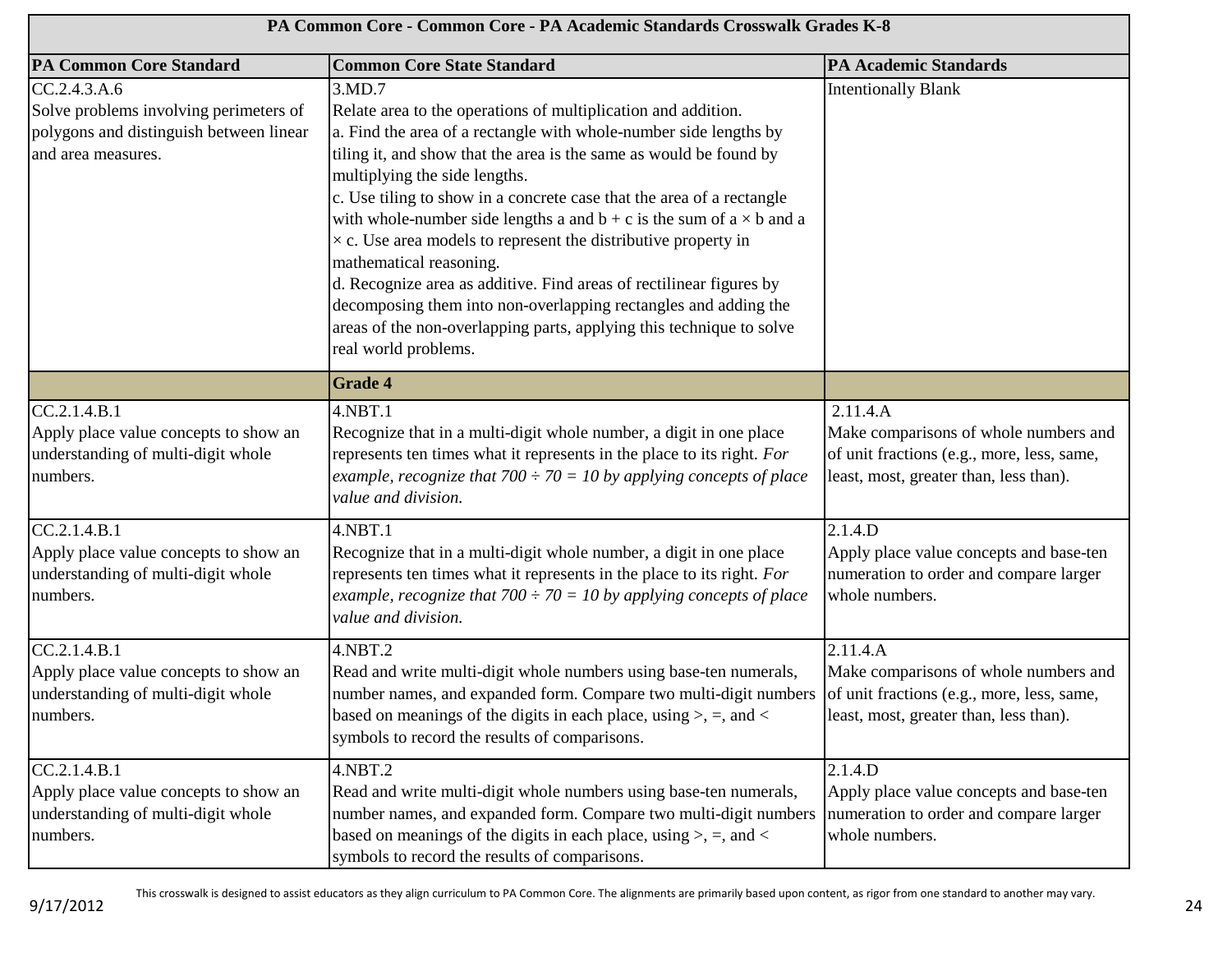| PA Common Core - Common Core - PA Academic Standards Crosswalk Grades K-8                                             |                                                                                                                                                                                                                                                                                                                                                                 |                                                                                                                                                                                                                                                                |
|-----------------------------------------------------------------------------------------------------------------------|-----------------------------------------------------------------------------------------------------------------------------------------------------------------------------------------------------------------------------------------------------------------------------------------------------------------------------------------------------------------|----------------------------------------------------------------------------------------------------------------------------------------------------------------------------------------------------------------------------------------------------------------|
| <b>PA Common Core Standard</b>                                                                                        | <b>Common Core State Standard</b>                                                                                                                                                                                                                                                                                                                               | <b>PA Academic Standards</b>                                                                                                                                                                                                                                   |
| $CC.2.1.4. \overline{B.1}$<br>Apply place value concepts to show an<br>understanding of multi-digit whole<br>numbers. | $4.$ NBT $.3$<br>Use place value understanding to round multi-digit whole numbers to<br>any place.                                                                                                                                                                                                                                                              | <b>Intentionally Blank</b>                                                                                                                                                                                                                                     |
| CC.2.1.4.B.2<br>Use place value understanding and<br>properties of operations to perform multi-<br>digit arithmetic.  | 4.NBT.4<br>Fluently add and subtract multi-digit whole numbers using the<br>standard algorithm.                                                                                                                                                                                                                                                                 | 2.1.4.F<br>Understand the concepts of addition and<br>subtraction and their inverse relationships;<br>understand the concepts of multiplication<br>and division; use the four basic operations<br>to solve problems, including word<br>problems and equations. |
| CC.2.1.4.B.2<br>Use place value understanding and<br>properties of operations to perform multi-<br>digit arithmetic.  | 4.NBT.5<br>Multiply a whole number of up to four digits by a one-digit whole<br>number, and multiply two two-digit numbers, using strategies based<br>on place value and the properties of operations. Illustrate and explain<br>the calculation by using equations, rectangular arrays, and/or area<br>models.                                                 | 2.2.4.B.<br>Multiply single- and double-digit numbers<br>and divide by single digit numbers, add<br>and subtract fractions with like<br>denominators, and add and subtract<br>decimals.                                                                        |
| CC.2.1.4.B.2<br>Use place value understanding and<br>properties of operations to perform multi-<br>digit arithmetic.  | 4.NBT.6.<br>Find whole-number quotients and remainders with up to four-digit<br>dividends and one-digit divisors, using strategies based on place<br>value, the properties of operations, and/or the relationship between<br>multiplication and division. Illustrate and explain the calculation by<br>using equations, rectangular arrays, and/or area models. | <b>Intentionally Blank</b>                                                                                                                                                                                                                                     |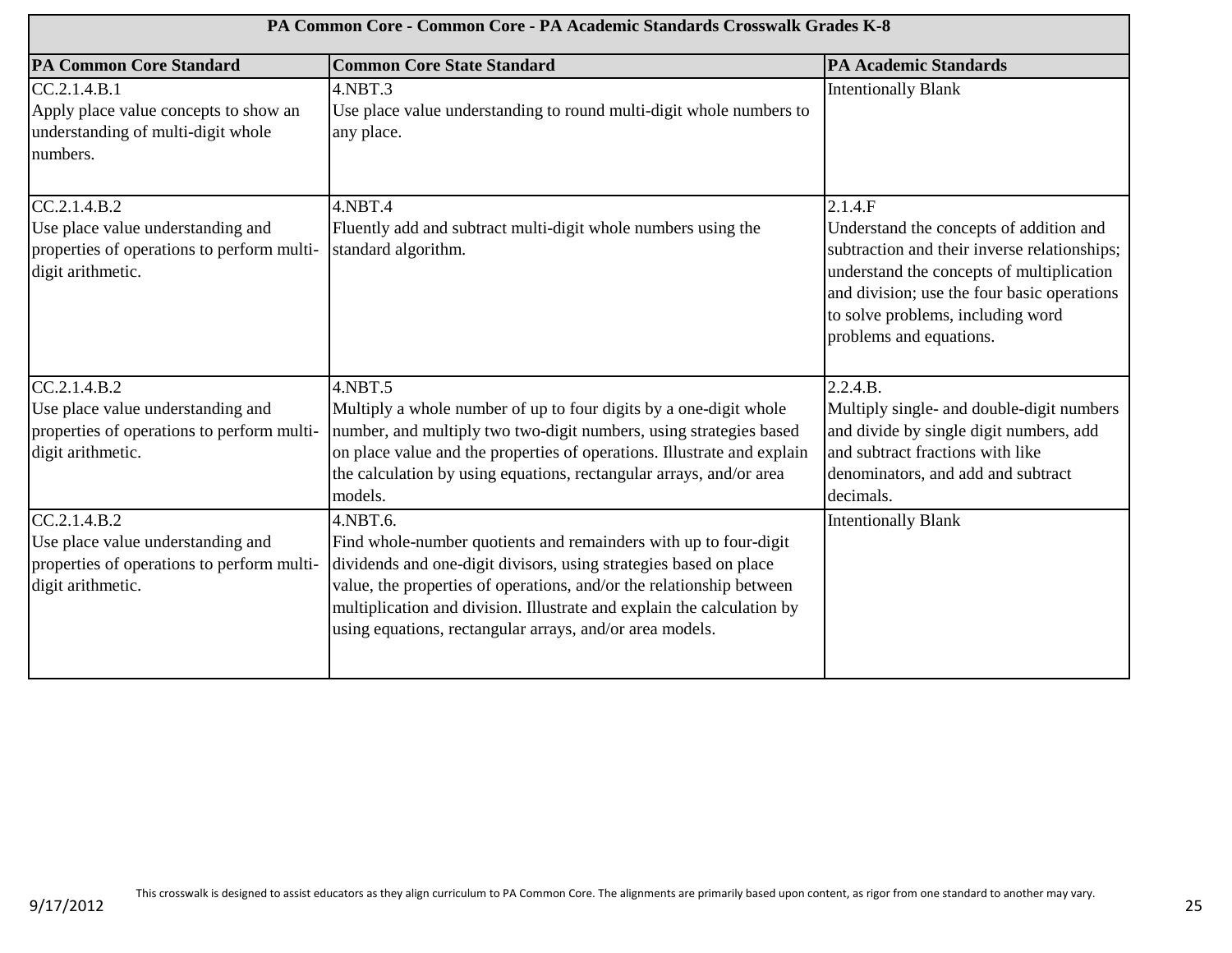| PA Common Core - Common Core - PA Academic Standards Crosswalk Grades K-8                                                                      |                                                                                                                                                                                                                                                                                                                                                                                                                                               |                                                                                                                                                                                            |
|------------------------------------------------------------------------------------------------------------------------------------------------|-----------------------------------------------------------------------------------------------------------------------------------------------------------------------------------------------------------------------------------------------------------------------------------------------------------------------------------------------------------------------------------------------------------------------------------------------|--------------------------------------------------------------------------------------------------------------------------------------------------------------------------------------------|
| <b>PA Common Core Standard</b>                                                                                                                 | <b>Common Core State Standard</b>                                                                                                                                                                                                                                                                                                                                                                                                             | <b>PA Academic Standards</b>                                                                                                                                                               |
| CC.2.1.4.C.1<br>Extend the understanding of fractions to<br>show equivalence and ordering.                                                     | 4.NF.1<br>Explain why a fraction a/b is equivalent to a fraction $(n \times a)/(n \times b)$<br>by using visual fraction models, with attention to how the number and<br>size of the parts differ even though the two fractions themselves are<br>the same size. Use this principle to recognize and generate equivalent<br>fractions.                                                                                                        | 2.1.4.B<br>Represent equivalent forms of the same<br>whole number, the same fraction, or the<br>same decimal through the use of concrete<br>objects, drawings, word names, and<br>symbols. |
| CC.2.1.4.C.1 Extend the understanding<br>of fractions to show equivalence and<br>ordering.                                                     | 4.NF.2<br>Compare two fractions with different numerators and different<br>denominators, e.g., by creating common denominators or numerators,<br>or by comparing to a benchmark fraction such as 1/2. Recognize that<br>comparisons are valid only when the two fractions refer to the same<br>whole. Record the results of comparisons with symbols $\ge$ , =, or <, and<br>justify the conclusions, e.g., by using a visual fraction model. | 2.1.4.B<br>Represent equivalent forms of the same<br>whole number, the same fraction, or the<br>same decimal through the use of concrete<br>objects, drawings, word names, and<br>symbols. |
| CC.2.1.4.C.1<br>Extend the understanding of fractions to<br>show equivalence and ordering.                                                     | 4.NF.3<br>Understand a fraction $a/b$ with $a > 1$ as a sum of fractions $1/b$ .<br>b. Decompose a fraction into a sum of fractions with the same<br>denominator in more than one way, recording each decomposition by<br>an equation. Justify decompositions, e.g., by using a visual fraction<br>model. Examples: $3/8 = 1/8 + 1/8 + 1/8$ ; $3/8 = 1/8 + 2/8$ ; $2 \frac{1}{8} = 1$<br>$+ 1 + 1/8 = 8/8 + 8/8 + 1/8.$                       | 2.2.4.B<br>Multiply single- and double-digit numbers<br>and divide by single digit numbers, add<br>and subtract fractions with like<br>denominators, and add and subtract<br>decimals.     |
| CC.2.1.4.C.2<br>Build fractions from unit fractions by<br>applying and extending previous<br>understandings of operations on whole<br>numbers. | 4.NF.3<br>Understand a fraction $a/b$ with $a > 1$ as a sum of fractions 1/b.<br>c. Add and subtract mixed numbers with like denominators, e.g., by<br>replacing each mixed number with an equivalent fraction, and/or by<br>using properties of operations and the relationship between addition<br>and subtraction.                                                                                                                         | 2.2.4.B<br>Multiply single- and double-digit numbers<br>and divide by single digit numbers, add<br>and subtract fractions with like<br>denominators, and add and subtract<br>decimals.     |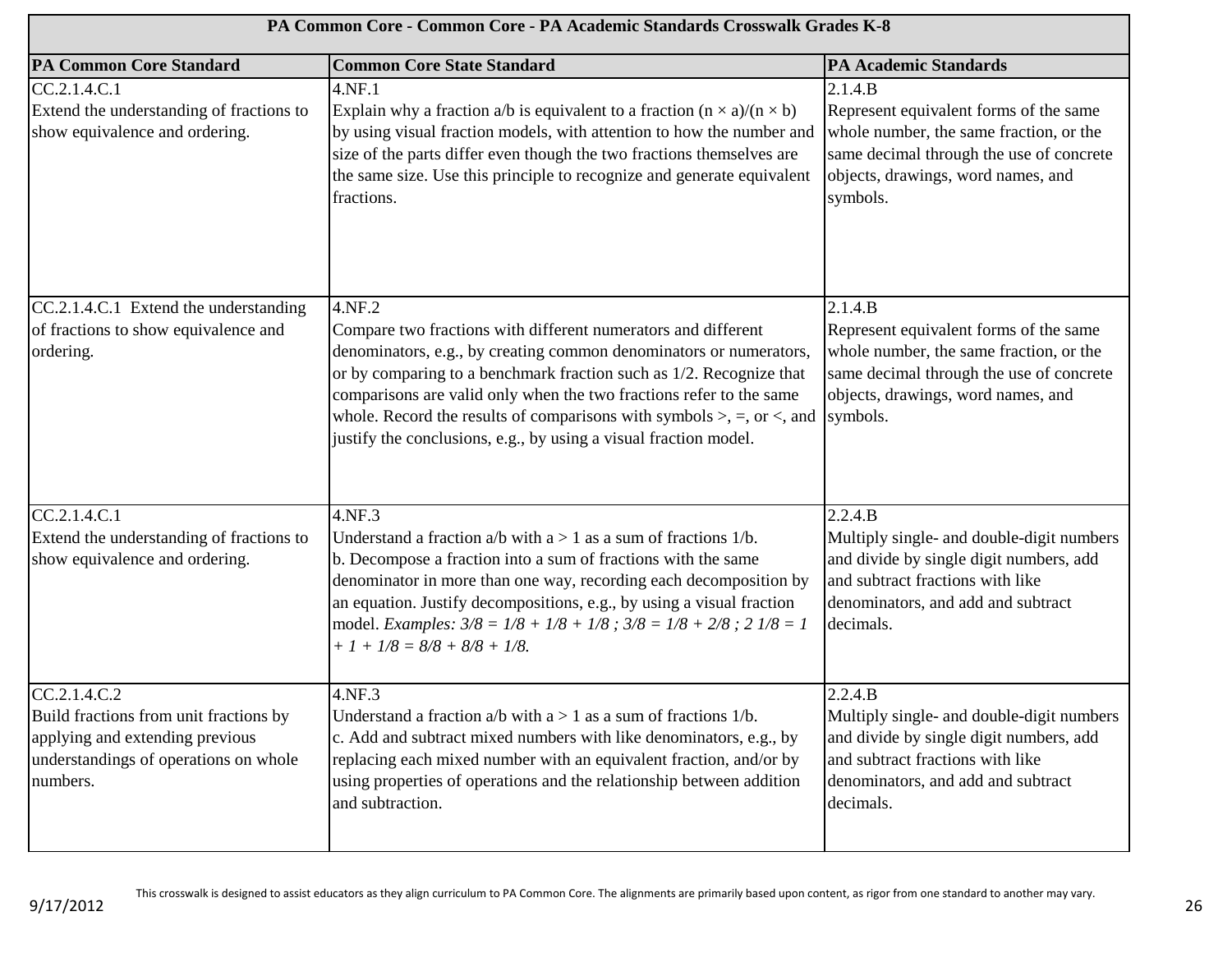| PA Common Core - Common Core - PA Academic Standards Crosswalk Grades K-8                                                                      |                                                                                                                                                                                                                                                                                                                                                                                                                                                                                                                                 |                                                                                                                                                                                         |
|------------------------------------------------------------------------------------------------------------------------------------------------|---------------------------------------------------------------------------------------------------------------------------------------------------------------------------------------------------------------------------------------------------------------------------------------------------------------------------------------------------------------------------------------------------------------------------------------------------------------------------------------------------------------------------------|-----------------------------------------------------------------------------------------------------------------------------------------------------------------------------------------|
| <b>PA Common Core Standard</b>                                                                                                                 | <b>Common Core State Standard</b>                                                                                                                                                                                                                                                                                                                                                                                                                                                                                               | <b>PA Academic Standards</b>                                                                                                                                                            |
| CC.2.1.4.C.2<br>Build fractions from unit fractions by<br>applying and extending previous<br>understandings of operations on whole<br>numbers. | 4.NF.3<br>Understand a fraction $a/b$ with $a > 1$ as a sum of fractions $1/b$ .<br>d. Solve word problems involving addition and subtraction of<br>fractions referring to the same whole and having like denominators,<br>e.g., by using visual fraction models and equations to represent the<br>problem.                                                                                                                                                                                                                     | 2.2.4.B<br>Multiply single- and double-digit numbers<br>and divide by single digit numbers, add<br>and subtract fractions with like<br>denominators, and add and subtract<br>decimals.  |
| CC.2.1.4.C.2<br>Build fractions from unit fractions by<br>applying and extending previous<br>understandings of operations on whole<br>numbers. | 4.NF.4<br>Apply and extend previous understandings of multiplication to<br>multiply a fraction by a whole number.<br>b. Understand a multiple of $a/b$ as a multiple of $1/b$ , and use this<br>understanding to multiply a fraction by a whole number. For<br>example, use a visual fraction model to express $3 \times (2/5)$ as $6 \times$<br>(1/5), recognizing this product as 6/5. (In general, $n \times (a/b) = (n \times$<br>$a/b.$ )                                                                                  | <b>Intentionally Blank</b>                                                                                                                                                              |
| CC.2.1.4.C.2<br>Build fractions from unit fractions by<br>applying and extending previous<br>understandings of operations on whole<br>numbers. | 4.NF.4.<br>Apply and extend previous understandings of multiplication to<br>multiply a fraction by a whole number.<br>c. Solve word problems involving multiplication of a fraction by a<br>whole number, e.g., by using visual fraction models and equations to<br>represent the problem. For example, if each person at a party will eat<br>$3/8$ of a pound of roast beef, and there will be 5 people at the party,<br>how many pounds of roast beef will be needed? Between what two<br>whole numbers does your answer lie? | <b>Intentionally Blank</b>                                                                                                                                                              |
| CC.2.1.4.C.2<br>Build fractions from unit fractions by<br>applying and extending previous<br>understandings of operations on whole<br>numbers. | 4.NF.3<br>Understand a fraction $a/b$ with $a > 1$ as a sum of fractions $1/b$ .<br>a. Understand addition and subtraction of fractions as joining and<br>separating parts referring to the same whole.                                                                                                                                                                                                                                                                                                                         | 2.2.4.B.<br>Multiply single- and double-digit numbers<br>and divide by single digit numbers, add<br>and subtract fractions with like<br>denominators, and add and subtract<br>decimals. |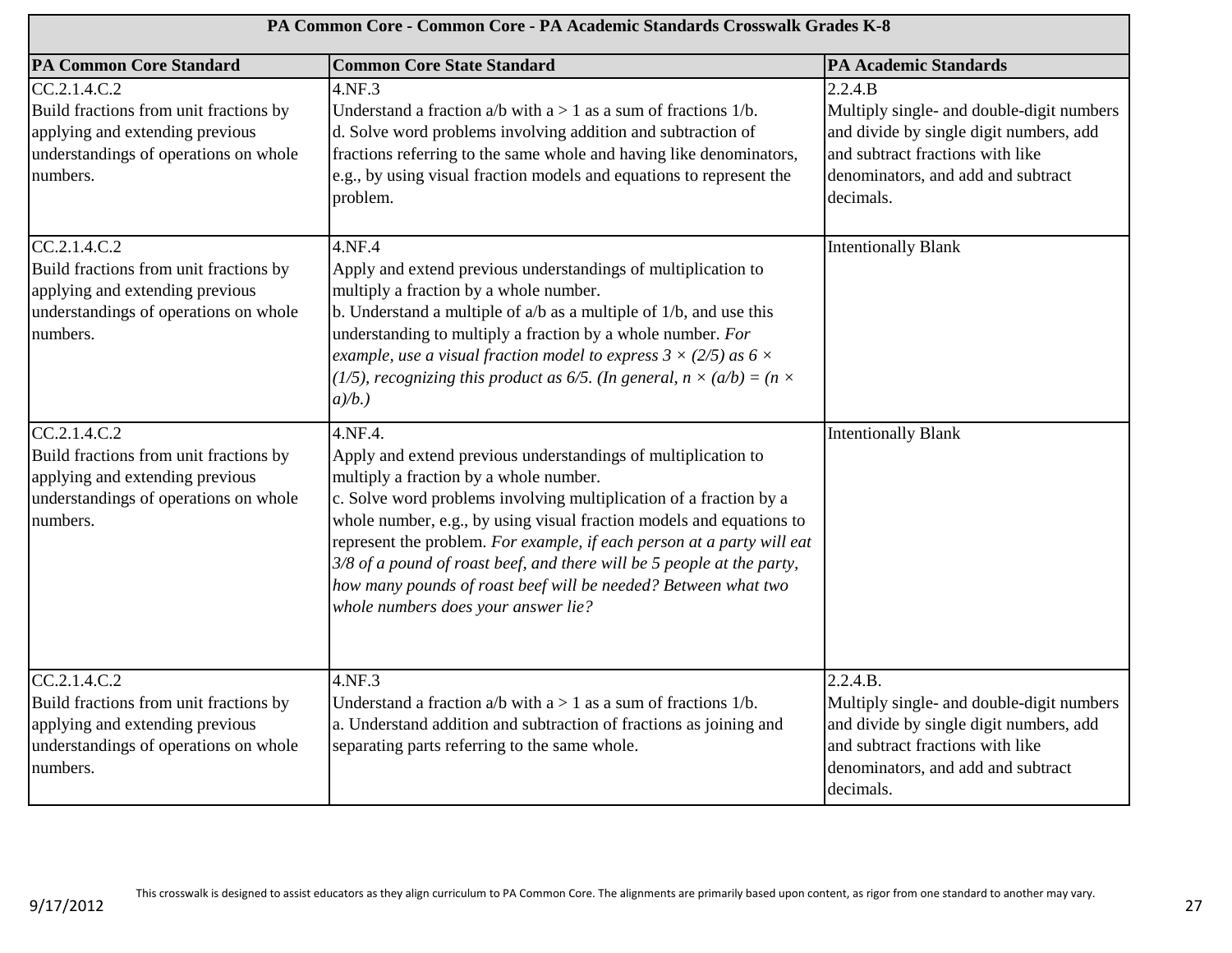| PA Common Core - Common Core - PA Academic Standards Crosswalk Grades K-8                                                                      |                                                                                                                                                                                                                                                                                                                                                  |                              |
|------------------------------------------------------------------------------------------------------------------------------------------------|--------------------------------------------------------------------------------------------------------------------------------------------------------------------------------------------------------------------------------------------------------------------------------------------------------------------------------------------------|------------------------------|
| <b>PA Common Core Standard</b>                                                                                                                 | <b>Common Core State Standard</b>                                                                                                                                                                                                                                                                                                                | <b>PA Academic Standards</b> |
| CC.2.1.4.C.2<br>Build fractions from unit fractions by<br>applying and extending previous<br>understandings of operations on whole<br>numbers. | 4.NF.4<br>Apply and extend previous understandings of multiplication to<br>multiply a fraction by a whole number.<br>a. Understand a fraction $a/b$ as a multiple of $1/b$ . For example, use a<br>visual fraction model to represent 5/4 as the product $5 \times (1/4)$ ,<br>recording the conclusion by the equation $5/4 = 5 \times (1/4)$ . | <b>Intentionally Blank</b>   |
| CC.2.1.4.C.3<br>Connect decimal notation to fractions,<br>and compare decimal fractions (base 10<br>denominator, e.g. , 19/100).               | 4.NF.5<br>Express a fraction with denominator 10 as an equivalent fraction with<br>denominator 100, and use this technique to add two fractions with<br>respective denominators 10 and 100. For example, express 3/10 as<br>$30/100$ , and add $3/10 + 4/100 = 34/100$ .                                                                         | <b>Intentionally Blank</b>   |
| CC.2.1.4.C.3<br>Connect decimal notation to fractions,<br>and compare decimal fractions (base 10<br>denominator, e.g. , 19/100).               | 4.NF.6<br>Use decimal notation for fractions with denominators 10 or 100.<br>For example, rewrite 0.62 as 62/100; describe a length as 0.62<br>meters; locate 0.62 on a number line diagram.                                                                                                                                                     | <b>Intentionally Blank</b>   |
| CC.2.1.4.C.3<br>Connect decimal notation to fractions,<br>and compare decimal fractions (base 10<br>denominator, e.g. , 19/100).               | 4.NF.7<br>Compare two decimals to hundredths by reasoning about their size.<br>Recognize that comparisons are valid only when the two decimals<br>refer to the same whole. Record the results of comparisons with the<br>symbols $\ge$ , $=$ , or $\lt$ , and justify the conclusions, e.g., by using a visual<br>model.                         | <b>Intentionally Blank</b>   |
| CC.2.2.4.A.1<br>Represent and solve problems involving<br>the four operations.                                                                 | 4.0A.1<br>Interpret a multiplication equation as a comparison, e.g., interpret 35<br>$= 5 \times 7$ as a statement that 35 is 5 times as many as 7 and 7 times as<br>many as 5. Represent verbal statements of multiplicative comparisons<br>as multiplication equations.                                                                        | <b>Intentionally Blank</b>   |
| CC.2.2.4.A.1<br>Represent and solve problems involving<br>the four operations.                                                                 | 4.OA.2<br>Multiply or divide to solve word problems involving multiplicative<br>comparison, e.g., by using drawings and equations with a symbol for<br>the unknown number to represent the problem, distinguishing<br>multiplicative comparison from additive comparison.                                                                        | <b>Intentionally Blank</b>   |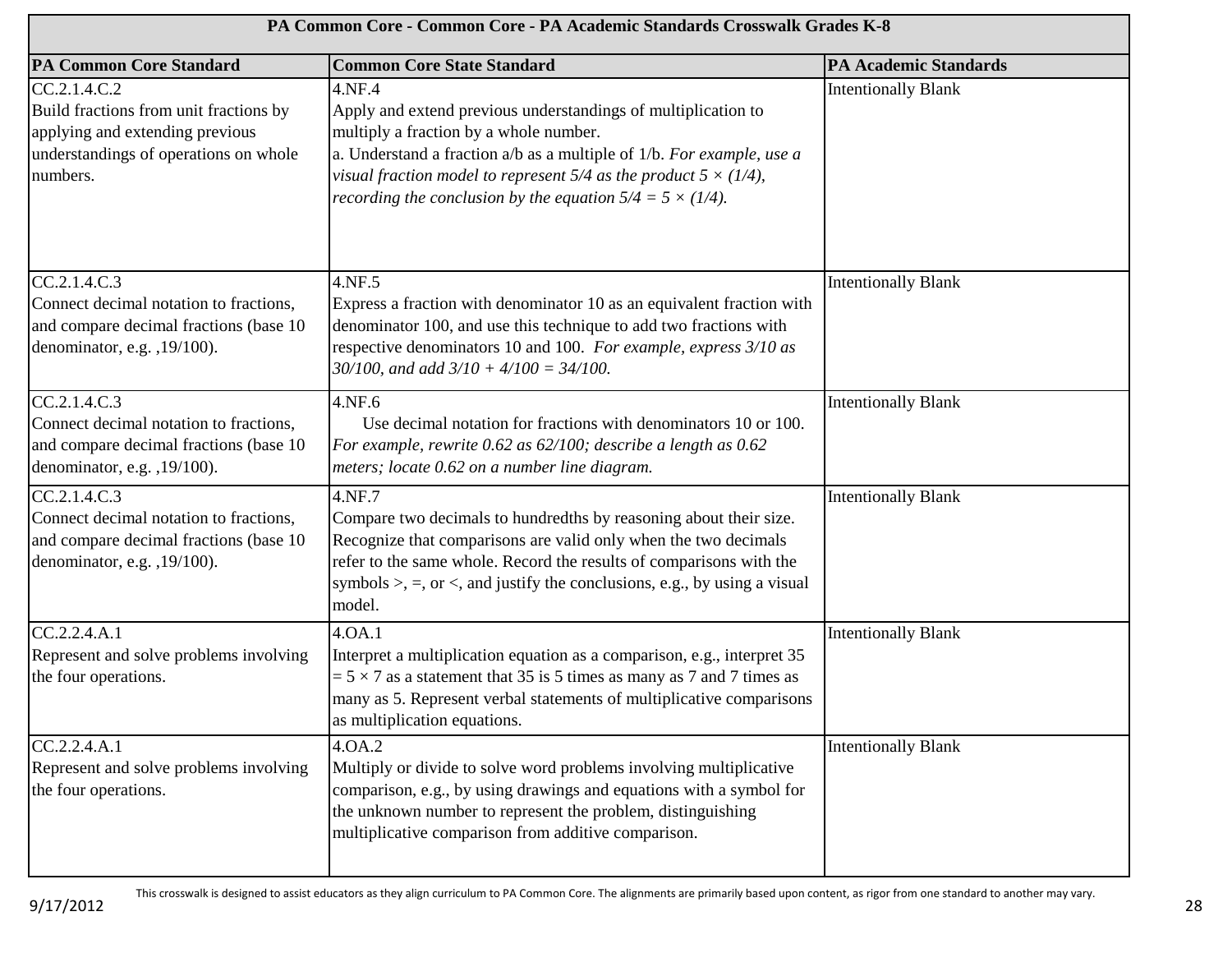| PA Common Core - Common Core - PA Academic Standards Crosswalk Grades K-8                     |                                                                                                                                                                                                                                                                                                                                                                                                                                             |                                                                                                                                                                                                                                                                |
|-----------------------------------------------------------------------------------------------|---------------------------------------------------------------------------------------------------------------------------------------------------------------------------------------------------------------------------------------------------------------------------------------------------------------------------------------------------------------------------------------------------------------------------------------------|----------------------------------------------------------------------------------------------------------------------------------------------------------------------------------------------------------------------------------------------------------------|
| <b>PA Common Core Standard</b>                                                                | <b>Common Core State Standard</b>                                                                                                                                                                                                                                                                                                                                                                                                           | <b>PA Academic Standards</b>                                                                                                                                                                                                                                   |
| CC.2.2.4.A.1<br>Represent and solve problems involving<br>the four operations.                | 4.0A.3<br>Solve multistep word problems posed with whole numbers and having<br>whole-number answers using the four operations, including problems<br>in which remainders must be interpreted. Represent these problems<br>using equations with a letter standing for the unknown quantity.<br>Assess the reasonableness of answers using mental computation and<br>estimation strategies including rounding.                                | 2.1.4.F<br>Understand the concepts of addition and<br>subtraction and their inverse relationships;<br>understand the concepts of multiplication<br>and division; use the four basic operations<br>to solve problems, including word<br>problems and equations. |
| CC.2.2.4.A.2<br>Develop and/or apply number theory<br>concepts to find factors and multiples. | 4.0A.4<br>Find all factor pairs for a whole number in the range $1-100$ .<br>Recognize that a whole number is a multiple of each of its factors.<br>Determine whether a given whole number in the range $1-100$ is a<br>multiple of a given one-digit number. Determine whether a given<br>whole number in the range $1-100$ is prime or composite.                                                                                         | 2.1.4.E<br>Apply factors and multiples to represent<br>larger numbers in various ways.                                                                                                                                                                         |
| CC.2.2.4.A.4<br>Generate and analyze patterns using one<br>rule.                              | 4.0A.5<br>Generate a number or shape pattern that follows a given rule. Identify<br>apparent features of the pattern that were not explicit in the rule itself.<br>For example, given the rule "Add 3" and the starting number 1,<br>generate terms in the resulting sequence and observe that the terms<br>appear to alternate between odd and even numbers. Explain<br>informally why the numbers will continue to alternate in this way. | 2.8.4.C<br>Recognize, describe, extend, create,<br>replicate, and make generalizations for a<br>variety of patterns, sequences, and<br>relationships verbally and numerically.                                                                                 |
| CC.2.3.4.A.1<br>Draw lines and angles and identify these<br>in two-dimensional figures.       | 4.G.1<br>Draw points, lines, line segments, rays, angles (right, acute, obtuse),<br>and perpendicular and parallel lines. Identify these in two-<br>dimensional figures.                                                                                                                                                                                                                                                                    | 2.9.4.A<br>Identify, describe, and define 1-, 2-, and 3-<br>dimensional shapes and their related parts;<br>compare 2-dimensional shapes; compare 3-<br>dimensional shapes.                                                                                     |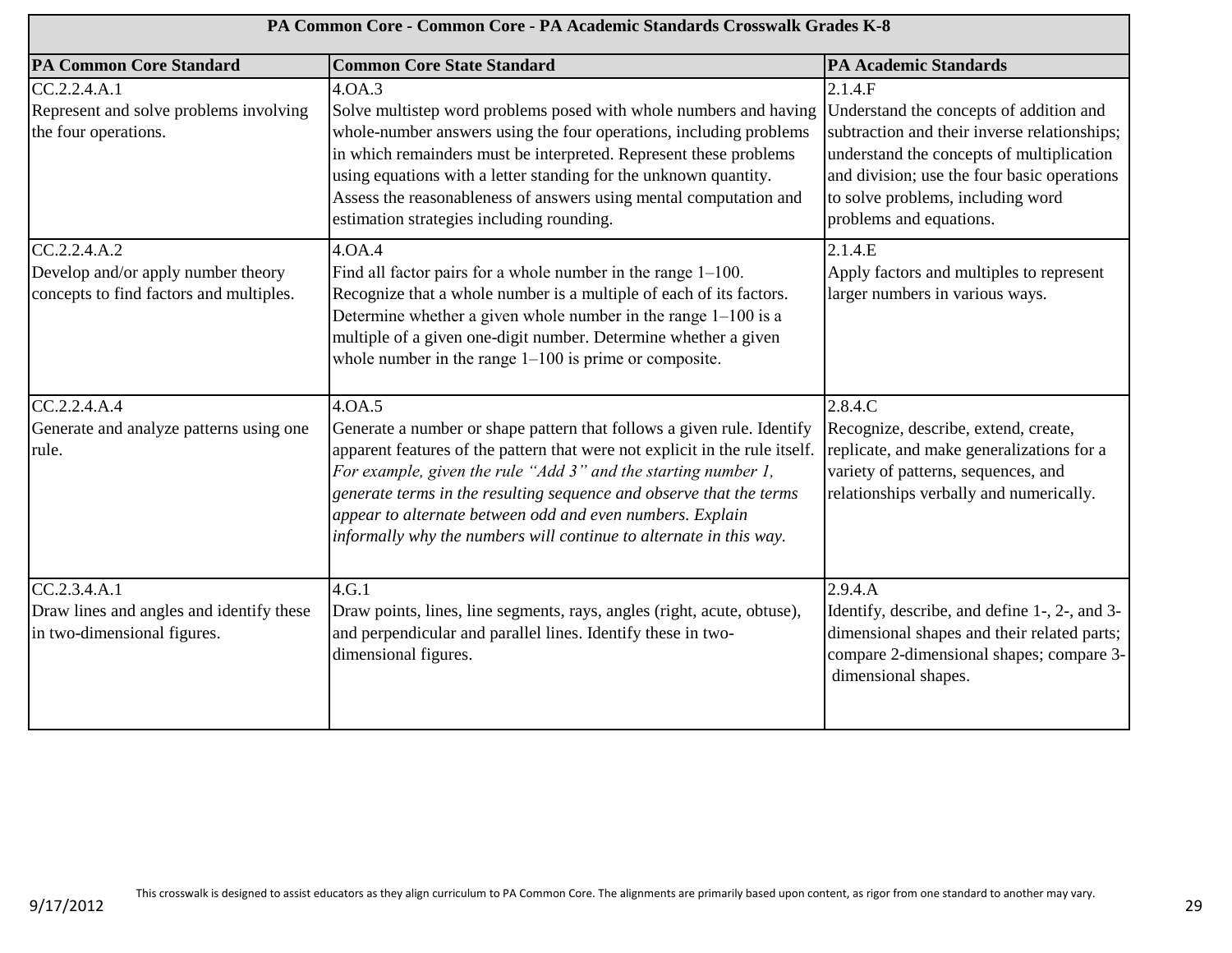| PA Common Core - Common Core - PA Academic Standards Crosswalk Grades K-8                    |                                                                                                                                                                                                                                                          |                                                                                                                                                                            |
|----------------------------------------------------------------------------------------------|----------------------------------------------------------------------------------------------------------------------------------------------------------------------------------------------------------------------------------------------------------|----------------------------------------------------------------------------------------------------------------------------------------------------------------------------|
| <b>PA Common Core Standard</b>                                                               | <b>Common Core State Standard</b>                                                                                                                                                                                                                        | <b>PA Academic Standards</b>                                                                                                                                               |
| CC.2.3.4.A.1<br>Draw lines and angles and identify these<br>in two-dimensional figures.      | 4.G.1<br>Draw points, lines, line segments, rays, angles (right, acute, obtuse),<br>and perpendicular and parallel lines. Identify these in two-<br>dimensional figures                                                                                  | 2.10.4.A<br>Identify right angles in geometric figures                                                                                                                     |
| CC.2.3.4.A.2<br>Classify two-dimensional figures by<br>properties of their lines and angles. | 4.G.2<br>Classify two-dimensional figures based on the presence or absence of<br>parallel or perpendicular lines, or the presence or absence of angles of<br>a specified size. Recognize right triangles as a category, and identify<br>right triangles. | 2.9.4.A<br>Identify, describe, and define 1-, 2-, and 3-<br>dimensional shapes and their related parts;<br>compare 2-dimensional shapes; compare 3-<br>dimensional shapes. |
| CC.2.3.4.A.2<br>Classify two-dimensional figures by<br>properties of their lines and angles. | 4.G.2<br>Classify two-dimensional figures based on the presence or absence of<br>parallel or perpendicular lines, or the presence or absence of angles of<br>a specified size. Recognize right triangles as a category, and identify<br>right triangles. | 2.10.4.A<br>Identify right angles in geometric figures                                                                                                                     |
| CC.2.3.4.A.3<br>Recognize symmetric shapes and draw<br>lines of symmetry.                    | 4.G.3<br>Recognize a line of symmetry for a two-dimensional figure as a line<br>across the figure such that the figure can be folded along the line into<br>matching parts. Identify line-symmetric figures and draw lines of<br>symmetry.               | <b>Intentionally Blank</b>                                                                                                                                                 |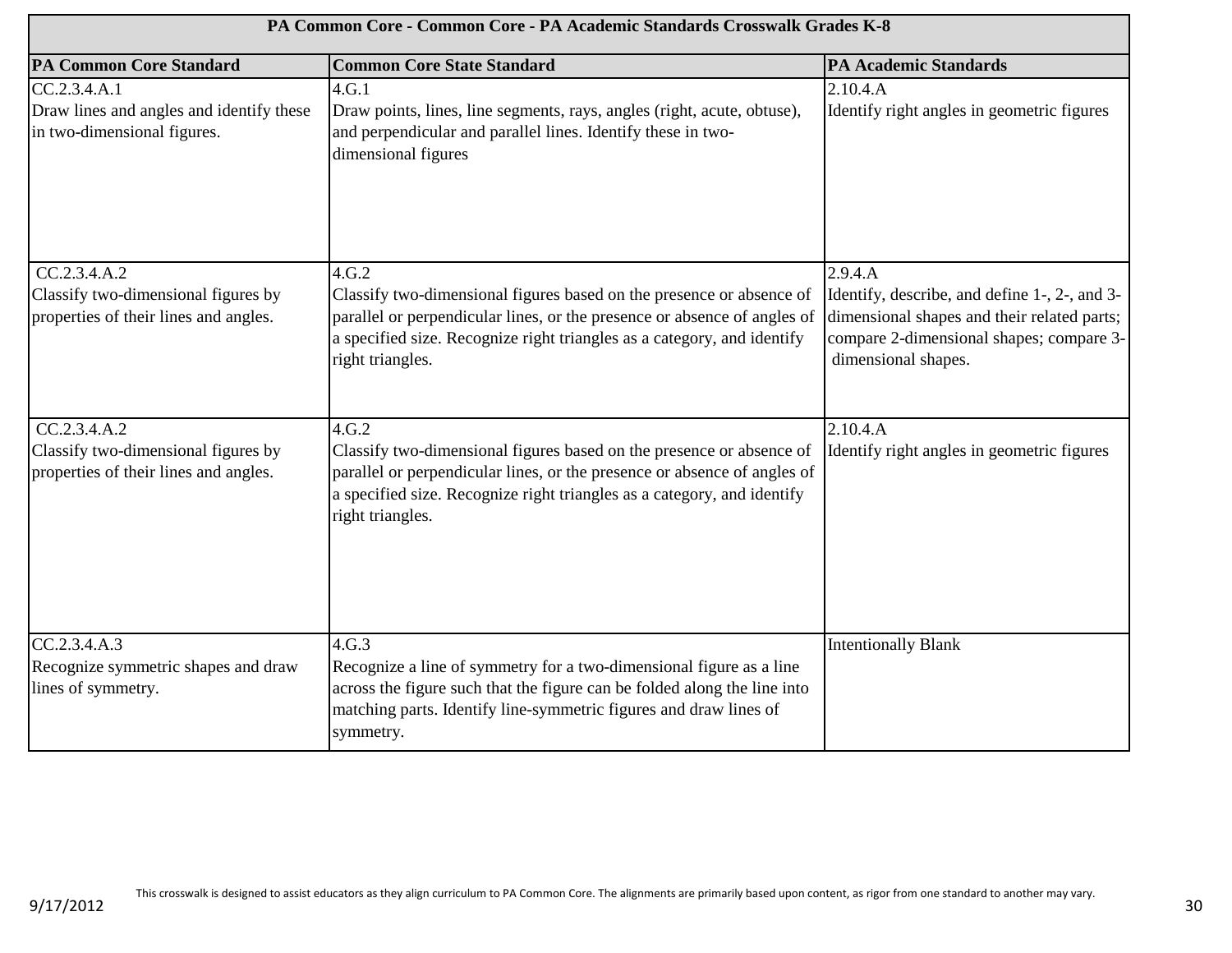| PA Common Core - Common Core - PA Academic Standards Crosswalk Grades K-8                                        |                                                                                                                                                                                                                                                                                                                                                                                                                                                                                                                                                                 |                                                                                                                          |
|------------------------------------------------------------------------------------------------------------------|-----------------------------------------------------------------------------------------------------------------------------------------------------------------------------------------------------------------------------------------------------------------------------------------------------------------------------------------------------------------------------------------------------------------------------------------------------------------------------------------------------------------------------------------------------------------|--------------------------------------------------------------------------------------------------------------------------|
| <b>PA Common Core Standard</b>                                                                                   | <b>Common Core State Standard</b>                                                                                                                                                                                                                                                                                                                                                                                                                                                                                                                               | <b>PA Academic Standards</b>                                                                                             |
| CC.2.4.4.A.1<br>Solve problems involving measurement<br>and conversions from a larger unit to a<br>smaller unit. | 4.MD.1<br>Know relative sizes of measurement units within one system of units<br>including km, m, cm; kg, g; lb., oz.; l, ml; hr., min, sec. Within a<br>single system of measurement, express measurements in a larger unit<br>in terms of a smaller unit. Record measurement equivalents in a two-<br>column table. For example, know that $1$ ft. is $12$ times as long as $1$ in.<br>Express the length of a 4 ft. snake as 48 in. Generate a conversion<br>table for feet and inches listing the number pairs $(1, 12)$ , $(2, 24)$ , $(3, 12)$<br>$36)$ , | 2.3.4.D<br>Perform basic conversions within the<br>same system to the unit immediately<br>above or below the given unit. |
| CC.2.4.4.A.1<br>Solve problems involving measurement<br>and conversions from a larger unit to a<br>smaller unit. | 4.MD.2<br>Use the four operations to solve word problems involving<br>distances, intervals of time, liquid volumes, masses of objects, and<br>money, including problems involving simple fractions or decimals,<br>and problems that require expressing measurements given in a larger<br>unit in terms of a smaller unit. Represent measurement quantities<br>using diagrams such as number line diagrams that feature a<br>measurement scale.                                                                                                                 | 2.3.4.D<br>Perform basic conversions within the<br>same system to the unit immediately<br>above or below the given unit. |
| CC.2.4.4.4.1<br>Solve problems involving measurement<br>and conversions from a larger unit to a<br>smaller unit. | 4.MD.3<br>Apply the area and perimeter formulas for rectangles in real world<br>and mathematical problems. For example, find the width of a<br>rectangular room given the area of the flooring and the length, by<br>viewing the area formula as a multiplication equation with an<br>unknown factor.                                                                                                                                                                                                                                                           | 2.3.4.D<br>Perform basic conversions within the<br>same system to the unit immediately<br>above or below the given unit. |
| CC.2.4.4.A.2<br>Translate information from one type of<br>data display to another.                               | <b>Intentionally Blank</b>                                                                                                                                                                                                                                                                                                                                                                                                                                                                                                                                      | <b>Intentionally Blank</b>                                                                                               |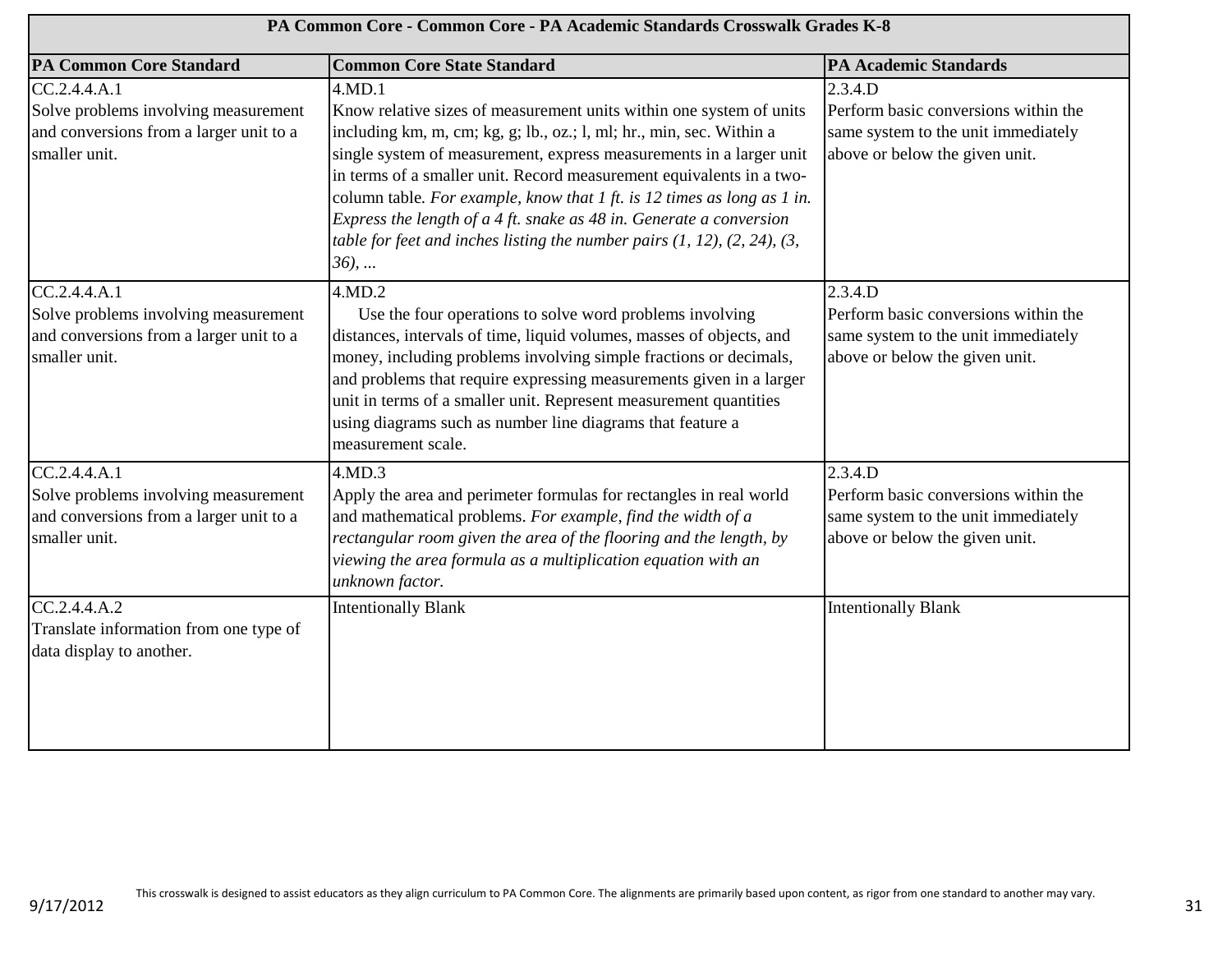| PA Common Core - Common Core - PA Academic Standards Crosswalk Grades K-8                                        |                                                                                                                                                                                                                                                                                                                                                                                                                                                                                                                                                                                                                           |                                                                                                                      |
|------------------------------------------------------------------------------------------------------------------|---------------------------------------------------------------------------------------------------------------------------------------------------------------------------------------------------------------------------------------------------------------------------------------------------------------------------------------------------------------------------------------------------------------------------------------------------------------------------------------------------------------------------------------------------------------------------------------------------------------------------|----------------------------------------------------------------------------------------------------------------------|
| <b>PA Common Core Standard</b>                                                                                   | <b>Common Core State Standard</b>                                                                                                                                                                                                                                                                                                                                                                                                                                                                                                                                                                                         | <b>PA Academic Standards</b>                                                                                         |
| CC.2.4.4.A.4<br>Represent and interpret data involving<br>fractions using information provided in a<br>line plot | 4.MD.4<br>Make a line plot to display a data set of measurements in fractions of<br>a unit $(1/2, 1/4, 1/8)$ . Solve problems involving addition and<br>subtraction of fractions by using information presented in line plots.<br>For example, from a line plot find and interpret the difference in<br>length between the longest and shortest specimens in an insect<br>collection.                                                                                                                                                                                                                                     | 2.6.4.B<br>Organize and display data using tables,<br>pictures, tallies, bar graphs, line graphs, or<br>pictographs. |
| CC.2.4.4.A.6<br>Measure angles and use properties of<br>adjacent angles to solve problems.                       | 4.MD.6<br>Measure angles in whole-number degrees using a protractor. Sketch<br>angles of specified measure.                                                                                                                                                                                                                                                                                                                                                                                                                                                                                                               | 2.6.4.B<br>Organize and display data using tables,<br>pictures, tallies, bar graphs, line graphs, or<br>pictographs. |
| CC.2.4.4.A.6<br>Measure angles and use properties of<br>adjacent angles to solve problems.                       | 4.MD.7<br>Recognize angle measure as additive. When an angle is decomposed<br>into non-overlapping parts, the angle measure of the whole is the sum<br>of the angle measures of the parts. Solve addition and subtraction<br>problems to find unknown angles on a diagram in real world and<br>mathematical problems, e.g., by using an equation with a symbol for<br>the unknown angle measure.                                                                                                                                                                                                                          | <b>Intentionally Blank</b>                                                                                           |
| CC.2.4.4.A.6<br>Measure angles and use properties of<br>adjacent angles to solve problems.                       | 4.MD.5.<br>Recognize angles as geometric shapes that are formed wherever two<br>rays share a common endpoint, and understand concepts of angle<br>measurement:<br>a. An angle is measured with reference to a circle with its center at the<br>common endpoint of the rays, by considering the fraction of the<br>circular arc between the points where the two rays intersect the circle.<br>An angle that turns through 1/360 of a circle is called a "one-degree<br>angle," and can be used to measure angles.<br>b. An angle that turns through n one-degree angles is said to have an<br>angle measure of n degrees. | <b>Intentionally Blank</b>                                                                                           |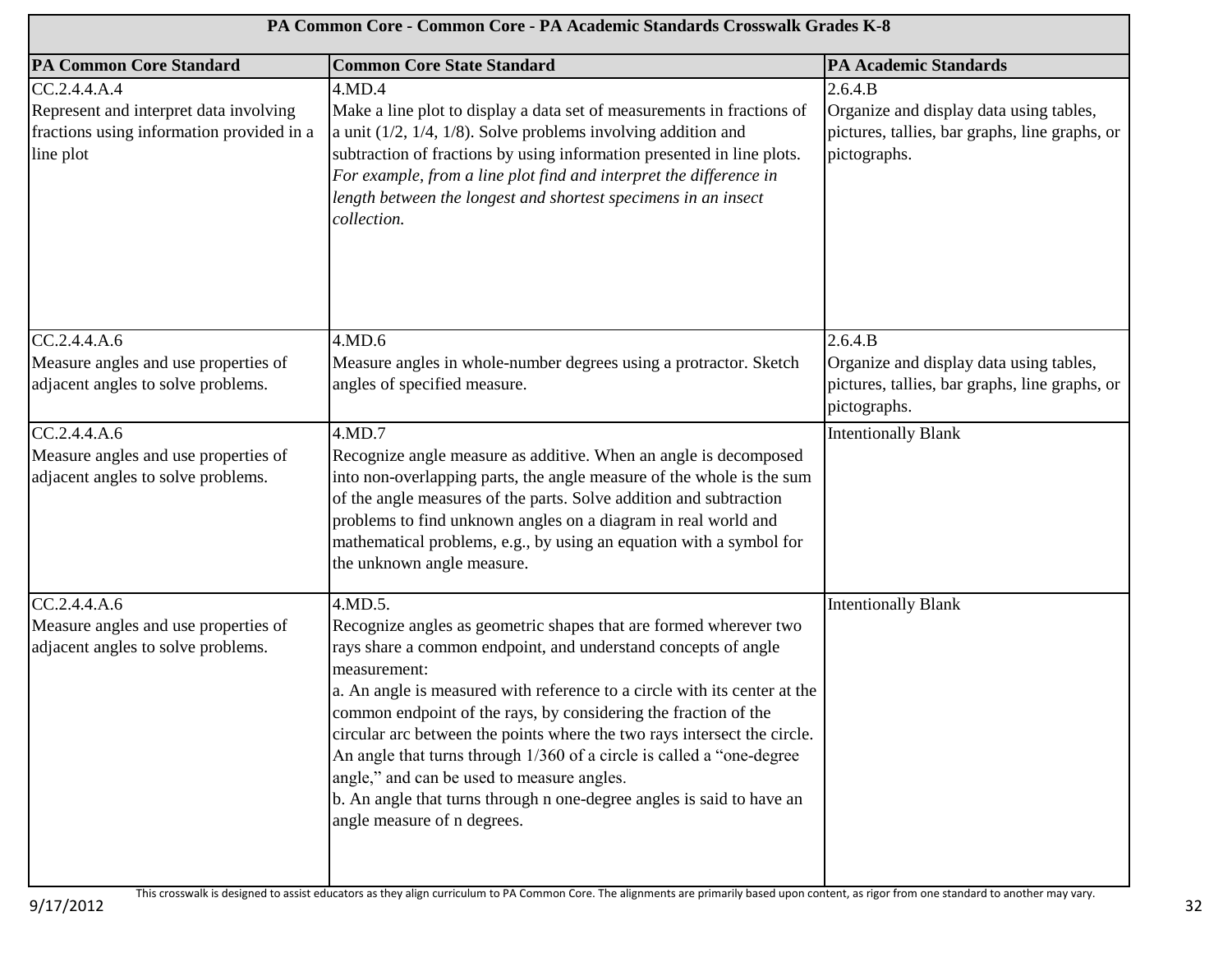| PA Common Core - Common Core - PA Academic Standards Crosswalk Grades K-8                                                                              |                                                                                                                                                                                                                                                                                                  |                                                                                                                                                                                                   |
|--------------------------------------------------------------------------------------------------------------------------------------------------------|--------------------------------------------------------------------------------------------------------------------------------------------------------------------------------------------------------------------------------------------------------------------------------------------------|---------------------------------------------------------------------------------------------------------------------------------------------------------------------------------------------------|
| <b>PA Common Core Standard</b>                                                                                                                         | <b>Common Core State Standard</b>                                                                                                                                                                                                                                                                | <b>PA Academic Standards</b>                                                                                                                                                                      |
|                                                                                                                                                        | <b>Grade 5</b>                                                                                                                                                                                                                                                                                   |                                                                                                                                                                                                   |
| CC.2.1.5.B.1<br>Apply place value concepts to show an<br>understanding of operations and rounding<br>as they pertain to whole numbers and<br>decimals. | 5.NBT.1<br>Recognize that in a multi-digit number, a digit in one place represents<br>10 times as much as it represents in the place to its right and 1/10 of<br>what it represents in the place to its left.                                                                                    | 2.1.5.A<br>Apply number patterns to count and<br>compare values of whole numbers,<br>fractions, and decimals.                                                                                     |
| CC.2.1.5.B.1<br>Apply place value concepts to show an<br>understanding of operations and rounding<br>as they pertain to whole numbers and<br>decimals. | 5.NBT.1<br>Recognize that in a multi-digit number, a digit in one place represents<br>10 times as much as it represents in the place to its right and 1/10 of<br>what it represents in the place to its left.                                                                                    | 2.1.5.E<br>Develop and apply number theory<br>concepts (e.g., primes, factors, multiples,<br>composites) to represent numbers in<br>various ways.                                                 |
| CC.2.1.5.B.1<br>Apply place value concepts to show an<br>understanding of operations and rounding<br>as they pertain to whole numbers and<br>decimals. | 5.NBT.1<br>Recognize that in a multi-digit number, a digit in one place represents<br>10 times as much as it represents in the place to its right and 1/10 of<br>what it represents in the place to its left.                                                                                    | 2.1.5.F<br>Understand the concepts of multiplication<br>and division and use the inverse<br>relationships between multiplication and<br>division, to determine unknown quantities<br>in equations |
| CC.2.1.5.B.1<br>Apply place value concepts to show an<br>understanding of operations and rounding<br>as they pertain to whole numbers and<br>decimals. | 5.NBT.2<br>Explain patterns in the number of zeros of the product when<br>multiplying a number by powers of 10, and explain patterns in the<br>placement of the decimal point when a decimal is multiplied or<br>divided by a power of 10. Use whole-number exponents to denote<br>powers of 10. | 2.1.5.A<br>Apply number patterns to count and<br>compare values of whole numbers,<br>fractions, and decimals.                                                                                     |
| CC.2.1.5.B.1<br>Apply place value concepts to show an<br>understanding of operations and rounding<br>as they pertain to whole numbers and<br>decimals. | 5.NBT.2<br>Explain patterns in the number of zeros of the product when<br>multiplying a number by powers of 10, and explain patterns in the<br>placement of the decimal point when a decimal is multiplied or<br>divided by a power of 10. Use whole-number exponents to denote<br>powers of 10. | 2.1.5.E<br>Develop and apply number theory<br>concepts (e.g., primes, factors, multiples,<br>composites) to represent numbers in<br>various ways.                                                 |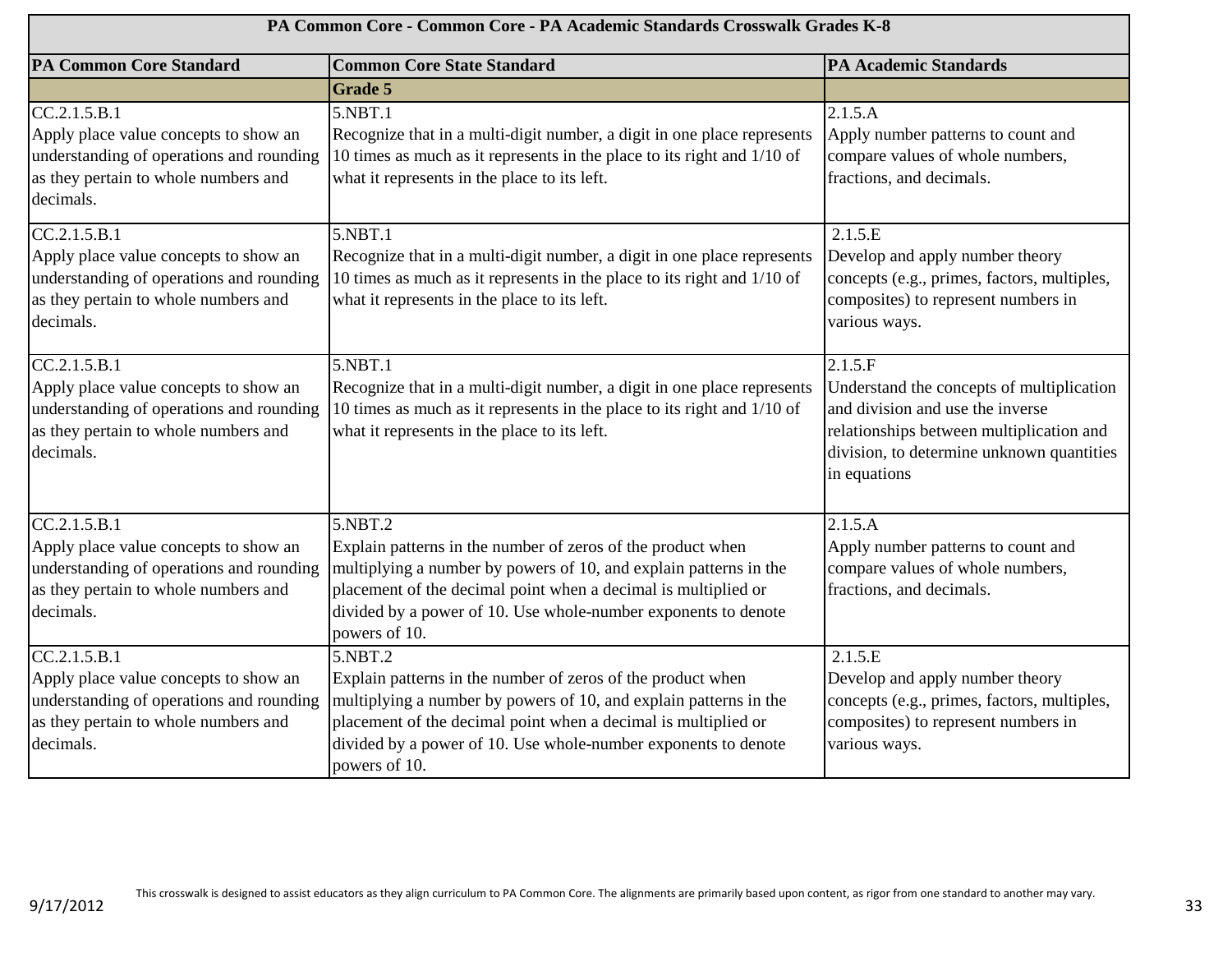| PA Common Core - Common Core - PA Academic Standards Crosswalk Grades K-8                                                                              |                                                                                                                                                                                                                                                                                                  |                                                                                                                                                                                                    |
|--------------------------------------------------------------------------------------------------------------------------------------------------------|--------------------------------------------------------------------------------------------------------------------------------------------------------------------------------------------------------------------------------------------------------------------------------------------------|----------------------------------------------------------------------------------------------------------------------------------------------------------------------------------------------------|
| <b>PA Common Core Standard</b>                                                                                                                         | <b>Common Core State Standard</b>                                                                                                                                                                                                                                                                | <b>PA Academic Standards</b>                                                                                                                                                                       |
| CC.2.1.5.B.1<br>Apply place value concepts to show an<br>understanding of operations and rounding<br>as they pertain to whole numbers and<br>decimals. | 5.NBT.2<br>Explain patterns in the number of zeros of the product when<br>multiplying a number by powers of 10, and explain patterns in the<br>placement of the decimal point when a decimal is multiplied or<br>divided by a power of 10. Use whole-number exponents to denote<br>powers of 10. | 2.1.5.F<br>Understand the concepts of multiplication<br>and division and use the inverse<br>relationships between multiplication and<br>division, to determine unknown quantities<br>in equations. |
| CC.2.1.5.B.1<br>Apply place value concepts to show an<br>understanding of operations and rounding<br>as they pertain to whole numbers and<br>decimals. | 5.NBT.3<br>Read, write, and compare decimals to thousandths.<br>a. Read and write decimals to thousandths using base-ten numerals,<br>number names, and expanded form, e.g., $347.392 = 3 \times 100 + 4 \times 10$<br>$+7 \times 1 + 3 \times (1/10) + 9 \times (1/100) + 2 \times (1/1000).$   | 2.1.5.A<br>Apply number patterns to count and<br>compare values of whole numbers,<br>fractions, and decimals.                                                                                      |
| CC.2.1.5.B.1<br>Apply place value concepts to show an<br>understanding of operations and rounding<br>as they pertain to whole numbers and<br>decimals. | 5.NBT.3<br>Read, write, and compare decimals to thousandths.<br>a. Read and write decimals to thousandths using base-ten numerals,<br>number names, and expanded form, e.g., $347.392 = 3 \times 100 + 4 \times 10$<br>$+7 \times 1 + 3 \times (1/10) + 9 \times (1/100) + 2 \times (1/1000).$   | 2.1.5.E<br>Develop and apply number theory<br>concepts (e.g., primes, factors, multiples,<br>composites) to represent numbers in<br>various ways.                                                  |
| CC.2.1.5.B.1<br>Apply place value concepts to show an<br>understanding of operations and rounding<br>as they pertain to whole numbers and<br>decimals. | 5.NBT.3<br>Read, write, and compare decimals to thousandths.<br>a. Read and write decimals to thousandths using base-ten numerals,<br>number names, and expanded form, e.g., $347.392 = 3 \times 100 + 4 \times 10$<br>$+7 \times 1 + 3 \times (1/10) + 9 \times (1/100) + 2 \times (1/1000)$ .  | 2.1.5.F<br>Understand the concepts of multiplication<br>and division and use the inverse<br>relationships between multiplication and<br>division, to determine unknown quantities<br>in equations. |
| CC.2.1.5.B.1<br>Apply place value concepts to show an<br>understanding of operations and rounding<br>as they pertain to whole numbers and<br>decimals. | 5.NBT.3<br>Read, write, and compare decimals to thousandths.<br>b. Compare two decimals to thousandths based on meanings of the<br>digits in each place, using $\ge$ , =, and < symbols to record the results of<br>comparisons.                                                                 | <b>Intentionally Blank</b>                                                                                                                                                                         |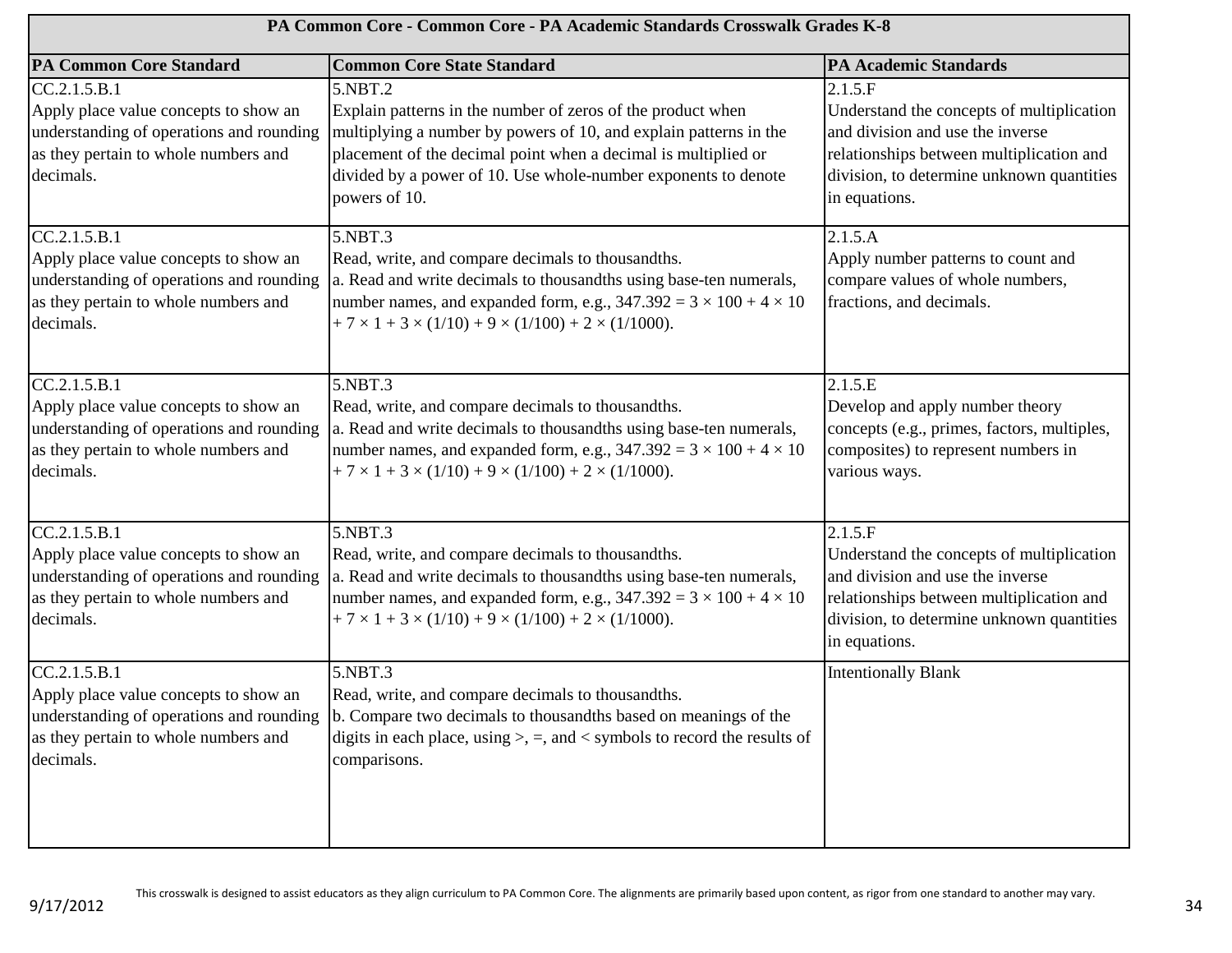| PA Common Core - Common Core - PA Academic Standards Crosswalk Grades K-8                                                                              |                                                                                         |                                                                                                                                                                                                    |
|--------------------------------------------------------------------------------------------------------------------------------------------------------|-----------------------------------------------------------------------------------------|----------------------------------------------------------------------------------------------------------------------------------------------------------------------------------------------------|
| <b>PA Common Core Standard</b>                                                                                                                         | <b>Common Core State Standard</b>                                                       | <b>PA Academic Standards</b>                                                                                                                                                                       |
| CC.2.1.5.B.1<br>Apply place value concepts to show an<br>understanding of operations and rounding<br>as they pertain to whole numbers and<br>decimals. | 5.NBT.4<br>Use place value understanding to round decimals to any place.                | 2.1.5.A<br>Apply number patterns to count and<br>compare values of whole numbers,<br>fractions, and decimals.                                                                                      |
| CC.2.1.5.B.1<br>Apply place value concepts to show an<br>understanding of operations and rounding<br>as they pertain to whole numbers and<br>decimals. | 5.NBT.4<br>Use place value understanding to round decimals to any place.                | 2.1.5.E<br>Develop and apply number theory<br>concepts (e.g., primes, factors, multiples,<br>composites) to represent numbers in<br>various ways.                                                  |
| CC.2.1.5.B.1<br>Apply place value concepts to show an<br>understanding of operations and rounding<br>as they pertain to whole numbers and<br>decimals. | 5.NBT.4<br>Use place value understanding to round decimals to any place.                | 2.1.5.F<br>Understand the concepts of multiplication<br>and division and use the inverse<br>relationships between multiplication and<br>division, to determine unknown quantities<br>in equations. |
| CC.2.1.5.B.2<br>Extend an understanding of operations<br>with whole numbers to perform<br>operations including decimals.                               | 5.NBT.5<br>Fluently multiply multi-digit whole numbers using the standard<br>algorithm. | 2.1.5.B<br>Use number theory concepts and models<br>to represent or rename whole numbers,<br>fractions, and decimals.                                                                              |
| CC.2.1.5.B.2<br>Extend an understanding of operations<br>with whole numbers to perform<br>operations including decimals.                               | 5.NBT.5<br>Fluently multiply multi-digit whole numbers using the standard<br>algorithm. | 2.1.5.D<br>Apply place value concepts to order and<br>compare decimals and to express whole<br>numbers and decimals in expanded<br>notation.                                                       |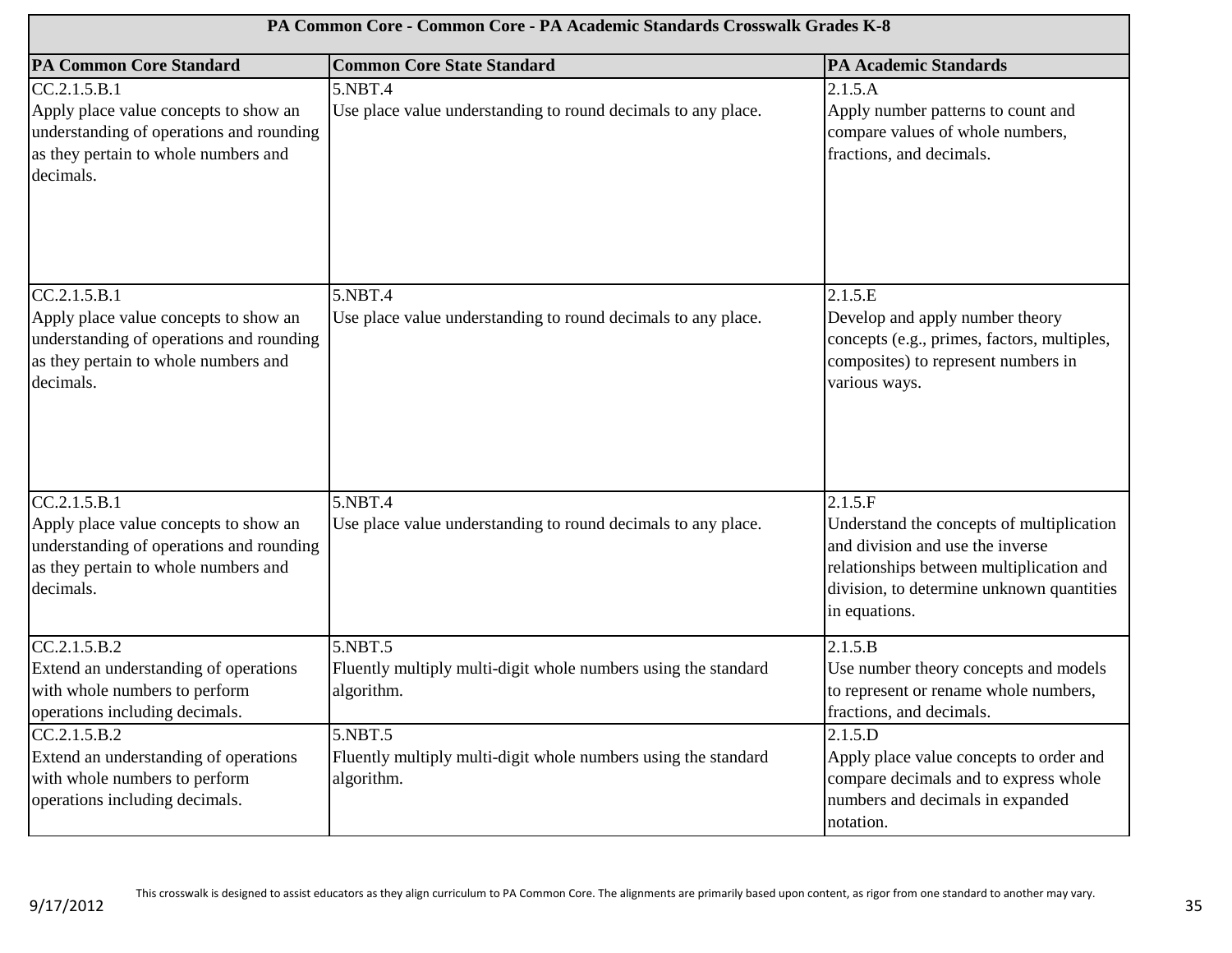| PA Common Core - Common Core - PA Academic Standards Crosswalk Grades K-8                                                |                                                                                                                                                                                                                                                                                                                                                                  |                                                                                                                                                                                                   |
|--------------------------------------------------------------------------------------------------------------------------|------------------------------------------------------------------------------------------------------------------------------------------------------------------------------------------------------------------------------------------------------------------------------------------------------------------------------------------------------------------|---------------------------------------------------------------------------------------------------------------------------------------------------------------------------------------------------|
| <b>PA Common Core Standard</b>                                                                                           | <b>Common Core State Standard</b>                                                                                                                                                                                                                                                                                                                                | <b>PA Academic Standards</b>                                                                                                                                                                      |
| CC.2.1.5.B.2<br>Extend an understanding of operations<br>with whole numbers to perform<br>operations including decimals. | 5.NBT.5<br>Fluently multiply multi-digit whole numbers using the standard<br>algorithm.                                                                                                                                                                                                                                                                          | 2.1.5.E<br>Develop and apply number theory<br>concepts (e.g., primes, factors, multiples,<br>composites) to represent numbers in<br>various ways.                                                 |
| CC.2.1.5.B.2<br>Extend an understanding of operations<br>with whole numbers to perform<br>operations including decimals. | 5.NBT.5<br>Fluently multiply multi-digit whole numbers using the standard<br>algorithm.                                                                                                                                                                                                                                                                          | 2.1.5.F<br>Understand the concepts of multiplication<br>and division and use the inverse<br>relationships between multiplication and<br>division, to determine unknown quantities                 |
| CC.2.1.5.B.2<br>Extend an understanding of operations<br>with whole numbers to perform<br>operations including decimals. | 5.NBT.5<br>Fluently multiply multi-digit whole numbers using the standard<br>algorithm.                                                                                                                                                                                                                                                                          | 2.2.5.B<br>Multiply and divide single- and double<br>digit numbers; add and subtract fractions<br>and mixed numbers; add, subtract,<br>multiply and divide decimals                               |
| CC.2.1.5.B.2<br>Extend an understanding of operations<br>with whole numbers to perform<br>operations including decimals. | 5.NBT.6<br>Find whole-number quotients of whole numbers with up to four-digit<br>dividends and two-digit divisors, using strategies based on place<br>value, the properties of operations, and/or the relationship between<br>multiplication and division. Illustrate and explain the calculation by<br>using equations, rectangular arrays, and/or area models. | 2.1.5.E<br>Develop and apply number theory<br>concepts (e.g., primes, factors, multiples,<br>composites) to represent numbers in<br>various ways.                                                 |
| CC.2.1.5.B.2<br>Extend an understanding of operations<br>with whole numbers to perform<br>operations including decimals. | 5.NBT.6<br>Find whole-number quotients of whole numbers with up to four-digit<br>dividends and two-digit divisors, using strategies based on place<br>value, the properties of operations, and/or the relationship between<br>multiplication and division. Illustrate and explain the calculation by<br>using equations, rectangular arrays, and/or area models. | 2.1.5.F<br>Understand the concepts of multiplication<br>and division and use the inverse<br>relationships between multiplication and<br>division, to determine unknown quantities<br>in equations |
| CC.2.1.5.B.2<br>Extend an understanding of operations<br>with whole numbers to perform<br>operations including decimals. | 5.NBT.6<br>Find whole-number quotients of whole numbers with up to four-digit<br>dividends and two-digit divisors, using strategies based on place<br>value, the properties of operations, and/or the relationship between<br>multiplication and division. Illustrate and explain the calculation by<br>using equations, rectangular arrays, and/or area models. | 2.2.5.B<br>Multiply and divide single- and double<br>digit numbers; add and subtract fractions<br>and mixed numbers; add, subtract,<br>multiply and divide decimals.                              |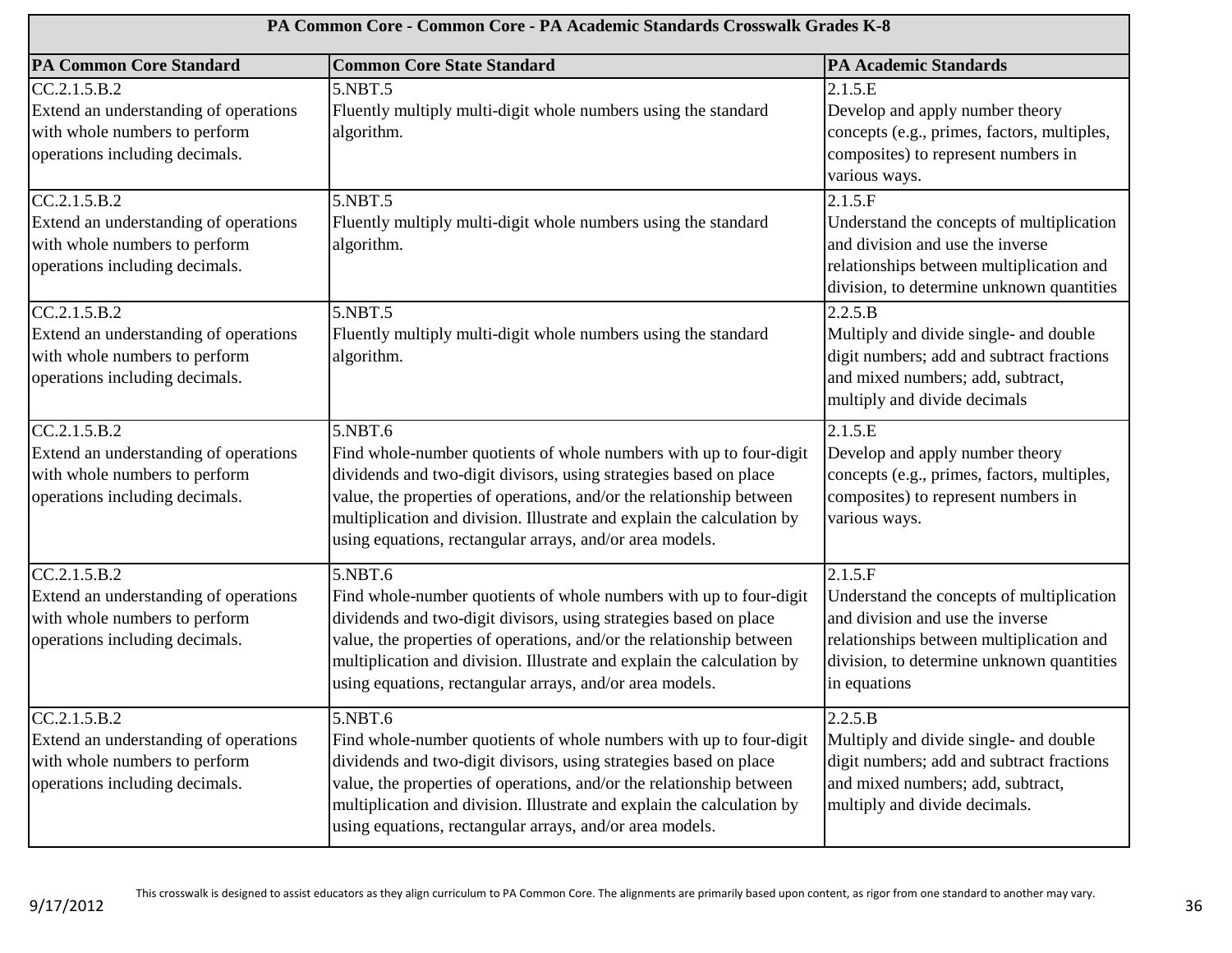| PA Common Core - Common Core - PA Academic Standards Crosswalk Grades K-8                                                |                                                                                                                                                                                                                                                                                                                       |                                                                                                                                                                                                    |
|--------------------------------------------------------------------------------------------------------------------------|-----------------------------------------------------------------------------------------------------------------------------------------------------------------------------------------------------------------------------------------------------------------------------------------------------------------------|----------------------------------------------------------------------------------------------------------------------------------------------------------------------------------------------------|
| <b>PA Common Core Standard</b>                                                                                           | <b>Common Core State Standard</b>                                                                                                                                                                                                                                                                                     | <b>PA Academic Standards</b>                                                                                                                                                                       |
| CC.2.1.5.B.2<br>Extend an understanding of operations<br>with whole numbers to perform<br>operations including decimals. | 5.NBT.7<br>Add, subtract, multiply, and divide decimals to hundredths, using<br>concrete models or drawings and strategies based on place value,<br>properties of operations, and/or the relationship between addition and<br>subtraction; relate the strategy to a written method and explain the<br>reasoning used. | 2.1.5.B<br>Use number theory concepts and models<br>to represent or rename whole numbers,<br>fractions, and decimals.                                                                              |
| CC.2.1.5.B.2<br>Extend an understanding of operations<br>with whole numbers to perform<br>operations including decimals. | 5.NBT.7<br>Add, subtract, multiply, and divide decimals to hundredths, using<br>concrete models or drawings and strategies based on place value,<br>properties of operations, and/or the relationship between addition and<br>subtraction; relate the strategy to a written method and explain the<br>reasoning used. | 2.1.5.D<br>Apply place value concepts to order and<br>compare decimals and to express whole<br>numbers and decimals in expanded<br>notation.                                                       |
| CC.2.1.5.B.2<br>Extend an understanding of operations<br>with whole numbers to perform<br>operations including decimals. | 5.NBT.7<br>Add, subtract, multiply, and divide decimals to hundredths, using<br>concrete models or drawings and strategies based on place value,<br>properties of operations, and/or the relationship between addition and<br>subtraction; relate the strategy to a written method and explain the<br>reasoning used. | 2.1.5.E<br>Develop and apply number theory<br>concepts (e.g., primes, factors, multiples,<br>composites) to represent numbers in<br>various ways.                                                  |
| CC.2.1.5.B.2<br>Extend an understanding of operations<br>with whole numbers to perform<br>operations including decimals. | 5.NBT.7<br>Add, subtract, multiply, and divide decimals to hundredths, using<br>concrete models or drawings and strategies based on place value,<br>properties of operations, and/or the relationship between addition and<br>subtraction; relate the strategy to a written method and explain the<br>reasoning used. | 2.1.5.F<br>Understand the concepts of multiplication<br>and division and use the inverse<br>relationships between multiplication and<br>division, to determine unknown quantities<br>in equations. |
| CC.2.1.5.B.2<br>Extend an understanding of operations<br>with whole numbers to perform<br>operations including decimals. | 5.NBT.7<br>Add, subtract, multiply, and divide decimals to hundredths, using<br>concrete models or drawings and strategies based on place value,<br>properties of operations, and/or the relationship between addition and<br>subtraction; relate the strategy to a written method and explain the<br>reasoning used. | 2.2.5.B<br>Multiply and divide single- and double<br>digit numbers; add and subtract fractions<br>and mixed numbers; add, subtract,<br>multiply and divide decimals                                |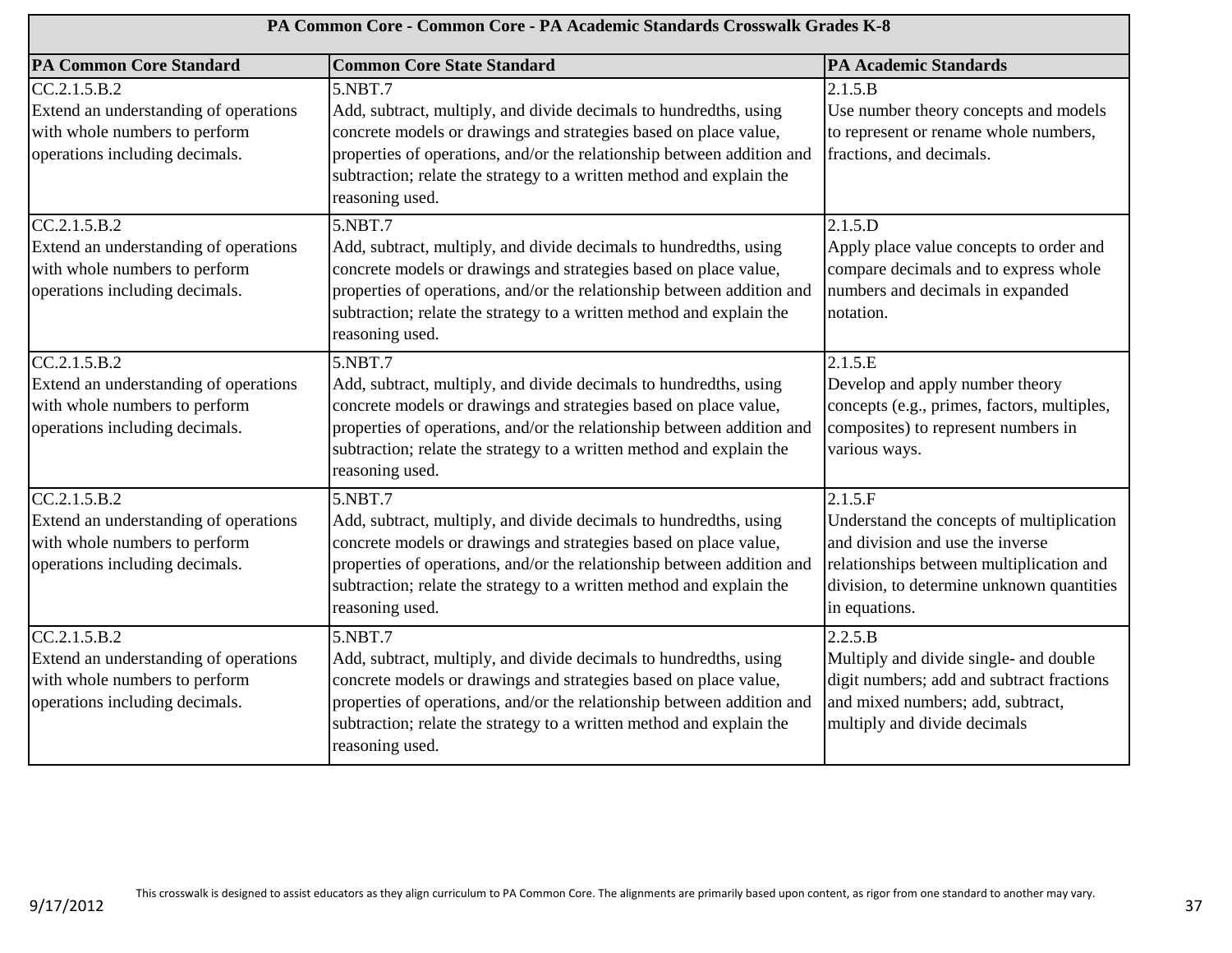| PA Common Core - Common Core - PA Academic Standards Crosswalk Grades K-8                                                       |                                                                                                                                                                                                                                                                                                                                                                                                                                                                                                                                                                                                                                                                                                               |                                                                                                                                                                     |
|---------------------------------------------------------------------------------------------------------------------------------|---------------------------------------------------------------------------------------------------------------------------------------------------------------------------------------------------------------------------------------------------------------------------------------------------------------------------------------------------------------------------------------------------------------------------------------------------------------------------------------------------------------------------------------------------------------------------------------------------------------------------------------------------------------------------------------------------------------|---------------------------------------------------------------------------------------------------------------------------------------------------------------------|
| <b>PA Common Core Standard</b>                                                                                                  | <b>Common Core State Standard</b>                                                                                                                                                                                                                                                                                                                                                                                                                                                                                                                                                                                                                                                                             | <b>PA Academic Standards</b>                                                                                                                                        |
| CC.2.1.5.C.1<br>Use the understanding of equivalency to<br>add and subtract fractions.                                          | 5.NF.1<br>Add and subtract fractions with unlike denominators (including mixed Multiply and divide single-and double<br>numbers) by replacing given fractions with equivalent fractions in<br>such a way as to produce an equivalent sum or difference of fractions<br>with like denominators. For example, $2/3 + 5/4 = 8/12 + 15/12 =$<br>23/12. (In general, $a/b + c/d = (ad + bc)/bd$ .)                                                                                                                                                                                                                                                                                                                 | 2.2.5.B<br>digit numbers; add and subtract fractions<br>and mixed numbers; add, subtract,<br>multiply and divide decimals.                                          |
| CC.2.1.5.C.1<br>Use the understanding of equivalency to<br>add and subtract fractions.                                          | 5.NF.2<br>Solve word problems involving addition and subtraction of fractions<br>referring to the same whole, including cases of unlike denominators,<br>e.g., by using visual fraction models or equations to represent the<br>problem. Use benchmark fractions and number sense of fractions to<br>estimate mentally and assess the reasonableness of answers. For<br>example, recognize an incorrect result $2/5 + 1/2 = 3/7$ , by observing<br>that $3/7 < 1/2$ .                                                                                                                                                                                                                                         | 2.2.5.B<br>Multiply and divide single-and double<br>digit numbers; add and subtract fractions<br>and mixed numbers; add, subtract,<br>multiply and divide decimals. |
| CC.2.1.5.C.2<br>Apply and extend previous<br>understandings of multiplication and<br>division to multiply and divide fractions. | 5.NF.3<br>Interpret a fraction as division of the numerator by the denominator<br>$(a/b = a - b)$ . Solve word problems involving division of whole<br>numbers leading to answers in the form of fractions or mixed<br>numbers, e.g., by using visual fraction models or equations to<br>represent the problem. For example, interpret 3/4 as the result of<br>dividing 3 by 4, noting that 3/4 multiplied by 4 equals 3, and that<br>when 3 wholes are shared equally among 4 people each person has a<br>share of size 3/4. If 9 people want to share a 50-pound sack of rice<br>equally by weight, how many pounds of rice should each person get?<br>Between what two whole numbers does your answer lie? | <b>Intentionally Blank</b>                                                                                                                                          |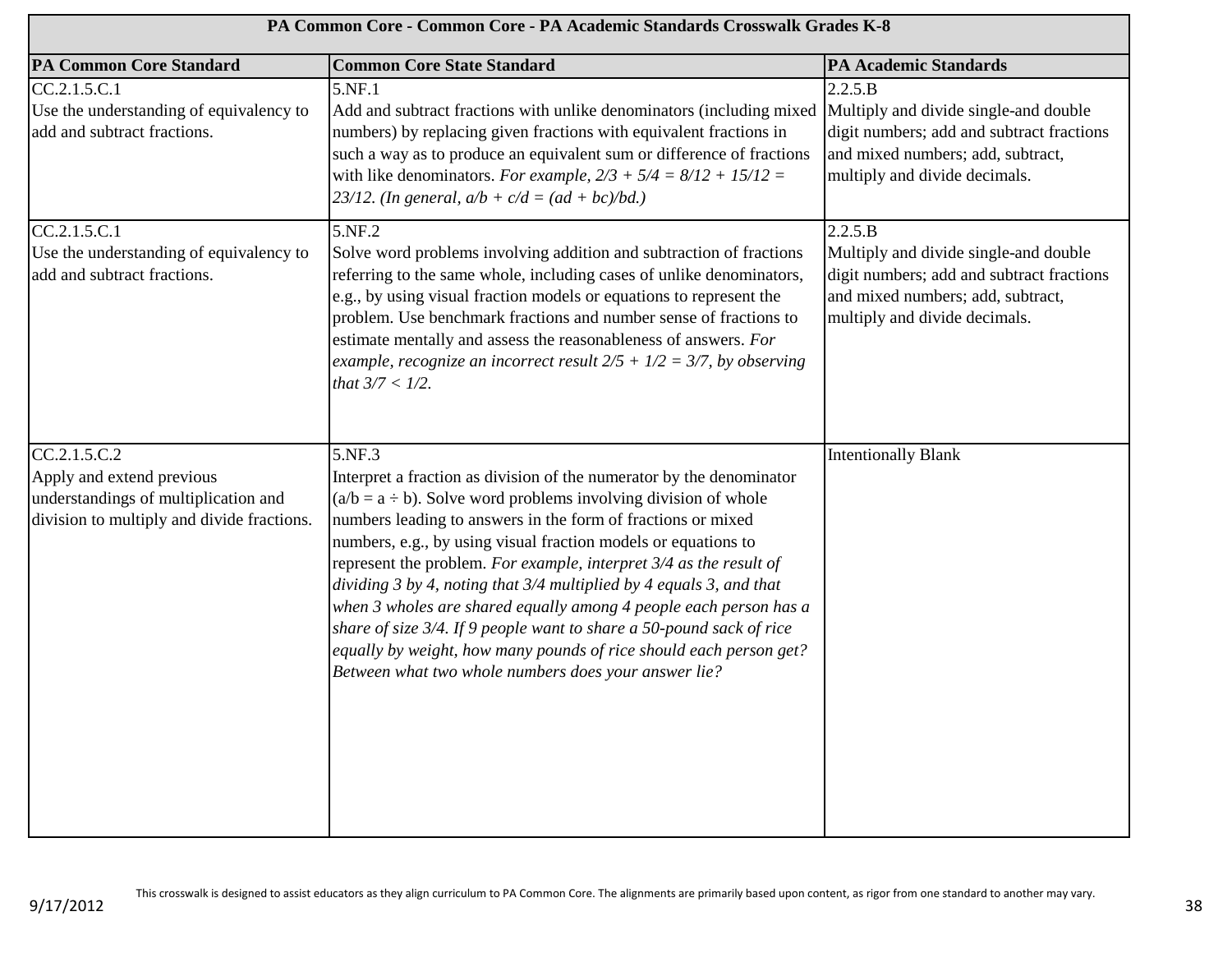| PA Common Core - Common Core - PA Academic Standards Crosswalk Grades K-8                                                       |                                                                                                                                                                                                                                                                                                                                                                                                                                                                                                                                                                                                                                                                                                                            |                              |
|---------------------------------------------------------------------------------------------------------------------------------|----------------------------------------------------------------------------------------------------------------------------------------------------------------------------------------------------------------------------------------------------------------------------------------------------------------------------------------------------------------------------------------------------------------------------------------------------------------------------------------------------------------------------------------------------------------------------------------------------------------------------------------------------------------------------------------------------------------------------|------------------------------|
| <b>PA Common Core Standard</b>                                                                                                  | <b>Common Core State Standard</b>                                                                                                                                                                                                                                                                                                                                                                                                                                                                                                                                                                                                                                                                                          | <b>PA Academic Standards</b> |
| CC.2.1.5.C.2<br>Apply and extend previous<br>understandings of multiplication and<br>division to multiply and divide fractions. | 5.NF.6.<br>Solve real world problems involving multiplication of fractions and<br>mixed numbers, e.g., by using visual fraction models or equations to<br>represent the problem.                                                                                                                                                                                                                                                                                                                                                                                                                                                                                                                                           | <b>Intentionally Blank</b>   |
| CC.2.1.5.C.2<br>Apply and extend previous<br>understandings of multiplication and<br>division to multiply and divide fractions. | 5.NF.5.<br>Interpret multiplication as scaling (resizing), by:<br>a. Comparing the size of a product to the size of one factor on the<br>basis of the size of the other factor, without performing the indicated<br>multiplication.<br>b. Explaining why multiplying a given number by a fraction greater<br>than 1 results in a product greater than the given number (recognizing<br>multiplication by whole numbers greater than 1 as a familiar case);<br>explaining why multiplying a given number by a fraction less than 1<br>results in a product smaller than the given number; and relating the<br>principle of fraction equivalence $a/b = (n \times a)/(n \times b)$ to the effect of<br>multiplying a/b by 1. | <b>Intentionally Blank</b>   |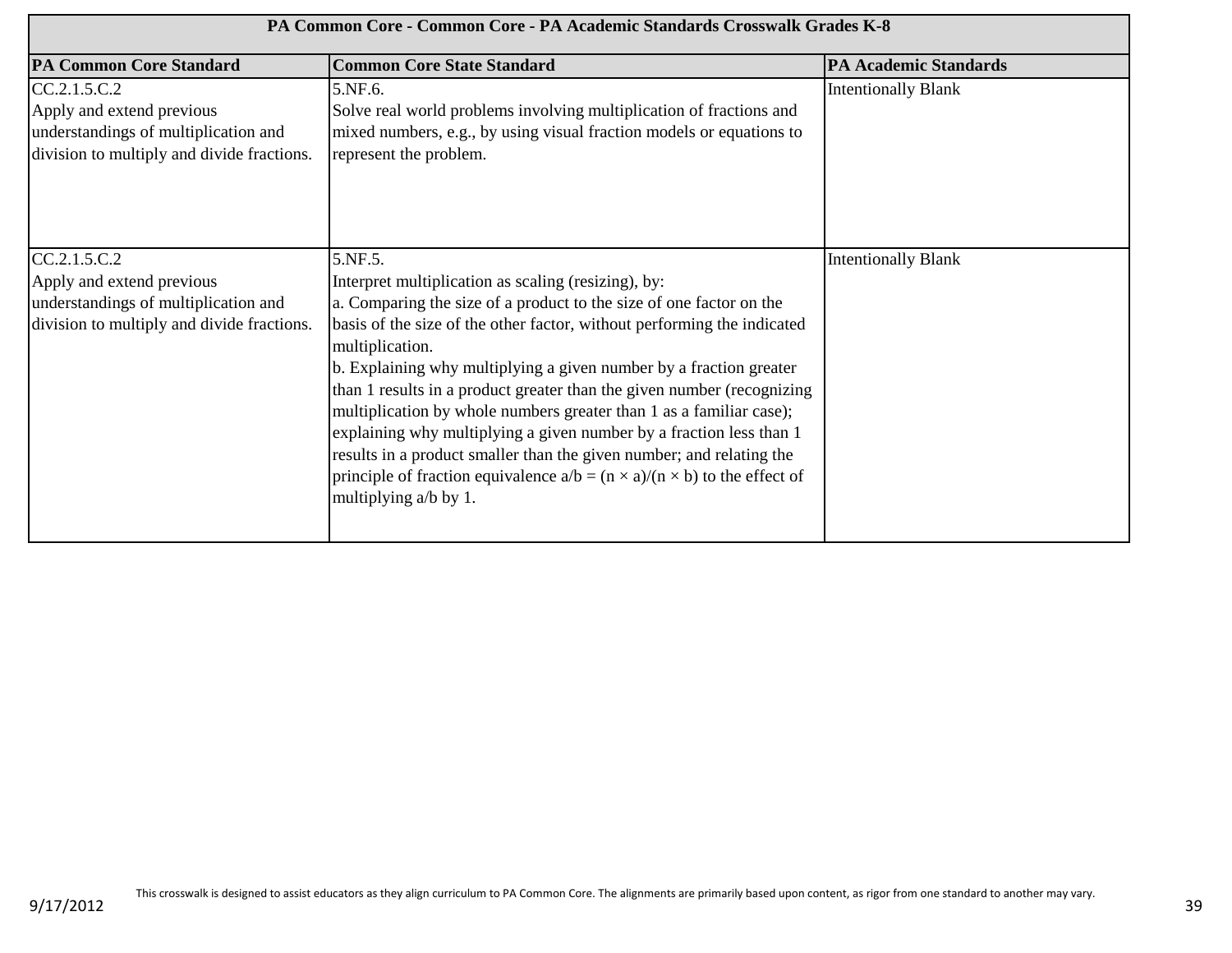| PA Common Core - Common Core - PA Academic Standards Crosswalk Grades K-8 |                                                                            |                              |
|---------------------------------------------------------------------------|----------------------------------------------------------------------------|------------------------------|
| <b>PA Common Core Standard</b>                                            | <b>Common Core State Standard</b>                                          | <b>PA Academic Standards</b> |
| CC.2.1.5.C.2                                                              | 5.NF.7                                                                     | <b>Intentionally Blank</b>   |
| Apply and extend previous                                                 | Apply and extend previous understandings of division to divide unit        |                              |
| understandings of multiplication and                                      | fractions by whole numbers and whole numbers by unit fractions.1           |                              |
| division to multiply and divide fractions.                                | a. Interpret division of a unit fraction by a non-zero whole number,       |                              |
|                                                                           | and compute such quotients. For example, create a story context for        |                              |
|                                                                           | $(1/3) \div 4$ , and use a visual fraction model to show the quotient. Use |                              |
|                                                                           | the relationship between multiplication and division to explain that       |                              |
|                                                                           | $(1/3) \div 4 = 1/12$ because $(1/12) \times 4 = 1/3$ .                    |                              |
|                                                                           | b. Interpret division of a whole number by a unit fraction, and            |                              |
|                                                                           | compute such quotients. For example, create a story context for $4 \div$   |                              |
|                                                                           | $(1/5)$ , and use a visual fraction model to show the quotient. Use the    |                              |
|                                                                           | relationship between multiplication and division to explain that $4 \div$  |                              |
|                                                                           | $(1/5) = 20$ because $20 \times (1/5) = 4$ .                               |                              |
|                                                                           | c. Solve real world problems involving division of unit fractions by       |                              |
|                                                                           | non-zero whole numbers and division of whole numbers by unit               |                              |
|                                                                           | fractions, e.g., by using visual fraction models and equations to          |                              |
|                                                                           | represent the problem. For example, how much chocolate will each           |                              |
|                                                                           | person get if 3 people share 1/2 lb. of chocolate equally? How many        |                              |
|                                                                           | 1/3-cup servings are in 2 cups of raisins?                                 |                              |
|                                                                           |                                                                            |                              |
|                                                                           |                                                                            |                              |
|                                                                           |                                                                            |                              |
|                                                                           |                                                                            |                              |
|                                                                           |                                                                            |                              |
|                                                                           |                                                                            |                              |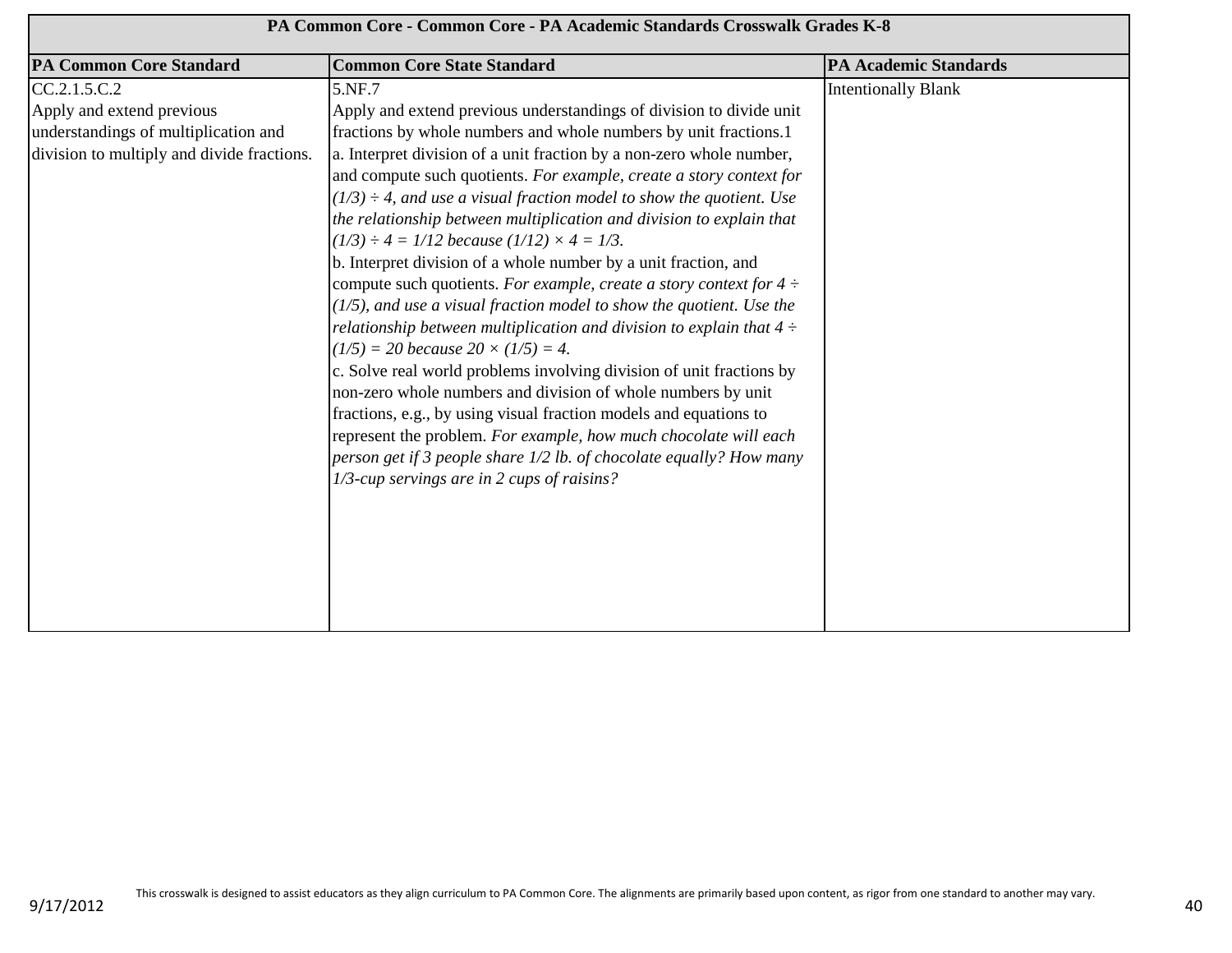| PA Common Core - Common Core - PA Academic Standards Crosswalk Grades K-8                                                       |                                                                                                                                                                                                                                                                                                                                                                                                                                                                                                                                                                                                                                                                                                                                                                                                                                                                                                                   |                                                                                                                                                                       |
|---------------------------------------------------------------------------------------------------------------------------------|-------------------------------------------------------------------------------------------------------------------------------------------------------------------------------------------------------------------------------------------------------------------------------------------------------------------------------------------------------------------------------------------------------------------------------------------------------------------------------------------------------------------------------------------------------------------------------------------------------------------------------------------------------------------------------------------------------------------------------------------------------------------------------------------------------------------------------------------------------------------------------------------------------------------|-----------------------------------------------------------------------------------------------------------------------------------------------------------------------|
| <b>PA Common Core Standard</b>                                                                                                  | <b>Common Core State Standard</b>                                                                                                                                                                                                                                                                                                                                                                                                                                                                                                                                                                                                                                                                                                                                                                                                                                                                                 | <b>PA Academic Standards</b>                                                                                                                                          |
| CC.2.1.5.C.2<br>Apply and extend previous<br>understandings of multiplication and<br>division to multiply and divide fractions. | 5.NF.4.<br>Apply and extend previous understandings of multiplication to<br>multiply a fraction or whole number by a fraction.<br>a. Interpret the product $(a/b) \times q$ as a parts of a partition of q into b<br>equal parts; equivalently, as the result of a sequence of operations a $\times$<br>$q \div b$ . For example, use a visual fraction model to show $(2/3) \times 4 =$<br>8/3, and create a story context for this equation. Do the same with<br>$(2/3) \times (4/5) = 8/15$ . (In general, $(a/b) \times (c/d) = ac/bd$ .)<br>b. Find the area of a rectangle with fractional side lengths by tiling it<br>with unit squares of the appropriate unit fraction side lengths, and<br>show that the area is the same as would be found by multiplying the<br>side lengths. Multiply fractional side lengths to find areas of<br>rectangles, and represent fraction products as rectangular areas. | <b>Intentionally Blank</b>                                                                                                                                            |
| CC.2.2.5.A.1<br>Interpret and evaluate numerical<br>expressions using order of operations.                                      | 5.OA.1<br>Use parentheses, brackets, or braces in numerical expressions, and<br>evaluate expressions with these symbols.                                                                                                                                                                                                                                                                                                                                                                                                                                                                                                                                                                                                                                                                                                                                                                                          | 2.8.5.A<br>Use the concept of equality to<br>demonstrate understanding of the<br>distributive property.                                                               |
| CC.2.2.5.A.1<br>Interpret and evaluate numerical<br>expressions using order of operations.                                      | 5.0A.1<br>Use parentheses, brackets, or braces in numerical expressions, and<br>evaluate expressions with these symbols.                                                                                                                                                                                                                                                                                                                                                                                                                                                                                                                                                                                                                                                                                                                                                                                          | 2.8.5.B<br>Select and use strategies, including<br>concrete objects, to solve number<br>sentences (equations and inequalities) and<br>explain the method of solution. |
| CC.2.2.5. A.1<br>Interpret and evaluate numerical<br>expressions using order of operations.                                     | 5.0A.2.<br>Write simple expressions that record calculations with numbers, and<br>interpret numerical expressions without evaluating them. For<br>example, express the calculation "add $8$ and 7, then multiply by $2$ " as<br>$2 \times (8 + 7)$ . Recognize that $3 \times (18932 + 921)$ is three times as large<br>as $18932 + 921$ , without having to calculate the indicated sum or<br>product.                                                                                                                                                                                                                                                                                                                                                                                                                                                                                                           | 2.8.5.A<br>Use the concept of equality to<br>demonstrate understanding of the<br>distributive property.                                                               |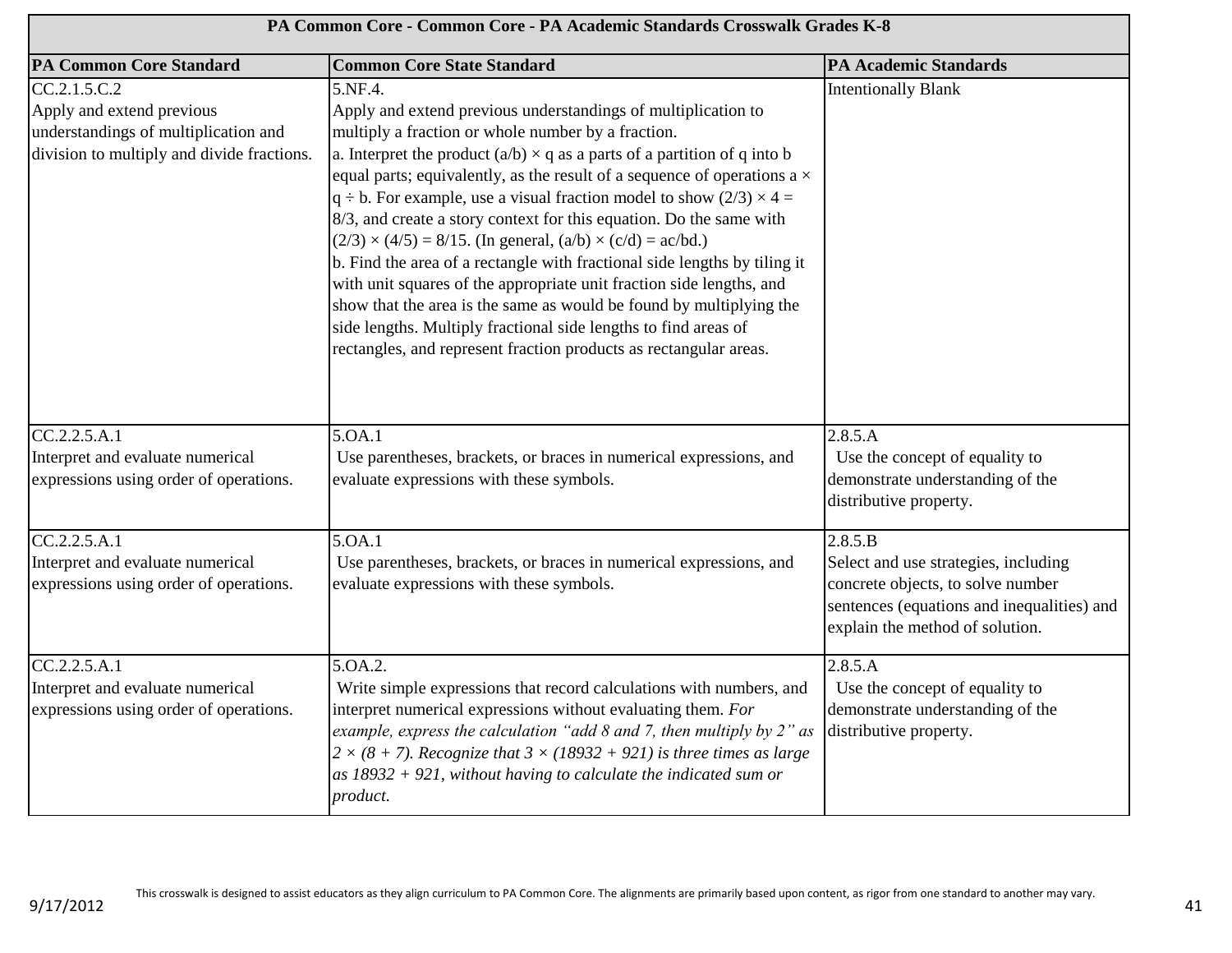| PA Common Core - Common Core - PA Academic Standards Crosswalk Grades K-8                                                                                         |                                                                                                                                                                                                                                                                                                                                                                                                                                                                                                                                                                                                                                                                           |                                                                                                                                                                                                      |
|-------------------------------------------------------------------------------------------------------------------------------------------------------------------|---------------------------------------------------------------------------------------------------------------------------------------------------------------------------------------------------------------------------------------------------------------------------------------------------------------------------------------------------------------------------------------------------------------------------------------------------------------------------------------------------------------------------------------------------------------------------------------------------------------------------------------------------------------------------|------------------------------------------------------------------------------------------------------------------------------------------------------------------------------------------------------|
| <b>PA Common Core Standard</b>                                                                                                                                    | <b>Common Core State Standard</b>                                                                                                                                                                                                                                                                                                                                                                                                                                                                                                                                                                                                                                         | <b>PA Academic Standards</b>                                                                                                                                                                         |
| CC.2.2.5.A.1<br>Interpret and evaluate numerical<br>expressions using order of operations.                                                                        | 5.0A.2<br>Write simple expressions that record calculations with numbers, and<br>interpret numerical expressions without evaluating them. For<br>example, express the calculation "add $8$ and $7$ , then multiply by $2$ " as<br>$2 \times (8 + 7)$ . Recognize that $3 \times (18932 + 921)$ is three times as large<br>$as 18932 + 921$ , without having to calculate the indicated sum or<br>product.                                                                                                                                                                                                                                                                 | 2.8.5.B<br>Select and use strategies, including<br>concrete objects, to solve number<br>sentences (equations and inequalities) and<br>explain the method of solution.                                |
| CC.2.2.5.A.4<br>Analyze patterns and relationships using<br>two rules.                                                                                            | 5.0A.3<br>Generate two numerical patterns using two given rules. Identify<br>apparent relationships between corresponding terms. Form ordered<br>pairs consisting of corresponding terms from the two patterns, and<br>graph the ordered pairs on a coordinate plane. For example, given the<br>rule "Add 3" and the starting number 0, and given the rule "Add 6"<br>and the starting number 0, generate terms in the resulting sequences,<br>and observe that the terms in one sequence are twice the<br>corresponding terms in the other sequence. Explain informally why<br>this is so.                                                                               | 2.8.5.C<br>Recognize, describe, extend, create,<br>replicate, and form a rule for a variety of<br>patterns, sequences, and relationships<br>verbally, numerically, symbolically, and<br>graphically. |
| CC.2.3.5.A.1<br>Graph points in the first quadrant on the<br>coordinate plane and interpret these<br>points when solving real world and<br>mathematical problems. | 5.G.1<br>Use a pair of perpendicular number lines, called axes, to define a<br>coordinate system, with the intersection of the lines (the origin)<br>arranged to coincide with the 0 on each line and a given point in the<br>plane located by using an ordered pair of numbers, called its<br>coordinates. Understand that the first number indicates how far to<br>travel from the origin in the direction of one axis, and the second<br>number indicates how far to travel in the direction of the second axis,<br>with the convention that the names of the two axes and the<br>coordinates correspond (e.g., x-axis and x-coordinate, y-axis and y-<br>coordinate). | 2.9.5.C<br>Identify location of points with fractional<br>or decimal coordinates on a number line<br>or on a 2- dimensional coordinate system.                                                       |
| CC.2.3.5.A.1<br>Graph points in the first quadrant on the<br>coordinate plane and interpret these<br>points when solving real world and<br>mathematical problems. | 5.G.2<br>Represent real world and mathematical problems by graphing points<br>in the first quadrant of the coordinate plane, and interpret coordinate<br>values of points in the context of the situation.                                                                                                                                                                                                                                                                                                                                                                                                                                                                | 2.9.5.C<br>Identify location of points with fractional<br>or decimal coordinates on a number line<br>or on a 2- dimensional coordinate system.                                                       |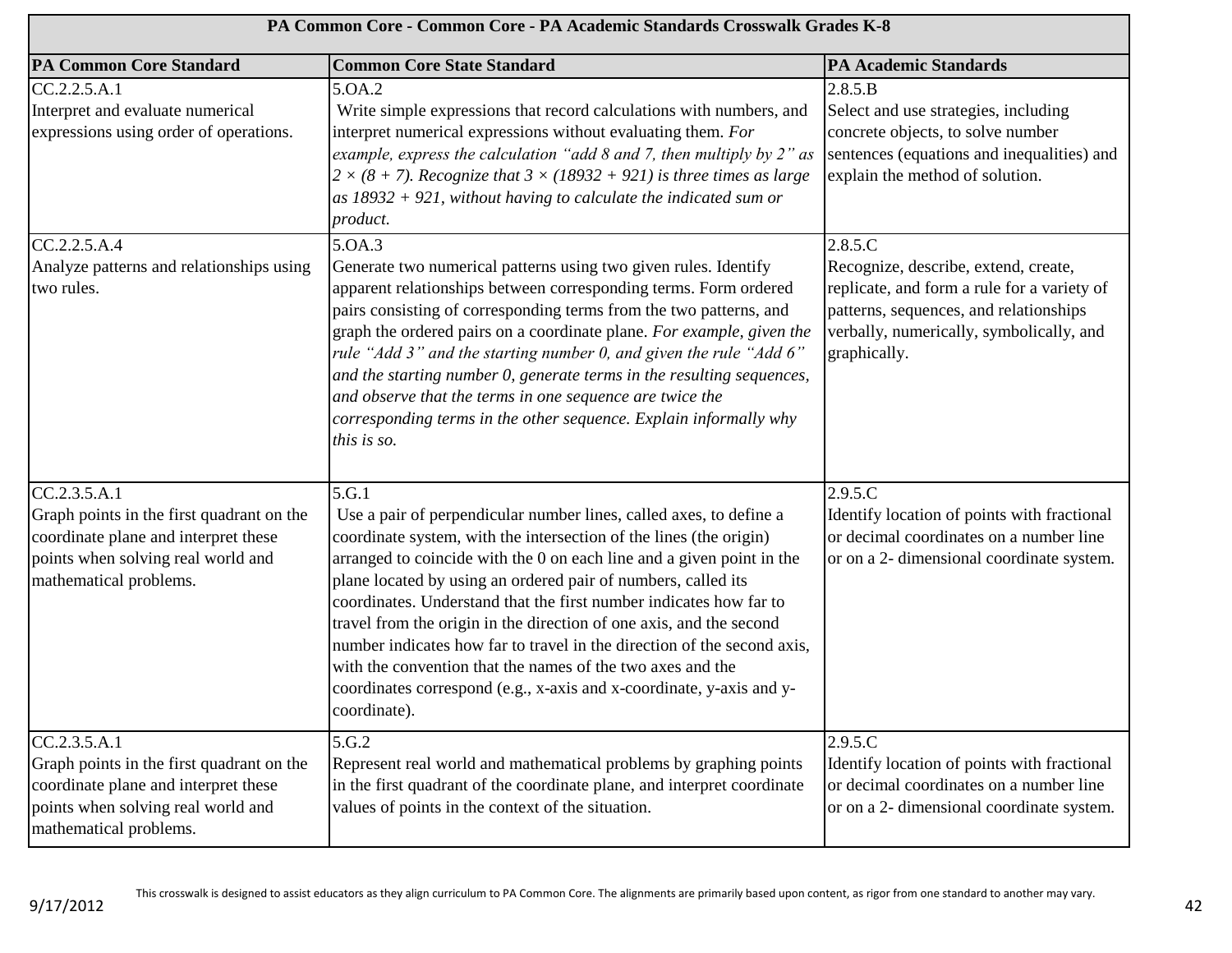| PA Common Core - Common Core - PA Academic Standards Crosswalk Grades K-8                                             |                                                                                                                                                                                                                                                                          |                                                                                                                                                                                                          |
|-----------------------------------------------------------------------------------------------------------------------|--------------------------------------------------------------------------------------------------------------------------------------------------------------------------------------------------------------------------------------------------------------------------|----------------------------------------------------------------------------------------------------------------------------------------------------------------------------------------------------------|
| <b>PA Common Core Standard</b>                                                                                        | <b>Common Core State Standard</b>                                                                                                                                                                                                                                        | <b>PA Academic Standards</b>                                                                                                                                                                             |
| CC.2.3.5.A.2<br>Classify two-dimensional figures into<br>categories based on an understanding of<br>their properties. | 5.G.4<br>Classify two-dimensional figures in a hierarchy based on properties.                                                                                                                                                                                            | 2.9.5.A<br>Identify, describe, and define 1-, 2-, and 3-<br>dimensional shapes and their related parts,<br>and classify and compare 2- and 3-<br>dimensional shapes on the basis of their<br>properties. |
| CC.2.3.5.A.2<br>Classify two-dimensional figures into<br>categories based on an understanding of<br>their properties. | 5.G.3<br>Understand that attributes belonging to a category of two-dimensional<br>figures also belong to all subcategories of that category. For example,<br>all rectangles have four right angles and squares are rectangles, so all<br>squares have four right angles. | 2.9.5.A<br>Identify, describe, and define 1-, 2-, and 3-<br>dimensional shapes and their related parts,<br>and classify and compare 2- and 3-<br>dimensional shapes on the basis of their<br>properties. |
| CC.2.4.5.A.1<br>Solve problems using conversions within<br>a given measurement system.                                | 5.MD.1<br>Convert among different-sized standard measurement units within a<br>given measurement system (e.g., convert 5 cm to 0.05 m), and use<br>these conversions in solving multi-step, real world problems.                                                         | 2.3.5.A<br>Use concrete objects to demonstrate the<br>meaning of measurement quantities (e.g.,<br>perimeter, area, weight, capacity)                                                                     |
| CC.2.4.5.A.1<br>Solve problems using conversions within<br>a given measurement system.                                | 5.MD.1<br>Convert among different-sized standard measurement units within a<br>given measurement system (e.g., convert 5 cm to 0.05 m), and use<br>these conversions in solving multi-step, real world problems.                                                         | 2.3.5.D<br>Perform basic conversions within a system.                                                                                                                                                    |
| CC.2.4.5. A.1<br>Solve problems using conversions within<br>a given measurement system.                               | 5.MD.1<br>Convert among different-sized standard measurement units within a<br>given measurement system (e.g., convert 5 cm to 0.05 m), and use<br>these conversions in solving multi-step, real world problems.                                                         | 2.3.5.C<br>Calculate perimeter and area, and sums<br>and differences of measurements.                                                                                                                    |
| CC.2.4.5.A.2<br>Represent and interpret data using<br>appropriate scale.                                              | <b>Intentionally Blank</b>                                                                                                                                                                                                                                               | <b>Intenionally Blank</b>                                                                                                                                                                                |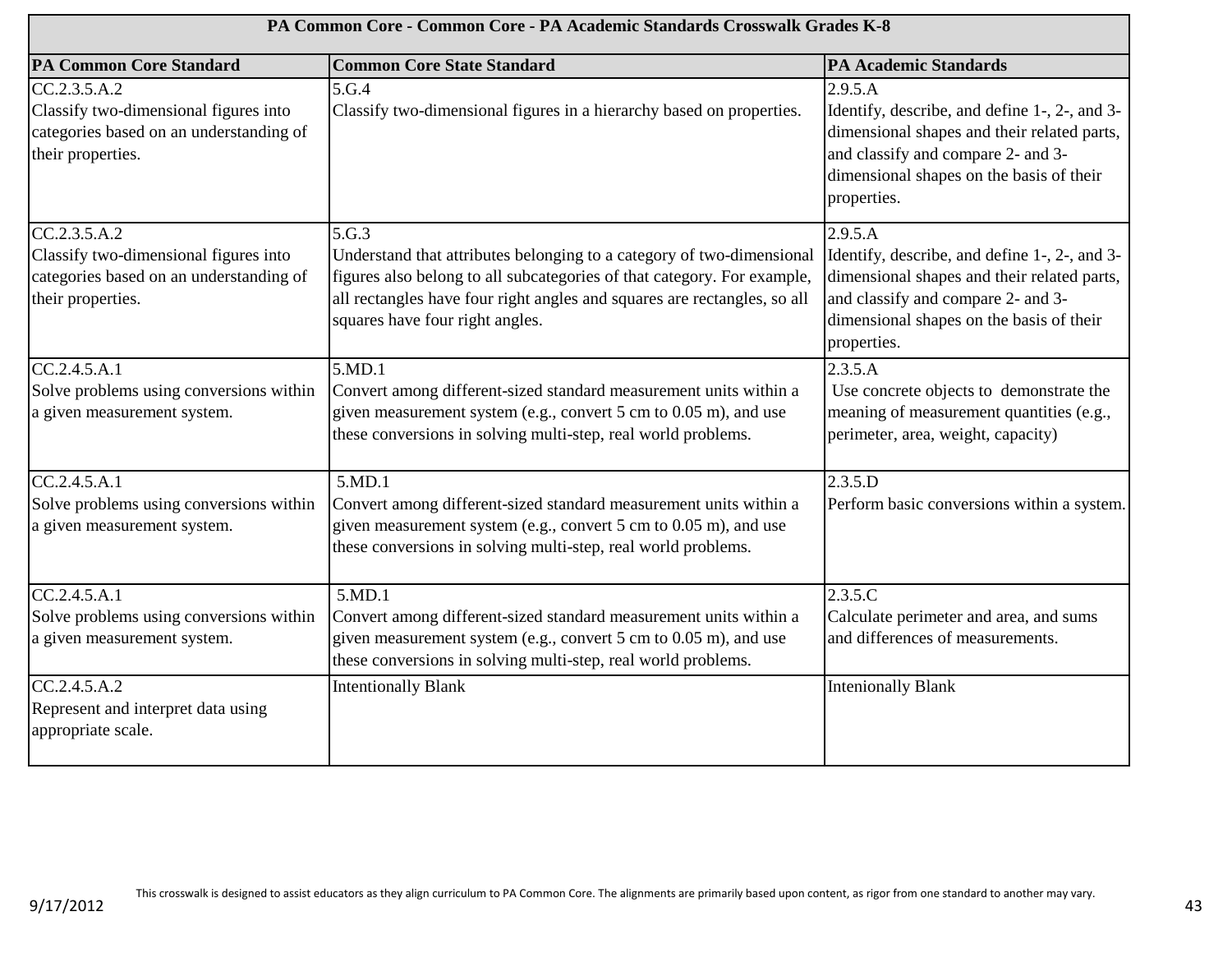| PA Common Core - Common Core - PA Academic Standards Crosswalk Grades K-8                                          |                                                                                                                                                                                                                                                                                                                                                                                                                                         |                                                                                                                                               |
|--------------------------------------------------------------------------------------------------------------------|-----------------------------------------------------------------------------------------------------------------------------------------------------------------------------------------------------------------------------------------------------------------------------------------------------------------------------------------------------------------------------------------------------------------------------------------|-----------------------------------------------------------------------------------------------------------------------------------------------|
| <b>PA Common Core Standard</b>                                                                                     | <b>Common Core State Standard</b>                                                                                                                                                                                                                                                                                                                                                                                                       | <b>PA Academic Standards</b>                                                                                                                  |
| CC.2.4.5.A.4<br>Solve problems involving computation of<br>fractions using information provided in a<br>line plot. | 5.MD.2<br>Make a line plot to display a data set of measurements in fractions<br>of a unit $(1/2, 1/4, 1/8)$ . Use operations on fractions for this grade to<br>solve problems involving information presented in line plots. For<br>example, given different measurements of liquid in identical beakers,<br>find the amount of liquid each beaker would contain if the total<br>amount in all the beakers were redistributed equally. | 2.6.5.A<br>Gather data from surveys and observations<br>from sources outside the classroom or<br>home.                                        |
| CC.2.4.5.A.4<br>Solve problems involving computation of<br>fractions using information provided in a<br>line plot. | 5.MD.2<br>Make a line plot to display a data set of measurements in fractions<br>of a unit $(1/2, 1/4, 1/8)$ . Use operations on fractions for this grade to<br>solve problems involving information presented in line plots. For<br>example, given different measurements of liquid in identical beakers,<br>find the amount of liquid each beaker would contain if the total<br>amount in all the beakers were redistributed equally. | 2.6.5.B<br>Use pictures, tallies, tables, charts, bar<br>graphs, line graphs, diagrams, and graphs<br>to organize, display, and analyze data. |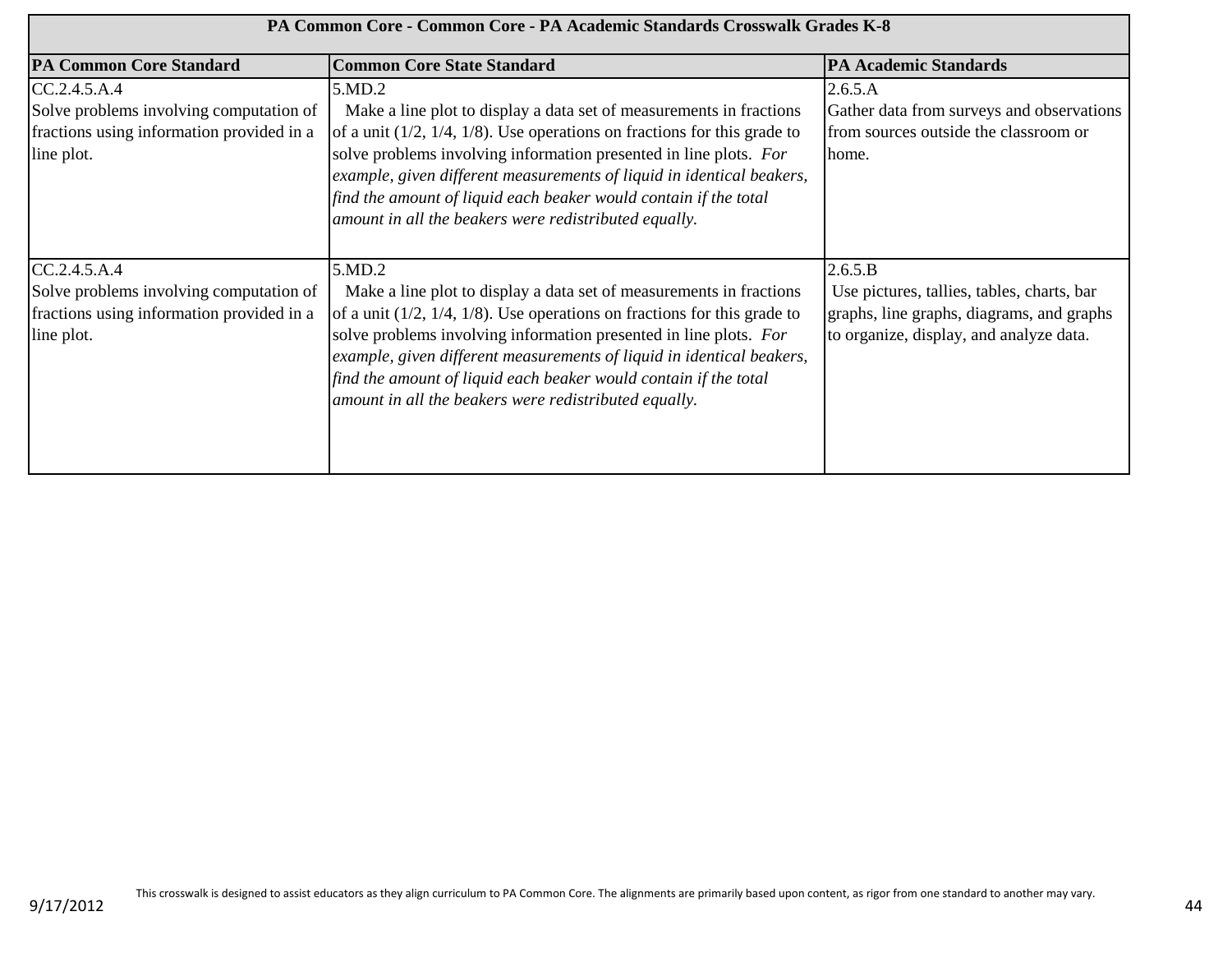| PA Common Core - Common Core - PA Academic Standards Crosswalk Grades K-8                                             |                                                                                                                                                                                                                                                                                                                                                                                                                                                                                                                                                                                                                                                                                                                                                                                                                                                                                                                                                                                                                                                           |                              |
|-----------------------------------------------------------------------------------------------------------------------|-----------------------------------------------------------------------------------------------------------------------------------------------------------------------------------------------------------------------------------------------------------------------------------------------------------------------------------------------------------------------------------------------------------------------------------------------------------------------------------------------------------------------------------------------------------------------------------------------------------------------------------------------------------------------------------------------------------------------------------------------------------------------------------------------------------------------------------------------------------------------------------------------------------------------------------------------------------------------------------------------------------------------------------------------------------|------------------------------|
| <b>PA Common Core Standard</b>                                                                                        | <b>Common Core State Standard</b>                                                                                                                                                                                                                                                                                                                                                                                                                                                                                                                                                                                                                                                                                                                                                                                                                                                                                                                                                                                                                         | <b>PA Academic Standards</b> |
| CC.2.4.5.A.6<br>Apply concepts of volume to solve<br>problems and relate volume to<br>multiplication and to addition. | 5.MD5<br>Relate volume to the operations of multiplication and addition and<br>solve real world and mathematical problems involving volume.<br>a. Find the volume of a right rectangular prism with whole-number<br>side lengths by packing it with unit cubes, and show that the volume<br>is the same as would be found by multiplying the edge lengths,<br>equivalently by multiplying the height by the area of the base.<br>Represent threefold whole-number products as volumes, e.g., to<br>represent the associative property of multiplication.<br>b. Apply the formulas $V = l \times w \times h$ and $V = b \times h$ for rectangular<br>prisms to find volumes of right rectangular prisms with whole-number<br>edge lengths in the context of solving real world and mathematical<br>problems.<br>c. Recognize volume as additive. Find volumes of solid figures<br>composed of two non-overlapping right rectangular prisms by adding<br>the volumes of the non-overlapping parts, applying this technique to<br>solve real world problems. | <b>Intentionally Blank</b>   |
| CC.2.4.5.A.6<br>Apply concepts of volume to solve<br>problems and relate volume to<br>multiplication and to addition. | 5.MD.3<br>Recognize volume as an attribute of solid figures and understand<br>concepts of volume measurement.<br>a. A cube with side length 1 unit, called a "unit cube," is said to have<br>'one cubic unit'' of volume, and can be used to measure volume.<br>b. A solid figure which can be packed without gaps or overlaps using<br>n unit cubes is said to have a volume of n cubic units.                                                                                                                                                                                                                                                                                                                                                                                                                                                                                                                                                                                                                                                           | <b>Intentionally Blank</b>   |
| CC.2.4.5.A.6<br>Apply concepts of volume to solve<br>problems and relate volume to<br>multiplication and to addition. | 5.MD.4<br>Measure volumes by counting unit cubes, using cubic cm, cubic in,<br>cubic ft., and improvised units.                                                                                                                                                                                                                                                                                                                                                                                                                                                                                                                                                                                                                                                                                                                                                                                                                                                                                                                                           | <b>Intentionally Blank</b>   |
|                                                                                                                       | Grade 6                                                                                                                                                                                                                                                                                                                                                                                                                                                                                                                                                                                                                                                                                                                                                                                                                                                                                                                                                                                                                                                   |                              |

9/17/2012

This crosswalk is designed to assist educators as they align curriculum to PA Common Core. The alignments are primarily based upon content, as rigor from one standard to another may vary.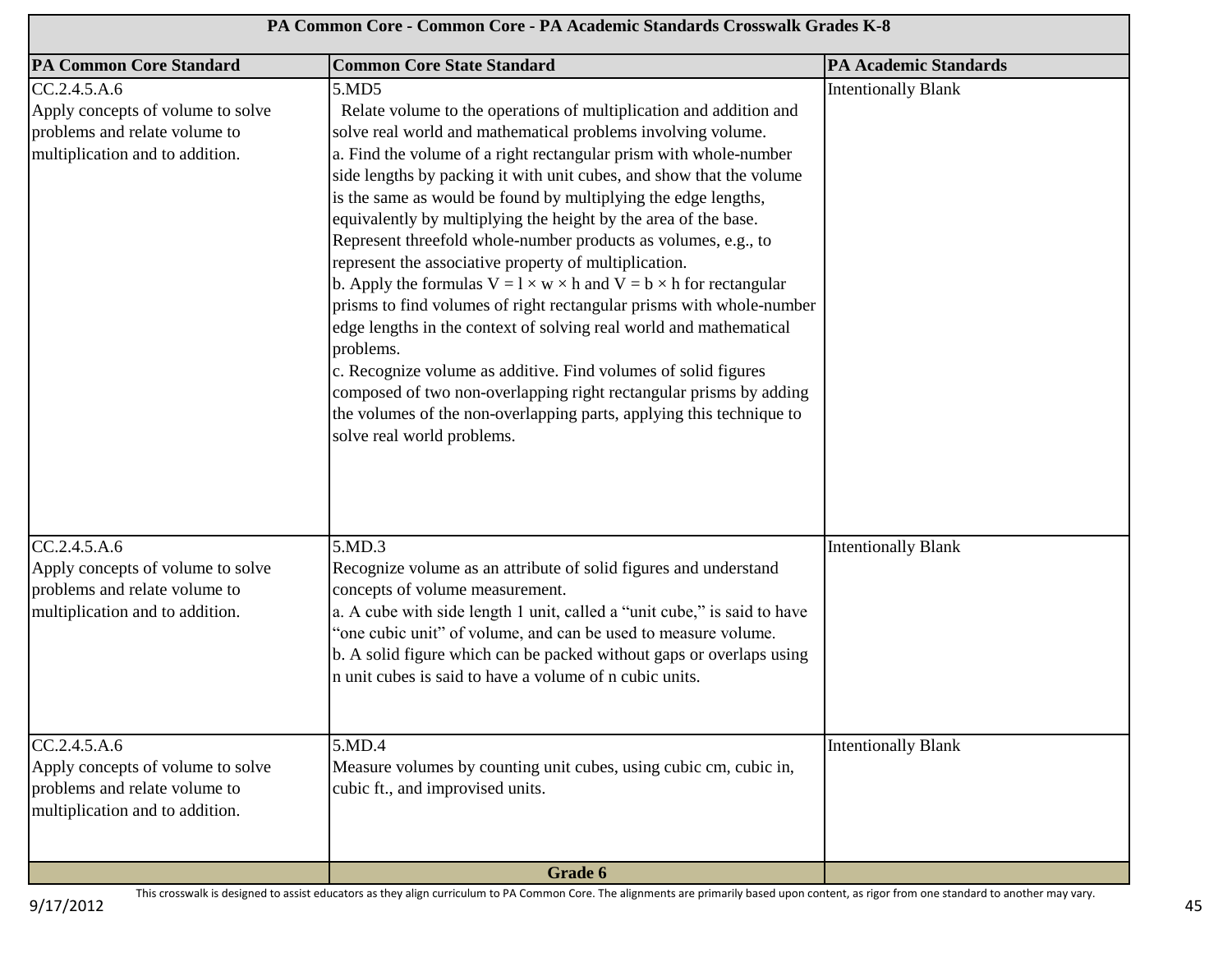| PA Common Core - Common Core - PA Academic Standards Crosswalk Grades K-8               |                                                                                                                                                                                                                                                                                                                                                                                                                                                                   |                              |
|-----------------------------------------------------------------------------------------|-------------------------------------------------------------------------------------------------------------------------------------------------------------------------------------------------------------------------------------------------------------------------------------------------------------------------------------------------------------------------------------------------------------------------------------------------------------------|------------------------------|
| <b>PA Common Core Standard</b>                                                          | <b>Common Core State Standard</b>                                                                                                                                                                                                                                                                                                                                                                                                                                 | <b>PA Academic Standards</b> |
| CC.2.1.6.D.1<br>Understand ratio concepts and use ratio<br>reasoning to solve problems. | 6.RP.1<br>Understand the concept of a ratio and use ratio language to describe a<br>ratio relationship between two quantities. For example, "The ratio of<br>wings to beaks in the bird house at the zoo was 2:1, because for every<br>2 wings there was 1 beak." "For every vote candidate A received,<br>candidate C received nearly three votes."                                                                                                              | <b>Intentionally Blank</b>   |
| CC.2.1.6.D.1<br>Understand ratio concepts and use ratio<br>reasoning to solve problems. | 6.RP.2<br>Understand the concept of a unit rate a/b associated with a ratio a:b<br>with $b \neq 0$ , and use rate language in the context of a ratio relationship.<br>For example, "This recipe has a ratio of 3 cups of flour to 4 cups of<br>sugar, so there is 3/4 cup of flour for each cup of sugar." "We paid<br>\$75 for 15 hamburgers, which is a rate of \$5 per hamburger."1                                                                            | <b>Intentionally Blank</b>   |
| CC.2.1.6.D.1<br>Understand ratio concepts and use ratio<br>reasoning to solve problems. | 6.RP.3<br>Use ratio and rate reasoning to solve real-world and mathematical<br>problems, e.g., by reasoning about tables of equivalent ratios, tape<br>diagrams, double number line diagrams, or equations.<br>a. Make tables of equivalent ratios relating quantities with whole-<br>number measurements, find missing values in the tables, and plot the<br>pairs of values on the coordinate plane. Use tables to compare ratios.                              | <b>Intentionally Blank</b>   |
| CC.2.1.6.D.1<br>Understand ratio concepts and use ratio<br>reasoning to solve problems. | 6.RP.3<br>Use ratio and rate reasoning to solve real-world and mathematical<br>problems, e.g., by reasoning about tables of equivalent ratios, tape<br>diagrams, double number line diagrams, or equations.<br>b. Solve unit rate problems including those involving unit pricing and<br>constant speed. For example, if it took 7 hours to mow 4 lawns, then<br>at that rate, how many lawns could be mowed in 35 hours? At what<br>rate were lawns being mowed? | <b>Intentionally Blank</b>   |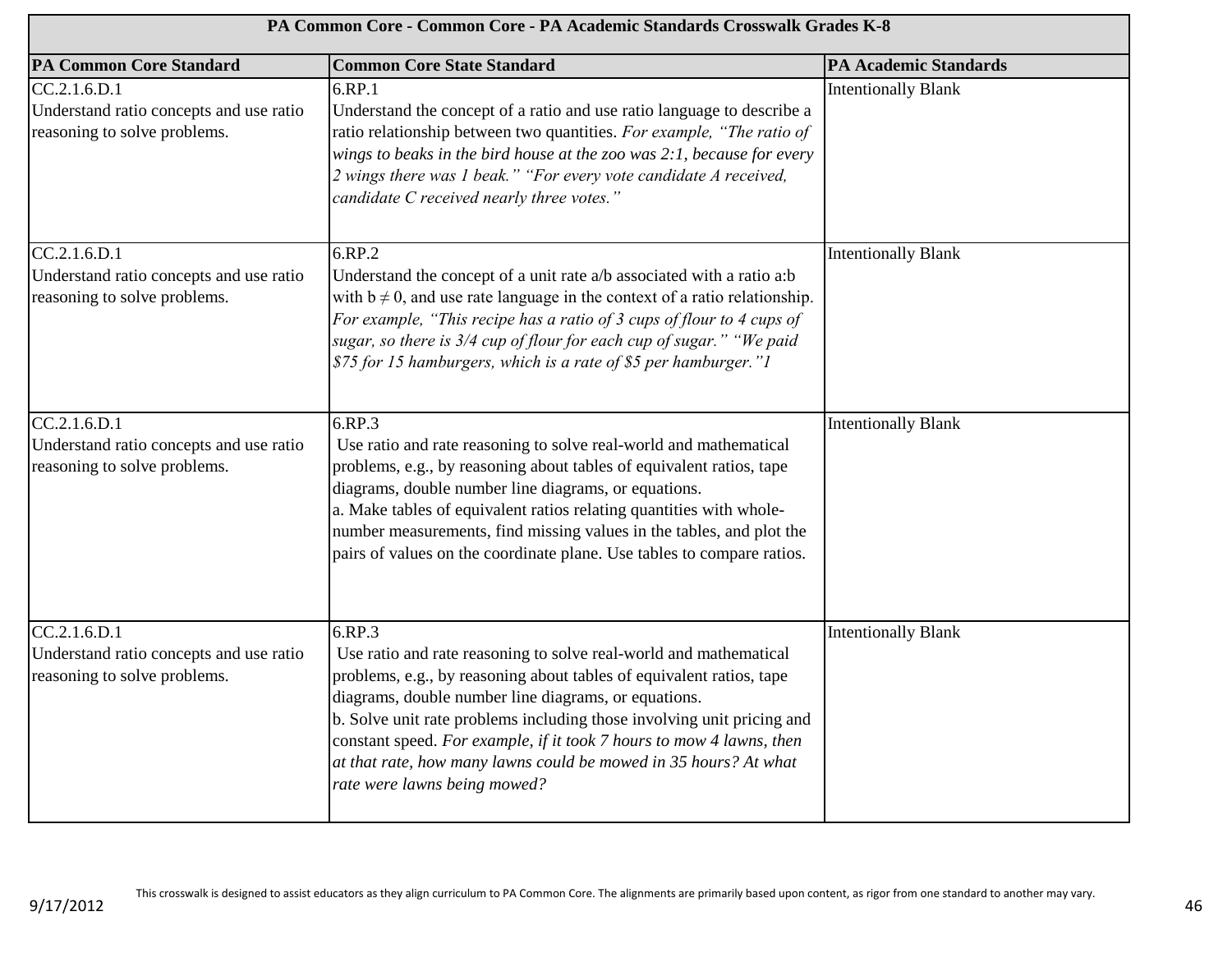| PA Common Core - Common Core - PA Academic Standards Crosswalk Grades K-8                                                       |                                                                                                                                                                                                                                                                                                                                                                                                                                                                                                                                                                                                                                                                                                                                                                          |                                                                                                           |
|---------------------------------------------------------------------------------------------------------------------------------|--------------------------------------------------------------------------------------------------------------------------------------------------------------------------------------------------------------------------------------------------------------------------------------------------------------------------------------------------------------------------------------------------------------------------------------------------------------------------------------------------------------------------------------------------------------------------------------------------------------------------------------------------------------------------------------------------------------------------------------------------------------------------|-----------------------------------------------------------------------------------------------------------|
| <b>PA Common Core Standard</b>                                                                                                  | <b>Common Core State Standard</b>                                                                                                                                                                                                                                                                                                                                                                                                                                                                                                                                                                                                                                                                                                                                        | <b>PA Academic Standards</b>                                                                              |
| CC.2.1.6.D.1<br>Understand ratio concepts and use ratio<br>reasoning to solve problems.                                         | 6.RP.3<br>Use ratio and rate reasoning to solve real-world and mathematical<br>problems, e.g., by reasoning about tables of equivalent ratios, tape<br>diagrams, double number line diagrams, or equations.<br>c. Find a percent of a quantity as a rate per 100 (e.g., 30% of a<br>quantity means 30/100 times the quantity); solve problems involving<br>finding the whole, given a part and the percent.                                                                                                                                                                                                                                                                                                                                                              | <b>Intentionally Blank</b>                                                                                |
| CC.2.1.6.D.1<br>Understand ratio concepts and use ratio<br>reasoning to solve problems.                                         | 6.RP.3<br>Use ratio and rate reasoning to solve real-world and mathematical<br>problems, e.g., by reasoning about tables of equivalent ratios, tape<br>diagrams, double number line diagrams, or equations.<br>d. Use ratio reasoning to convert measurement units; manipulate and<br>transform units appropriately when multiplying or dividing quantities.                                                                                                                                                                                                                                                                                                                                                                                                             | <b>Intentionally Blank</b>                                                                                |
| CC.2.1.6.E.1<br>Apply and extend previous<br>understandings of multiplication and<br>division to divide fractions by fractions. | 6.NS.1<br>Interpret and compute quotients of fractions, and solve word problems<br>involving division of fractions by fractions, e.g., by using visual<br>fraction models and equations to represent the problem. For example,<br>create a story context for $(2/3) \div (3/4)$ and use a visual fraction<br>model to show the quotient; use the relationship between<br>multiplication and division to explain that $(2/3) \div (3/4) = 8/9$ because<br>3/4 of 8/9 is 2/3. (In general, $(a/b) \div (c/d) = ad/bc$ .) How much<br>chocolate will each person get if 3 people share 1/2 lb. of chocolate<br>equally? How many 3/4-cup servings are in 2/3 of a cup of yogurt?<br>How wide is a rectangular strip of land with length 3/4 mi and area<br>$1/2$ square mi? | 2.2.6.B. Add, subtract, multiply, and<br>divide whole numbers, decimals,<br>fractions, and mixed numbers. |
| CC.2.1.6.E.2<br>Identify and choose appropriate processes<br>to compute fluently with multi-digit<br>numbers.                   | 6.NS.2<br>Fluently divide multi-digit numbers using the standard algorithm.                                                                                                                                                                                                                                                                                                                                                                                                                                                                                                                                                                                                                                                                                              | 2.2.6.B. Add, subtract, multiply, and<br>divide whole numbers, decimals,<br>fractions, and mixed numbers. |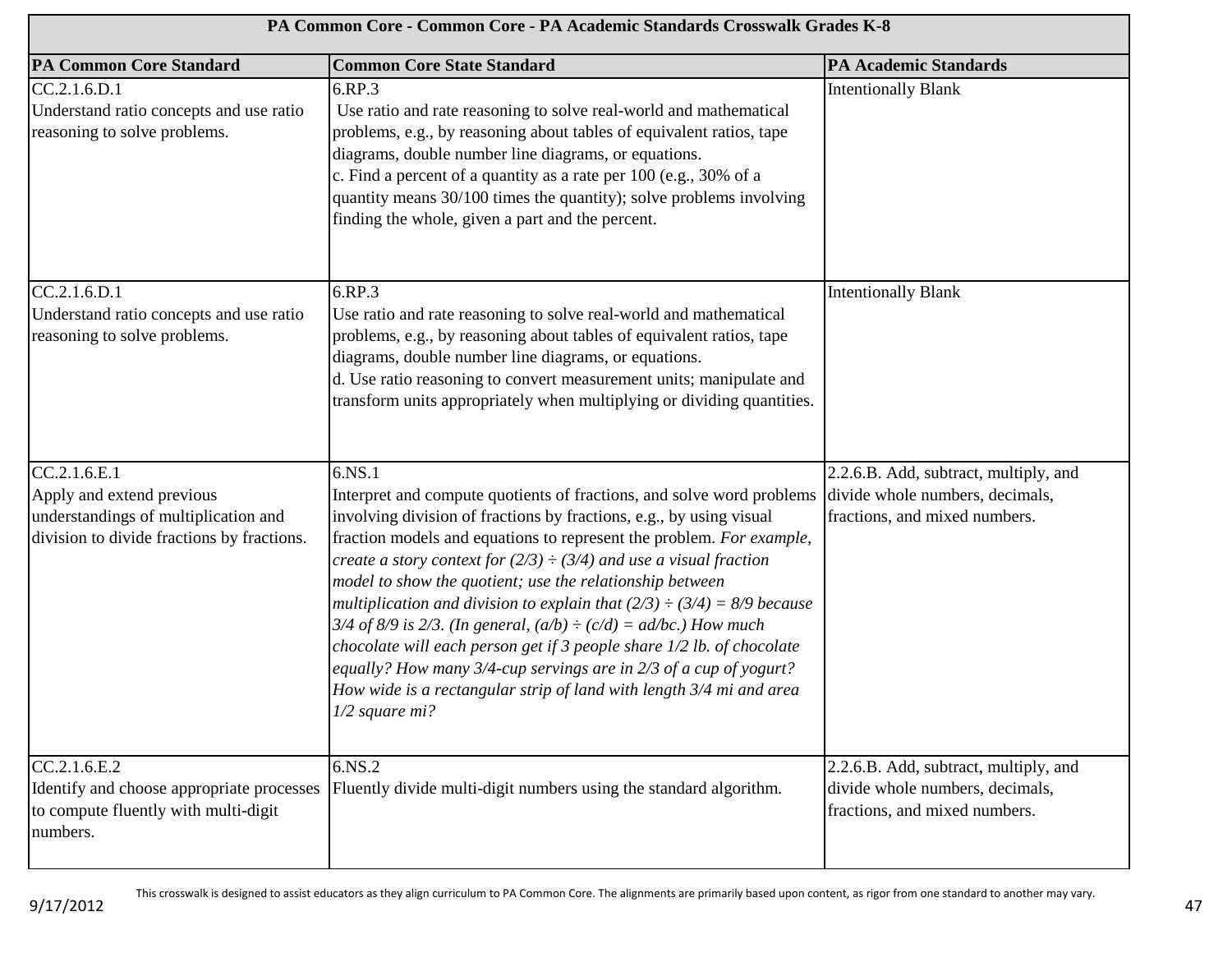| PA Common Core - Common Core - PA Academic Standards Crosswalk Grades K-8                                     |                                                                                                                                                                                                                                                                                                                                                                                                                    |                                                                                                                                                                                                                                                                              |
|---------------------------------------------------------------------------------------------------------------|--------------------------------------------------------------------------------------------------------------------------------------------------------------------------------------------------------------------------------------------------------------------------------------------------------------------------------------------------------------------------------------------------------------------|------------------------------------------------------------------------------------------------------------------------------------------------------------------------------------------------------------------------------------------------------------------------------|
| <b>PA Common Core Standard</b>                                                                                | <b>Common Core State Standard</b>                                                                                                                                                                                                                                                                                                                                                                                  | <b>PA Academic Standards</b>                                                                                                                                                                                                                                                 |
| CC.2.1.6.E.2<br>Identify and choose appropriate processes<br>to compute fluently with multi-digit<br>numbers. | 6.NS.3<br>Fluently add, subtract, multiply, and divide multi-digit decimals using<br>the standard algorithm for each operation.                                                                                                                                                                                                                                                                                    | 2.2.6.B. Add, subtract, multiply, and<br>divide whole numbers, decimals,<br>fractions, and mixed numbers.                                                                                                                                                                    |
| CC.2.1.6.E.3<br>Develop and/or apply number theory<br>concepts to find common factors and<br>multiples.       | 6.NS.4<br>Find the greatest common factor of two whole numbers less than or<br>equal to 100 and the least common multiple of two whole numbers<br>less than or equal to 12. Use the distributive property to express a sum<br>of two whole numbers 1-100 with a common factor as a multiple of a<br>sum of two whole numbers with no common factor. For example,<br>express $36 + 8$ as $4(9 + 2)$ .               | 2.1.6.E. Apply number theory concepts to<br>calculate the GCF (Greatest Common<br>Factor) and/or LCM (Least Common<br>Multiple) of two numbers.<br>pply the associative, commutative,<br>distributive and/or identity properties to<br>write equivalent forms of expressions |
| CC.2.1.6.E.3<br>Develop and/or apply number theory<br>concepts to find common factors and<br>multiples.       | 6.NS.4<br>Find the greatest common factor of two whole numbers less than or<br>equal to 100 and the least common multiple of two whole numbers<br>less than or equal to 12. Use the distributive property to express a sum<br>of two whole numbers 1-100 with a common factor as a multiple of a<br>sum of two whole numbers with no common factor. For example,<br>express $36 + 8$ as $4 (9 + 2)$ .              | 2.1.6.F. Apply the associative,<br>commutative, distributive and/or identity<br>properties to write equivalent forms of<br>expressions.                                                                                                                                      |
| CC.2.1.6.E.4<br>Apply and extend previous<br>understandings of numbers to the system<br>of rational numbers.  | $6.$ NS.5<br>Understand that positive and negative numbers are used together to<br>describe quantities having opposite directions or values (e.g.,<br>temperature above/below zero, elevation above/below sea level,<br>credits/debits, positive/negative electric charge); use positive and<br>negative numbers to represent quantities in real-world contexts,<br>explaining the meaning of 0 in each situation. | <b>Intentionally Blank</b>                                                                                                                                                                                                                                                   |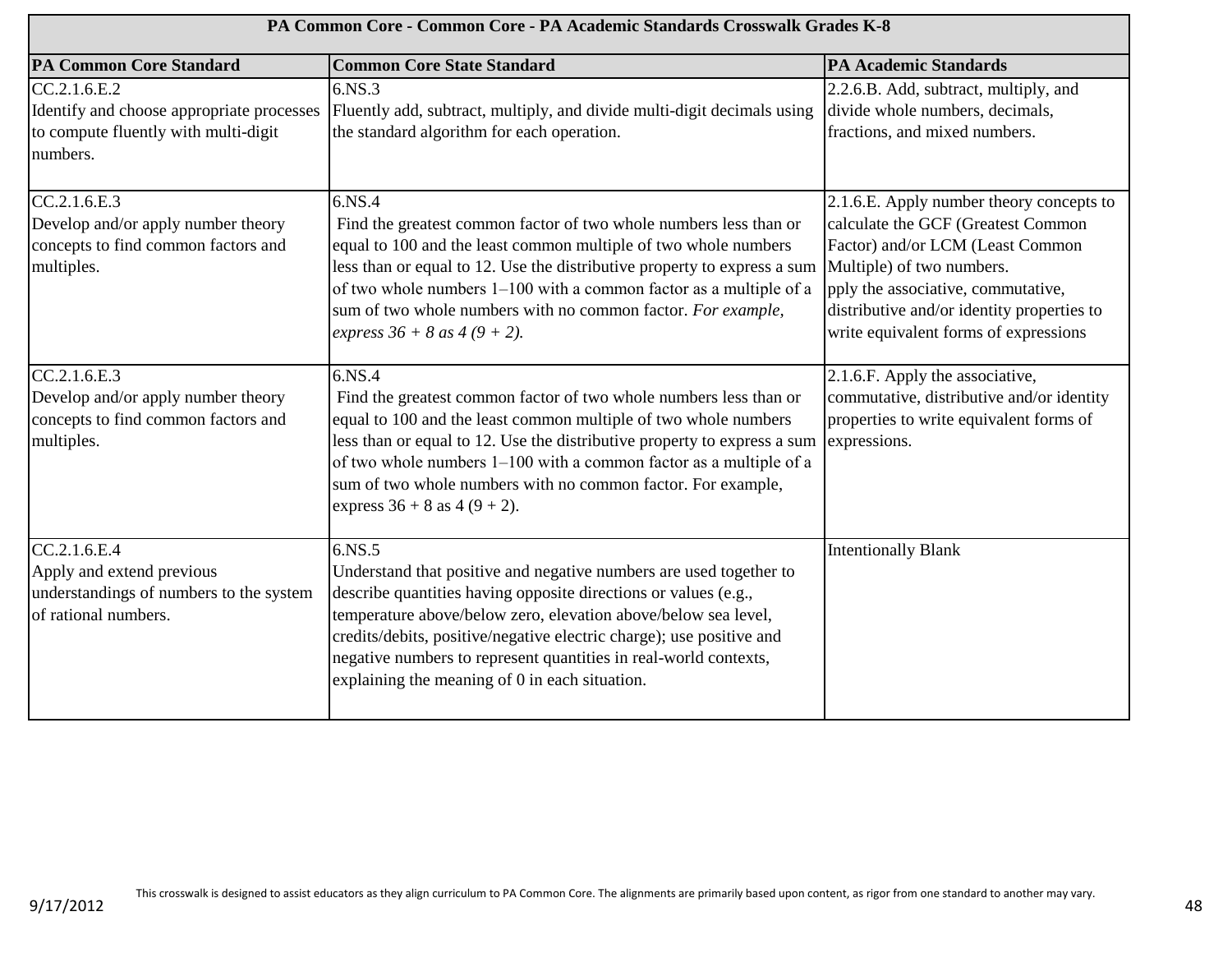| PA Common Core - Common Core - PA Academic Standards Crosswalk Grades K-8                                     |                                                                                                                                                                                                                                                                                                                                                                                                                                                                                                                       |                              |
|---------------------------------------------------------------------------------------------------------------|-----------------------------------------------------------------------------------------------------------------------------------------------------------------------------------------------------------------------------------------------------------------------------------------------------------------------------------------------------------------------------------------------------------------------------------------------------------------------------------------------------------------------|------------------------------|
| <b>PA Common Core Standard</b>                                                                                | <b>Common Core State Standard</b>                                                                                                                                                                                                                                                                                                                                                                                                                                                                                     | <b>PA Academic Standards</b> |
| CC.2.1.6. E.4<br>Apply and extend previous<br>understandings of numbers to the system<br>of rational numbers. | 6.NS.6<br>Understand a rational number as a point on the number line. Extend<br>number line diagrams and coordinate axes familiar from previous<br>grades to represent points on the line and in the plane with negative<br>number coordinates.<br>a. Recognize opposite signs of numbers as indicating locations on<br>opposite sides of 0 on the number line; recognize that the opposite of<br>the opposite of a number is the number itself, e.g., $-(-3) = 3$ , and that<br>0 is its own opposite.               | <b>Intentionally Blank</b>   |
| CC.2.1.6.E.4<br>Apply and extend previous<br>understandings of numbers to the system<br>of rational numbers.  | 6.NS.6<br>Understand a rational number as a point on the number line. Extend<br>number line diagrams and coordinate axes familiar from previous<br>grades to represent points on the line and in the plane with negative<br>number coordinates.<br>c. Find and position integers and other rational numbers on a<br>horizontal or vertical number line diagram; find and position pairs of<br>integers and other rational numbers on a coordinate plane.                                                              | <b>Intentionally Blank</b>   |
| CC.2.1.6.E.4<br>Apply and extend previous<br>understandings of numbers to the system<br>of rational numbers.  | 6.NS.6<br>Understand a rational number as a point on the number line. Extend<br>number line diagrams and coordinate axes familiar from previous<br>grades to represent points on the line and in the plane with negative<br>number coordinates.<br>b. Understand signs of numbers in ordered pairs as indicating<br>locations in quadrants of the coordinate plane; recognize that when<br>two ordered pairs differ only by signs, the locations of the points are<br>related by reflections across one or both axes. | <b>Intentionally Blank</b>   |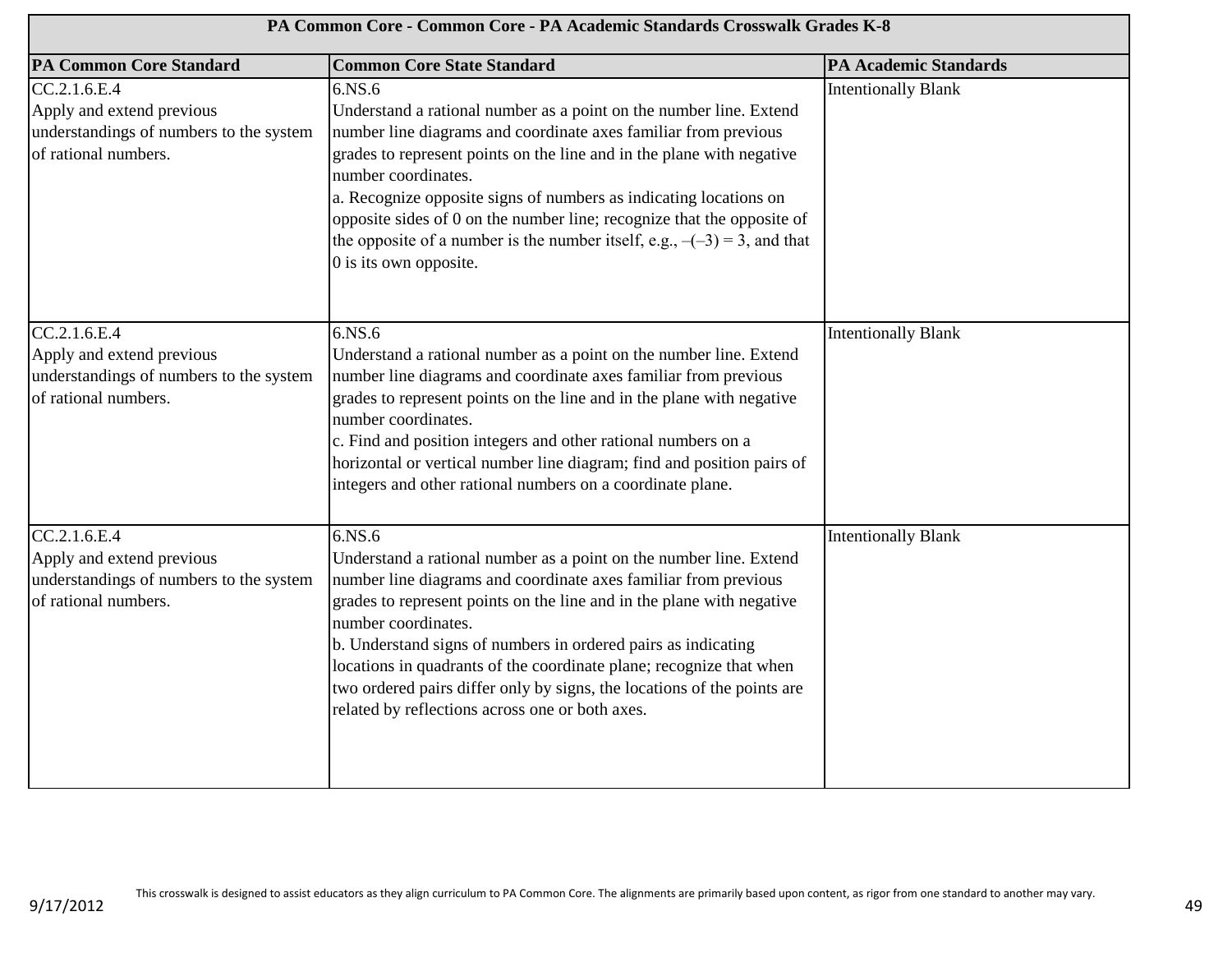| PA Common Core - Common Core - PA Academic Standards Crosswalk Grades K-8                                    |                                                                                                                                                                                                                                                                                                                                                                                                                                                                                                                                                         |                              |
|--------------------------------------------------------------------------------------------------------------|---------------------------------------------------------------------------------------------------------------------------------------------------------------------------------------------------------------------------------------------------------------------------------------------------------------------------------------------------------------------------------------------------------------------------------------------------------------------------------------------------------------------------------------------------------|------------------------------|
| <b>PA Common Core Standard</b>                                                                               | <b>Common Core State Standard</b>                                                                                                                                                                                                                                                                                                                                                                                                                                                                                                                       | <b>PA Academic Standards</b> |
| CC.2.1.6.E.4<br>Apply and extend previous<br>understandings of numbers to the system<br>of rational numbers. | 6.NS.7<br>Understand ordering and absolute value of rational numbers.<br>b. Write, interpret, and explain statements of order for rational<br>numbers in real-world contexts. For example, write $-3$ $\degree$ C > $-7$ $\degree$ C to<br>express the fact that $-3 \ ^0C$ is warmer than $-7 \ ^0C$ .                                                                                                                                                                                                                                                 | <b>Intentionally Blank</b>   |
| CC.2.1.6.E.4<br>Apply and extend previous<br>understandings of numbers to the system<br>of rational numbers. | 6.NS.7<br>Understand ordering and absolute value of rational numbers.<br>c. Understand the absolute value of a rational number as its distance<br>from 0 on the number line; interpret absolute value as magnitude for a<br>positive or negative quantity in a real-world situation. For example,<br>for an account balance of $-30$ dollars, write $ -30  = 30$ to describe<br>the size of the debt in dollars.                                                                                                                                        | <b>Intentionally Blank</b>   |
| CC.2.1.6.E.4<br>Apply and extend previous<br>understandings of numbers to the system<br>of rational numbers. | 6.NS.8<br>Solve real-world and mathematical problems by graphing points in<br>all four quadrants of the coordinate plane. Include use of coordinates<br>and absolute value to find distances between points with the same<br>first coordinate or the same second coordinate.                                                                                                                                                                                                                                                                            | <b>Intentionally Blank</b>   |
| CC.2.1.6.E.4<br>Apply and extend previous<br>understandings of numbers to the system<br>of rational numbers. | 6.NS.7<br>Understand ordering and absolute value of rational numbers.<br>a. Interpret statements of inequality as statements about the relative<br>position of two numbers on a number line diagram. For example,<br>interpret $-3 > -7$ as a statement that $-3$ is located to the right of $-7$<br>on a number line oriented from left to right.<br>d. Distinguish comparisons of absolute value from statements about<br>order. For example, recognize that an account balance less than $-30$<br>dollars represents a debt greater than 30 dollars. | <b>Intentionally Blank</b>   |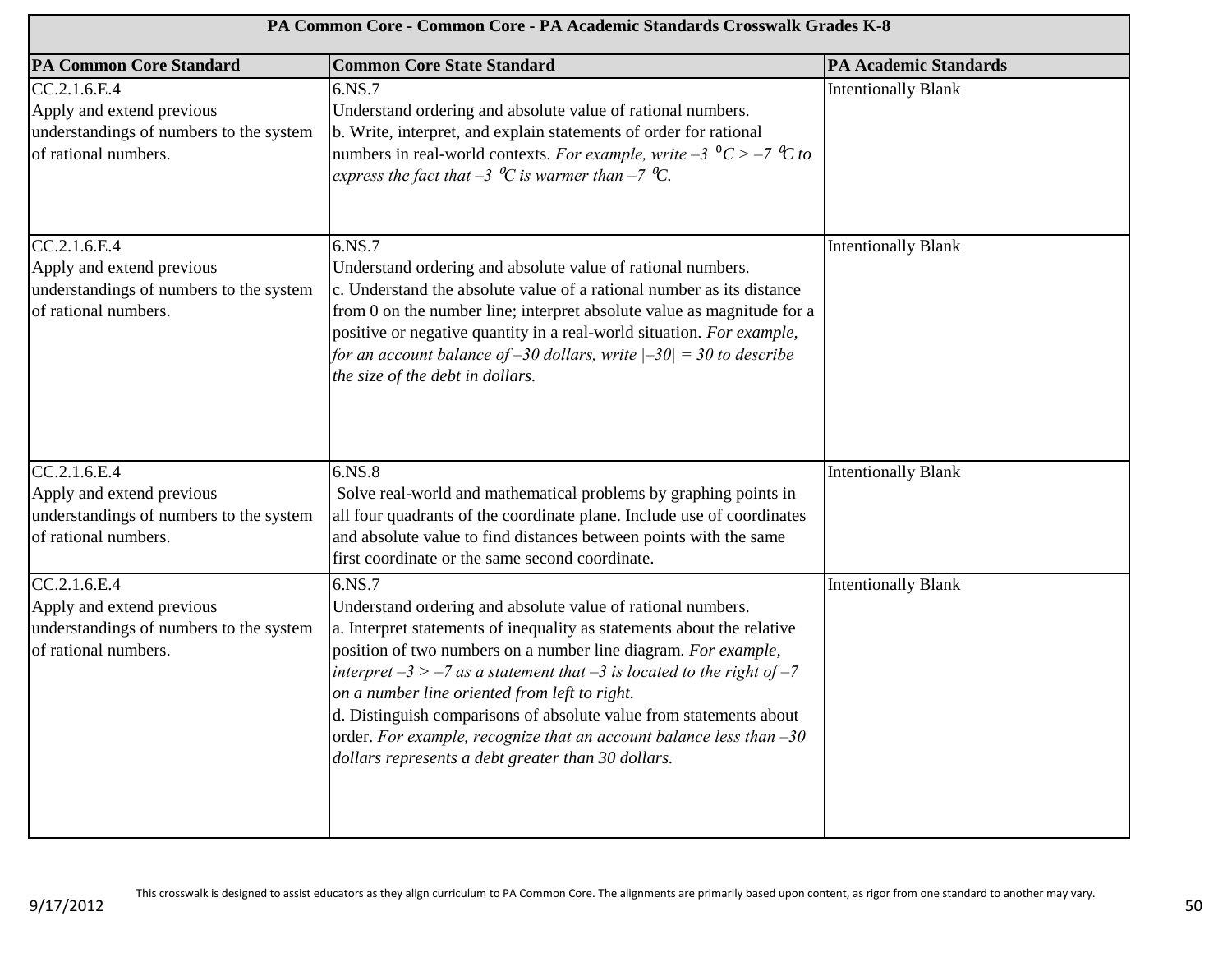| PA Common Core - Common Core - PA Academic Standards Crosswalk Grades K-8                              |                                                                                                                                                                                                                                                                                                                                                                                                                                                                                                                                                                                          |                                                                                                                                                    |
|--------------------------------------------------------------------------------------------------------|------------------------------------------------------------------------------------------------------------------------------------------------------------------------------------------------------------------------------------------------------------------------------------------------------------------------------------------------------------------------------------------------------------------------------------------------------------------------------------------------------------------------------------------------------------------------------------------|----------------------------------------------------------------------------------------------------------------------------------------------------|
| <b>PA Common Core Standard</b>                                                                         | <b>Common Core State Standard</b>                                                                                                                                                                                                                                                                                                                                                                                                                                                                                                                                                        | <b>PA Academic Standards</b>                                                                                                                       |
| CC.2.2.6.B.1<br>Apply and extend previous<br>understandings of arithmetic to algebraic<br>expressions. | 6.EE.1<br>Write and evaluate numerical expressions involving whole-number<br>exponents.                                                                                                                                                                                                                                                                                                                                                                                                                                                                                                  | 2.8.6.E<br>Use combinations of symbols and<br>numbers to create expressions, equations,<br>and inequalities that model mathematical<br>situations. |
| CC.2.2.6.B.1<br>Apply and extend previous<br>understandings of arithmetic to algebraic<br>expressions. | 6.EE.2<br>Write, read, and evaluate expressions in which letters stand for<br>numbers.<br>a. Write expressions that record operations with numbers and with<br>letters standing for numbers. For example, express the calculation<br>"Subtract y from $5$ " as $5 - y$ .                                                                                                                                                                                                                                                                                                                 | 2.8.6.E<br>Use combinations of symbols and<br>numbers to create expressions, equations,<br>and inequalities that model mathematical<br>situations. |
| CC.2.2.6.B.1<br>Apply and extend previous<br>understandings of arithmetic to algebraic<br>expressions. | 6.EE.2<br>Write, read, and evaluate expressions in which letters stand for<br>numbers.<br>b. Identify parts of an expression using mathematical terms (sum,<br>term, product, factor, quotient, coefficient); view one or more parts of<br>an expression as a single entity. For example, describe the expression<br>$2(8 + 7)$ as a product of two factors; view $(8 + 7)$ as both a single<br>entity and a sum of two terms.                                                                                                                                                           | 2.8.6.E<br>Use combinations of symbols and<br>numbers to create expressions, equations,<br>and inequalities that model mathematical<br>situations. |
| CC.2.2.6.B.1<br>Apply and extend previous<br>understandings of arithmetic to algebraic<br>expressions. | 6.EE.2<br>Write, read, and evaluate expressions in which letters stand for<br>numbers.<br>c. Evaluate expressions at specific values of their variables. Include<br>expressions that arise from formulas used in real-world problems.<br>Perform arithmetic operations, including those involving whole-<br>number exponents, in the conventional order when there are no<br>parentheses to specify a particular order (Order of Operations). For<br>example, use the formulas $V = s3$ and $A = 6$ s2 to find the volume and<br>surface area of a cube with sides of length $s = 1/2$ . | 2.8.6.E<br>Use combinations of symbols and<br>numbers to create expressions, equations,<br>and inequalities that model mathematical<br>situations. |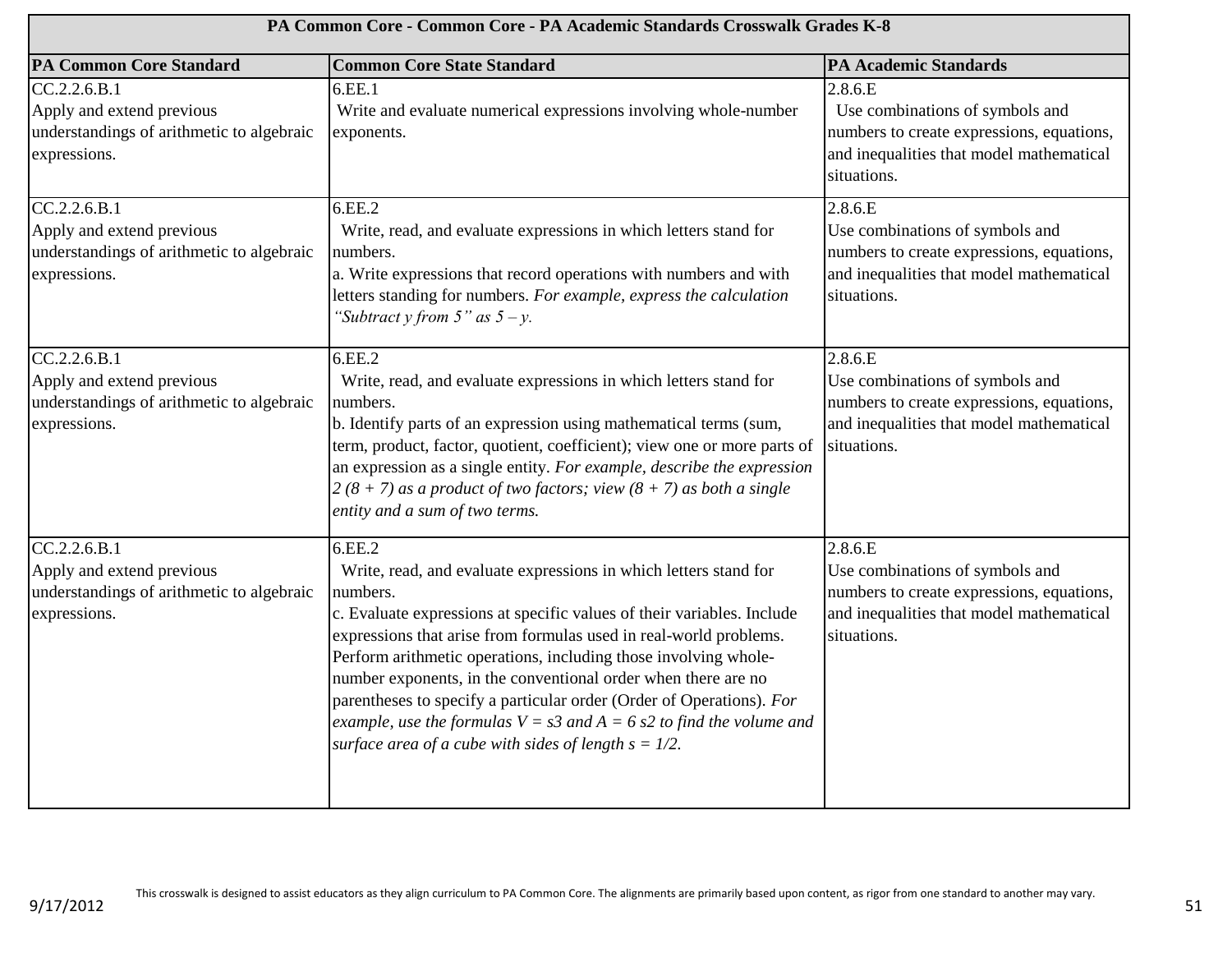| PA Common Core - Common Core - PA Academic Standards Crosswalk Grades K-8                                                                         |                                                                                                                                                                                                                                                                                                                                                                                                                                   |                                                                                                                                                    |
|---------------------------------------------------------------------------------------------------------------------------------------------------|-----------------------------------------------------------------------------------------------------------------------------------------------------------------------------------------------------------------------------------------------------------------------------------------------------------------------------------------------------------------------------------------------------------------------------------|----------------------------------------------------------------------------------------------------------------------------------------------------|
| <b>PA Common Core Standard</b>                                                                                                                    | <b>Common Core State Standard</b>                                                                                                                                                                                                                                                                                                                                                                                                 | <b>PA Academic Standards</b>                                                                                                                       |
| CC.2.2.6.B.1<br>Apply and extend previous<br>understandings of arithmetic to algebraic<br>expressions.                                            | 6.EE.3<br>Apply the properties of operations to generate equivalent<br>expressions. For example, apply the distributive property to the<br>expression 3 (2 + x) to produce the equivalent expression $6 + 3x$ ;<br>apply the distributive property to the expression $24x + 18y$ to<br>produce the equivalent expression $6(4x + 3y)$ ; apply properties of<br>operations to $y + y + y$ to produce the equivalent expression 3y. | 2.8.6.A<br>Use the concept of equality to demonstrate<br>understanding of the distributive property                                                |
| CC.2.2.6.B.1<br>Apply and extend previous<br>understandings of arithmetic to algebraic<br>expressions.                                            | 6.EE.4<br>Identify when two expressions are equivalent (i.e., when the two<br>expressions name the same number regardless of which value is<br>substituted into them). For example, the expressions $y + y + y$ and 3y<br>are equivalent because they name the same number regardless of<br>which number y stands for.                                                                                                            | <b>Intentionally Blank</b>                                                                                                                         |
| CC.2.2.6.B.2<br>Understand the process of solving a one-<br>variable equation or inequality and apply<br>to real-world and mathematical problems. | 6.EE.5<br>Understand solving an equation or inequality as a process of<br>answering a question: which values from a specified set, if any, make<br>the equation or inequality true? Use substitution to determine whether<br>a given number in a specified set makes an equation or inequality true.                                                                                                                              | 2.8.6.E<br>Use combinations of symbols and<br>numbers to create expressions, equations,<br>and inequalities that model mathematical<br>situations. |
| CC.2.2.6.B.2<br>Understand the process of solving a one-<br>variable equation or inequality and apply<br>to real-world and mathematical problems. | 6.EE.6<br>Use variables to represent numbers and write expressions when<br>solving a real-world or mathematical problem; understand that a<br>variable can represent an unknown number, or, depending on the<br>purpose at hand, any number in a specified set.                                                                                                                                                                   | 2.8.6.E<br>Use combinations of symbols and<br>numbers to create expressions, equations,<br>and inequalities that model mathematical<br>situations. |
| CC.2.2.6.B.2<br>Understand the process of solving a one-<br>variable equation or inequality and apply<br>to real-world and mathematical problems. | 6.EE.7<br>Solve real-world and mathematical problems by writing and solving<br>equations of the form $x + p = q$ and $px = q$ for cases in which p, q and<br>x are all nonnegative rational numbers.                                                                                                                                                                                                                              | 2.8.6.F<br>Interpret the results of solving equations<br>in one variable in the context of the<br>situation that motivated the model.              |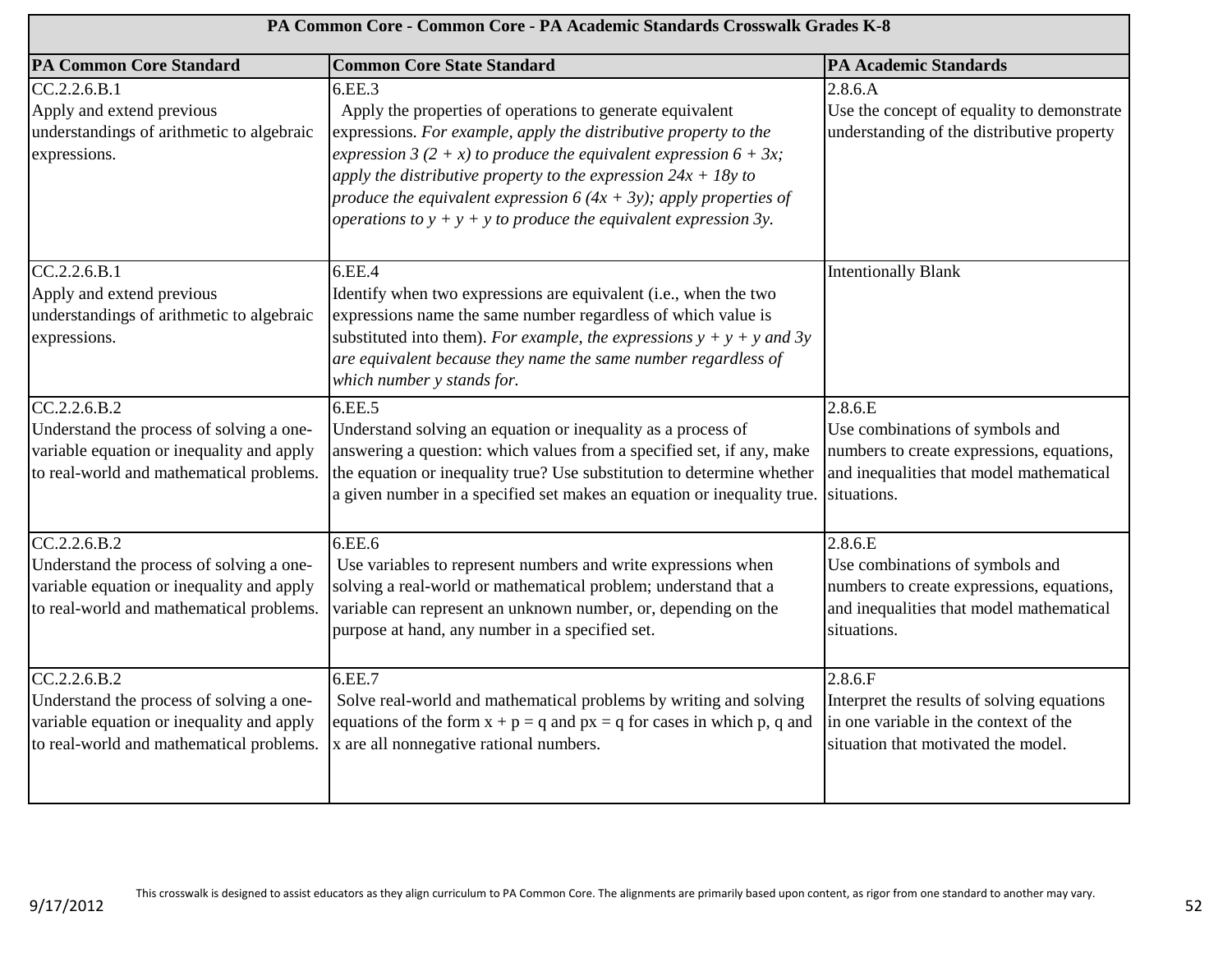| PA Common Core - Common Core - PA Academic Standards Crosswalk Grades K-8                                                                         |                                                                                                                                                                                                                                                                                                                                                                                                                                                                                                                                                                                                                                                           |                              |
|---------------------------------------------------------------------------------------------------------------------------------------------------|-----------------------------------------------------------------------------------------------------------------------------------------------------------------------------------------------------------------------------------------------------------------------------------------------------------------------------------------------------------------------------------------------------------------------------------------------------------------------------------------------------------------------------------------------------------------------------------------------------------------------------------------------------------|------------------------------|
| <b>PA Common Core Standard</b>                                                                                                                    | <b>Common Core State Standard</b>                                                                                                                                                                                                                                                                                                                                                                                                                                                                                                                                                                                                                         | <b>PA Academic Standards</b> |
| CC.2.2.6.B.2<br>Understand the process of solving a one-<br>variable equation or inequality and apply<br>to real-world and mathematical problems. | 6.EE.8<br>Write an inequality of the form $x > c$ or $x < c$ to represent a constraint<br>or condition in a real-world or mathematical problem. Recognize that<br>inequalities of the form $x > c$ or $x < c$ have infinitely many solutions;<br>represent solutions of such inequalities on number line diagrams.                                                                                                                                                                                                                                                                                                                                        | <b>Intentionally Blank</b>   |
| CC.2.2.6.B.3<br>Represent and analyze quantitative<br>relationships between dependent and<br>independent variables.                               | 6.EE.9<br>Use variables to represent two quantities in a real-world problem that<br>change in relationship to one another; write an equation to express<br>one quantity, thought of as the dependent variable, in terms of the<br>other quantity, thought of as the independent variable. Analyze the<br>relationship between the dependent and independent variables using<br>graphs and tables, and relate these to the equation. For example, in a<br>problem involving motion at constant speed, list and graph ordered<br>pairs of distances and times, and write the equation $d = 65t$ to<br>represent the relationship between distance and time. | <b>Intentionally Blank</b>   |
| CC.2.3.6. A.1<br>Apply appropriate tools to solve real-<br>world and mathematical problems<br>involving area, surface area, and volume.           | 6.G.1<br>Find the area of right triangles, other triangles, special quadrilaterals,<br>and polygons by composing into rectangles or decomposing into<br>triangles and other shapes; apply these techniques in the context of<br>solving real-world and mathematical problems.                                                                                                                                                                                                                                                                                                                                                                             | Intentionally Blank          |
| CC.2.3.6.A.1<br>Apply appropriate tools to solve real-<br>world and mathematical problems<br>involving area, surface area, and volume.            | 6.G.2<br>Find the volume of a right rectangular prism with fractional edge<br>lengths by packing it with unit cubes of the appropriate unit fraction<br>edge lengths, and show that the volume is the same as would be found<br>by multiplying the edge lengths of the prism. Apply the formulas $V =$<br>$l$ w h and $V = b$ h to find volumes of right rectangular prisms with<br>fractional edge lengths in the context of solving real-world and<br>mathematical problems.                                                                                                                                                                            | <b>Intentionally Blank</b>   |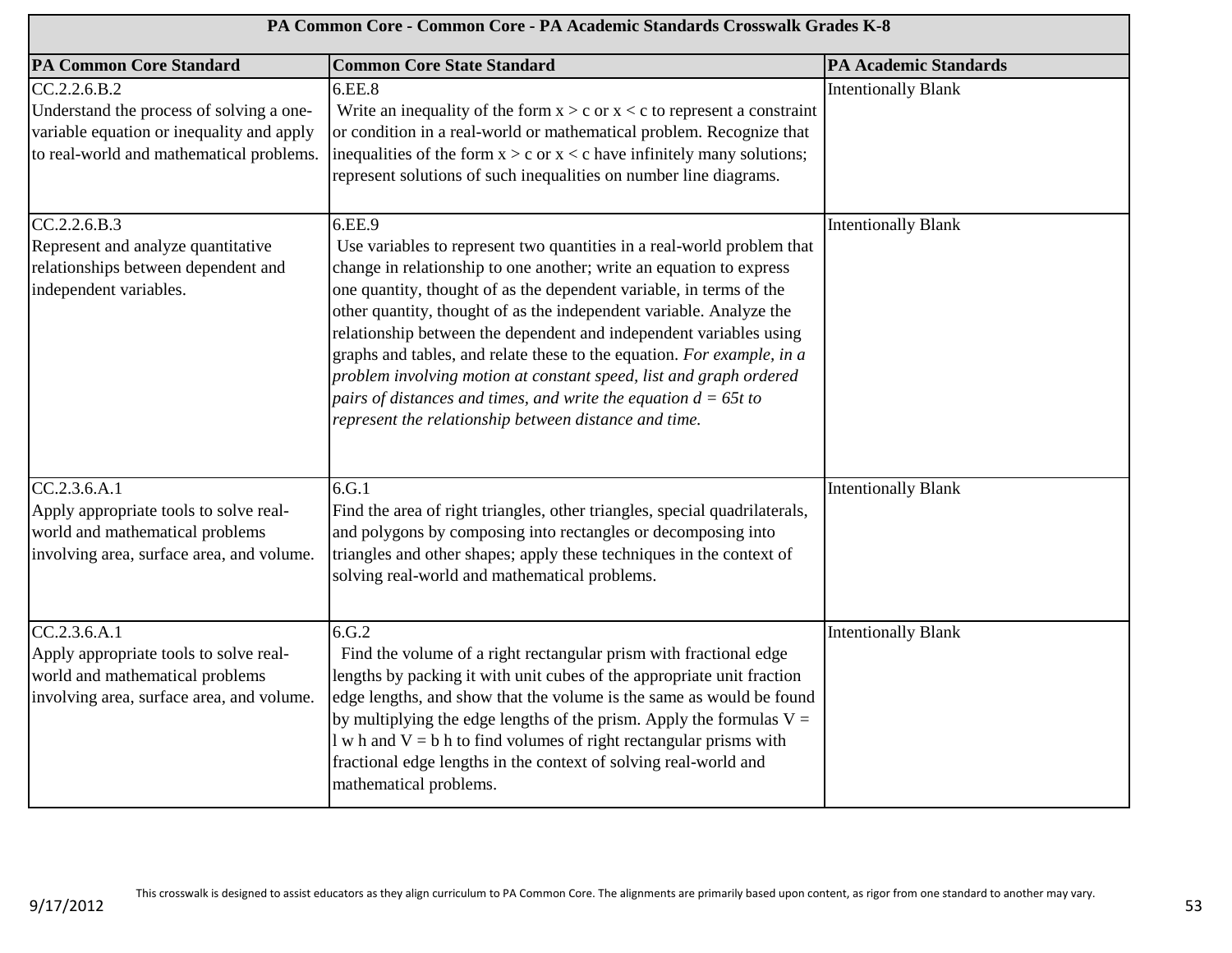| PA Common Core - Common Core - PA Academic Standards Crosswalk Grades K-8                                                              |                                                                                                                                                                                                                                                                                                                                                              |                                                                                                                    |
|----------------------------------------------------------------------------------------------------------------------------------------|--------------------------------------------------------------------------------------------------------------------------------------------------------------------------------------------------------------------------------------------------------------------------------------------------------------------------------------------------------------|--------------------------------------------------------------------------------------------------------------------|
| <b>PA Common Core Standard</b>                                                                                                         | <b>Common Core State Standard</b>                                                                                                                                                                                                                                                                                                                            | <b>PA Academic Standards</b>                                                                                       |
| CC.2.3.6.A.1<br>Apply appropriate tools to solve real-<br>world and mathematical problems<br>involving area, surface area, and volume. | 6.G.3<br>Draw polygons in the coordinate plane given coordinates for the<br>vertices; use coordinates to find the length of a side joining points<br>with the same first coordinate or the same second coordinate. Apply<br>these techniques in the context of solving real-world and<br>mathematical problems.                                              | <b>Intentionally Blank</b>                                                                                         |
| CC.2.3.6.A.1<br>Apply appropriate tools to solve real-<br>world and mathematical problems<br>involving area, surface area, and volume. | 6.G.4<br>Represent three-dimensional figures using nets made up of rectangles<br>and triangles, and use the nets to find the surface area of these figures.<br>Apply these techniques in the context of solving real-world and<br>mathematical problems.                                                                                                     | <b>Intentionally Blank</b>                                                                                         |
| CC.2.3.6.A.2<br>Graph points in all four quadrants on the<br>coordinate plane to solve real world and<br>mathematical problems.        | <b>Intentionally Blank</b>                                                                                                                                                                                                                                                                                                                                   | <b>Intentionally Blank</b>                                                                                         |
| CC.2.4.6.B.1<br>Use a set of numerical data to develop an<br>understanding of and recognize statistical<br>variability.                | 6.SP.1<br>Recognize a statistical question as one that anticipates variability in<br>the data related to the question and accounts for it in the answers. For<br>example, "How old am I?" is not a statistical question, but "How old<br>are the students in my school?" is a statistical question because one<br>anticipates variability in students' ages. | <b>Intentionally Blank</b>                                                                                         |
| CC.2.4.6.B.1<br>Use a set of numerical data to develop an<br>understanding of and recognize statistical<br>variability.                | 6.SP.2<br>Understand that a set of data collected to answer a statistical question<br>has a distribution which can be described by its center, spread, and<br>overall shape.                                                                                                                                                                                 | $2.6.6$ .C<br>Select and use, as appropriate, the mean,<br>median, mode, and/or range to describe<br>sets of data. |
| CC.2.4.6.B.1<br>Use a set of numerical data to develop an<br>understanding of and recognize statistical<br>variability.                | 6.SP.3<br>Recognize that a measure of center for a numerical data set<br>summarizes all of its values with a single number, while a measure of<br>variation describes how its values vary with a single number.                                                                                                                                              | $2.6.6$ .C<br>Select and use, as appropriate, the mean,<br>median, mode, and/or range to describe<br>sets of data. |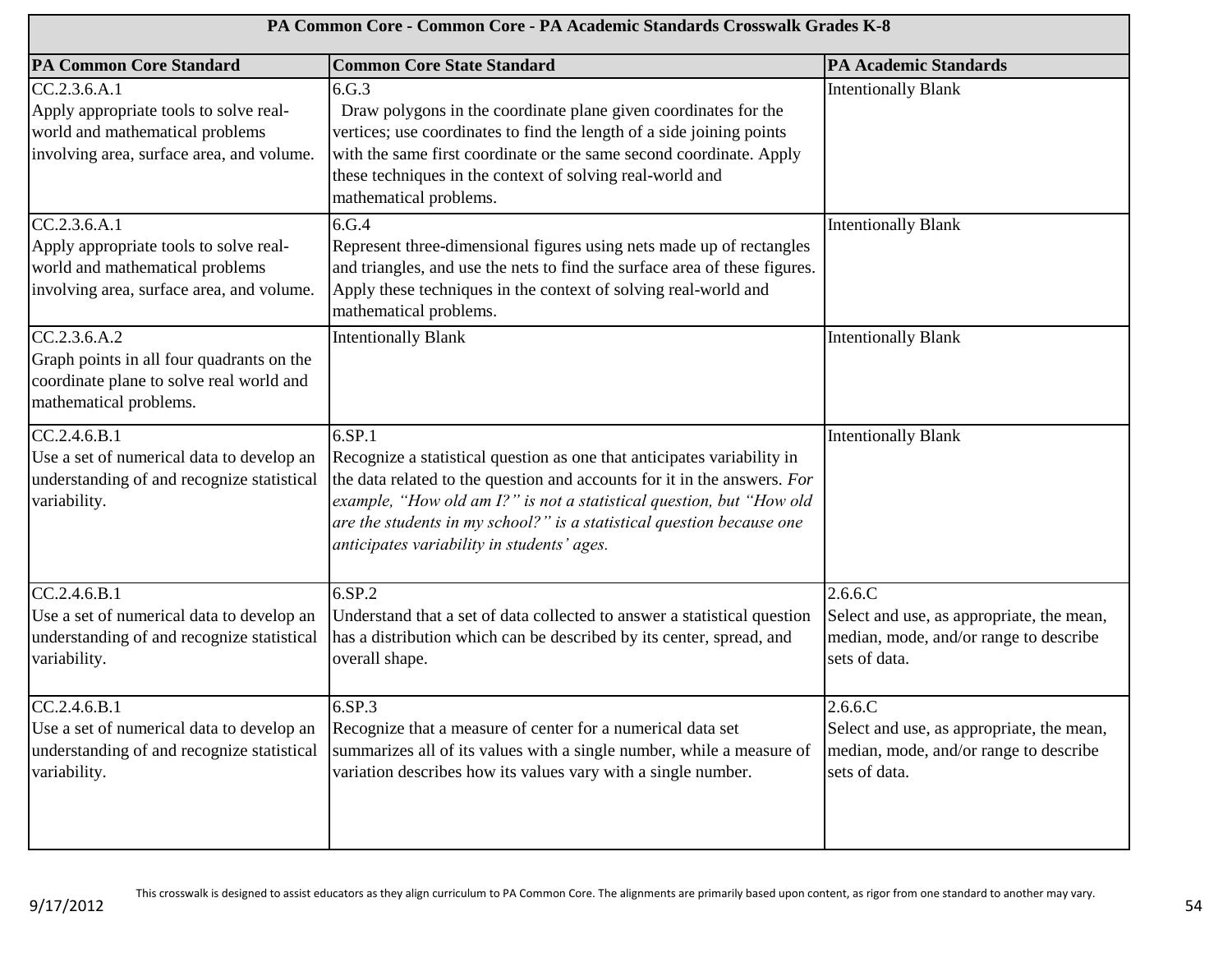| PA Common Core - Common Core - PA Academic Standards Crosswalk Grades K-8                                           |                                                                                                                                                                                                                                                                                                                                                                                                     |                                                                                                                   |
|---------------------------------------------------------------------------------------------------------------------|-----------------------------------------------------------------------------------------------------------------------------------------------------------------------------------------------------------------------------------------------------------------------------------------------------------------------------------------------------------------------------------------------------|-------------------------------------------------------------------------------------------------------------------|
| <b>PA Common Core Standard</b>                                                                                      | <b>Common Core State Standard</b>                                                                                                                                                                                                                                                                                                                                                                   | <b>PA Academic Standards</b>                                                                                      |
| CC.2.4.6.B.2<br>Use numerical data and apply statistical<br>properties to summarize and describe a<br>distribution. | 6.SP.4<br>Display numerical data in plots on a number line, including dot plots,<br>histograms, and box plots.                                                                                                                                                                                                                                                                                      | 2.6.6.E<br>Interpret data displayed in a table,<br>histogram, graph, or data summarized by<br>numerical measures. |
| CC.2.4.6.B.2<br>Use numerical data and apply statistical<br>properties to summarize and describe a<br>distribution. | 6.SP.5<br>Summarize numerical data sets in relation to their context, such as by:<br>c. Giving quantitative measures of center (median and/or mean) and<br>variability (interquartile range and/or mean absolute deviation), as<br>well as describing any overall pattern and any striking deviations from<br>the overall pattern with reference to the context in which the data<br>were gathered. | <b>Intentionally Blank</b>                                                                                        |
| CC.2.4.6.B.2<br>Use numerical data and apply statistical<br>properties to summarize and describe a<br>distribution. | 6.SP.5<br>Summarize numerical data sets in relation to their context, such as by:<br>d. Relating the choice of measures of center and variability to the<br>shape of the data distribution and the context in which the data were<br>gathered.                                                                                                                                                      | <b>Intentionally Blank</b>                                                                                        |
| CC.2.4.6.B.2<br>Use numerical data and apply statistical<br>properties to summarize and describe a<br>distribution. | 6.SP.5<br>Summarize numerical data sets in relation to their context, such as by:<br>a. Reporting the number of observations.<br>b. Describing the nature of the attribute under investigation, including<br>how it was measured and its units of measurement.                                                                                                                                      | <b>Intentionally Blank</b>                                                                                        |
|                                                                                                                     | <b>Grade 7</b>                                                                                                                                                                                                                                                                                                                                                                                      |                                                                                                                   |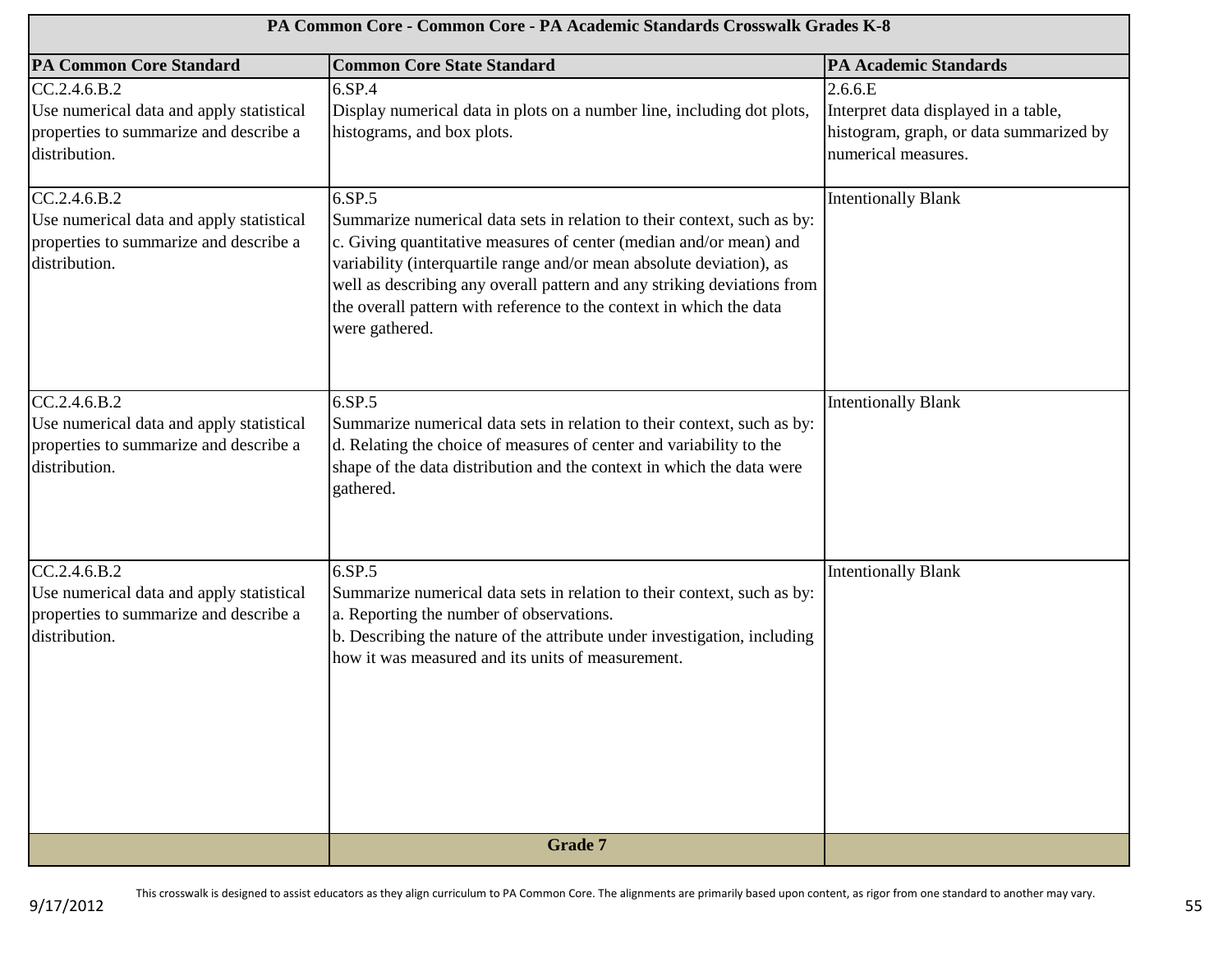| PA Common Core - Common Core - PA Academic Standards Crosswalk Grades K-8                                                      |                                                                                                                                                                                                                                                                                                                                                             |                                                                                                                                     |
|--------------------------------------------------------------------------------------------------------------------------------|-------------------------------------------------------------------------------------------------------------------------------------------------------------------------------------------------------------------------------------------------------------------------------------------------------------------------------------------------------------|-------------------------------------------------------------------------------------------------------------------------------------|
| <b>PA Common Core Standard</b>                                                                                                 | <b>Common Core State Standard</b>                                                                                                                                                                                                                                                                                                                           | <b>PA Academic Standards</b>                                                                                                        |
| CC.2.1.7.D.1<br>Analyze proportional relationships and<br>use them to model and solve real-world<br>and mathematical problems. | 7.RP.1<br>Compute unit rates associated with ratios of fractions, including ratios<br>of lengths, areas and other quantities measured in like or different<br>units. For example, if a person walks 1/2 mile in each 1/4 hour,<br>compute the unit rate as the complex fraction $1/2/1/4$ miles per hour,<br>equivalently 2 miles per hour.                 | 2.1.7.C<br>Use ratio and proportion to model<br>relationships between quantities                                                    |
| CC.2.1.7.D.1<br>Analyze proportional relationships and<br>use them to model and solve real-world<br>and mathematical problems. | 7.RP.1<br>Compute unit rates associated with ratios of fractions, including ratios<br>of lengths, areas and other quantities measured in like or different<br>units. For example, if a person walks 1/2 mile in each 1/4 hour,<br>compute the unit rate as the complex fraction 1/2/1/4 miles per hour,<br>equivalently 2 miles per hour.                   | 2.1.7.F<br>Understand the concepts of ratio,<br>proportion, percents, and rates to<br>determine unknown quantities in<br>equations. |
| CC.2.1.7.D.1<br>Analyze proportional relationships and<br>use them to model and solve real-world<br>and mathematical problems. | 7.RP.2<br>Recognize and represent proportional relationships between<br>quantities.<br>a. Decide whether two quantities are in a proportional relationship,<br>e.g., by testing for equivalent ratios in a table or graphing on a<br>coordinate plane and observing whether the graph is a straight line<br>through the origin.                             | 2.1.7.C<br>Use ratio and proportion to model<br>relationships between quantities                                                    |
| CC.2.1.7.D.1<br>Analyze proportional relationships and<br>use them to model and solve real-world<br>and mathematical problems. | 7.RP.2<br>Recognize and represent proportional relationships between<br>quantities.<br>b. Identify the constant of proportionality (unit rate) in tables, graphs,<br>equations, diagrams, and verbal descriptions of proportional<br>relationships.                                                                                                         | 2.1.7.F<br>Understand the concepts of ratio,<br>proportion, percents, and rates to<br>determine unknown quantities in<br>equations. |
| CC.2.1.7.D.1<br>Analyze proportional relationships and<br>use them to model and solve real-world<br>and mathematical problems. | 7.RP.2<br>Recognize and represent proportional relationships between<br>quantities.<br>c. Represent proportional relationships by equations. For example, if<br>total cost t is proportional to the number n of items purchased at a<br>constant price p, the relationship between the total cost and the<br>number of items can be expressed as $t = pn$ . | 2.1.7.C<br>Use ratio and proportion to model<br>relationships between quantities                                                    |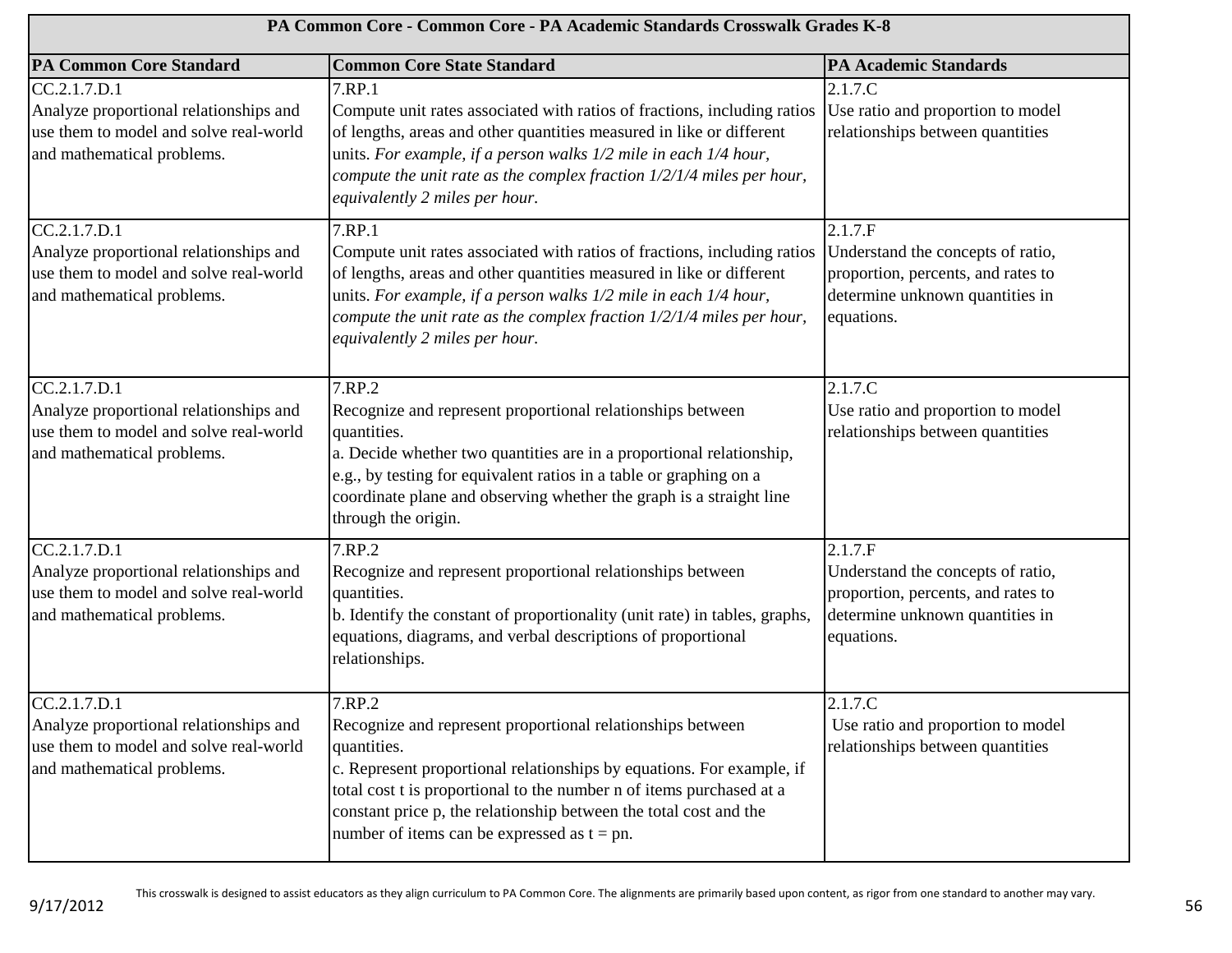| PA Common Core - Common Core - PA Academic Standards Crosswalk Grades K-8                                                           |                                                                                                                                                                                                                                                                                                                                                                                                               |                                                                                                                                   |
|-------------------------------------------------------------------------------------------------------------------------------------|---------------------------------------------------------------------------------------------------------------------------------------------------------------------------------------------------------------------------------------------------------------------------------------------------------------------------------------------------------------------------------------------------------------|-----------------------------------------------------------------------------------------------------------------------------------|
| <b>PA Common Core Standard</b>                                                                                                      | <b>Common Core State Standard</b>                                                                                                                                                                                                                                                                                                                                                                             | <b>PA Academic Standards</b>                                                                                                      |
| CC.2.1.7.D.1<br>Analyze proportional relationships and<br>use them to model and solve real-world<br>and mathematical problems.      | 7.RP.2<br>Recognize and represent proportional relationships between<br>quantities.<br>d. Explain what a point $(x, y)$ on the graph of a proportional<br>relationship means in terms of the situation, with special attention to<br>the points $(0, 0)$ and $(1, r)$ where r is the unit rate.                                                                                                               | 2.1.7.F. Understand the concepts of ratio,<br>proportion, percents, and rates to<br>determine unknown quantities in<br>equations. |
| CC.2.1.7.D.1<br>Analyze proportional relationships and<br>use them to model and solve real-world<br>and mathematical problems.      | 7.RP.3<br>Use proportional relationships to solve multistep ratio and percent<br>problems. Examples: simple interest, tax, markups and markdowns,<br>gratuities and commissions, fees, percent increase and decrease,<br>percent error.                                                                                                                                                                       | 2.1.7.F. Understand the concepts of ratio,<br>proportion, percents, and rates to<br>determine unknown quantities in<br>equations. |
| CC.2.1.7.E.1<br>Apply and extend previous<br>understandings of operations with<br>fractions to operations with rational<br>numbers. | 7.NS.1<br>Apply and extend previous understandings of addition and<br>subtraction to add and subtract rational numbers; represent addition<br>and subtraction on a horizontal or vertical number line diagram.<br>d. Apply properties of operations as strategies to add and subtract<br>rational numbers.                                                                                                    | 2.2.7.B.<br>Add, subtract, multiply, and divide whole<br>numbers, decimals, fractions, mixed<br>numbers, or integers.             |
| CC.2.1.7.E.1<br>Apply and extend previous<br>understandings of operations with<br>fractions to operations with rational<br>numbers. | 7.NS.3<br>Solve real-world and mathematical problems involving the four<br>operations with rational numbers.                                                                                                                                                                                                                                                                                                  | 2.2.7.B<br>Add, subtract, multiply, and divide whole<br>numbers, decimals, fractions, mixed<br>numbers, or integers.              |
| CC.2.1.7.E.1<br>Apply and extend previous<br>understandings of operations with<br>fractions to operations with rational<br>numbers. | 7.NS.2<br>Apply and extend previous understandings of multiplication and<br>division and of fractions to multiply and divide rational numbers.<br>c. Apply properties of operations as strategies to multiply and divide<br>rational numbers.<br>d. Convert a rational number to a decimal using long division; know<br>that the decimal form of a rational number terminates in 0s or<br>eventually repeats. | 2.2.7.B.<br>Add, subtract, multiply, and divide whole<br>numbers, decimals, fractions, mixed<br>numbers, or integers.             |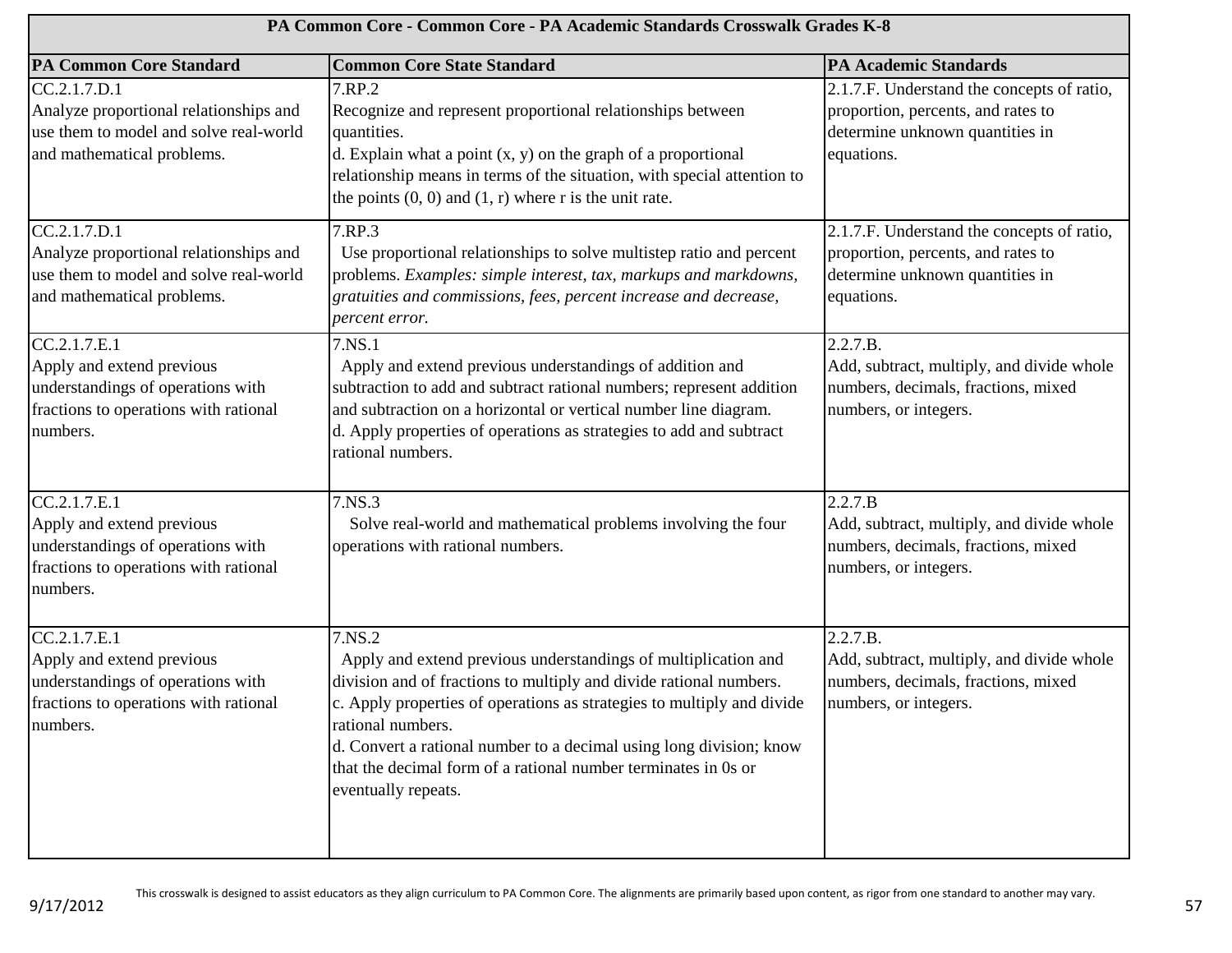| PA Common Core - Common Core - PA Academic Standards Crosswalk Grades K-8 |                                                                                                                                                                                                                                                                                                                                                                                                                                                                                                                                                                                                                                                                                                                                                                                                                                                                                                                                                                                                            |                                                                                                                    |
|---------------------------------------------------------------------------|------------------------------------------------------------------------------------------------------------------------------------------------------------------------------------------------------------------------------------------------------------------------------------------------------------------------------------------------------------------------------------------------------------------------------------------------------------------------------------------------------------------------------------------------------------------------------------------------------------------------------------------------------------------------------------------------------------------------------------------------------------------------------------------------------------------------------------------------------------------------------------------------------------------------------------------------------------------------------------------------------------|--------------------------------------------------------------------------------------------------------------------|
| <b>PA Common Core Standard</b>                                            | <b>Common Core State Standard</b>                                                                                                                                                                                                                                                                                                                                                                                                                                                                                                                                                                                                                                                                                                                                                                                                                                                                                                                                                                          | <b>PA Academic Standards</b>                                                                                       |
| <b>Intentionally Blank</b>                                                | 7.NS.1<br>Apply and extend previous understandings of addition and<br>subtraction to add and subtract rational numbers; represent addition<br>and subtraction on a horizontal or vertical number line diagram.<br>a. Describe situations in which opposite quantities combine to make<br>0. For example, a hydrogen atom has 0 charge because its two<br>constituents are oppositely charged.<br>b. Understand $p + q$ as the number located a distance  q  from p, in the<br>positive or negative direction depending on whether q is positive or<br>negative. Show that a number and its opposite have a sum of 0 (are<br>additive inverses). Interpret sums of rational numbers by describing<br>real-world contexts.<br>c. Understand subtraction of rational numbers as adding the additive<br>inverse, $p - q = p + (-q)$ . Show that the distance between two rational<br>numbers on the number line is the absolute value of their difference,<br>and apply this principle in real-world contexts. | 2.2.7.B. Add, subtract, multiply, and<br>divide whole numbers, decimals,<br>fractions, mixed numbers, or integers. |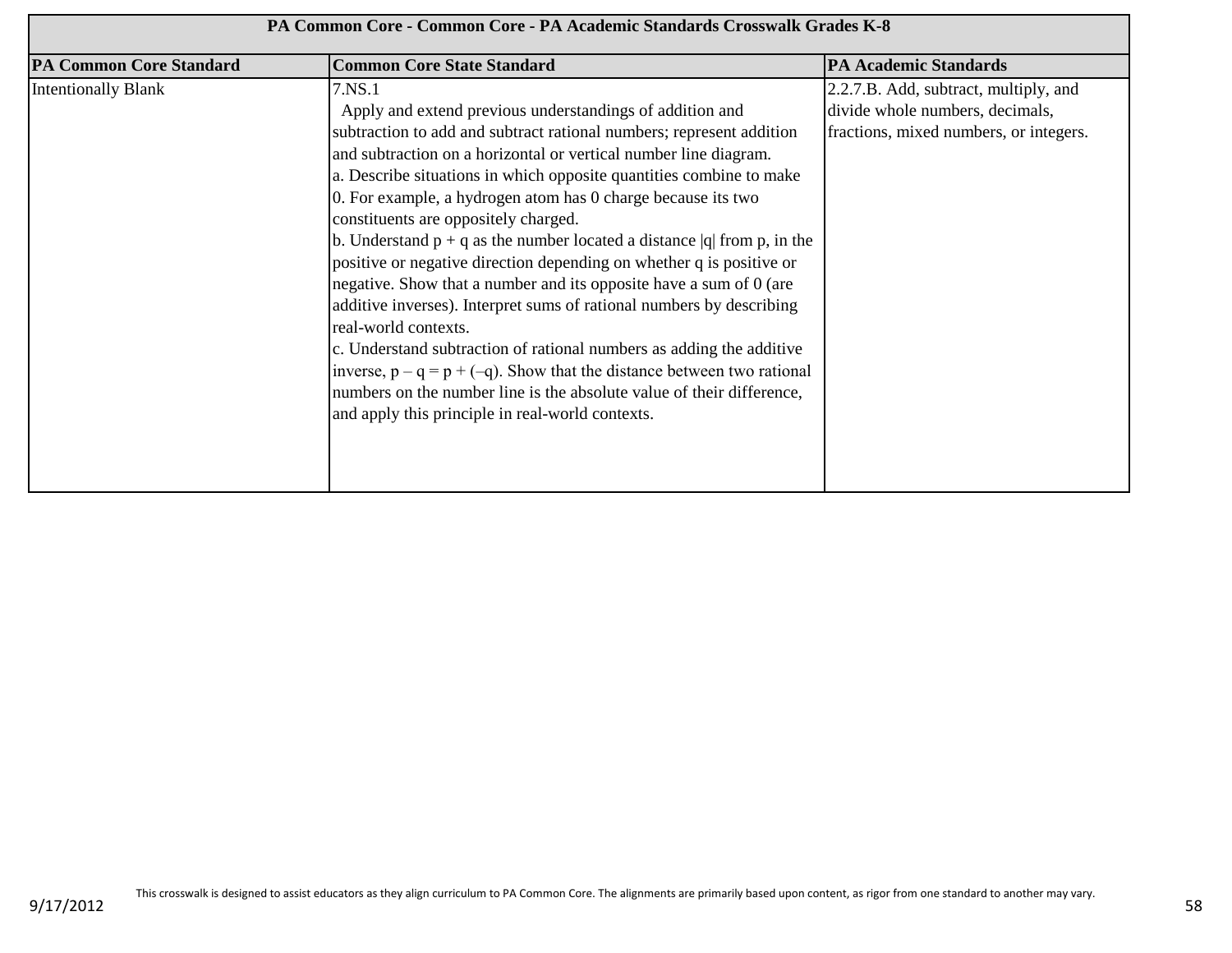| PA Common Core - Common Core - PA Academic Standards Crosswalk Grades K-8             |                                                                                                                                                                                                                                                                                                                                                                                                                                                                                                                                                                                                                                                                                                                                                                                                                                                                   |                                                                                                                    |
|---------------------------------------------------------------------------------------|-------------------------------------------------------------------------------------------------------------------------------------------------------------------------------------------------------------------------------------------------------------------------------------------------------------------------------------------------------------------------------------------------------------------------------------------------------------------------------------------------------------------------------------------------------------------------------------------------------------------------------------------------------------------------------------------------------------------------------------------------------------------------------------------------------------------------------------------------------------------|--------------------------------------------------------------------------------------------------------------------|
| <b>PA Common Core Standard</b>                                                        | <b>Common Core State Standard</b>                                                                                                                                                                                                                                                                                                                                                                                                                                                                                                                                                                                                                                                                                                                                                                                                                                 | <b>PA Academic Standards</b>                                                                                       |
| <b>Intentionally Blank</b>                                                            | 7.NS.2<br>Apply and extend previous understandings of multiplication and<br>division and of fractions to multiply and divide rational numbers.<br>a. Understand that multiplication is extended from fractions to<br>rational numbers by requiring that operations continue to satisfy the<br>properties of operations, particularly the distributive property, leading<br>to products such as $(-1)(-1) = 1$ and the rules for multiplying signed<br>numbers. Interpret products of rational numbers by describing real-<br>world contexts.<br>b. Understand that integers can be divided, provided that the divisor is<br>not zero, and every quotient of integers (with non-zero divisor) is a<br>rational number. If p and q are integers, then $-(p/q) = (-p)/q = p/(-q)$ .<br>Interpret quotients of rational numbers by describing real-world<br>contexts. | 2.2.7.B. Add, subtract, multiply, and<br>divide whole numbers, decimals,<br>fractions, mixed numbers, or integers. |
| CC.2.2.7.B.1<br>Apply properties of operations to<br>generate equivalent expressions. | 7.EE.1<br>Apply properties of operations as strategies to add, subtract, factor,<br>and expand linear expressions with rational coefficients.                                                                                                                                                                                                                                                                                                                                                                                                                                                                                                                                                                                                                                                                                                                     | <b>Intentionally Blank</b>                                                                                         |

9/17/2012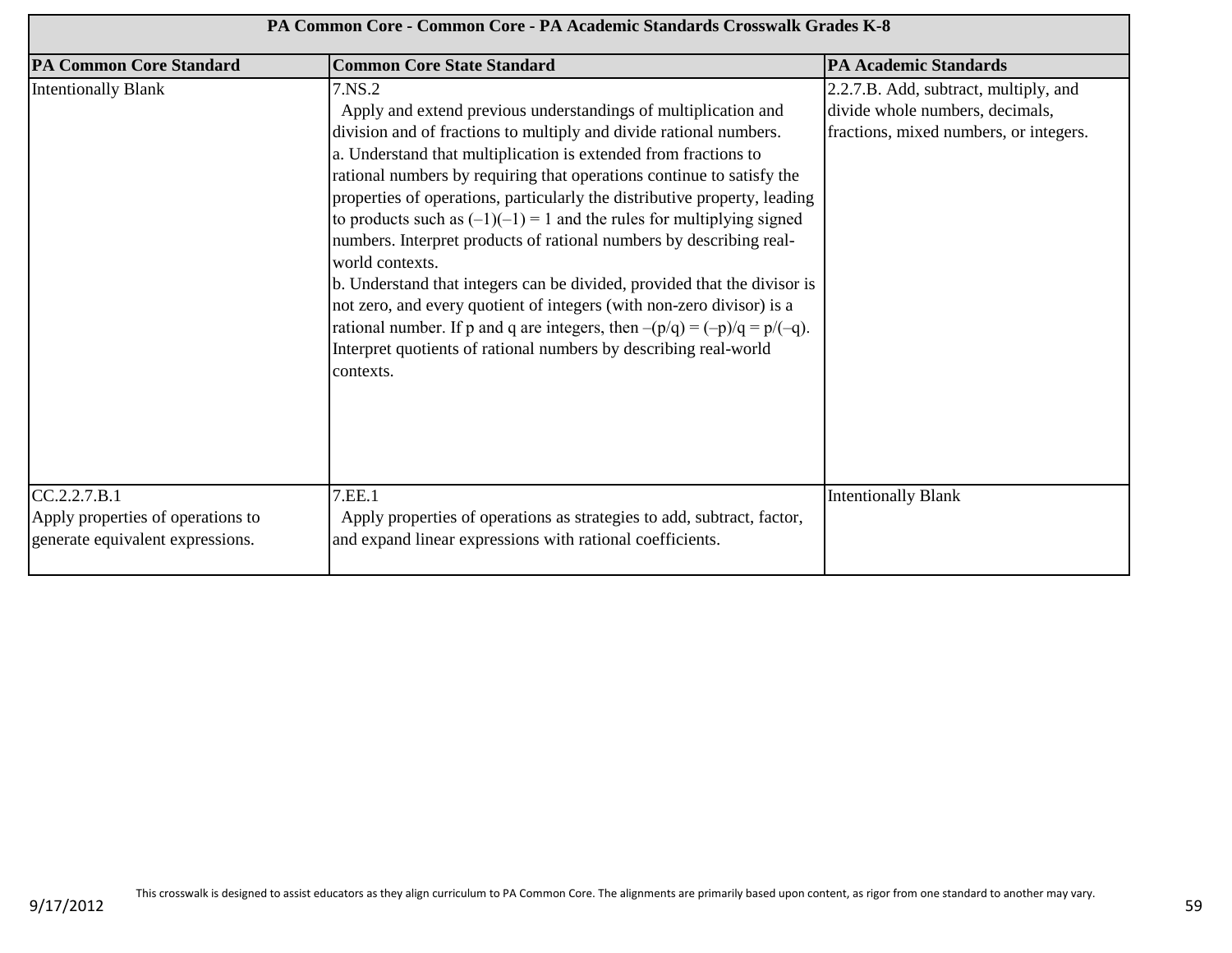| PA Common Core - Common Core - PA Academic Standards Crosswalk Grades K-8                                                                                     |                                                                                                                                                                                                                                                                                                                                                                                                                                                                                                                                                                                                                                                                                                                                                                                                                                               |                                                                                                                                                                                                                                                                                    |
|---------------------------------------------------------------------------------------------------------------------------------------------------------------|-----------------------------------------------------------------------------------------------------------------------------------------------------------------------------------------------------------------------------------------------------------------------------------------------------------------------------------------------------------------------------------------------------------------------------------------------------------------------------------------------------------------------------------------------------------------------------------------------------------------------------------------------------------------------------------------------------------------------------------------------------------------------------------------------------------------------------------------------|------------------------------------------------------------------------------------------------------------------------------------------------------------------------------------------------------------------------------------------------------------------------------------|
| <b>PA Common Core Standard</b>                                                                                                                                | <b>Common Core State Standard</b>                                                                                                                                                                                                                                                                                                                                                                                                                                                                                                                                                                                                                                                                                                                                                                                                             | <b>PA Academic Standards</b>                                                                                                                                                                                                                                                       |
| CC.2.2.7.B.3<br>Model and solve real-world and<br>mathematical problems by using and<br>connecting numerical, algebraic, and/or<br>graphical representations. | 7.EE.3<br>Solve multi-step real-life and mathematical problems posed with<br>positive and negative rational numbers in any form (whole numbers,<br>fractions, and decimals), using tools strategically. Apply properties of<br>operations to calculate with numbers in any form; convert between<br>forms as appropriate; and assess the reasonableness of answers using<br>mental computation and estimation strategies. For example: If a<br>woman making \$25 an hour gets a 10% raise, she will make an<br>additional 1/10 of her salary an hour, or \$2.50, for a new salary of<br>\$27.50. If you want to place a towel bar 9 3/4 inches long in the<br>center of a door that is 27 1/2 inches wide, you will need to place the<br>bar about 9 inches from each edge; this estimate can be used as a<br>check on the exact computation. | <b>Intentionally Blank</b>                                                                                                                                                                                                                                                         |
| CC.2.2.7.B.3<br>Model and solve real-world and<br>mathematical problems by using and<br>connecting numerical, algebraic, and/or<br>graphical representations. | 7.EE.4<br>Use variables to represent quantities in a real-world or mathematical<br>problem, and construct simple equations and inequalities to solve<br>problems by reasoning about the quantities.<br>a. Solve word problems leading to equations of the form $px + q = r$<br>and $p(x + q) = r$ , where p, q, and r are specific rational numbers. Solve<br>equations of these forms fluently. Compare an algebraic solution to an<br>arithmetic solution, identifying the sequence of the operations used in<br>each approach. For example, the perimeter of a rectangle is 54 cm.<br>Its length is 6 cm. What is its width?                                                                                                                                                                                                               | 2.8.7.B<br>Evaluate and simplify algebraic<br>expressions and solve and graph linear<br>equations and inequalities. 2.8.7.E. Use<br>combinations of symbols and numbers to<br>create expressions, equations, and<br>inequalities in one variable that model<br>problem situations. |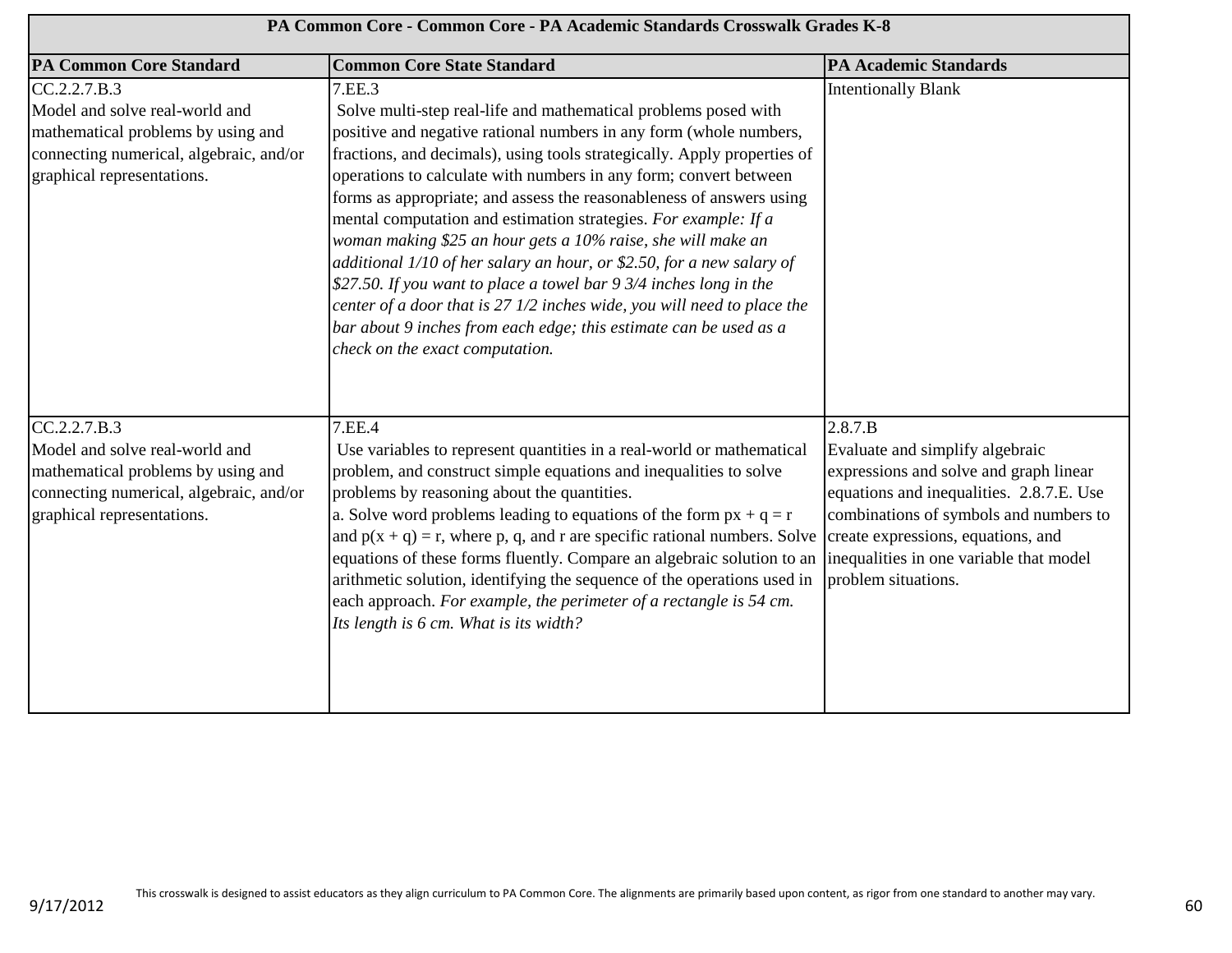| PA Common Core - Common Core - PA Academic Standards Crosswalk Grades K-8 |                                                                                                                                                                                                                                                                                                                                                                                                                                                                                                                                                                                                                                                                                                                                                                                                                                               |                                                                                                                                                                                                                                                                                    |
|---------------------------------------------------------------------------|-----------------------------------------------------------------------------------------------------------------------------------------------------------------------------------------------------------------------------------------------------------------------------------------------------------------------------------------------------------------------------------------------------------------------------------------------------------------------------------------------------------------------------------------------------------------------------------------------------------------------------------------------------------------------------------------------------------------------------------------------------------------------------------------------------------------------------------------------|------------------------------------------------------------------------------------------------------------------------------------------------------------------------------------------------------------------------------------------------------------------------------------|
| <b>PA Common Core Standard</b>                                            | <b>Common Core State Standard</b>                                                                                                                                                                                                                                                                                                                                                                                                                                                                                                                                                                                                                                                                                                                                                                                                             | <b>PA Academic Standards</b>                                                                                                                                                                                                                                                       |
| <b>Intentionally Blank</b>                                                | 7.EE.4<br>Use variables to represent quantities in a real-world or mathematical<br>problem, and construct simple equations and inequalities to solve<br>problems by reasoning about the quantities.<br>b. Solve word problems leading to inequalities of the form $px + q > r$<br>or $px + q < r$ , where p, q, and r are specific rational numbers. Graph<br>the solution set of the inequality and interpret it in the context of the<br>problem. For example: As a salesperson, you are paid \$50 per week<br>plus \$3 per sale. This week you want your pay to be at least \$100.<br>Write an inequality for the number of sales you need to make, and<br>describe the solutions.                                                                                                                                                         | 2.8.7.B<br>Evaluate and simplify algebraic<br>expressions and solve and graph linear<br>equations and inequalities. 2.8.7.E. Use<br>combinations of symbols and numbers to<br>create expressions, equations, and<br>inequalities in one variable that model<br>problem situations. |
| <b>Intentionally Blank</b>                                                | 7.EE.3<br>Solve multi-step real-life and mathematical problems posed with<br>positive and negative rational numbers in any form (whole numbers,<br>fractions, and decimals), using tools strategically. Apply properties of<br>operations to calculate with numbers in any form; convert between<br>forms as appropriate; and assess the reasonableness of answers using<br>mental computation and estimation strategies. For example: If a<br>woman making \$25 an hour gets a 10% raise, she will make an<br>additional 1/10 of her salary an hour, or \$2.50, for a new salary of<br>\$27.50. If you want to place a towel bar 9 3/4 inches long in the<br>center of a door that is 27 1/2 inches wide, you will need to place the<br>bar about 9 inches from each edge; this estimate can be used as a<br>check on the exact computation. | <b>Intentionally Blank</b>                                                                                                                                                                                                                                                         |
| <b>Intentionally Blank</b>                                                | 7.EE.2<br>Understand that rewriting an expression in different forms in a<br>problem context can shed light on the problem and how the quantities<br>in it are related. For example, $a + 0.05a = 1.05a$ means that<br>"increase by $5\%$ " is the same as "multiply by 1.05."                                                                                                                                                                                                                                                                                                                                                                                                                                                                                                                                                                | <b>Intentionally Blank</b>                                                                                                                                                                                                                                                         |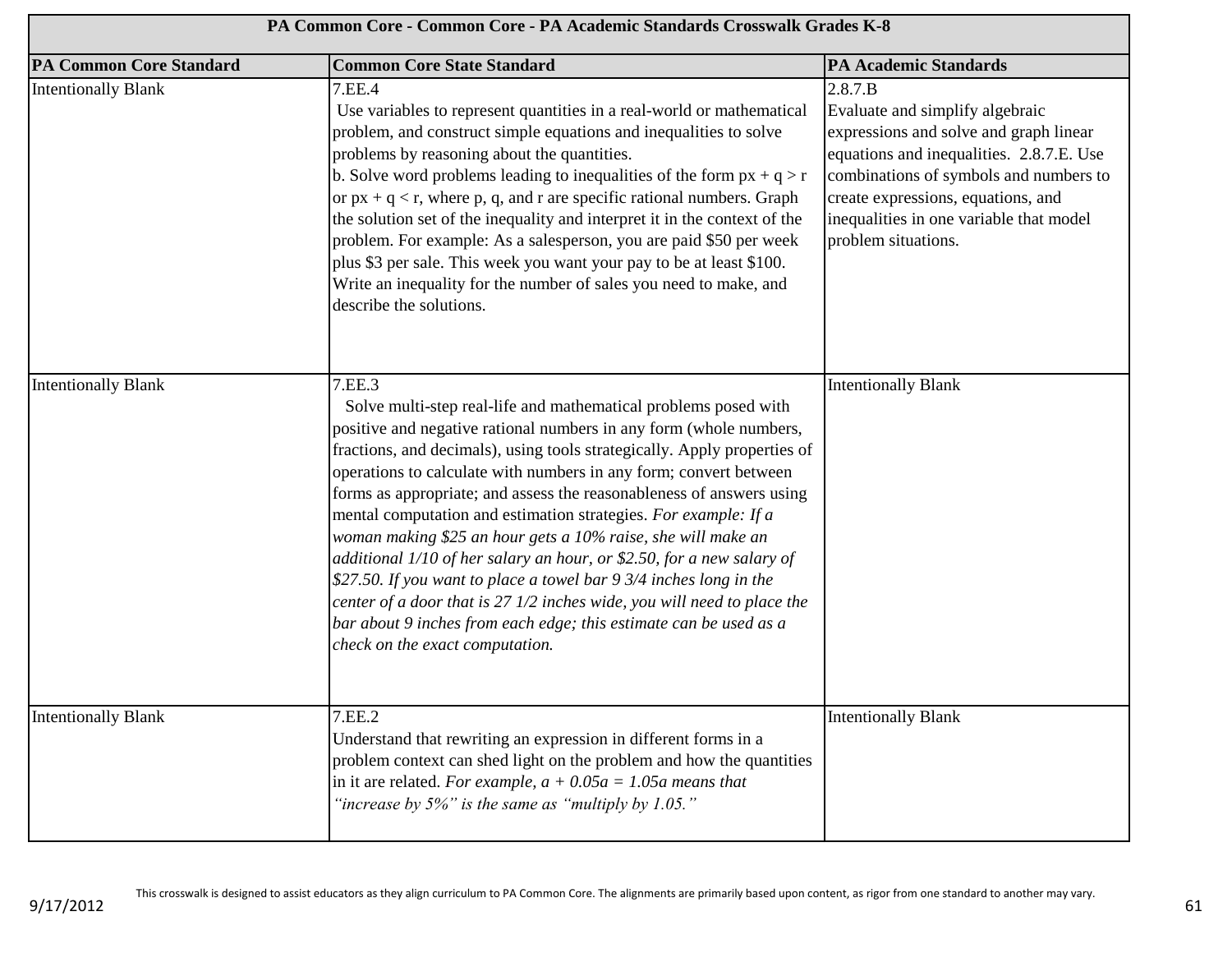| PA Common Core - Common Core - PA Academic Standards Crosswalk Grades K-8                                                                |                                                                                                                                                                                                                                                                                                         |                                                                                                                                        |
|------------------------------------------------------------------------------------------------------------------------------------------|---------------------------------------------------------------------------------------------------------------------------------------------------------------------------------------------------------------------------------------------------------------------------------------------------------|----------------------------------------------------------------------------------------------------------------------------------------|
| <b>PA Common Core Standard</b>                                                                                                           | <b>Common Core State Standard</b>                                                                                                                                                                                                                                                                       | <b>PA Academic Standards</b>                                                                                                           |
| CC.2.3.7.A.1<br>Visualize and represent geometric figures<br>and describe the relationships between<br>them.                             | 7.G.1<br>Solve problems involving scale drawings of geometric figures,<br>including computing actual lengths and areas from a scale drawing<br>and reproducing a scale drawing at a different scale.                                                                                                    | <b>Intentionally Blank</b>                                                                                                             |
| CC.2.3.7.A.1<br>Visualize and represent geometric figures<br>and describe the relationships between<br>them.                             | 7.EE.3<br>Describe the two-dimensional figures that result from slicing three-<br>dimensional figures, as in plane sections of right rectangular prisms<br>and right rectangular pyramids.                                                                                                              | <b>Intentionally Blank</b>                                                                                                             |
| <b>Intentionally Blank</b>                                                                                                               | 7.EE.2<br>Draw (freehand, with ruler and protractor, and with technology)<br>geometric shapes with given conditions. Focus on constructing<br>triangles from three measures of angles or sides, noticing when the<br>conditions determine a unique triangle, more than one triangle, or no<br>triangle. | <b>Intentionally Blank</b>                                                                                                             |
| CC.2.3.7.A.3<br>Solve real-world and mathematical<br>problems involving angle measure, area,<br>surface area, circumference, and volume. | 7.G.5<br>Use facts about supplementary, complementary, vertical, and<br>adjacent angles in a multi-step problem to write and solve simple<br>equations for an unknown angle in a figure.                                                                                                                | <b>Intentionally Blank</b>                                                                                                             |
| CC.2.3.7.A.3<br>Solve real-world and mathematical<br>problems involving angle measure, area,<br>surface area, circumference, and volume. | 7.G.4<br>Know the formulas for the area and circumference of a circle and use<br>them to solve problems; give an informal derivation of the<br>relationship between the circumference and area of a circle.                                                                                             | 2.3.7.C<br>Use measurement formulas to calculate<br>volume, area, and perimeter and to<br>calculate circumference and area of circles. |
| CC.2.3.7.A.3<br>Solve real-world and mathematical<br>problems involving angle measure, area,<br>surface area, circumference, and volume. | 7.G.6<br>Solve real-world and mathematical problems involving area, volume<br>and surface area of two- and three-dimensional objects composed of<br>triangles, quadrilaterals, polygons, cubes, and right prisms.                                                                                       | 2.3.7.B<br>Develop strategies for and use appropriate<br>units to determine lengths, areas, and<br>perimeters of compound shapes.      |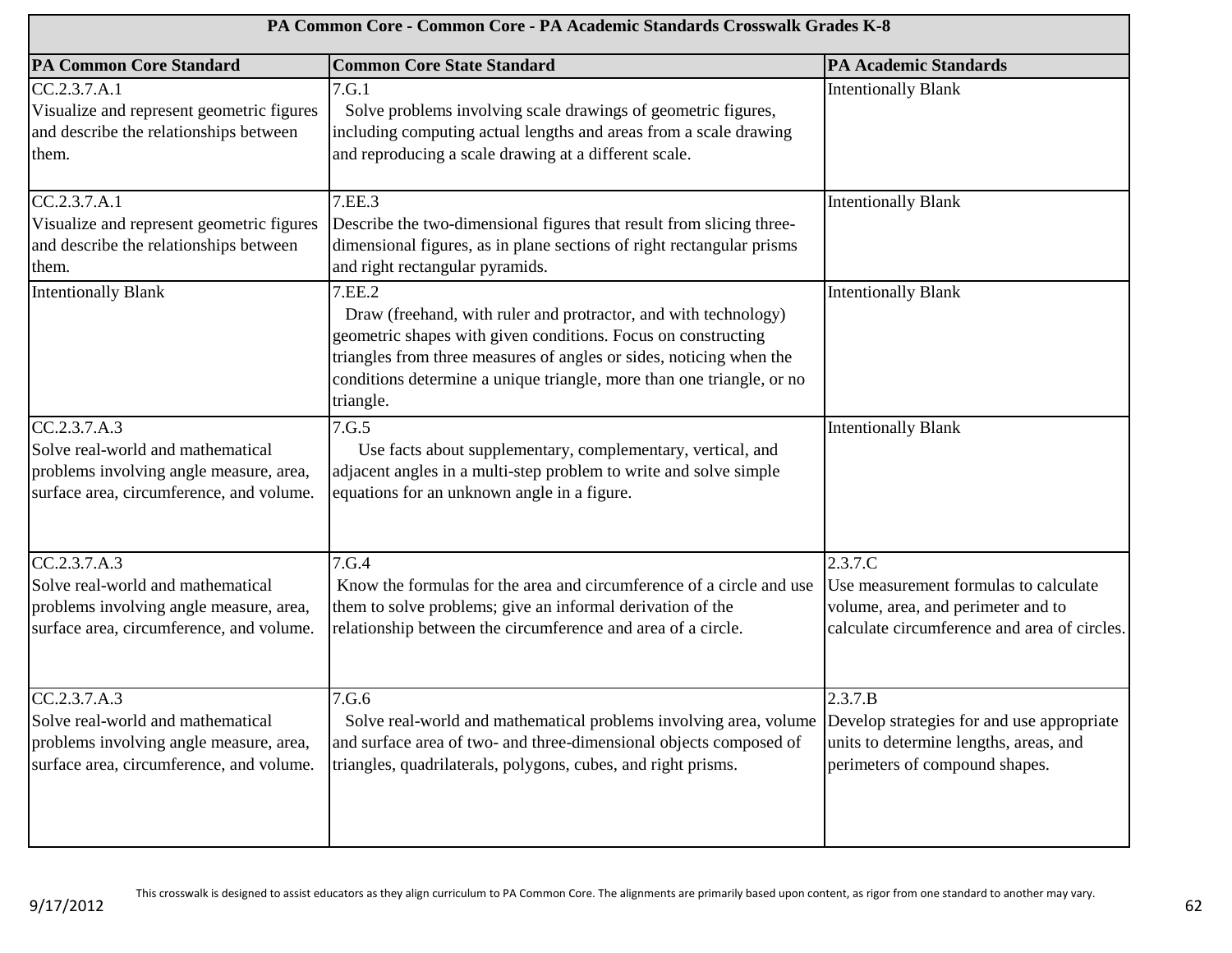| PA Common Core - Common Core - PA Academic Standards Crosswalk Grades K-8               |                                                                                                                                                                                                                                                                                                                                                                                                                                                                                                                                                        |                                                                                                                                      |
|-----------------------------------------------------------------------------------------|--------------------------------------------------------------------------------------------------------------------------------------------------------------------------------------------------------------------------------------------------------------------------------------------------------------------------------------------------------------------------------------------------------------------------------------------------------------------------------------------------------------------------------------------------------|--------------------------------------------------------------------------------------------------------------------------------------|
| <b>PA Common Core Standard</b>                                                          | <b>Common Core State Standard</b>                                                                                                                                                                                                                                                                                                                                                                                                                                                                                                                      | <b>PA Academic Standards</b>                                                                                                         |
| CC.2.4.7.B.1<br>Draw inferences about populations based<br>on random sampling concepts. | 7.SP.1<br>Understand that statistics can be used to gain information about a<br>population by examining a sample of the population; generalizations<br>about a population from a sample are valid only if the sample is<br>representative of that population. Understand that random sampling<br>tends to produce representative samples and support valid inferences.                                                                                                                                                                                 | 2.6.7.A<br>Identify different ways of selecting a<br>sample and choosing an appropriate<br>sampling technique for a given situation. |
| CC.2.4.7.B.1<br>Draw inferences about populations based<br>on random sampling concepts. | 7.SP.2<br>Use data from a random sample to draw inferences about a<br>population with an unknown characteristic of interest. Generate<br>multiple samples (or simulated samples) of the same size to gauge the<br>variation in estimates or predictions. For example, estimate the mean<br>word length in a book by randomly sampling words from the book;<br>predict the winner of a school election based on randomly sampled<br>survey data. Gauge how far off the estimate or prediction might be.                                                 | 2.6.7.A<br>Identify different ways of selecting a<br>sample and choosing an appropriate<br>sampling technique for a given situation. |
| CC.2.4.7.B.2<br>Draw informal comparative inferences<br>about two populations.          | 7.SP.3<br>Informally assess the degree of visual overlap of two numerical data<br>distributions with similar variabilities, measuring the difference<br>between the centers by expressing it as a multiple of a measure of<br>variability. For example, the mean height of players on the basketball<br>team is 10 cm greater than the mean height of players on the soccer<br>team, about twice the variability (mean absolute deviation) on either<br>team; on a dot plot, the separation between the two distributions of<br>heights is noticeable. | 2.6.7.D<br>Use measures of central tendency and<br>spread to compare data sets.                                                      |
| CC.2.4.7.B.2<br>Draw informal comparative inferences<br>about two populations.          | 7.SP.4<br>Use measures of center and measures of variability for numerical<br>data from random samples to draw informal comparative inferences<br>about two populations. For example, decide whether the words in a<br>chapter of a seventh-grade science book are generally longer than the<br>words in a chapter of a fourth-grade science book.                                                                                                                                                                                                     | 2.6.7.D<br>Use measures of central tendency and<br>spread to compare data sets.                                                      |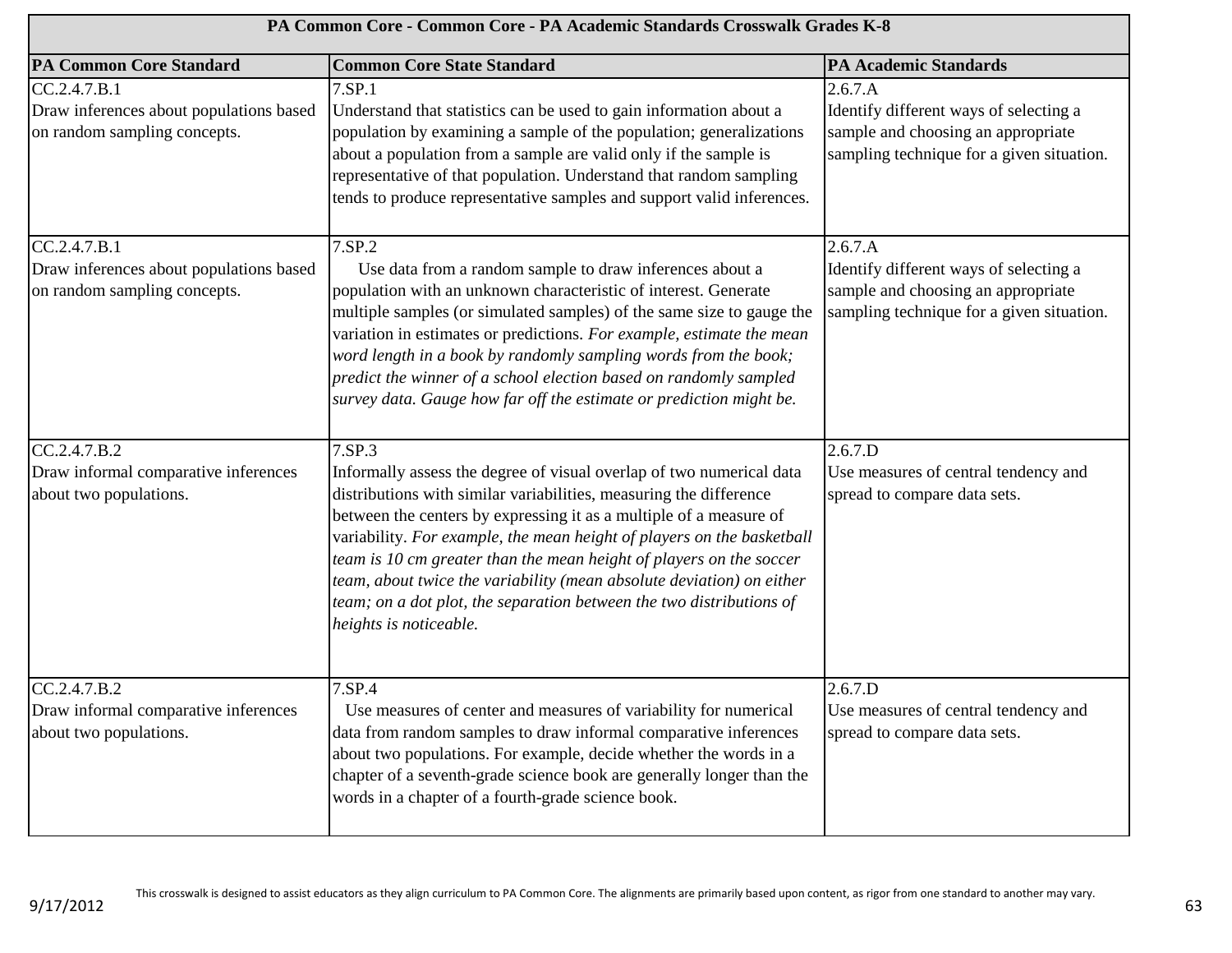| PA Common Core - Common Core - PA Academic Standards Crosswalk Grades K-8                          |                                                                                                                                                                                                                                                                                                                                                                                                       |                                                                                                                                |
|----------------------------------------------------------------------------------------------------|-------------------------------------------------------------------------------------------------------------------------------------------------------------------------------------------------------------------------------------------------------------------------------------------------------------------------------------------------------------------------------------------------------|--------------------------------------------------------------------------------------------------------------------------------|
| <b>PA Common Core Standard</b>                                                                     | <b>Common Core State Standard</b>                                                                                                                                                                                                                                                                                                                                                                     | <b>PA Academic Standards</b>                                                                                                   |
| CC.2.4.7.B.2<br>Draw informal comparative inferences<br>about two populations.                     | 7.SP.5<br>Understand that the probability of a chance event is a number between<br>0 and 1 that expresses the likelihood of the event occurring. Larger<br>numbers indicate greater likelihood. A probability near 0 indicates an<br>unlikely event, a probability around 1/2 indicates an event that is<br>neither unlikely nor likely, and a probability near 1 indicates a likely<br>event.        | 2.7.7.E<br>Find and interpret the experimental or<br>theoretical probability of an outcome of a<br>simple event.               |
| CC.2.4.7.B.3<br>Investigate chance processes and develop,<br>use, and evaluate probability models. | 7.SP.6<br>Approximate the probability of a chance event by collecting data on<br>the chance process that produces it and observing its long-run relative<br>frequency, and predict the approximate relative frequency given the<br>probability. For example, when rolling a number cube 600 times,<br>predict that a 3 or 6 would be rolled roughly 200 times, but probably<br>not exactly 200 times. | 2.7.7.A<br>Predict the outcome of a grade- level<br>appropriate probability experiment                                         |
| CC.2.4.7.B.3<br>Investigate chance processes and develop,<br>use, and evaluate probability models. | 7.SP.8<br>Find probabilities of compound events using organized lists, tables,<br>tree diagrams, and simulation.<br>a. Understand that, just as with simple events, the probability of a<br>compound event is the fraction of outcomes in the sample space for<br>which the compound event occurs.                                                                                                    | $2.7.7.\overline{C}$<br>Express the probability of a compound or<br>complimentary event as a fraction,<br>decimal, or percent. |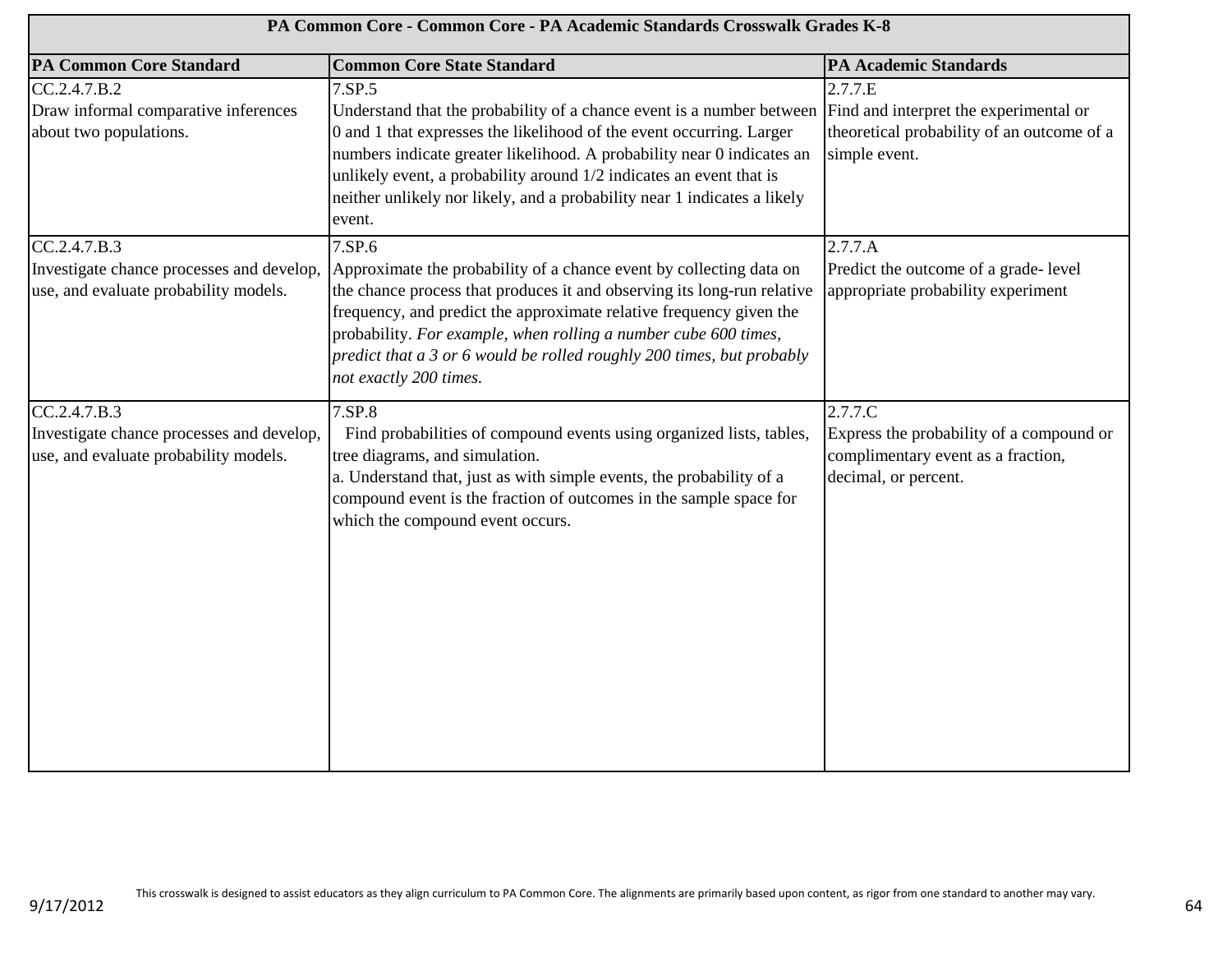| PA Common Core - Common Core - PA Academic Standards Crosswalk Grades K-8                          |                                                                                                                                                                                                                                                                                                                                                                                                                                              |                                                                                                        |
|----------------------------------------------------------------------------------------------------|----------------------------------------------------------------------------------------------------------------------------------------------------------------------------------------------------------------------------------------------------------------------------------------------------------------------------------------------------------------------------------------------------------------------------------------------|--------------------------------------------------------------------------------------------------------|
| <b>PA Common Core Standard</b>                                                                     | <b>Common Core State Standard</b>                                                                                                                                                                                                                                                                                                                                                                                                            | <b>PA Academic Standards</b>                                                                           |
| CC.2.4.7.B.3<br>Investigate chance processes and develop,<br>use, and evaluate probability models. | 7.SP.8<br>Find probabilities of compound events using organized lists,<br>tables, tree diagrams, and simulation.<br>b. Represent sample spaces for compound events using methods such<br>as organized lists, tables and tree diagrams. For an event described in<br>everyday language (e.g., "rolling double sixes"), identify the<br>outcomes in the sample space which compose the event.                                                  | 2.7.7.D. List the possible outcomes for<br>two or more independent events and<br>compare the outcomes. |
| CC.2.4.7.B.3<br>Investigate chance processes and develop,<br>use, and evaluate probability models. | 7.SP.8<br>Find probabilities of compound events using organized lists,<br>tables, tree diagrams, and simulation.<br>c. Design and use a simulation to generate frequencies for compound<br>events. For example, use random digits as a simulation tool to<br>approximate the answer to the question: If $40\%$ of donors have type<br>A blood, what is the probability that it will take at least 4 donors to<br>find one with type A blood? | <b>Intentionally Blank</b>                                                                             |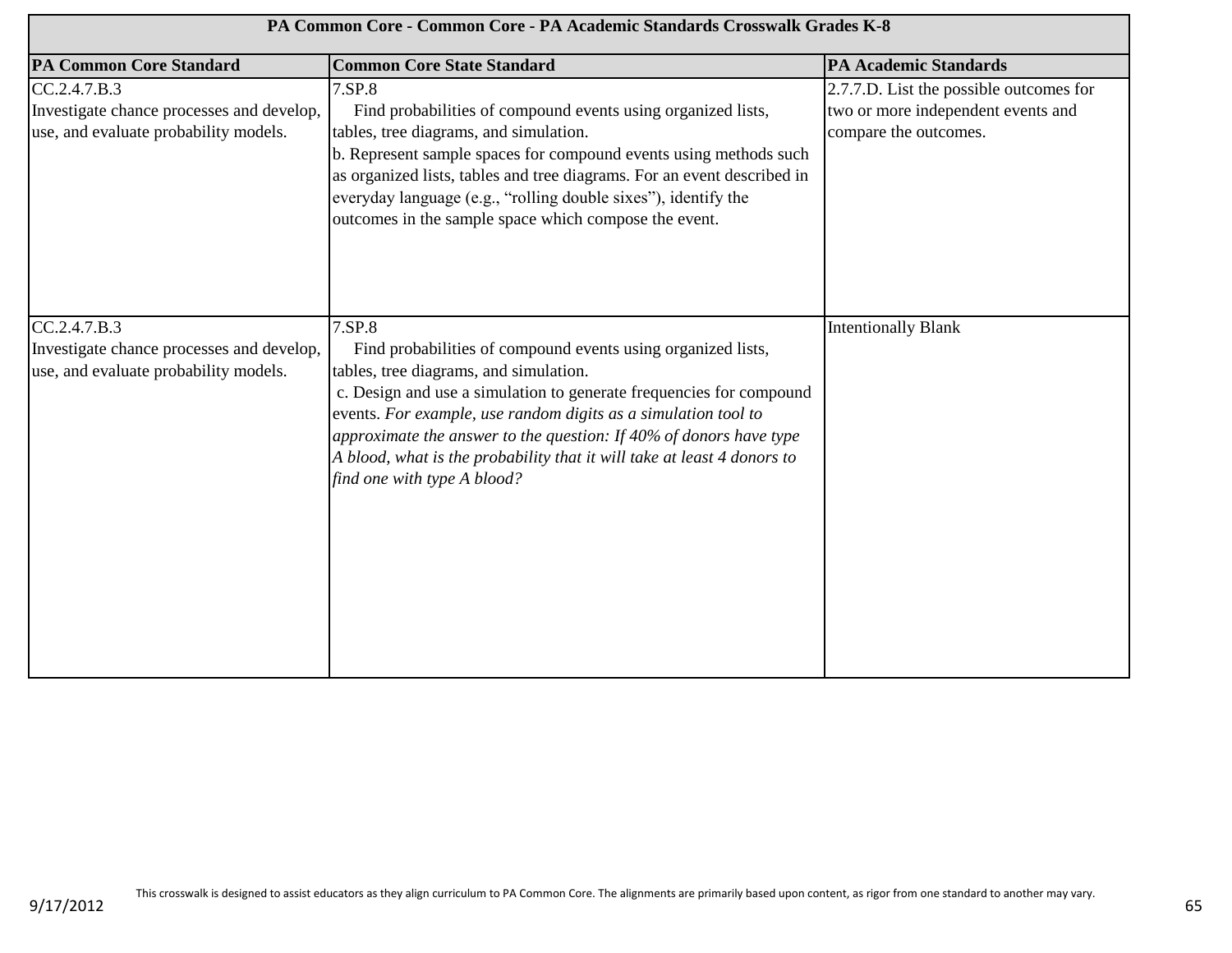| PA Common Core - Common Core - PA Academic Standards Crosswalk Grades K-8                      |                                                                                                                                                                                                                                                                                                                                                                                                                                                                                                                                                                                                                                                                                                                                                                                                                                                                                                                                                              |                                                                                                                                                                                                     |
|------------------------------------------------------------------------------------------------|--------------------------------------------------------------------------------------------------------------------------------------------------------------------------------------------------------------------------------------------------------------------------------------------------------------------------------------------------------------------------------------------------------------------------------------------------------------------------------------------------------------------------------------------------------------------------------------------------------------------------------------------------------------------------------------------------------------------------------------------------------------------------------------------------------------------------------------------------------------------------------------------------------------------------------------------------------------|-----------------------------------------------------------------------------------------------------------------------------------------------------------------------------------------------------|
| <b>PA Common Core Standard</b>                                                                 | <b>Common Core State Standard</b>                                                                                                                                                                                                                                                                                                                                                                                                                                                                                                                                                                                                                                                                                                                                                                                                                                                                                                                            | <b>PA Academic Standards</b>                                                                                                                                                                        |
| <b>Intentionally Blank</b>                                                                     | 7.SP.7. Develop a probability model and use it to find probabilities of<br>events. Compare probabilities from a model to observed frequencies;<br>if the agreement is not good, explain possible sources of the<br>discrepancy.<br>a. Develop a uniform probability model by assigning equal probability<br>to all outcomes, and use the model to determine probabilities of<br>events. For example, if a student is selected at random from a class,<br>find the probability that Jane will be selected and the probability that<br>a girl will be selected.<br>b. Develop a probability model (which may not be uniform) by<br>observing frequencies in data generated from a chance process. For<br>example, find the approximate probability that a spinning penny will<br>land heads up or that a tossed paper cup will land open-end down. Do<br>the outcomes for the spinning penny appear to be equally likely based<br>on the observed frequencies? | <b>Intentionally Blank</b>                                                                                                                                                                          |
|                                                                                                | <b>Grade 8</b>                                                                                                                                                                                                                                                                                                                                                                                                                                                                                                                                                                                                                                                                                                                                                                                                                                                                                                                                               |                                                                                                                                                                                                     |
| CC.2.1.8.E.1<br>Distinguish between rational and<br>irrational numbers using their properties. | 8.NS.1<br>Know that numbers that are not rational are called irrational.<br>Understand informally that every number has a decimal expansion;<br>for rational numbers show that the decimal expansion repeats<br>eventually, and convert a decimal expansion which repeats eventually<br>into a rational number.                                                                                                                                                                                                                                                                                                                                                                                                                                                                                                                                                                                                                                              | 2.2.8.D<br>Estimate the values of irrational numbers<br>and the results from calculations with<br>basic operations of fractions and percents<br>and check the reasonableness of those<br>estimates. |
| CC.2.1.8.E.4<br>Estimate irrational numbers by comparing<br>them to rational numbers.          | 8.NS.2<br>Use rational approximations of irrational numbers to compare the<br>size of irrational numbers, locate them approximately on a number<br>line diagram, and estimate the value of expressions (e.g., $\pi$ 2). For<br>example, by truncating the decimal expansion of $\sqrt{2}$ , show that $\sqrt{2}$ is<br>between 1 and 2, then between 1.4 and 1.5, and explain how to<br>continue on to get better approximations.                                                                                                                                                                                                                                                                                                                                                                                                                                                                                                                            | 2.2.8.D<br>Estimate the values of irrational numbers<br>and the results from calculations with<br>basic operations of fractions and percents<br>and check the reasonableness of those<br>estimates. |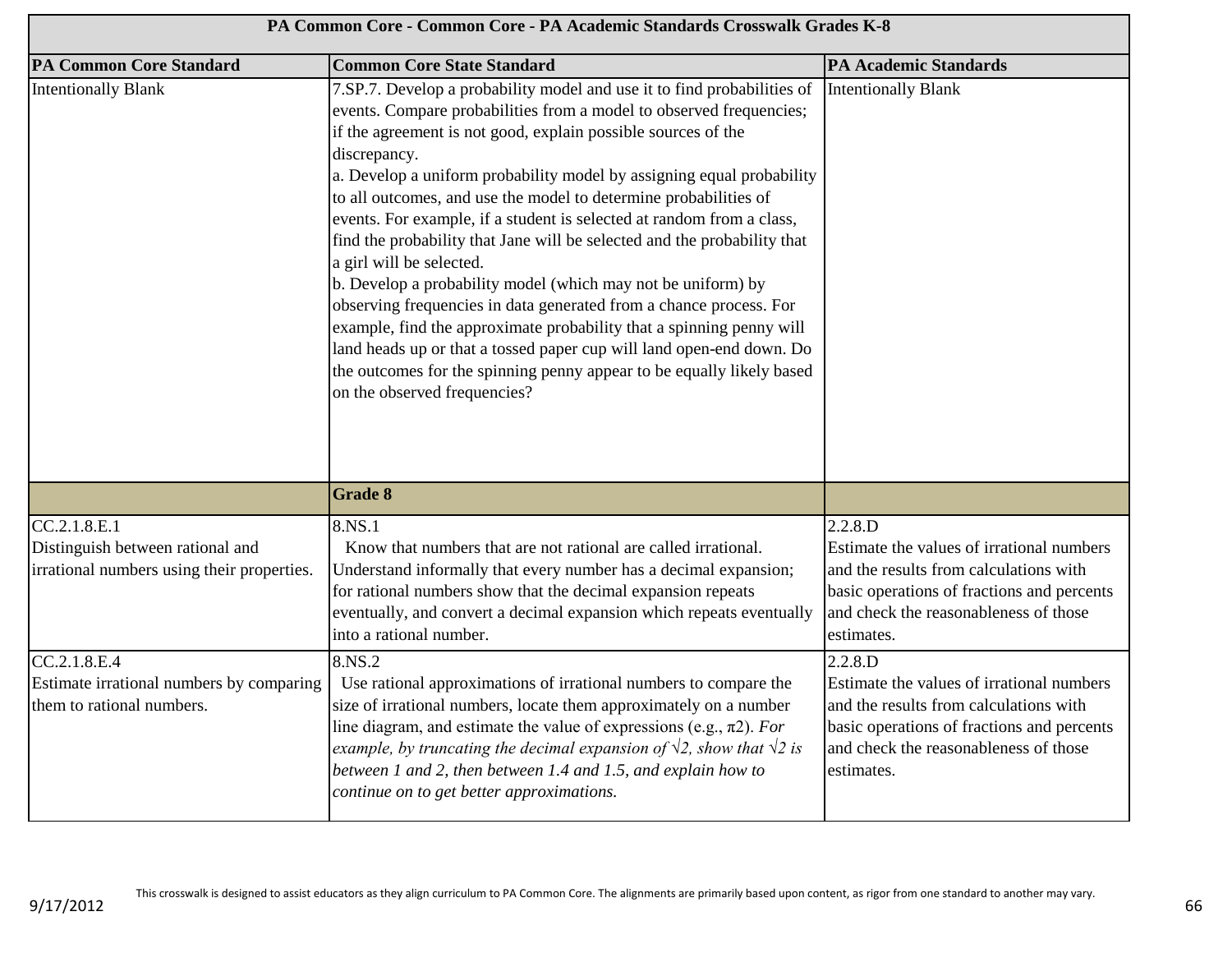| PA Common Core - Common Core - PA Academic Standards Crosswalk Grades K-8                                               |                                                                                                                                                                                                                                                                                                                                                                                                                             |                                                                                                                                                                                   |
|-------------------------------------------------------------------------------------------------------------------------|-----------------------------------------------------------------------------------------------------------------------------------------------------------------------------------------------------------------------------------------------------------------------------------------------------------------------------------------------------------------------------------------------------------------------------|-----------------------------------------------------------------------------------------------------------------------------------------------------------------------------------|
| <b>PA Common Core Standard</b>                                                                                          | <b>Common Core State Standard</b>                                                                                                                                                                                                                                                                                                                                                                                           | <b>PA Academic Standards</b>                                                                                                                                                      |
| CC.2.2.8.B.1<br>Apply concepts of radicals and integer<br>exponents to generate equivalent<br>expressions.              | 8.EE.1<br>Know and apply the properties of integer exponents to generate<br>equivalent numerical expressions. For example, $32 \times 3 - 5 = 3 - 3 =$<br>$1/33 = 1/27$ .                                                                                                                                                                                                                                                   | 2.1.8.B<br>Represent and use numbers in equivalent<br>forms (e.g., integers, fractions, decimals,<br>percents, exponents, scientific notation,<br>square roots, absolute values). |
| $CC.2.2.8.\overline{B.1}$<br>Apply concepts of radicals and integer<br>exponents to generate equivalent<br>expressions. | 8.EE.2<br>Use square root and cube root symbols to represent solutions to<br>equations of the form $x2 = p$ and $x3 = p$ , where p is a positive rational<br>number. Evaluate square roots of small perfect squares and cube roots<br>of small perfect cubes. Know that $\sqrt{2}$ is irrational.                                                                                                                           | 2.1.8.F<br>Understand the concepts of exponents and<br>roots and use the inverse relationships<br>between exponents and roots to determine<br>unknown quantities in equations.    |
| CC.2.2.8.B.1<br>Apply concepts of radicals and integer<br>exponents to generate equivalent<br>expressions.              | 8.EE.3<br>Use numbers expressed in the form of a single digit times a whole-<br>number power of 10 to estimate very large or very small quantities,<br>and to express how many times as much one is than the other. For<br>example, estimate the population of the United States as 3 times 108<br>and the population of the world as 7 times 109, and determine that<br>the world population is more than 20 times larger. | 2.1.8.D<br>Extend place value concepts to represent<br>large numbers using exponential,<br>scientific, and calculator notation.                                                   |
| CC.2.2.8.B.1<br>Apply concepts of radicals and integer<br>exponents to generate equivalent<br>expressions.              | 8.EE.4<br>Perform operations with numbers expressed in scientific notation,<br>including problems where both decimal and scientific notation are<br>used. Use scientific notation and choose units of appropriate size for<br>measurements of very large or very small quantities (e.g., use<br>millimeters per year for seafloor spreading). Interpret scientific                                                          | 2.1.8.D<br>Extend place value concepts to represent<br>large numbers using exponential,<br>scientific, and calculator notation.                                                   |
| CC.2.2.8.B.2<br>Understand the connections between<br>proportional relationships, lines, and<br>linear equations.       | 8.EE.5<br>Graph proportional relationships, interpreting the unit rate as the<br>slope of the graph. Compare two different proportional relationships<br>represented in different ways. For example, compare a distance-time<br>graph to a distance-time equation to determine which of two moving<br>objects has greater speed.                                                                                            | 2.11.8.B<br>Describe the concept of unit rate, ratio,<br>and slope in the context of rate of change.                                                                              |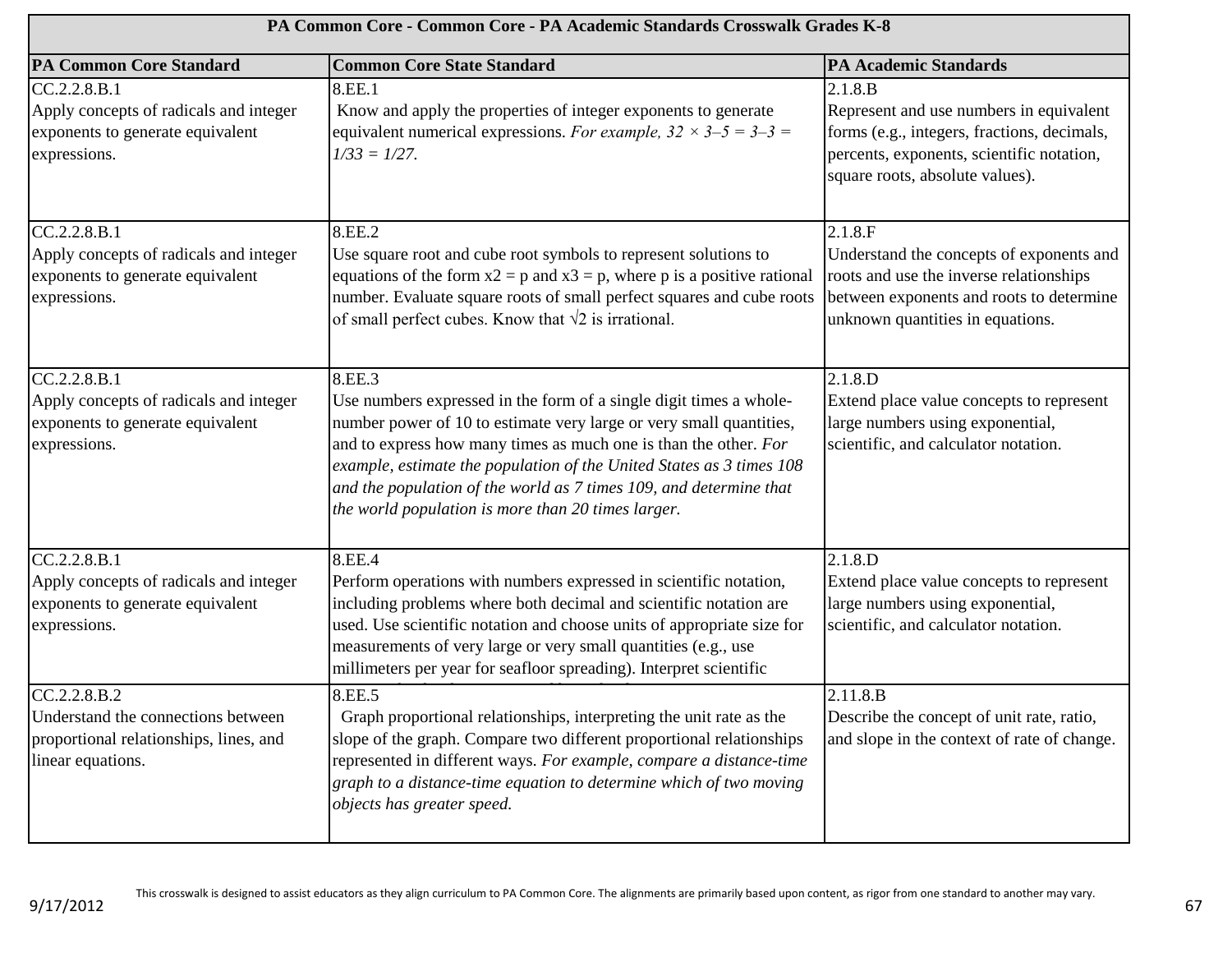| PA Common Core - Common Core - PA Academic Standards Crosswalk Grades K-8                                         |                                                                                                                                                                                                                                                                                                                                                                                                                               |                                                                                                                     |
|-------------------------------------------------------------------------------------------------------------------|-------------------------------------------------------------------------------------------------------------------------------------------------------------------------------------------------------------------------------------------------------------------------------------------------------------------------------------------------------------------------------------------------------------------------------|---------------------------------------------------------------------------------------------------------------------|
| <b>PA Common Core Standard</b>                                                                                    | <b>Common Core State Standard</b>                                                                                                                                                                                                                                                                                                                                                                                             | <b>PA Academic Standards</b>                                                                                        |
| CC.2.2.8.B.2<br>Understand the connections between<br>proportional relationships, lines, and<br>linear equations. | 8.EE.6<br>Use similar triangles to explain why the slope m is the same between<br>any two distinct points on a non-vertical line in the coordinate plane;<br>derive the equation $y = mx$ for a line through the origin and the<br>equation $y = mx + b$ for a line intercepting the vertical axis at b.                                                                                                                      | 2.11.8.B<br>Describe the concept of unit rate, ratio,<br>and slope in the context of rate of change.                |
| CC.2.2.8.B.3<br>Analyze and solve linear equations and<br>pairs of simultaneous linear equations.                 | 8.EE.7<br>Solve linear equations in one variable.<br>a. Give examples of linear equations in one variable with one<br>solution, infinitely many solutions, or no solutions. Show which of<br>these possibilities is the case by successively transforming the given<br>equation into simpler forms, until an equivalent equation of the form<br>$x = a$ , $a = a$ , or $a = b$ results (where a and b are different numbers). | 2.8.8.B<br>Evaluate and simplify algebraic<br>expressions and solve and graph linear<br>equations and inequalities. |
| CC.2.2.8.B.3<br>Analyze and solve linear equations and<br>pairs of simultaneous linear equations.                 | 8.EE.7<br>Solve linear equations in one variable.<br>b. Solve linear equations with rational number coefficients, including<br>equations whose solutions require expanding expressions using the<br>distributive property and collecting like terms.                                                                                                                                                                          | 2.8.8.B<br>Evaluate and simplify algebraic<br>expressions and solve and graph linear<br>equations and inequalities. |
| CC.2.2.8.B.3<br>Analyze and solve linear equations and<br>pairs of simultaneous linear equations.                 | 8.EE.8<br>Analyze and solve pairs of simultaneous linear equations.<br>a. Understand that solutions to a system of two linear equations in two<br>variables correspond to points of intersection of their graphs, because<br>points of intersection satisfy both equations simultaneously.                                                                                                                                    | <b>Intentionally Blank</b>                                                                                          |
| CC.2.2.8.B.3<br>Analyze and solve linear equations and<br>pairs of simultaneous linear equations.                 | 8.EE.8<br>Analyze and solve pairs of simultaneous linear equations.<br>b. Solve systems of two linear equations in two variables<br>algebraically, and estimate solutions by graphing the equations. Solve<br>simple cases by inspection. For example, $3x + 2y = 5$ and $3x + 2y = 5$<br>6 have no solution because $3x + 2y$ cannot simultaneously be 5 and<br>6.                                                           | <b>Intentionally Blank</b>                                                                                          |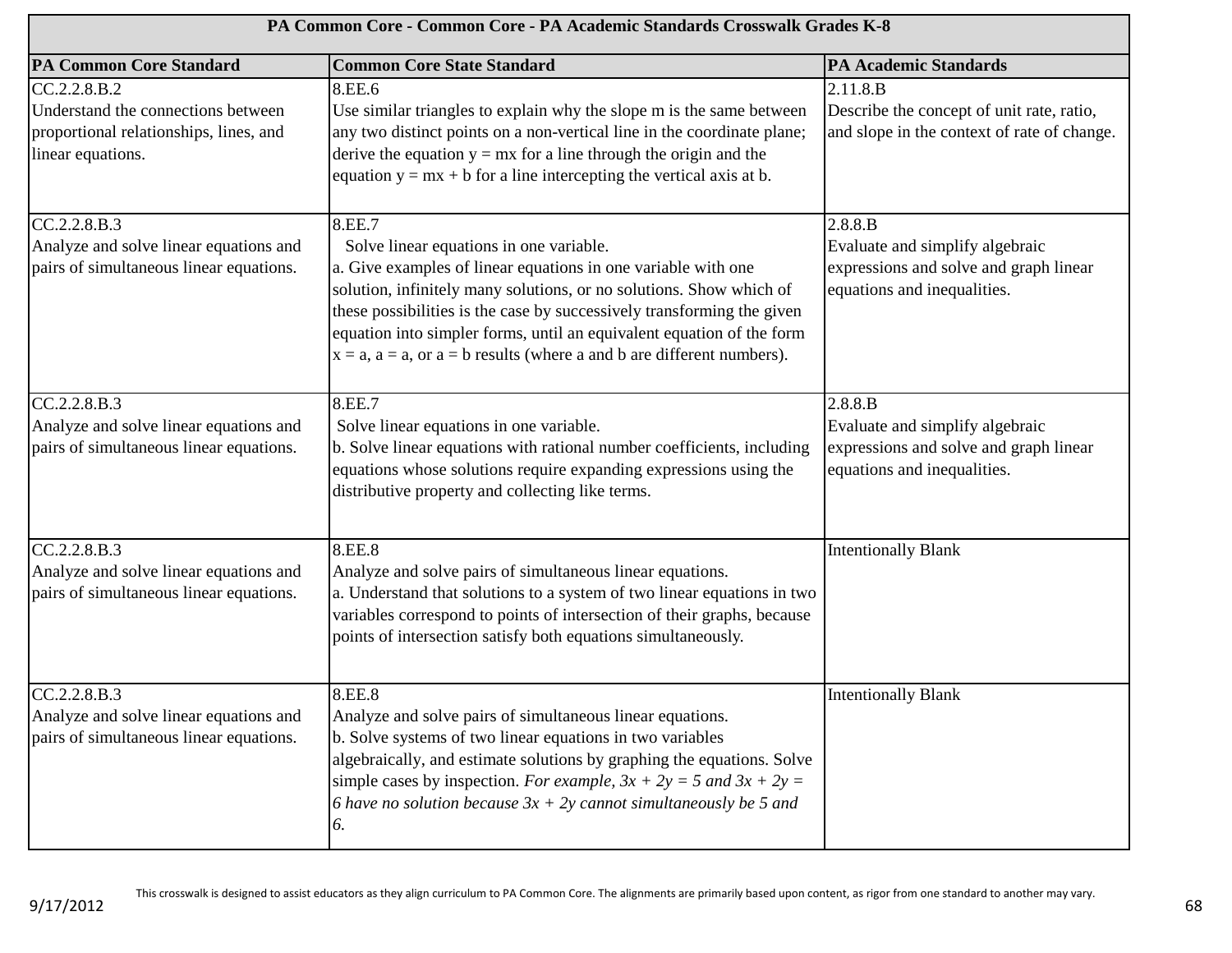| PA Common Core - Common Core - PA Academic Standards Crosswalk Grades K-8                                                                                     |                                                                                                                                                                                                                                                                                                                                                                                                                                                   |                                                                                                                                                                                             |
|---------------------------------------------------------------------------------------------------------------------------------------------------------------|---------------------------------------------------------------------------------------------------------------------------------------------------------------------------------------------------------------------------------------------------------------------------------------------------------------------------------------------------------------------------------------------------------------------------------------------------|---------------------------------------------------------------------------------------------------------------------------------------------------------------------------------------------|
| <b>PA Common Core Standard</b>                                                                                                                                | <b>Common Core State Standard</b>                                                                                                                                                                                                                                                                                                                                                                                                                 | <b>PA Academic Standards</b>                                                                                                                                                                |
| CC.2.2.8.B.3<br>Analyze and solve linear equations and<br>pairs of simultaneous linear equations.<br>CC.2.1.8.C.1<br>Define, evaluate, and compare functions. | 8.EE.8<br>Analyze and solve pairs of simultaneous linear equations.<br>c. Solve real-world and mathematical problems leading to two linear<br>equations in two variables. For example, given coordinates for two<br>pairs of points, determine whether the line through the first pair of<br>points intersects the line through the second pair.<br>8.F.1<br>Understand that a function is a rule that assigns to each input exactly              | 2.9.8.C<br>Plot ordered pairs and 2-dimensional<br>shapes that satisfy given conditions on a 2-<br>dimensional coordinate system.<br>2.8.8.D<br>Create a table or graph from a functional   |
|                                                                                                                                                               | one output. The graph of a function is the set of ordered pairs<br>consisting of an input and the corresponding output.                                                                                                                                                                                                                                                                                                                           | rule.                                                                                                                                                                                       |
| CC.2.1.8.C.1<br>Define, evaluate, and compare functions.                                                                                                      | 8.F.2<br>Compare properties of two functions each represented in a different<br>way (algebraically, graphically, numerically in tables, or by verbal<br>descriptions). For example, given a linear function represented by a<br>table of values and a linear function represented by an algebraic<br>expression, determine which function has the greater rate of change.                                                                         | <b>Intentionally Blank</b>                                                                                                                                                                  |
| CC.2.1.8.C.1<br>Define, evaluate, and compare functions.                                                                                                      | 8.F.3<br>Interpret the equation $y = mx + b$ as defining a linear function, whose<br>graph is a straight line; give examples of functions that are not linear.<br>For example, the function $A = s2$ giving the area of a square as a<br>function of its side length is not linear because its graph contains the<br>points $(1,1)$ , $(2,4)$ and $(3,9)$ , which are not on a straight line.                                                     | 2.8.8.B<br>Evaluate and simplify algebraic<br>expressions and solve and graph linear<br>equations and inequalities.                                                                         |
| CC.2.1.8.C.2<br>Use concepts of functions to model<br>relationships between quantities.                                                                       | 8.F.4<br>Construct a function to model a linear relationship between two<br>quantities. Determine the rate of change and initial value of the<br>function from a description of a relationship or from two (x, y) values,<br>including reading these from a table or from a graph. Interpret the rate<br>of change and initial value of a linear function in terms of the<br>situation it models, and in terms of its graph or a table of values. | 2.8.8.E<br>Use combinations of symbols and<br>numbers to create expressions and<br>equations in one or two variables, and<br>inequalities in one variable that model<br>problem situations. |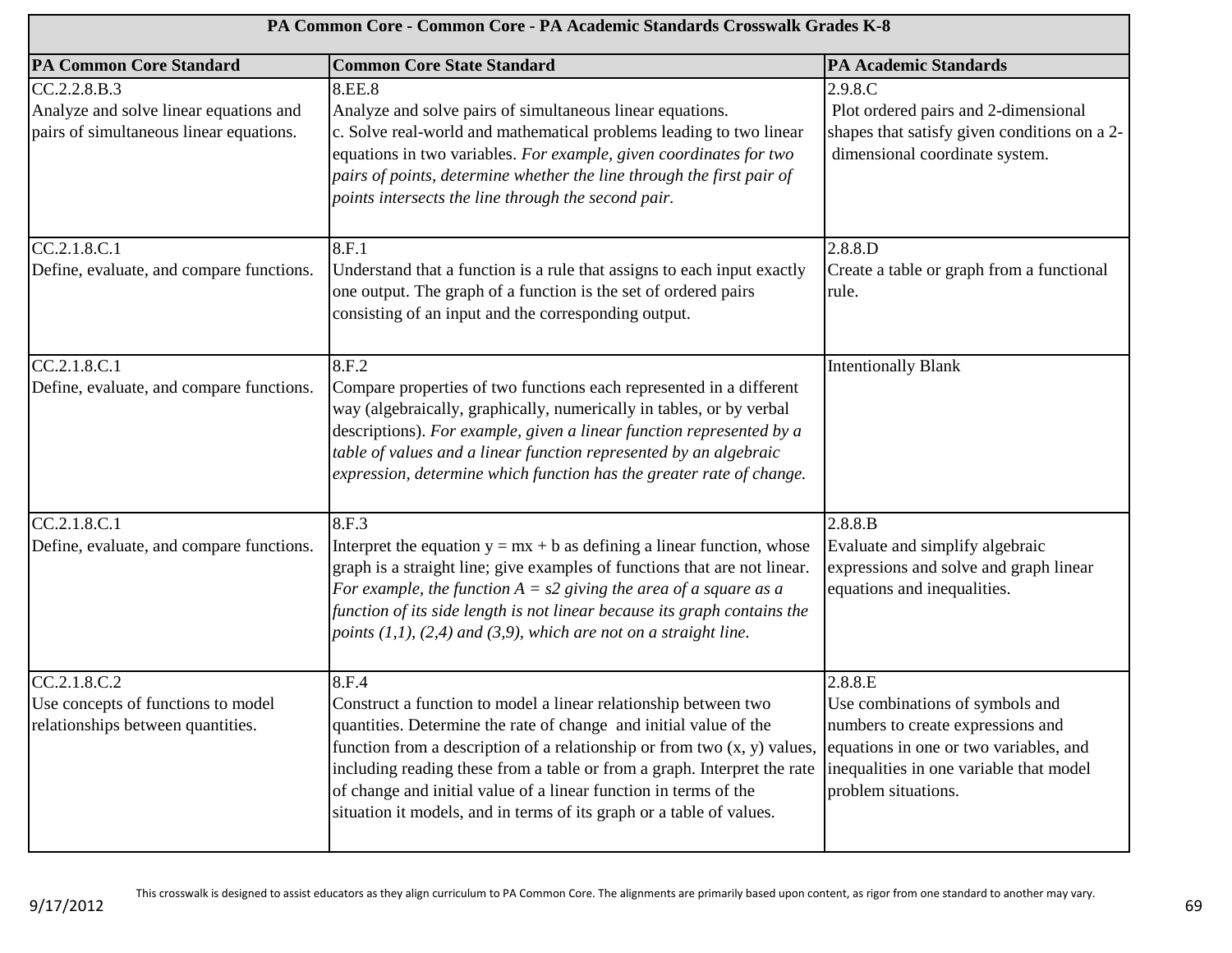| PA Common Core - Common Core - PA Academic Standards Crosswalk Grades K-8               |                                                                                                                                                                                                                                                                                                     |                                                                                                                                                                                   |
|-----------------------------------------------------------------------------------------|-----------------------------------------------------------------------------------------------------------------------------------------------------------------------------------------------------------------------------------------------------------------------------------------------------|-----------------------------------------------------------------------------------------------------------------------------------------------------------------------------------|
| <b>PA Common Core Standard</b>                                                          | <b>Common Core State Standard</b>                                                                                                                                                                                                                                                                   | <b>PA Academic Standards</b>                                                                                                                                                      |
| CC.2.1.8.C.2<br>Use concepts of functions to model<br>relationships between quantities. | 8.F.5<br>Describe qualitatively the functional relationship between two<br>quantities by analyzing a graph (e.g., where the function is increasing<br>or decreasing, linear or nonlinear). Sketch a graph that exhibits the<br>qualitative features of a function that has been described verbally. | 2.8.8.F<br>Interpret the results of solving equations<br>in one or two variables and inequalities in<br>one variable in the context of the situation<br>that motivated the model. |
| CC.2.3.8.A.1<br>Understand and apply congruence and<br>similarity using various tools.  | 8.G.1<br>Verify experimentally the properties of rotations, reflections, and<br>translations:<br>a. Lines are taken to lines, and line segments to line segments of the<br>same length.<br>b. Angles are taken to angles of the same measure.<br>c. Parallel lines are taken to parallel lines.     | 2.9.8.A<br>Name, describe and apply geometric<br>relations for 1- dimensional shapes and 2-<br>dimensional shapes and 3- dimensional<br>solids.                                   |
| CC.2.3.8.A.1<br>Understand and apply congruence and<br>similarity using various tools.  | 8.G.1<br>Verify experimentally the properties of rotations, reflections, and<br>translations:<br>a. Lines are taken to lines, and line segments to line segments of the<br>same length.<br>b. Angles are taken to angles of the same measure.<br>c. Parallel lines are taken to parallel lines.     | 2.9.8.B<br>Predict and describe the result of a<br>translation (slide), rotation (turn), or<br>reflection (flip) of a 3- dimensional shape.                                       |
| CC.2.3.8.A.1<br>Understand and apply congruence and<br>similarity using various tools.  | 8.G.2<br>Understand that a two-dimensional figure is congruent to another if<br>the second can be obtained from the first by a sequence of rotations,<br>reflections, and translations; given two congruent figures, describe a<br>sequence that exhibits the congruence between them.              | 2.9.8.A<br>Name, describe and apply geometric<br>relations for 1- dimensional shapes and 2-<br>dimensional shapes and 3- dimensional<br>solids.                                   |
| CC.2.3.8.A.1<br>Understand and apply congruence and<br>similarity using various tools.  | 8.G.2<br>Understand that a two-dimensional figure is congruent to another if<br>the second can be obtained from the first by a sequence of rotations,<br>reflections, and translations; given two congruent figures, describe a<br>sequence that exhibits the congruence between them.              | 2.9.8.B<br>Predict and describe the result of a<br>translation (slide), rotation (turn), or<br>reflection (flip) of a 3- dimensional shape.                                       |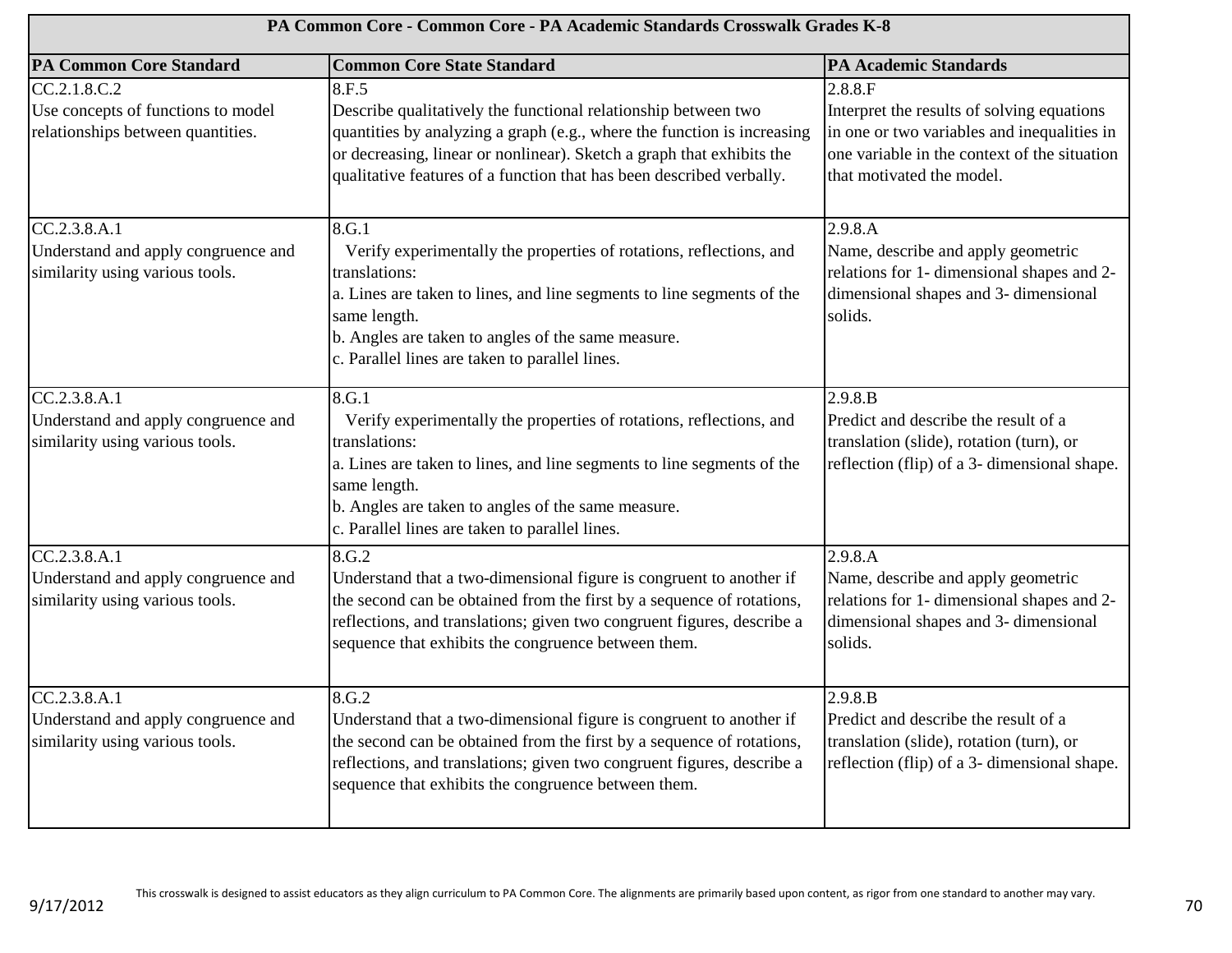| PA Common Core - Common Core - PA Academic Standards Crosswalk Grades K-8              |                                                                                                                                                                                                                                                                                                                                                                                                                                           |                                                                                                                                                 |
|----------------------------------------------------------------------------------------|-------------------------------------------------------------------------------------------------------------------------------------------------------------------------------------------------------------------------------------------------------------------------------------------------------------------------------------------------------------------------------------------------------------------------------------------|-------------------------------------------------------------------------------------------------------------------------------------------------|
| <b>PA Common Core Standard</b>                                                         | <b>Common Core State Standard</b>                                                                                                                                                                                                                                                                                                                                                                                                         | <b>PA Academic Standards</b>                                                                                                                    |
| CC.2.3.8.A.1<br>Understand and apply congruence and<br>similarity using various tools. | 8.G.3<br>Describe the effect of dilations, translations, rotations, and reflections<br>on two-dimensional figures using coordinates.                                                                                                                                                                                                                                                                                                      | 2.9.8.C<br>Plot ordered pairs and 2-dimensional<br>shapes that satisfy given conditions on a 2-<br>dimensional coordinate system.               |
| CC.2.3.8.A.1<br>Understand and apply congruence and<br>similarity using various tools. | 8.G.4<br>Understand that a two-dimensional figure is similar to another if the<br>second can be obtained from the first by a sequence of rotations,<br>reflections, translations, and dilations; given two similar two-<br>dimensional figures, describe a sequence that exhibits the similarity<br>between them.                                                                                                                         | 2.9.8.A<br>Name, describe and apply geometric<br>relations for 1- dimensional shapes and 2-<br>dimensional shapes and 3- dimensional<br>solids. |
| CC.2.3.8.A.1<br>Understand and apply congruence and<br>similarity using various tools. | 8.G.4<br>Understand that a two-dimensional figure is similar to another if the<br>second can be obtained from the first by a sequence of rotations,<br>reflections, translations, and dilations; given two similar two-<br>dimensional figures, describe a sequence that exhibits the similarity<br>between them.                                                                                                                         | 2.9.8.B<br>Predict and describe the result of a<br>translation (slide), rotation (turn), or<br>reflection (flip) of a 3- dimensional shape.     |
| CC.2.3.8.A.1<br>Understand and apply congruence and<br>similarity using various tools. | 8.G.5<br>Use informal arguments to establish facts about the angle sum and<br>exterior angle of triangles, about the angles created when parallel<br>lines are cut by a transversal, and the angle-angle criterion for<br>similarity of triangles. For example, arrange three copies of the same<br>triangle so that the sum of the three angles appears to form a line,<br>and give an argument in terms of transversals why this is so. | <b>Intentionally Blank</b>                                                                                                                      |
| CC.2.3.8.A.2<br>Understand and apply the Pythagorean<br>Theorem to solve problems.     | 8.G.6<br>Explain a proof of the Pythagorean Theorem and its converse.                                                                                                                                                                                                                                                                                                                                                                     | 2.10.8.A<br>Compute measures of sides and angles<br>using proportions, the Pythagorean<br>Theorem, and right triangle relationships.            |

9/17/2012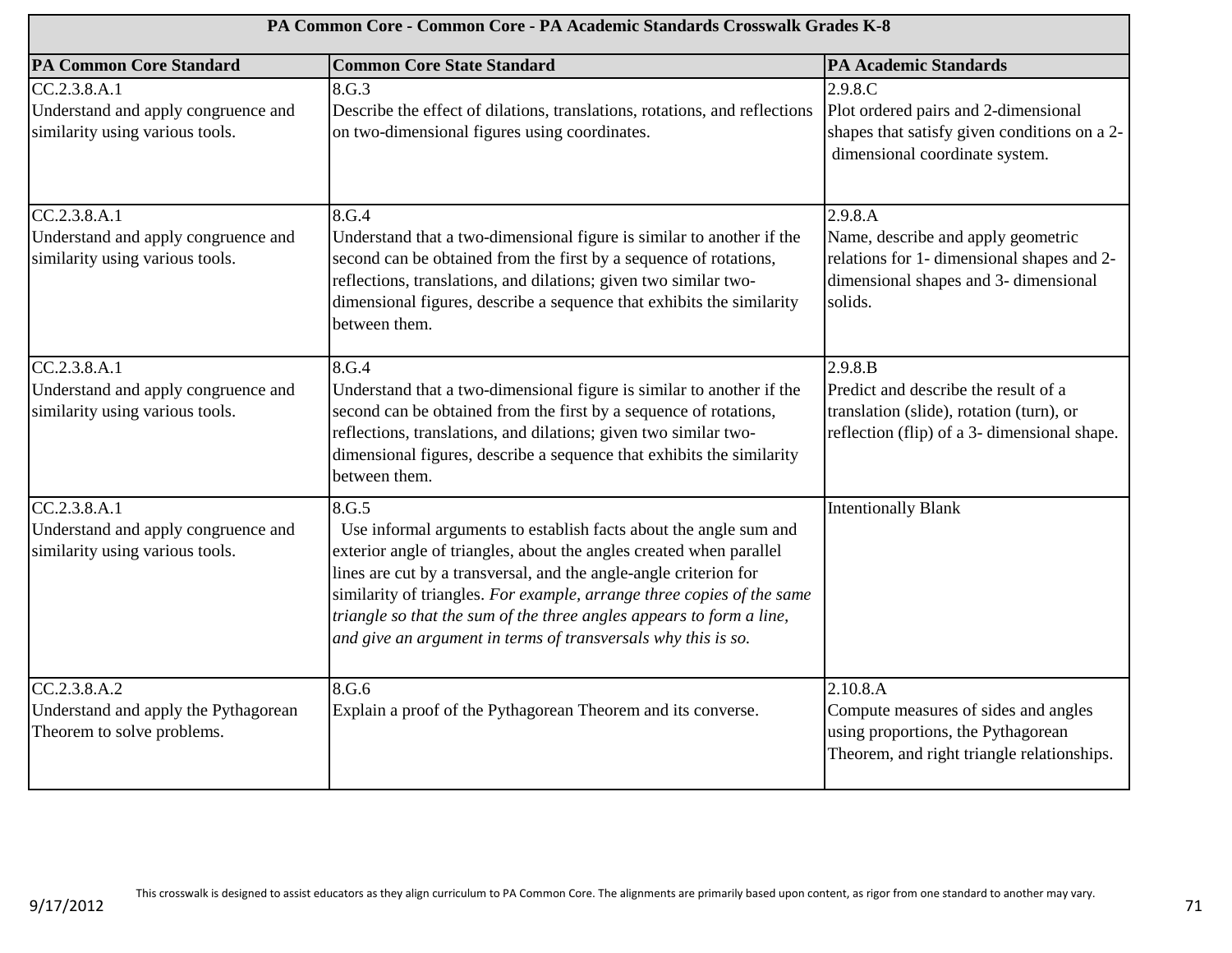| PA Common Core - Common Core - PA Academic Standards Crosswalk Grades K-8           |                                                                                                                                                                                         |                                                                                                                                                 |  |
|-------------------------------------------------------------------------------------|-----------------------------------------------------------------------------------------------------------------------------------------------------------------------------------------|-------------------------------------------------------------------------------------------------------------------------------------------------|--|
| <b>PA Common Core Standard</b>                                                      | <b>Common Core State Standard</b>                                                                                                                                                       | <b>PA Academic Standards</b>                                                                                                                    |  |
| CC.2.3.8.A.2<br>Understand and apply the Pythagorean<br>Theorem to solve problems.  | 8.G.7<br>Apply the Pythagorean Theorem to determine unknown side lengths<br>in right triangles in real-world and mathematical problems in two and<br>three dimensions.                  | 2.10.8.A<br>Compute measures of sides and angles<br>using proportions, the Pythagorean<br>Theorem, and right triangle relationships.            |  |
| CC.2.3.8.A.2<br>Understand and apply the Pythagorean<br>Theorem to solve problems.  | 8.G.8<br>Apply the Pythagorean Theorem to find the distance between two<br>points in a coordinate system.                                                                               | 2.10.8.A<br>Compute measures of sides and angles<br>using proportions, the Pythagorean<br>Theorem, and right triangle relationships.            |  |
| CC.2.3.8.A.3<br>Apply the concepts of volume of<br>world and mathematical problems. | 8.G.9<br>Know the formulas for the volumes of cones, cylinders, and spheres<br>cylinders, cones, and spheres to solve real- and use them to solve real-world and mathematical problems. | 2.9.8.A<br>Name, describe and apply geometric<br>relations for 1- dimensional shapes and 2-<br>dimensional shapes and 3- dimensional<br>solids. |  |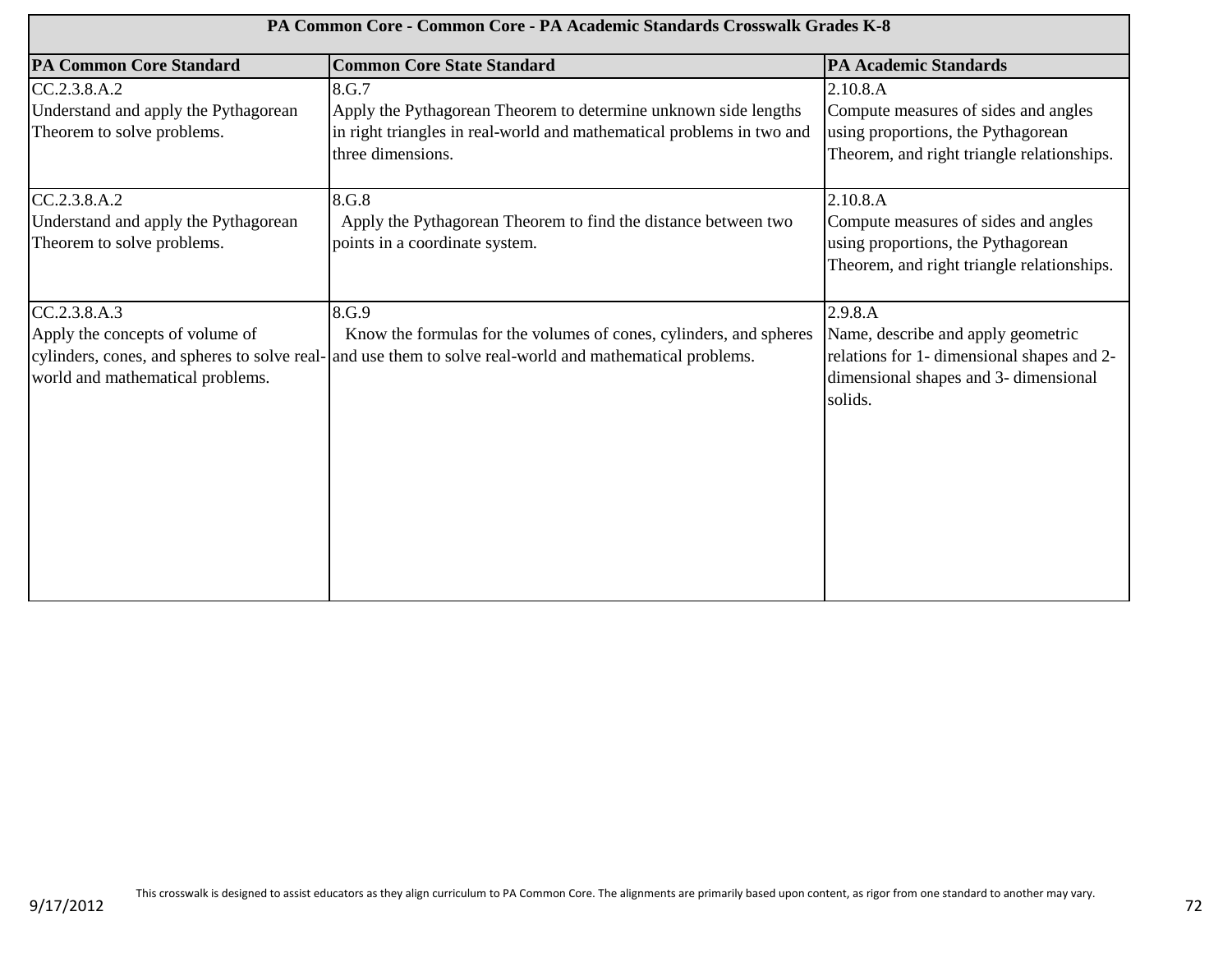| PA Common Core - Common Core - PA Academic Standards Crosswalk Grades K-8                         |                                                                                                                                                                                                                                                                                         |                                                                                                                                                                                       |  |
|---------------------------------------------------------------------------------------------------|-----------------------------------------------------------------------------------------------------------------------------------------------------------------------------------------------------------------------------------------------------------------------------------------|---------------------------------------------------------------------------------------------------------------------------------------------------------------------------------------|--|
| <b>PA Common Core Standard</b>                                                                    | <b>Common Core State Standard</b>                                                                                                                                                                                                                                                       | <b>PA Academic Standards</b>                                                                                                                                                          |  |
| CC.2.3.8.A.3<br>Apply the concepts of volume of<br>world and mathematical problems.               | 8.G.9<br>Know the formulas for the volumes of cones, cylinders, and spheres<br>cylinders, cones, and spheres to solve real- and use them to solve real-world and mathematical problems.                                                                                                 | 2.9.8.B<br>Predict and describe the result of a<br>translation (slide), rotation (turn), or<br>reflection (flip) of a 3- dimensional shape.                                           |  |
| CC.2.4.8.B.1<br>Analyze and/or interpret bivariate data<br>displayed in multiple representations. | 8.SP.1<br>Construct and interpret scatter plots for bivariate measurement data to<br>investigate patterns of association between two quantities. Describe<br>patterns such as clustering, outliers, positive or negative association,<br>linear association, and nonlinear association. | 2.6.8.B<br>Organize and display one-variable data<br>using appropriate data display, such as<br>stem and- leaf and box-and-whisker plots,<br>and two variable data with scatterplots. |  |
| CC.2.4.8.B.1<br>Analyze and/or interpret bivariate data<br>displayed in multiple representations. | 8.SP.1<br>Construct and interpret scatter plots for bivariate measurement data to<br>investigate patterns of association between two quantities. Describe<br>patterns such as clustering, outliers, positive or negative association,<br>linear association, and nonlinear association. | 2.6.8.C<br>Calculate quartiles for one-variable data<br>and describe the correlation coefficient for<br>two-variable data displayed in a<br>scatterplot.                              |  |